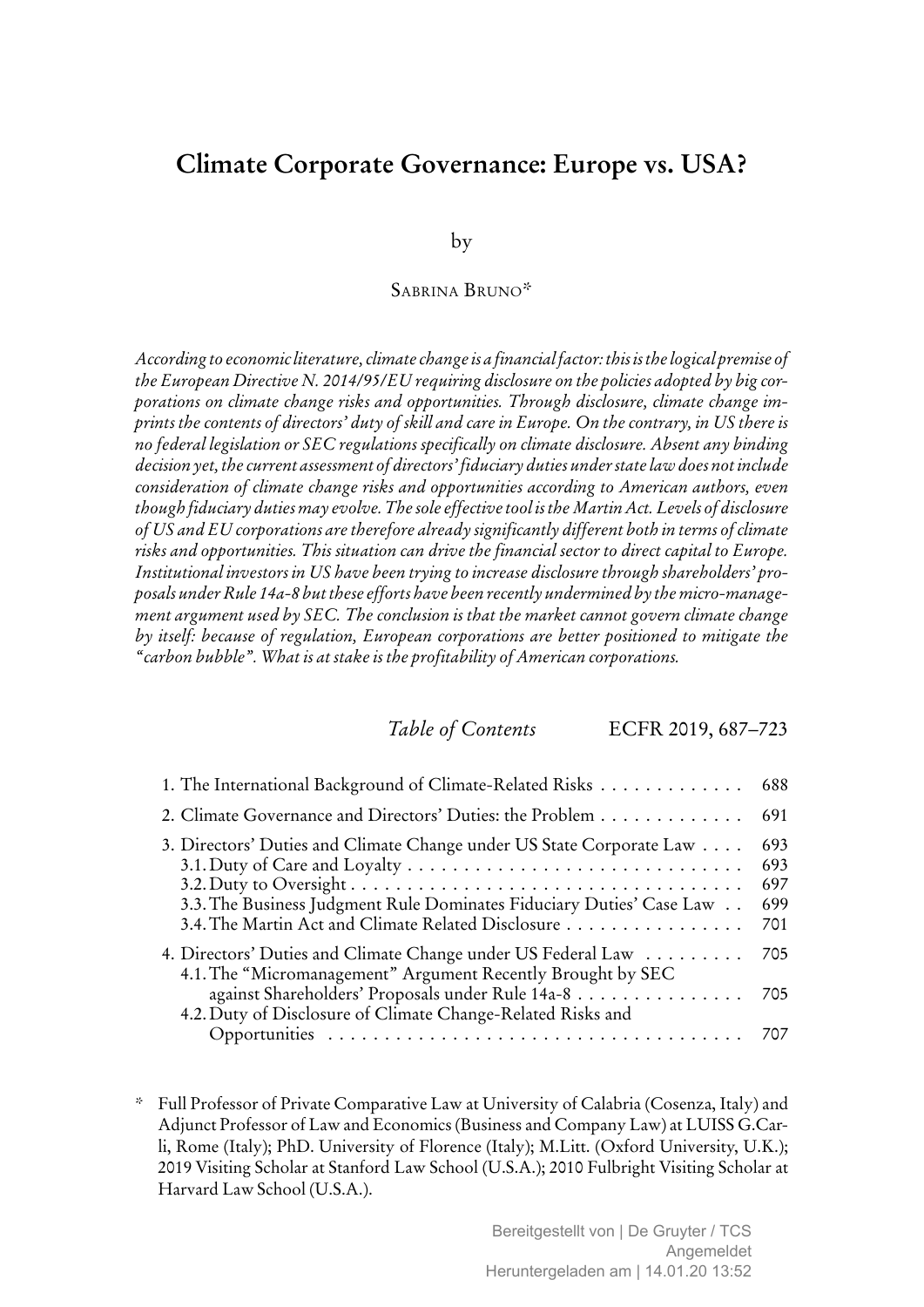688 Sabrina Bruno ECFR 6/2019

| 5.2. Directors' Duty of Skill and Care and Consideration of Climate Change |  |
|----------------------------------------------------------------------------|--|
|                                                                            |  |
| 6. Conclusions: because of Regulation, Europe Is Better Positioned         |  |
|                                                                            |  |

## 1. The International Background of Climate-Related Risks

Economic literature illustrates that environment-related risks can have a significant impact on corporations' assets today and these risks are likely to seriously increase over time and strand assets of corporations belonging to various industries. Among the various definitions of stranded assets, one that encompasses all explains that they "are assets that have suffered from unanticipated or premature write-downs, devaluations, or conversion to liabilities"<sup>1</sup> . Individuals and organizations started to focus on the possible negative influence on the value and profitability of fossil fuels companies, that could be impaired as consequence of environmental policy and regulations, since the late 1980s: the concept of global 'carbon budget' was conceived and there was a way to determine when impairments ought to begin because if the amount of fossil fuels combusted, added to the amount of carbon accounted for in reserves yet to be burned, exceed the carbon budget, either the climate or the value of those reserves would have to give – concept that the Carbon Tracker Initiative dubbed as 'unburnable carbon' in 2011 conjoined with the idea of a 'carbon bubble' that was explicitly identified already in 1989<sup>2</sup>.

Since then the international regulatory environment for greenhouse gas emissions has made those risks more and more evident. In particular, by the Paris Agreement – settled at the 21st Conference of the Parties to the United Nations Framework Convention on Climate Change (COP21) on December 12, 2015– 196 nations committed themselves to meet certain climate targets, i.e. temperature "well below" 2° C by 2025 therefore making the possibility of new environmental regulations even more likely<sup>3</sup>. On the other hand, the United Na-

<sup>1</sup> Ben Caldecott, Introduction: Stranded Assets and the Environment, in: Ben Caldecott (ed.), Stranded Assets and the Environment. Risk, Resilience and Opportunity, 2018, p. 1, 5, also for definitions of stranded assets by, among others, the International Energy Agency and the Carbon Tracker Initiative.

<sup>2</sup> Id., p. 6 et seqq. where other references.

<sup>3</sup> U.N. Framework Convention on Climate Change, Adoption of the Paris Agreement, U.N. Doc. FCCC/CP/2015/L.9 (December 12, 2015). On 1 June 2017 the United States announced to withdraw from the Paris Agreement effective November 2020; nonethe-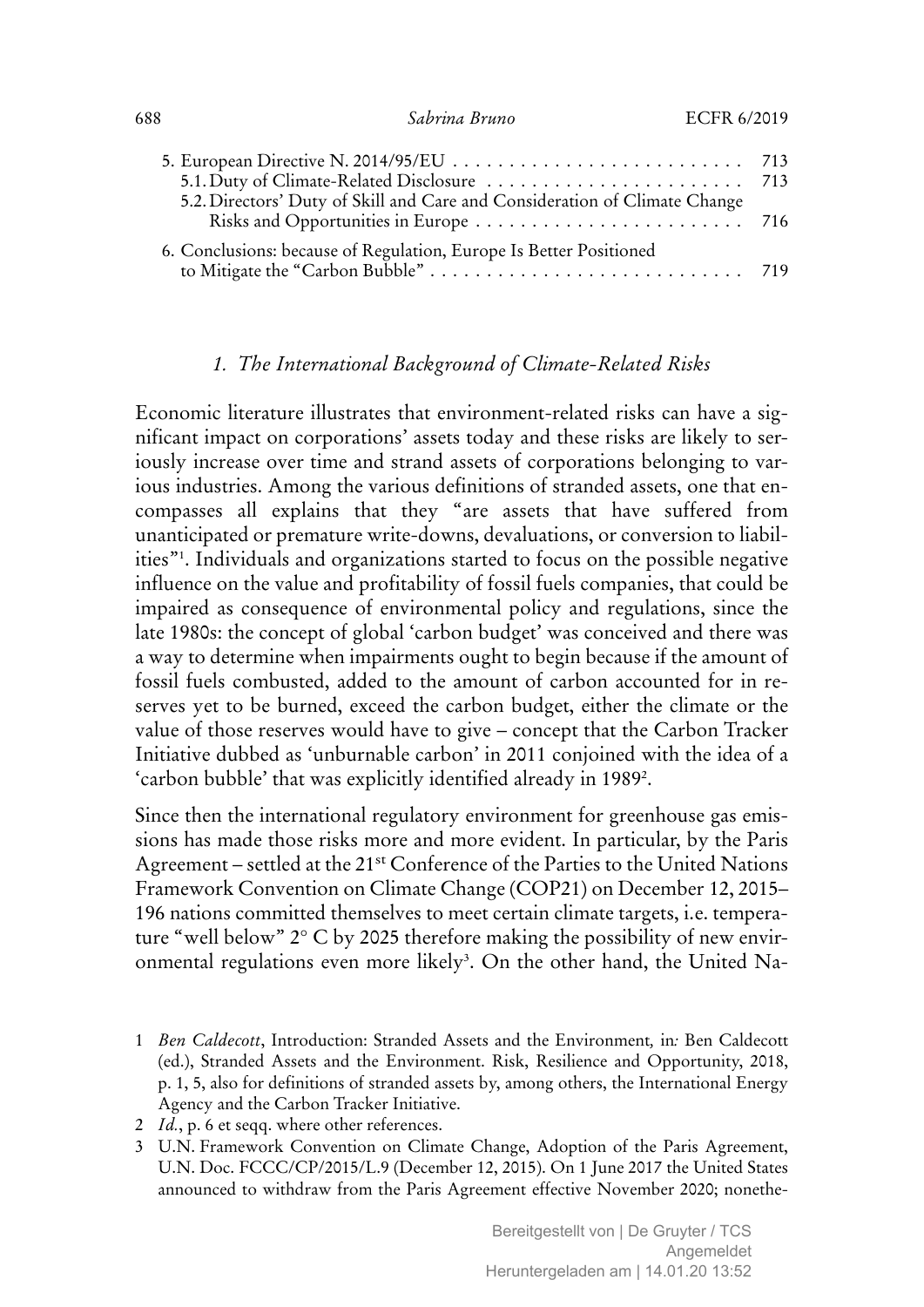tions IPCC's Special 1.5° C Report, released in October 2018, emphasized the urgent necessity to keep global warming even below 1.5  $\degree$ C as – if failing – the consequences would be worse than expected<sup>4</sup>.

The two concepts of stranded assets and unburnable carbon, however, do not coincide: various kinds of industries may have stranded assets that may be the result not only of the global carbon budget but also of possible falling costs of renewables, technology innovation etc. that might or indeed should induce to change the original business model of the corporation to adapt it to the new context<sup>5</sup>.

In June 2017, the Task Force on Climate-related Financial Disclosures ("TCFD"), established by the G20's Financial Stability Board, published Recommendations to foster financial institutions and companies to disclose clear, comparable and consistent information on climate-related risks and opportunities in order to correctly price assets' values – highlighting that climate change has financial implications that do not manifest only in the long term but "could have significant, near-term financial implications" because of disruptive reallocation of capital coupled with declining costs and increased deployment of clean and energy-efficient technologies<sup>6</sup>. The Final Report points out that the expected transition to a lower-carbon economy affects "most economic sectors and industries" not only fossil fuel companies; the Report expands its scope beyond risks by identifying also climate-related opportunities estimated to require around \$1 trillion of investments a year for the foreseeable future7 .

less, a bipartisan coalition of American states and Puerto Rico formed the United States Climate Alliance which is committed to upholding the principles of the Paris Agreement (see Complaint by People of the State of New York v. ExxonMobil Corporation (24 October 2018), p. 11, https://climatelitigationwatch.org/wp-content/uploads/2018/10/sum mons\_and\_complaint\_0.pdf, last accessed 6 November 2019.

- 4 Intergovernmental Panel on Climate Change ("IPCC"), Global Warming of 1.5° C. Summary for Policymakers, 6 October 2018, https://www.ipcc.ch/sr15/. The premise of the report is that human activities have caused approximately 1° C of global warming above pre-industrial levels and global warming is likely to reach 1.5° C between 2030 and 2052 if it continues to increase at current rate  $(Id, p. 3)$ . There are robust differences between global warming of 1.5° C and 2° C including: mean temperature in most land and ocean regions (and associated ocean acidity), hot extremes in most inhabited regions, heavy precipitation in several regions and probable droughts and precipitation deficits in other regions, risks to marine biodiversity etc., health, food and human security, water supply etc.  $(Id, p. 8$  et seqq.).
- 5 Caldecott (fn. 1), p. 10.
- 6 Task Force on Climate –Related Financial Disclosures ("TCFD"), Recommendations of the Task Force on Climate-related Financial Disclosures. Final Report, June 2017, ii et seqq, https://www.fsb-tcfd.org/publications/.
- 7 Ibid.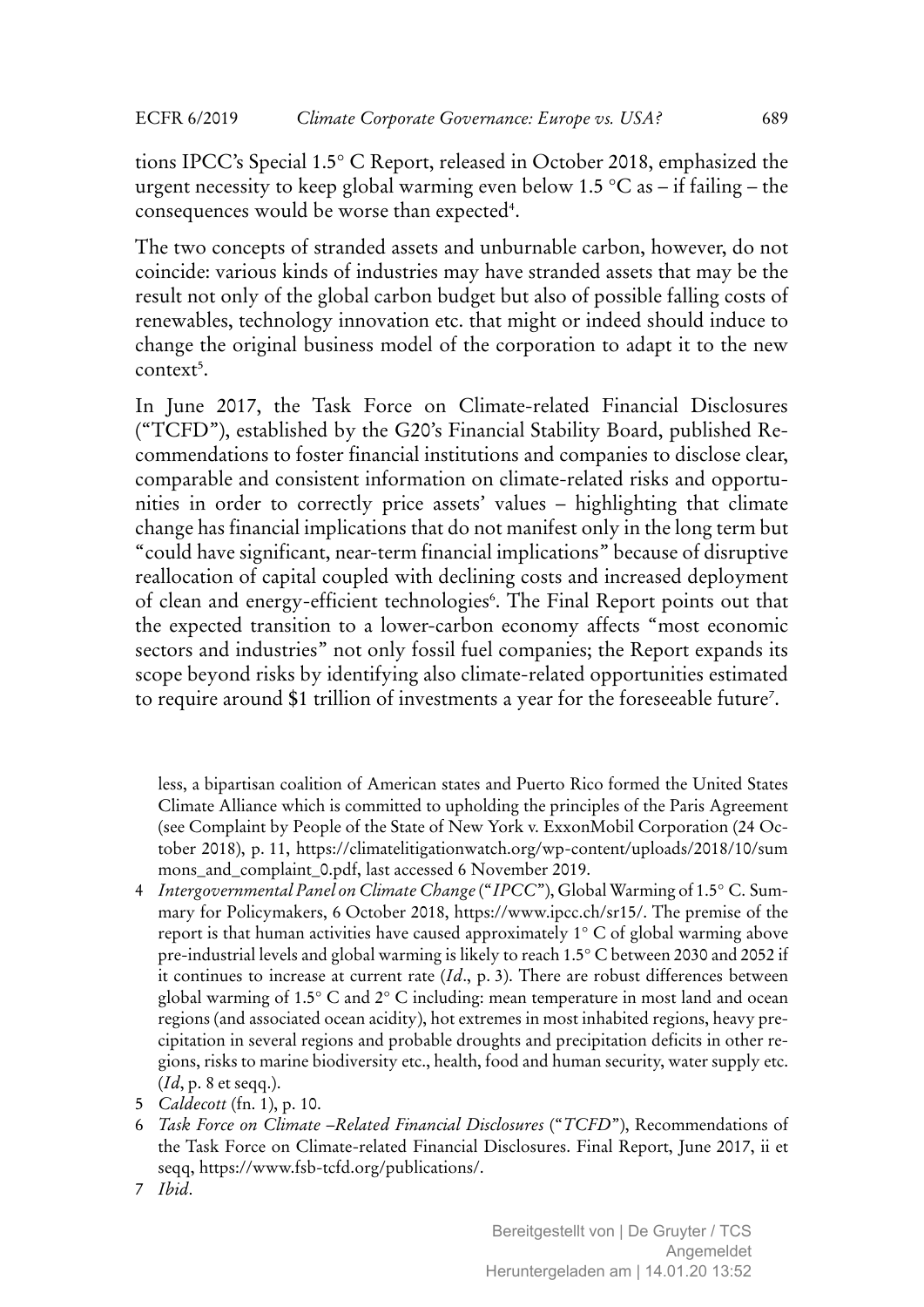According to the Recommendations climate-related risks relate to: 1) the transition to a lower-carbon economy (i.e. extensive policy, legal, technology, and market changes to address mitigation and adaptation requirements as well as a reputational risk); and 2) the physical impacts of climate change (i.e. direct or indirect damage to a company's assets or its supply chain as consequence of weather events – cyclones, hurricanes, or floods – or sea level rise or chronic heat waves)<sup>8</sup>. Climate-related opportunities may entail all those measures that are meant to reduce operating costs, increase the company's reputation, seeking opportunities in new markets or types of assets to diversify products and services (i.e. energy efficiency interventions, innovations in technology, use of renewable energy, issuing green bonds)<sup>9</sup>.

With reference to these risks and opportunities, the Final Report recommends companies to disclose: governance (i.e. how the entity is organized around climate change in terms of board's oversight and management role); strategy (i.e. impact on business and financial planning over the short, medium, and long term, as well as description of the company's resilience in consideration of different climate-related scenarios, including a 2° C or lower scenario); risk management (i.e. how risks are identified, assessed and managed within the organization, identifying the processes); metrics and targets used to assess and manage risks and opportunities (also disclosing Scope 1, 2, and 3)10.

After the release of the TCFD Final Report, two documents have been issued in 2019 that help to quantify climate-related risks and opportunities confirming the results therein contained. The Carbon Disclosure Project ("CDP") analysed 500 of the world's biggest companies: approximately one trillion dollars (US\$970 billion) were found to be at risk while opportunities totalled over  $US$2.1$  trillion<sup>11</sup>. A second report shows that the global trends in climate change litigation continue to expand across jurisdictions: most defendants are governments but lawsuits, most of them still on going, are being brought by investors, activist shareholders, cities and states also against the highest green-

- 8 Id., 5 et seq. A classification of climate-related risks, similar to the one presented by TCFD, was indeed proposed by Caldecott et al. in 2013 who actually defined the two classes of risks as "physical" and "societal"; despite the different wording the substance does not change much: see Caldecott (fn.1), p. 9.
- 9 TCFD (fn. 6), p. 6 et seq.
- 10 Id., p. 13 et seqq.
- 11 Carbon disclosure project ("CDP"), Climate Change Report, Major Risk or Rosy Opportunity. Are Companies Ready for Climate Change?, 2019, p. 4, https://www.cdp. net/en/research/global-reports/global-climate-change-report-2018/climate-reportrisks-and-opportunities, last accessed 6 November 2019.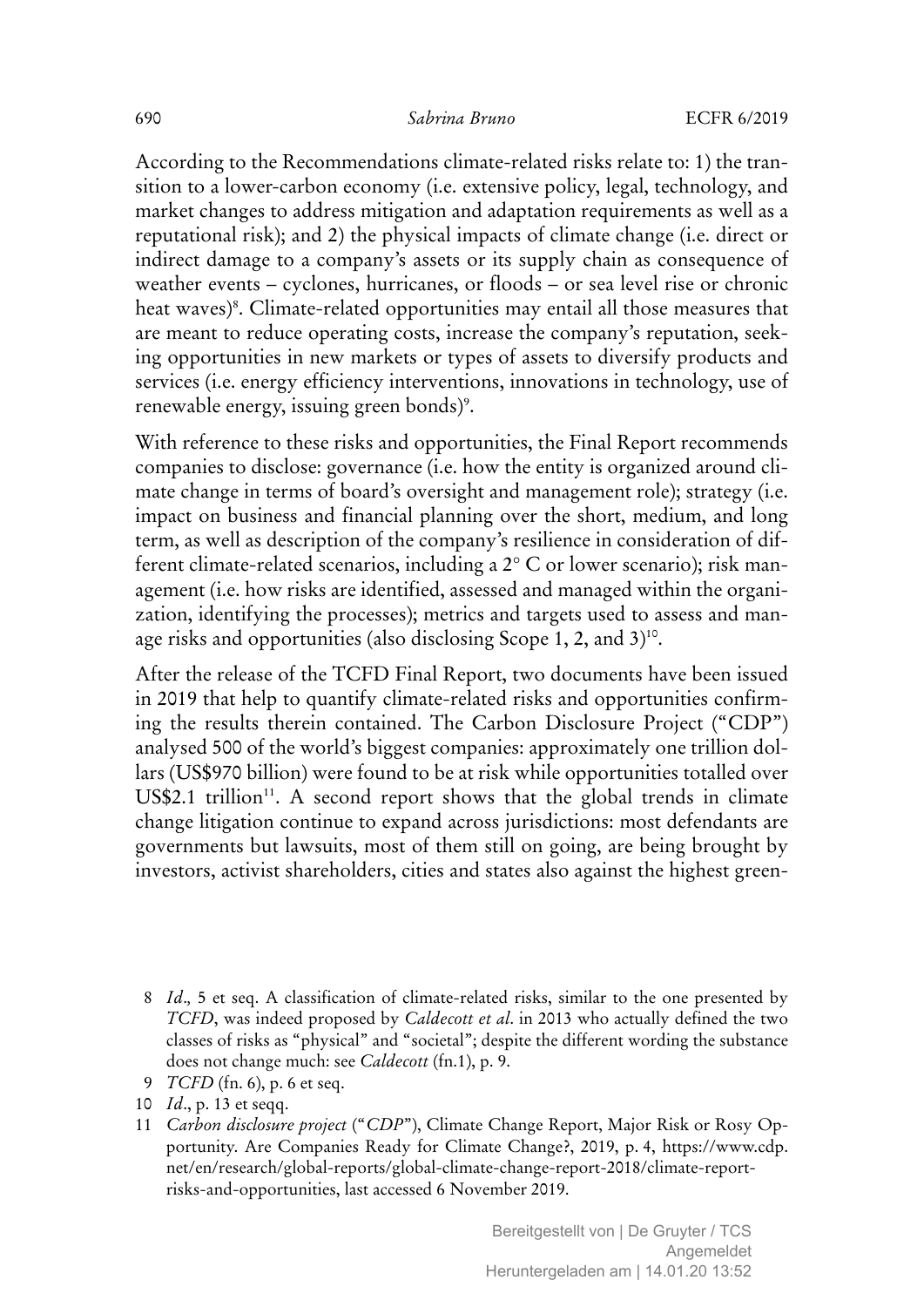house-gas-emitting companies for – among various complaints – failure to incorporate climate risk into their decision-making<sup>12</sup>.

### 2. Climate Governance and Directors' Duties: the Problem

The international background, based on scientific research, deems climate change related risks and opportunities as a financial issue which is of interest for most industries. The aim of this article is to understand the impact of these economic considerations, TCFD recommendations and, where present, disclosure legislation on the contents of corporate directors' duties, comparing USA and Europe. Given the uncertainty of the world reaction to global warming and of future consequences on climate, the focus is on whether and how, in managing the company, the board of directors, in order to comply with the duty of care, skill or loyalty, shall consider climate change risks and opportunities. In particular, is the board of directors obliged to take account of the climate change foreseeable consequences on the company when approving a business or strategic plan or a medium-long term investment (e.g. construction of an infrastructure in a certain geographic area of the world)? In case directors resolve to consider the climate change issue, which reasoning should they follow? Should they assume that the world will implement the Paris Agreement targets – and therefore anticipate new regulations limiting GHG emissions or imposing carbon tax or amending the emissions trading system or, for fossil fuel companies, possibly prohibiting extraction and, therefore, incur more costs or halt some investments or adapt the company's strategy or its business model to mitigate the impacts<sup>13</sup>? Or, on the contrary, should directors assume

- 12 Joanna Setzer/Rebecca Byrnes, Global Trends in Climate Change Litigation: 2019 Snapshot, Policy Report, July 2019, http://www.lse.ac.uk/GranthamInstitute/wp-content/uploads/2019/07/GRI\_Global-trends-in-climate-change-litigation-2019-snapshot-2.pdf, last accessed 6 November 2019.
- 13 For example, the new agenda for Europe by the President of the European Commission includes: the first European Climate Law "to enshrine the 2050 climate neutrality target into law"; the introduction of a carbon border tax; the extension of the emission trading system: Ursula von der Leyen, A Union that Strives for More. My Agenda for Europe. Political Guidelines for the Next European Commission 2019-2024, p. 5 et seq., https://ec.europa.eu/commission/sites/beta-political/files/political-guidelines-next-commission\_en.pdf, last accessed 6 November 2019. Costs of the European emission trading system are indeed booming: prices of emission allowances averaged, in July 2019, 30 euros per ton from the price of 7 euros per ton from 2012 to 2018: see La Repubblica, Il mercato della CO2 al punto di svolta: prezzi in crescita, chi inquina costretto a rivedere strategia, 23 July 2019, https://www.repubblica.it/economia/2019/07/ 23/news/il\_mercato\_della\_CO2\_al\_punto\_di\_svolta\_prezzi\_in\_crescita\_chi\_inquina\_ costretto\_a\_rivedere\_strategia-231743529/; Chris Roig-Ramos, Booming Prices on the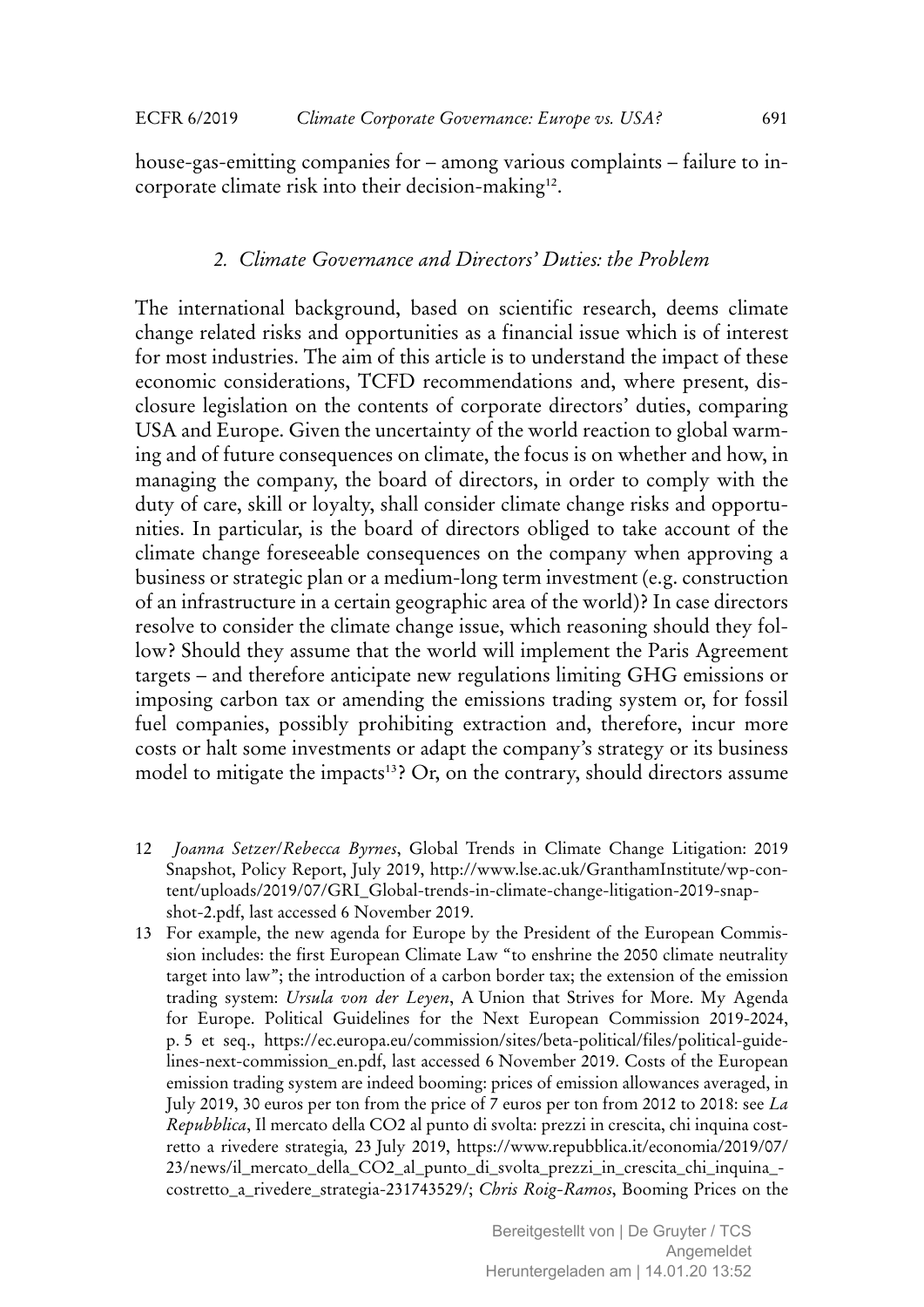that the Paris Agreement targets will never be met because it is probably too late to stop global warming and therefore the temperature will rise by 3° C up to  $5^{\circ}$  C (depending on the geographic area) by the end of this century?<sup>14</sup> The latter reasoning would imply maybe confirming the strategy, the business model and the long-term investments of the company but however also the need to anticipate more catastrophic consequences and, in the long run, even higher costs for the company. In other words, is the responsibility of directors to evaluate the resilience of the company's business and strategy, in the medium-long term, under the various scenarios and what is the legal foundation of this responsibility? Moreover, should directors take for granted the idea of stranded assets and therefore should they more correctly price the company's assets or may they be justified in sharing the view of the few authors who indeed dismiss the concept of stranded assets arguing that markets have already priced stranded assets effectively<sup>15</sup>?

European Emission Trading System: from Market Oversupply to Carbon Bubble, October 2018, https://www.ifri.org/en/publications/editoriaux-de-lifri/edito-energie/ booming-prices-european-emission-trading-system, last accessed 6 November 2019.

- 14 If no effective measures are taken these are the predictions according to the United Nations: Reuters, Global Temperatures on Track for 3–5 Degrees Rise by 2100: U.N., 29 November 2018, https://www.reuters.com/article/us-climate-change-un/global-tem peratures-on-track-for-3-5-degree-rise-by-2100-u-n-idUSKCN1NY186, last accessed 6 November 2019. As example of the hypothetical reasoning referred to in the text, it has been argued by an analyst at UBS that the rise of the renewable energy worldwide "may not be enough" as we are not on track to triple wind and solar construction overnight as it should be done to avoid a dangerous level of global warming and therefore we should stop telling ourselves fairy tales (also on carbon capture or other technology developments) because "we will most likely fail to reach 'net zero' emissions by 2050" and should begin instead a plan for adaptation that could enable us to live with the global warming: Sam Arie, "It Is Probably Too Late to Stop Dangerous Global Warming", The Financial Times, 17 July 2019.
- 15 This position was followed by some major oil companies. See: Nick Butler, "Climate Change and the Myth of Stranded Assets", The Financial Times, 27 September 2015; Dieter Helm, "Stranded Assets - a Deceptively Simple and Flawed Idea", Energy Futures Network 2015, 15; Royal Dutch Shell PLC, Letter to Shareholders – Stranded Assets, 2014, http://s02.static-shell.com/content/dam/shell-new/local/corporate/cor porate/downloads/pdf/investor/presentations/2014/sri-web-response-climate-changemay14.pdf, last accessed 14 July 2019. Indeed, a recent study conducted among institutional investors shows that the average respondents believe that "the equity valuations of the sectors a priori most exposed to climate risk do not fully reflect this risk","valuations are somewhat too high" with mispricing "largest among oil firms, traditional car manufacturers, and electric utilities": Philipp Krueger/Zacharias Sautner/Laura T. Starks, The Importance of Climate Risks for Institutional Investors, Swiss Finance Institute Research Paper Series. N. 18–58, 2019, p. 13 et seq.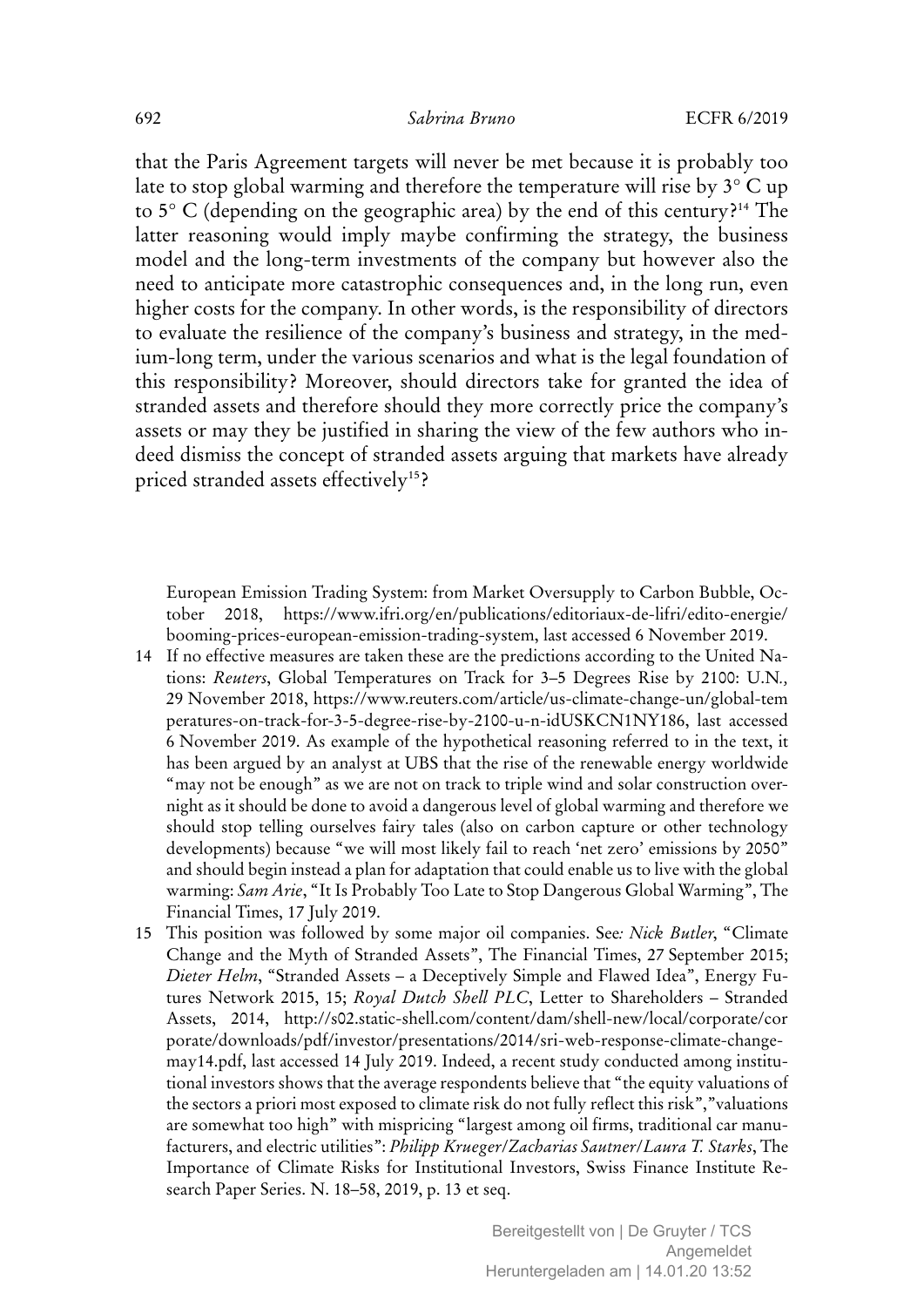### 3. Directors' Duties and Climate Change under US State Corporate Law

### 3.1. Duty of Care and Loyalty

With reference to US corporate state law, two legal proceedings relate to climate change and directors' fiduciary duties. In Conservative Law Foundation, Inc. v. Shell Oil Products US, a citizen filed a suit against the company Shell alleging, in addition to various breaches of environmental laws, that "Shell has not taken action to address the threat of sea level rise in the design, operation and management of a certain terminal"<sup>16</sup>. In Sarah Von Colditz et al. v Darren W. Woods et al., a derivative suit was sought to hold Exxon board of directors liable for breach of fiduciary duties, waste of the company's assets and devastation of Exxon's credibility by allegedly misleading investors in telling the public the company was properly factoring the cost of carbon into its business, yet failing to do so<sup>17</sup>. The cases are still pending; therefore, no decision is binding on the topic.

American legal literature has been very pessimistic that, under state law, directors' fiduciary duties may include consideration of climate-related risks and opportunities. One author focuses on whether directors' duty of care, under Delaware law, includes to insure the corporation against climate change related risks in order to mitigate them and therefore whether a shareholder litigation aiming at compelling the board in this direction or at suing them for failure of doing it might be successful<sup>18</sup>. His conclusions are that, considering the business judgment rule and the provision contained in most Delaware certificates of incorporation to eliminate or limit directors' liability for monetary damages arising from certain breaches of fiduciary duties, a shareholder derivative action for breach of the duty of care would not be successful<sup>19</sup>. Even in the rare instances where the corporation's certificate of incorporation

- 16 Filed on October 25, 2017, at Para. 230.
- 17 US District Court for the Northern District of Texas, 3 May 2019, Case 3:19-cv-01067, see https://www.law360.com/articles/1156147, last accessed 6 November 2019.
- 18 *Eric J. Risley jr.*, "Sound and Fury, Signifying Nothing: Why Shareholders Suits Are Ineffective to Promote Corporate Response to Climate Change", Boston College Environmental Affairs Law Review 44 (2017), 391, 398.
- 19 Id., 399 et seqq. Section 102 (b) (7) of the Delaware General Corporation Law ("DGCL") allows limitation or exclusion of directors' personal liability but does not allow to eliminate a director's personal liability for breaches of the director's duty of loyalty, for "acts or omissions not in good faith or which involve intentional misconduct or a knowing violations of law", for liability arising under § 174 of the Delaware General Corporation Law [i.e. unlawful payment of dividends, stock purchase or redemption etc.] or for liability arising from any transaction in which the director obtain an "improper personal benefit".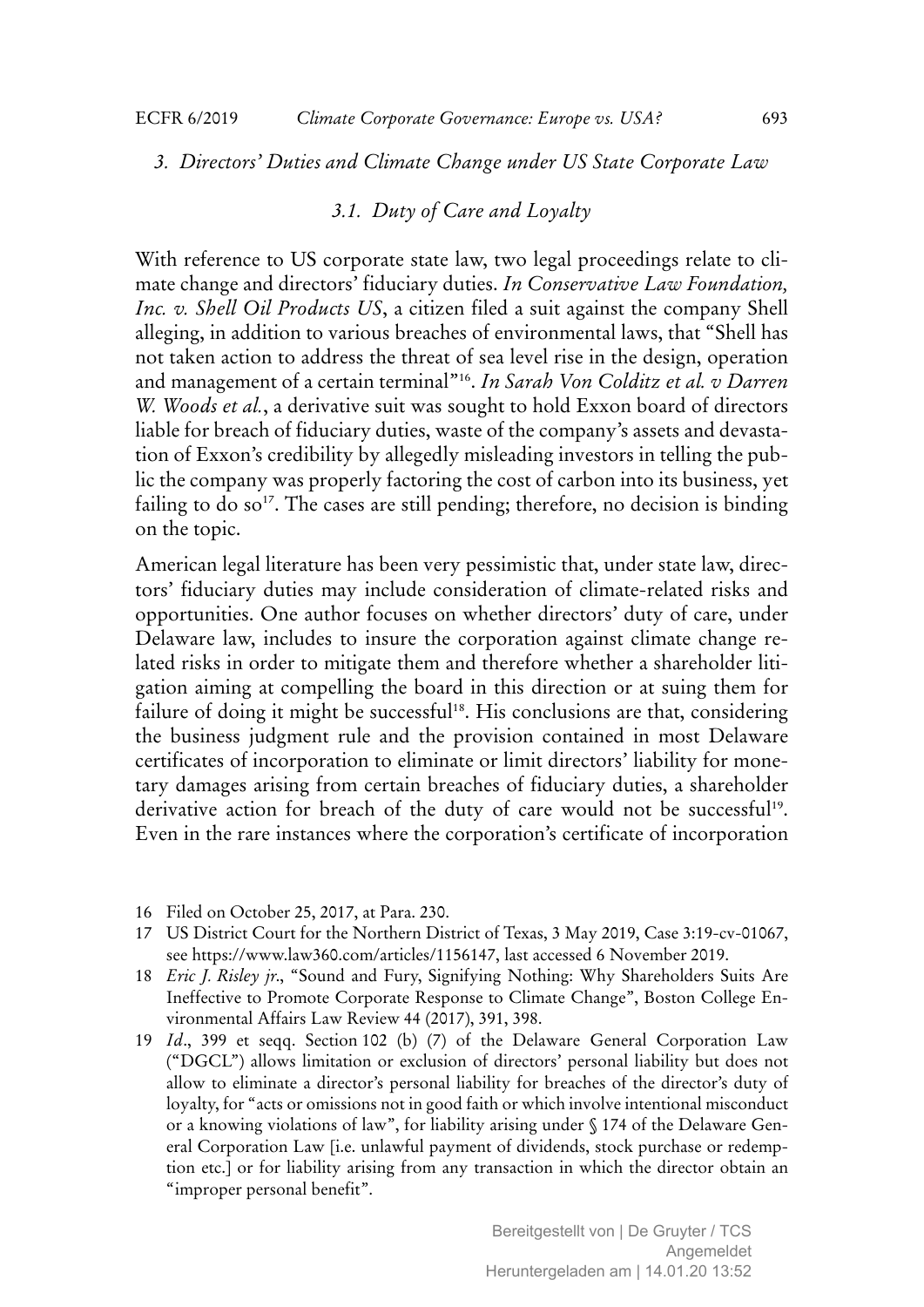### 694 Sabrina Bruno ECFR 6/2019

does not include the exculpatory provisions, the business judgment presumption attached to boards' decisions would apply also in case the decision leads to ultimately catastrophic effects for the corporation unless bad faith or some type of fraud is established by shareholders: courts would not impute liability on directors, primarily, to prevent judicial "second guessing" of corporate decision making; consequently, the board need not even consider the issue of climate change risks 'in depth' and is free to decide that taking steps to mitigate such risks is not in the best interests of the company as long as the issue is reviewed "honestly with reasonable reliance on some substantive information"<sup>20</sup>.

However, one should wonder which kind of information, at this point of widespread scientific knowledge on climate change, may give rise to such "honest and reasonable" decision to abstain from taking any action to mitigate these risks. Even a Californian Act expressly mentions that: "climate change is a long-term problem" whose effects are already occurring and will accelerate and consist of "an array of material financial risk" and acknowledges that if global temperature is to be limited to no more than 2° C or the aspirational target of 1.5° C "governments must act to limit warming and hasten the transition to a low-carbon economy by halting the extraction and development of carbon reserves. This regulatory risk will affect major sectors of the global economy"<sup>21</sup>.

According to the same author, even applying the duty of good faith – as subset of the duty of loyalty and different from the duty of care – the result would be likely the same and the inaction of the board would be subject to the business judgment presumption, in the absence of any evidence of fraud or breach of other fiduciary duties, if the board decides that inaction is in the best interest of the company: the decision to prepare the corporation for potential losses in the event of a climate change-related catastrophe "is a quintessential business decision"22. Again, one should wonder how the pursuing of the best interest of the company may be justified given the scientific recognition of climate-related risks to be mitigated and opportunities to be exploited.

- 20  $Risk\gamma$  (fn. 18), 411 et seq.
- 21 California Senate Bill No. 964 chapter 731. An act to add and repeal Section 7510.5 of the Government Code, relating to public retirement systems, Section 1, approved by Governor on September 23, 2018. The act will require CalPERS and Calstrs (public employees' retirement systems) to report publicly on the climate-related financial risk of their portfolio, including the alignment of the funds with the Paris Agreement and California climate goals, by January 2020.
- 22 *Risley* (fn. 18), 413.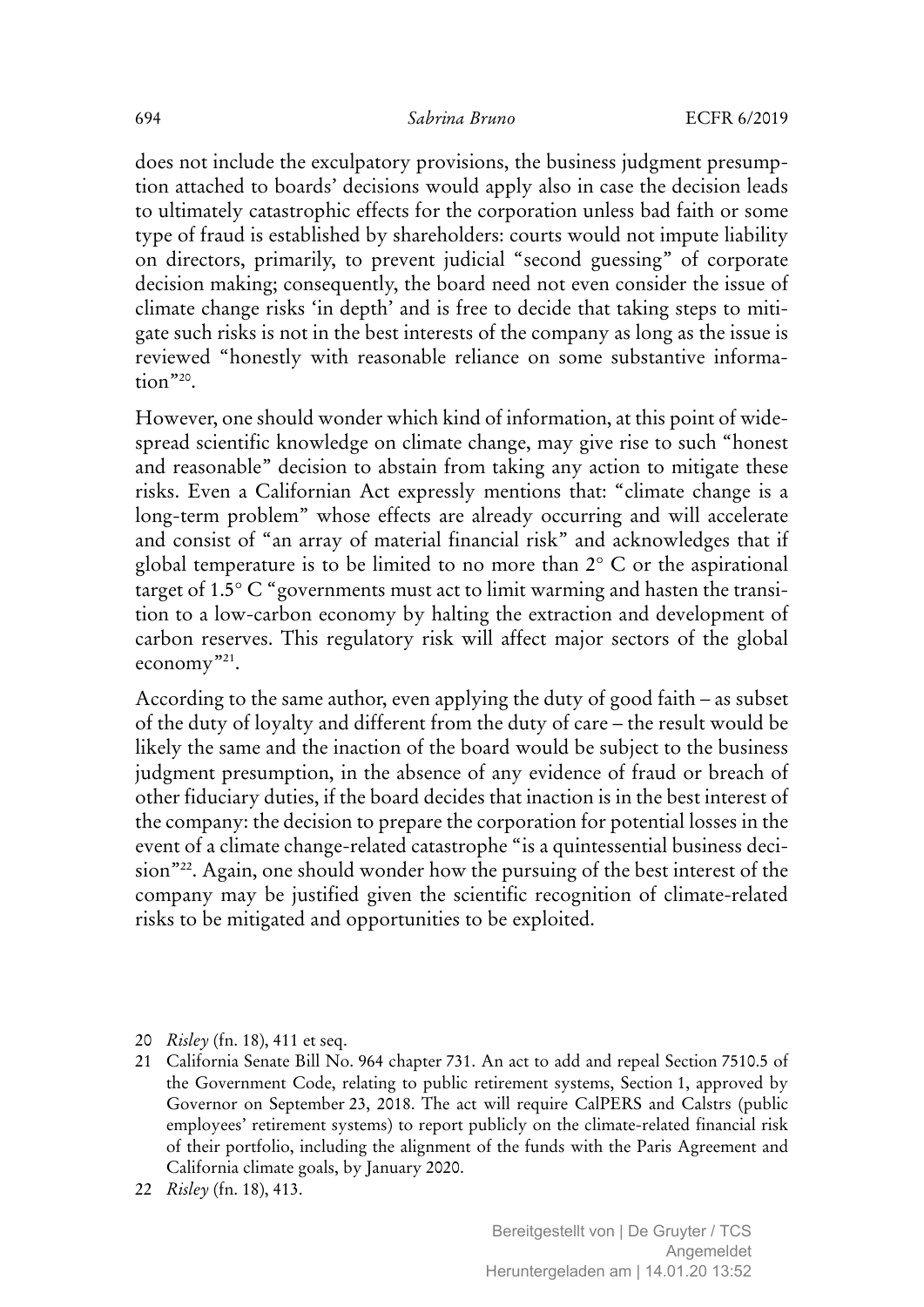The conclusions of the author are clear: the probability of success of this kind of litigation is so low that he believes the only instruments shareholders may have are either to seek for an amendment of the bylaws requiring the board to obtain insurance against climate related financial losses, or to file a proxy proposal recommending the board to insure the corporation, or to nominate one or more directors who would incorporate these concerns into a policy during their mandate<sup>23</sup>.

Another author focuses on liability exposure for directors of the energy industry "who fail to adequately assess and/or disclose the impacts of climatechange related issues on corporate risk and strategy"24. She similarly believes that Delaware plaintiffs face a number of significant hurdles in establishing a breach of the duty of care for directors "who consciously disregard or are wilfully blind to stranded asset risks in their governance of risk and strategy" because of the business judgment rule unless an extraneous interest pursued by them is shown: e.g. a 'default denialism' consistent with a political or industrybased association with which the director is affiliated, or a potential conflict of interests where "contingent or discretionary components of remuneration are tied [...] to reserve replacement ratios"<sup>25</sup>.

The author however admits that the business judgment rule assumes that directors act "on an informed basis" and the duty of care "requires active diligence" and "a degree of attentiveness to relevant information and its critical evaluation"26; therefore a director from the energy sector who fails to consider the risks and/or the opportunities presented by stranded asset risks "for want of the relevant knowledge – either in general or in relation to material projects or acquisitions – appears to present grounds for review for breach of the duty of care" and it is no defence that the director was not provided with information because Delaware law imposes "proactive inquiry" and "the responsibility to seek adequate advice on material issues where it is not otherwise provided lies squarely with the directors themselves"<sup>27</sup>.

- 23 Id., 417 et seq.
- 24 Sarah Barker, An Introduction to Directors' Duties in Relation to Stranded Assets, in: Ben Caldecott (ed.), Stranded Assets and the Environment. Risk, Resilience and Opportunity, p. 199.
- 25 Id., p. 210 et seq.
- 26 Id., p. 219 et seq. citing, in particular: Supreme Court of Delaware, October 22, 1993, Cede & Co. v. Techinocolor, Inc., 634 A. 2d 345, 368 (Del. 1993); Supreme Court of Delaware, January 29, 1985, Smith v Van Gorkom, 488 A. 2d 858, 873 (Del. 1985); Supreme Court of Delaware, March 1, 1984, Aronson v. Lewis, 473 A.2d 805, 812 (Del. 1984).
- 27 Barker (fn. 24), p. 223 where she refers to Supreme Court of Delaware, October 22, 1993, Cede & Co. v. Technicolor, cit.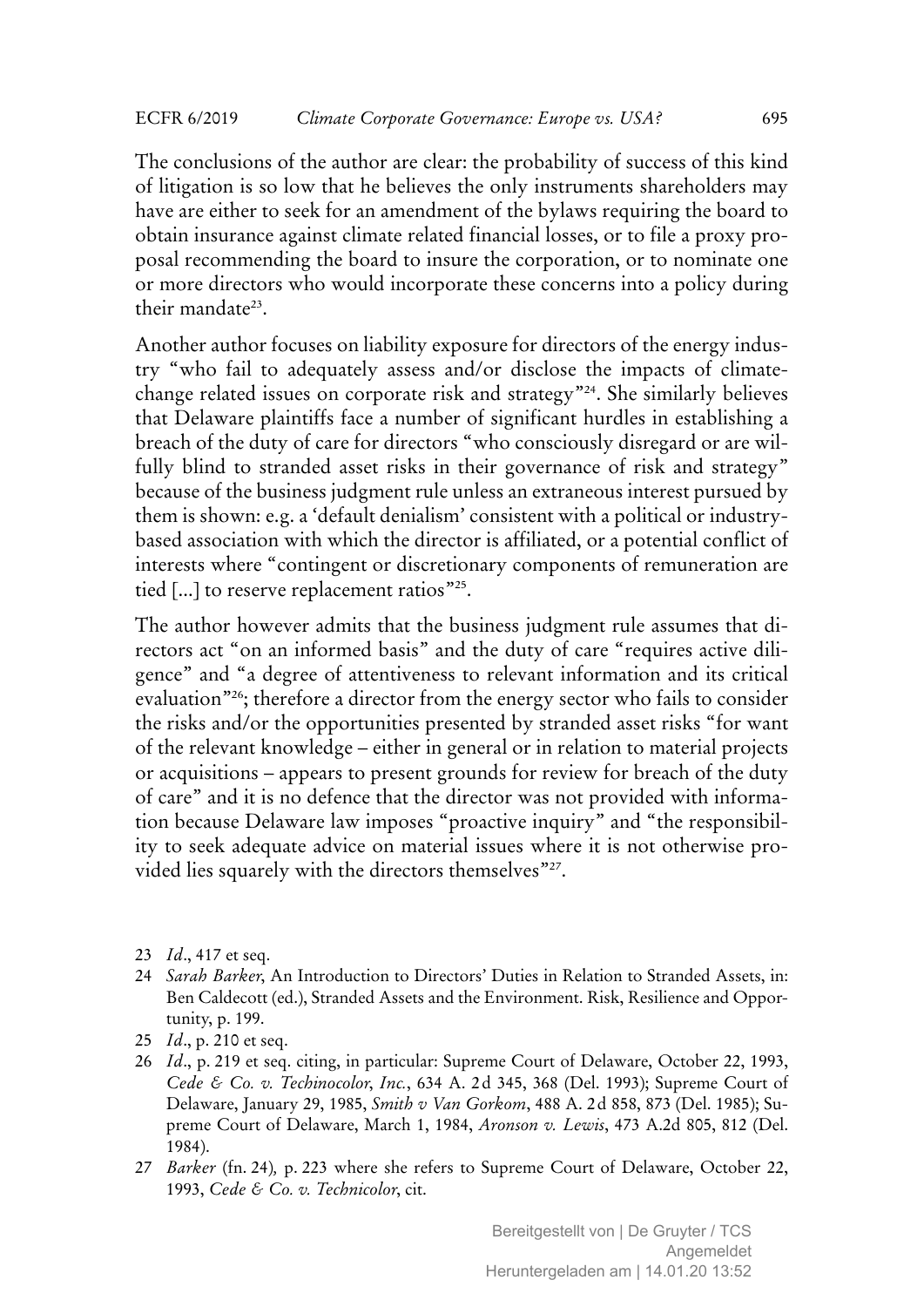To this it can be added that the fundamental business judgment rule also presumes "good faith and honest belief that the action taken was in the best interests of the company"28. In light of the current state of scientific information on risks and opportunities that have also been quantified – as shown under para. 1 above -, climate change has undoubtedly become a known trend that cannot be ignored but should be comprehensively evaluated by directors in order to define actions to be taken to pursue the best interest of the company. They would be grossly negligent if fail to obtain, or adequately consider all material information reasonably available prior to making a business decision<sup>29</sup>.

However, one should not forget the above-mentioned clause, contained in most Delaware certificates of incorporation, to eliminate or limit directors' personal liability, that would impair any derivative suit for breach of the duty of care so conceived30. But if we consider that the meaning of the duty of good faith (breach of which, as mentioned, cannot be included in any such clause at law) is to "promote the value of the corporation for the benefit of its stockholders" while a failure to act in good faith means acting "with a purpose other than that of advancing the best interests of the corporation"31, the climate fac-

- 28 Supreme Court of Delaware, March 1, 1984, Aronson v. Lewis, cit., 814.
- 29 *Ibid.*, dealing with information in general without referring to climate change. See also Porker L. III Taylor/Harris L. Kay, "A Green Board as a Climate-Change Imperative: Appointing a Climate-Change Expert to the Audit Committee", University of Baltimore Journal of Environmental Law 18 (2011), 215, 258 who agree that ignorance cannot be justified any more as there is no dearth of scientific information regarding climate change.
- 30 Even though Barker (fn. 24), p. 221 acknowledges the constitutional immunity, she does not consider it in drawing the argument reported above in the text.
- 31 See leading cases: Supreme Court of Delaware, November 6, 2006, Stone ex rel. Am-South Bancorporation v. Ritter, 911 A.2d 363, 370 (Del. 2006) holding that a requirement to act in good faith is "a subsidiary element, i.e. a condition, of the fundamental duty of loyalty"; Court of Chancery of Delaware, September 9, 2010, eBay Domestic Hldgs., Inc. v. Newmark, 16 A.3d 1, 34 (Del. Ch. 2010) holding that "The directors of Delaware corporations have the legal responsibility to manage the business of a corporation for the benefit of its shareholders owners"; Supreme Court of Delaware, June 10, 1985, Unocal Corp. v. Mesa Petroleum Co., 493 A. 2d 946, 955 (Del. 1985) quoting "the basic principle that corporate directors have a fiduciary duty to act in the best interests of the corporation's stockholders". In addition, see Leo E. Strine, Jr., "The Dangers of Denial: The Need for a Clear-Eyed Understanding of the Power and Accountability Structure Established by the Delaware General Corporation Law", Wake Forest Law Review 50 (2015), 761, 771 who writes: "Revlon could not have been more clear that directors of a for-profit corporation must at all times pursue the best interests of the corporation's stockholder"; Leo E. Strine, Jr./Lawrence A. Hamermesh/R. Franklin Balotti/Jeffrey M. Gorris, "Loyalty's Core Demand: The Defining Role of Good Faith in Corporation Law", Georgetown Law Journal 98 (2010), 629, 634 where: "[I]t is essential that directors take their responsibilities seriously by actually trying to manage the corporation in a manner advantageous to the stockholders".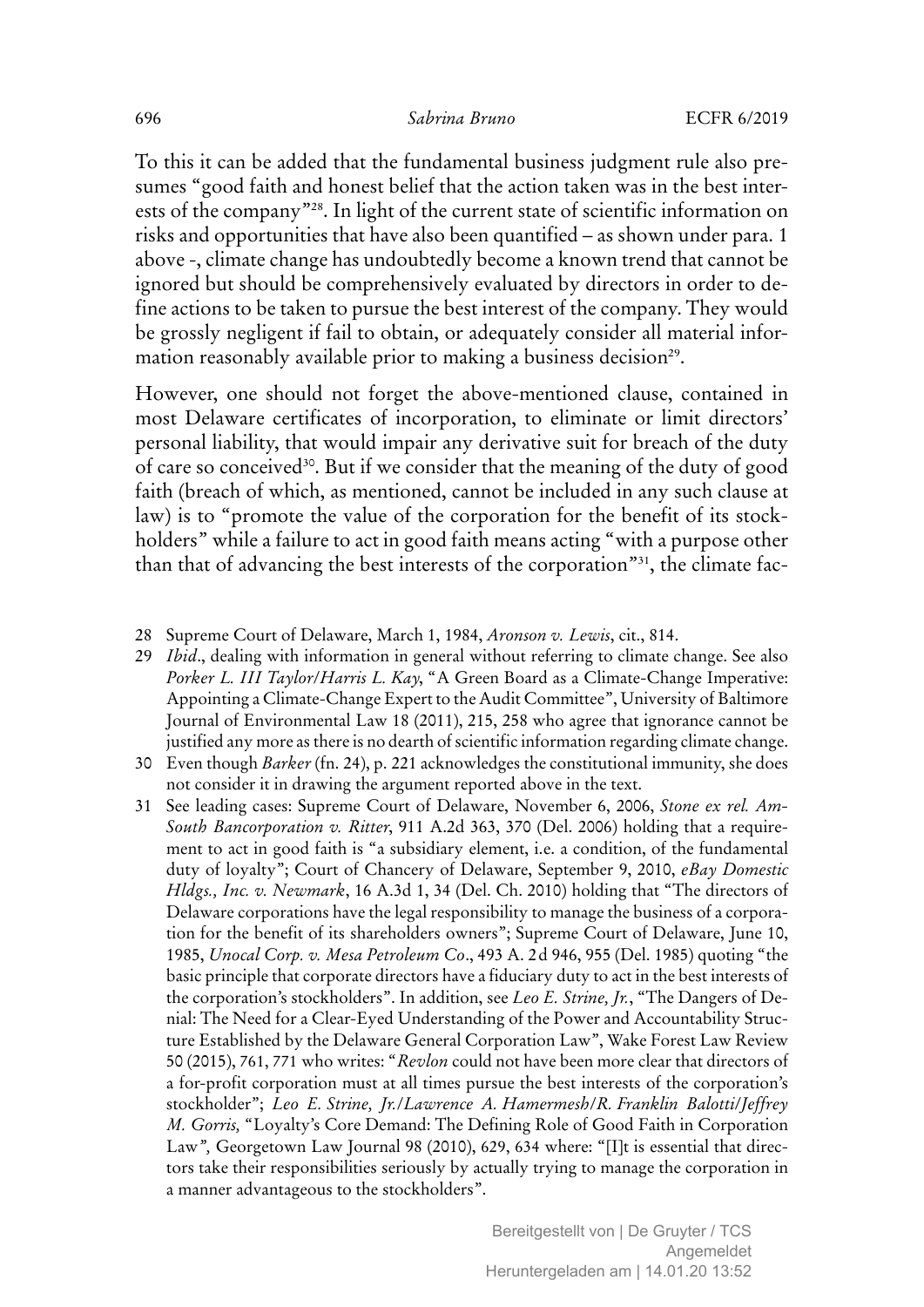tor should be taken into consideration by directors of American corporations, belonging to any industry, as component of their duty of good faith. Being a financial factor, it has to be managed to possibly increase the corporation's profitability while failure to do so would mean not to pursue the company's best interest. If so conceived even Delaware corporations that include exculpatory provisions in their certificates of incorporation, in order to comply with the duty of good faith, should consider climate change risks and opportunities when setting the company's strategy or deciding investments.

# 3.2. Duty to Oversight

Another possibility might be to claim the breach of oversight duties by directors where a corporation suffers significant harm – such as legal costs or damages award or loss in stock value – due to a failure to comply with emissions regulations or securities law obligations but plaintiffs shall show that directors "had actual or constructive knowledge that the corporation was at risk of harm due to a potential breach of the law or 'serious misconduct' and, secondly, that their failure to take steps to investigate, prevent or remedy the situation was causative of that harm": if the board has direct notice of an investigation or if media report about it, this situation shall be deemed as a red flag to be considered; even though it is less clear – but not unreasonable to argue – whether media reports of such investigation into other companies shall be deemed as a red flag as well<sup>32</sup>.

Applying these principles, the duty of directors to set up and monitor adequate systems and processes to mitigate climate risks may arise only if a harm has occurred or is at risk of occurring to the company and the directors have actual or constructive knowledge that the corporation's misconduct is being legally challenged or investigated while claims against competitors or widespread scientific knowledge about climate related risks and opportunities would not have the same effect; the situation where the medium-long term harm is only potential, if nothing is done by the corporation, at the present, is not even taken into consideration.

Even in the former case, the success of a hypothetical derivative suit is uncertain if we consider that, as a matter of fact, no cyber or data-breach derivative

32 Barker (fn. 24), p. 211 et seq. The 'red flags' test derives from Supreme Court of Delaware, January 24, 1963, Graham v. Allis-ChalmersManufacturing Co., 188 A.2d 125, 129-31 (Del. 1963); while the scope of fiduciary oversight responsibility was enlarged by Court of Chancery of Delaware, September 25, 1996, In re Caremark Int'l Inc. Derivative Litig., 698 A.2d 969-70 (Del. Ch. 1996) that endorsed information and reporting systems and controls as oversight tools and defenses.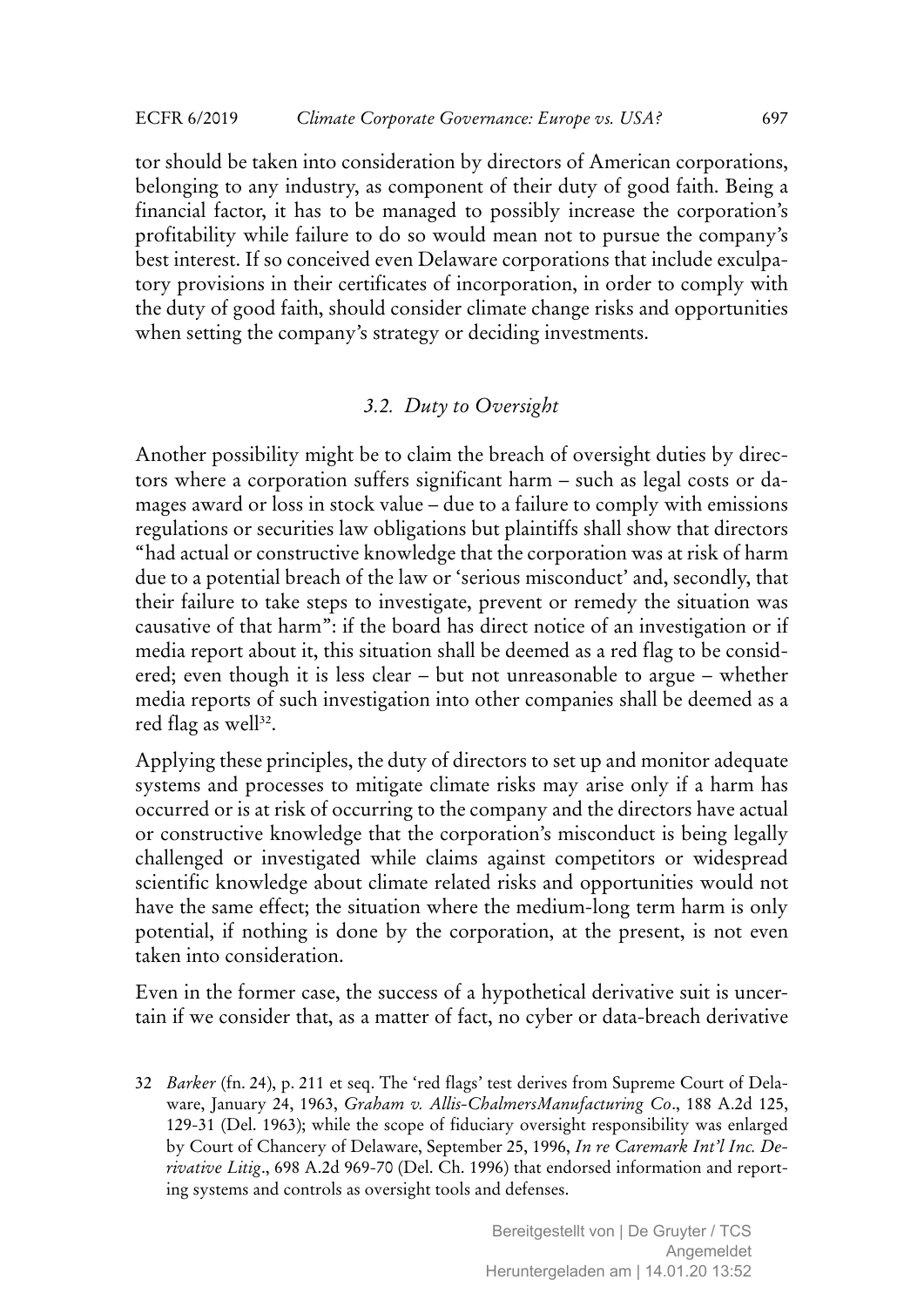suit claiming lack of implementation of internal control systems designed to detect and prevent those breaches has yet survived before US courts because of the protection of the business judgment rule and other difficult obstacles in trying to overcome preliminary motions that basically allowed the company (i.e. the litigation committee) to argue that the derivative suit should not be permitted to proceed<sup>33</sup>. However, a recent, substantial settlement reached at Yahoo for a data breach derivative suit could well encourage other claimants to file similar lawsuits in the future<sup>34</sup>.

Before this case, it was believed that "Delaware case law hardly bodes well for the prospect that the courts will be driving strict corporate governance oversight of climate change business risks" because of In re Citigroup Inc. Shareholder Derivative Litigation<sup>35</sup> where, despite several 'red flags' had posed significant business risks with reference to the company's involvement in the subprime-mortgage market, the derivative action was dismissed in consideration of the business judgment rule and the very dim view taken by the court on business risks considering that losses derived from serious employee misconduct or violations of law are not from business risk<sup>36</sup>. It is believed that "even in

- 33 Kevin LaCroix, "Home Depot Data Breach Derivative Lawsuit Dismissed", December 1, 2016, https://www.dandodiary.com/2016/12/articles/cyber-liability/home-de pot-data-breach-derivative-lawsuit-dismissed/, last accessed on 6 November 2019; Id., "Target Corporation Cybersecurity-Related Derivative Litigation Dismissed", 9 July 2016, https://www.dandodiary.com/2016/07/articles/cyber-liability/target-corpora tion-cybersecurity-related-derivative-litigation-dismissed/ accessed on November 6, 2019; Id., "Dismissal Granted in Cyber-Breach Related Derivative Suit Filed Against Wyndham Officials", 21 October 2014, https://www.dandodiary.com/2014/10/arti cles/cyber-liability/dismissal-granted-in-cyber-breach-related-derivative-suit-filed-agai nst-wyndham-officials/, last accessed 6 November 2019.
- 34 Id., "Yahoo Data Breach-Related Derivative Suit Settled for \$29 Million", 21 January 2019, https://www.dandodiary.com/2019/01/articles/cyber-liability/yahoo-data-breac h-related-derivative-suit-settled-29-million/, last accessed 6 November 2019.
- 35 Court of Chancery of Delaware, February 24, 2009, 964 A. 2d 106 (Del. Ch 2009), at 123–126.
- 36 See Perry E. Wallace, "Climate Change, Corporate Strategy, and Corporate Law Duties", Wake Forest Law Review 44 (2009), 757, 763 et seq. Likewise another author believes that the so-called oversight cases have proven very difficult for the plaintiffs to prevail on due to "the policies of deference to the boards and their business judgment rule": Risley (fn. 18), 416 et seq. where he refers to Supreme Court of Delaware, January 29, 1985, *Smith v. Van Gorkom*, cit., 872 and again to Court of Chancery of Delaware, February 24, 2009, In re Citigroup Inc. Shareholder Derivative Litigation, cit., p. 122. The author (413 et seq.) observes that "it is difficult to imagine courts applying oversight liability in cases of directors' inaction that result in massive losses to the corporation, absent some facts that suggest the inaction was motivated by something other than the corporation's well-being" and grounds his argument about the hypothetical application of the business judgment rule to a climate change case making reference to Supreme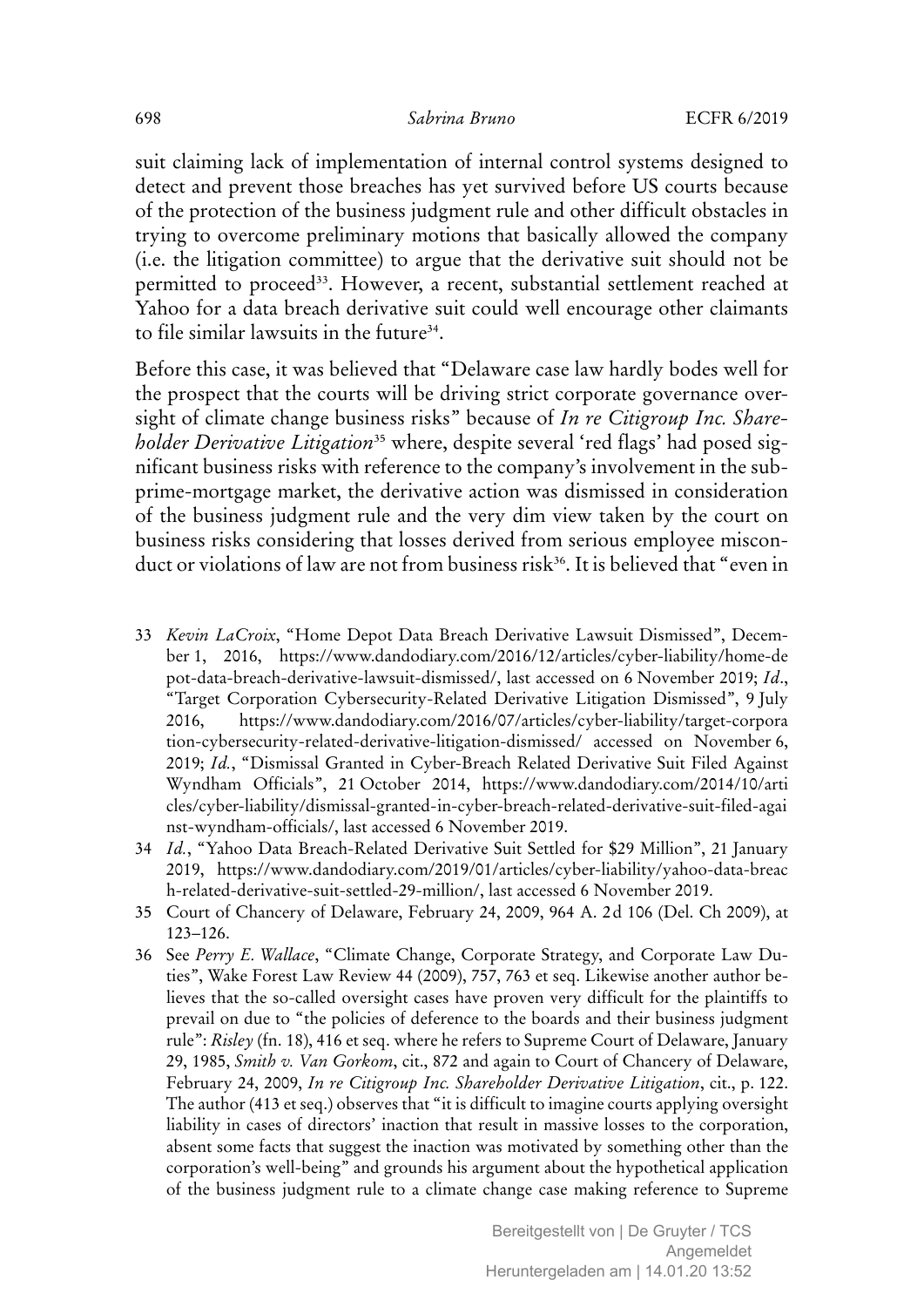the wake of oversight suits stemming from the 2008 financial crisis, oversight claims have largely only existed in theory"<sup>37</sup>. Therefore, while both Citigroup and Caremark allowed that a plaintiff could successfully demonstrate a culpable failure in monitoring business risk "under some set of facts", there is scepticism that it might include a duty to adopt best practices on GHG management because the business judgment rule accords to directors considerable discretion unless there will be a new positive climate state regulation; it is only conceived that directors should not breach their fiduciary duties – namely for waste of corporate resources – in case they decide to adopt more costly best practices to face the GHG management if they do it following a considered process so to overcome any claim of irrational behaviour or failure to pursue the corporation best interest<sup>38</sup>.

## 3.3. The Business Judgment Rule Dominates Fiduciary Duties' Case Law

Opinions and general case law reported so far clearly show that the business judgement rule dominates the discussion with reference to the duty of care, good faith (as subset of loyalty) and oversight. Even liability for failure to monitor business risk would undermine the purposes of the business judgement rule, according to courts, in protecting the type of risk that is at the heart of the free-enterprise system as Delaware law was not meant to make directors "liable to predict the future and to properly evaluate business risk"39.

The business judgment rule operates only when directors resolve to act; it has no role where directors simply ignore the issue and fail to act consequently. There must be a conscious decision by the board of directors to refrain from acting for the business judgment rule to apply. Certainly, climate change is not an issue that can be simply ignored: more and more – since the landscape of risks evolves, even rapidly, over time – climate change is objectively considered as one of the ten most relevant risks by the international risk management sector and will be, very likely, soon included in the COSO's Framework<sup>40</sup>. It

Court of Delaware, March 1, 1984, Aronson v Lewis, cit., at 811 and Court of Chancery of Delaware, February 24, 2009, In re Citigroup, cit., at 124.

- 38 Wallace (fn. 36), 763 et seq.
- 39 Court of Chancery of Delaware, February 24, 2009, In re Citigroup, cit., at 130–131. After In re Citigroup, it is believed that "Delaware courts are unwilling to further erode the protections of the business judgment rule":  $Taylor/Kay$  (fn. 29), 247.
- 40 COSO WBCSD, Enterprise Risk Management. Applying Enterprise Risk Management to Environmental, Social and Governance-Related Risks, October 2018, p. 1, 8 that defines the Environmental Risk as "The contribution an entity makes to climate change through greenhouse gas emissions, along with waste management and energy

<sup>37</sup> Risley, (fn. 18), 420.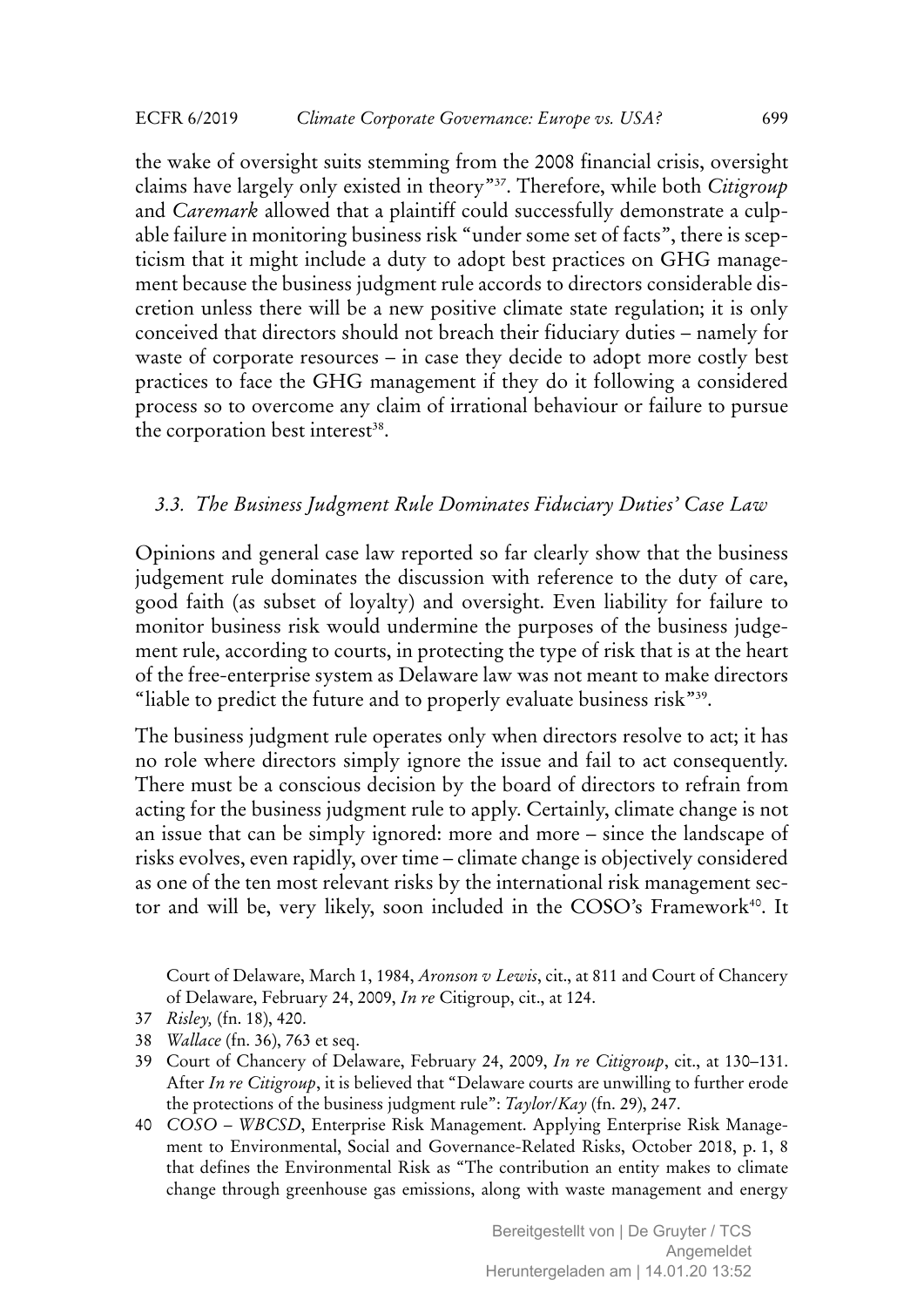### 700 Sabrina Bruno ECFR 6/2019

should be inferred that, within the duty of oversight, directors of any industry should consider to put in place a risk monitoring system specifically referring to – among others – climate change and evaluate the impact of it, if any, on the corporation in order to proper monitor it: even though *Citigroup* does not explain what facts might support an oversight claim, the court observed that actually the company had procedures and controls in place to monitor risk with a rather active and engaged committee that worked with the management and outside advisers<sup>41</sup>.

From this, it is possible to infer that a prudent board should well consider to establish similar arrangements as the GHG regulation and climate change impacts become more specific and substantive<sup>42</sup>. Directors might be grossly negligent if they do not include, within the company's risk monitoring system, climate change (and of course if they do not set any risk monitoring system). Solutions may vary depending on the industry and on the characteristics of each company and this will be the real challenge for any board. However, if directors fail to appreciate the changes induced by climate change they will harm the company that might lose its reputation, its competitiveness, its capacity to attract and keep most talented employees, and its access to capital and investment<sup>43</sup>.

Finally, it should not be forgotten that the concept of fiduciary duty is not static but will continue to evolve in order to adapt to the society changes so the

efficiency. Given renewed efforts to combat global warming, cutting emissions and decarbonizing have become more important" and, in the list of the ten most relevant ESG issues and themes, mentions: "Climate change with reference to carbon emissions, product carbon footprint, financing environmental impact and climate change vulnerability".

- 41 As mentioned above, the Court of Chancery of Delaware, February 24, 2009, In re Citigroup, cit., the Court dismissed the derivative action claim basically because it was observed and stressed that the defendant company "had a risk monitoring system in place" and deemed the "red flags" identified by plaintiffs too generic as they were showing "the continuing deterioration of the subprime market in general" but nothing with specific reference to the bank.
- 42 Wallace (fn. 36), 764.
- 43 Interest of institutional investors for the energy sector is decreasing and they are demanding higher hurdle rates in order to invest: Bassam Fattouh/Rahmatallah Poudineh/Rob West, Energy Transition, Uncertainty, and the Implications of Change in the Risk Preferences of Fossil Fuels Investors. Oxford Institute for Energy Studies, 2019, p. 11. Under another survey, institutional investors generally think that: climate risks have important financial implications for their portfolio firms and have already started to materialize, are incorporated into their investment processes "to protect their reputations, [for] moral /legal considerations, and the belief that climate risks affect portfolio risk and returns", divestment is the least frequently used approach and investors with longer horizons generally engage through private discussions with the management: Krueger/Sautner/Starks (fn. 15), p. 36 et seq.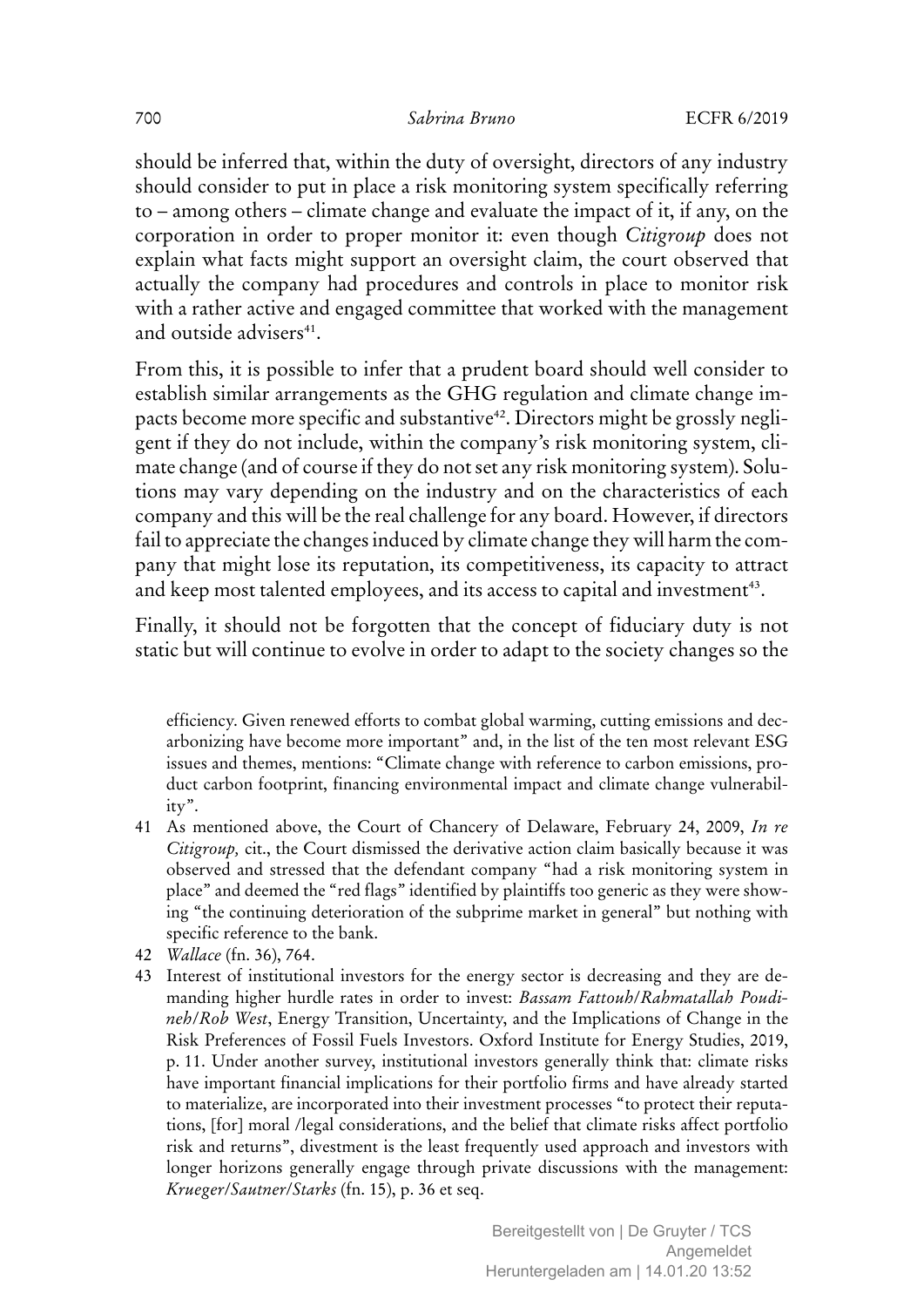assessment of climate related fiduciary duties might be different in future considering that the business judgment rule presumes good faith and information and climate indifference or ignorance should be considered nowadays as a completely irrational behaviour<sup>44</sup>. Good faith in fact is better understood as not bad faith and Delaware courts have found bad faith "where the decision is so far beyond the bounds of reasonable judgment that it seems essentially inexplicable on any other ground other than bad faith<sup>"45</sup>. International and market pressure is increasing while the development of scientific methodologies and technical tools, already able to predict, in particular, the transition and the physical risks in the various geographic areas, bar boards from justifying themselves by arguing they have insufficient data or information<sup>46</sup>.

### 3.4. The Martin Act and Climate Related Disclosure

The most powerful tool to foster climate-change disclosure and, consequentially, its consideration within directors' managerial and strategic decision making is one of the blue sky laws<sup>47</sup>, the Martin Act enacted in 1921<sup>48</sup>. It provides the New York Attorney General with a uniquely effective instrument to pursue corporate civil fraud because of strong investigative powers and com-

- 44 See Thomas Clarke, "The Widening Scope of Directors' Duties: The Increasing Impact of Corporate Social and Environmental Responsibility", Seattle University Law Review 39 (2016), 531, 571. With reference to the standard of review of the business judgment rule, unless one of the already mentioned presumptions is not rebutted (i.e. decision taken "on an informed basis, in good faith and in the honest belief that the action take was in the best interests of the company" according to Supreme Court of Delaware, March 1, 1984, Aronson v Lewis, cit.) "the Court merely looks to see whether the business decision made was rational in the sense of being one logical approach to advancing the corporation's objectives" according to the Court of Chancery of Delaware, September 8, 2010, In re Dollar Thrifty S'holder Litig., 14 A.3d 573, 598 (Del. Ch. 2010) and only when a decision lacks any rationally conceivable basis will a court infer bad faith and a breach of duty" according to the Court of Chancery of Delaware, February 28, 2014, In re Orchard Enters., Inc. S'holder Litig., 88 A. 3d 1, 34 (Del. Ch. 2014).
- 45 Court of Chancery of Delaware, May 20, 2016, In re Chelsea Therapeutics International Ltd. Stockholders Litigation, 2016 WL 3044721, at 7 (Del. Ch. May 20, 2016).
- 46 As another example of market pressure, see the Final Report issued in 2015 by the American Bar Association Task Force on Sustainable Development where sustainability is defined as "a framework for decision-making based on promotion of, among others, environmental protection....including climate disruption" and that involve all lawyers, not just environmental lawyers, cited by Clarke (fn. 44), 541 et seq.
- 47 A blue sky law is a state law that regulates the offering and sale of securities to protect the public from fraud; the emptiness of blue sky is a metaphor for the fraudulent basis of some securities (see Marc I. Steinberg, Securities Regulation, 2nd. ed., 1993, p. 2 et seqq.).
- 48 N.Y. GEN. BUS. LAW §§ 352–359-H.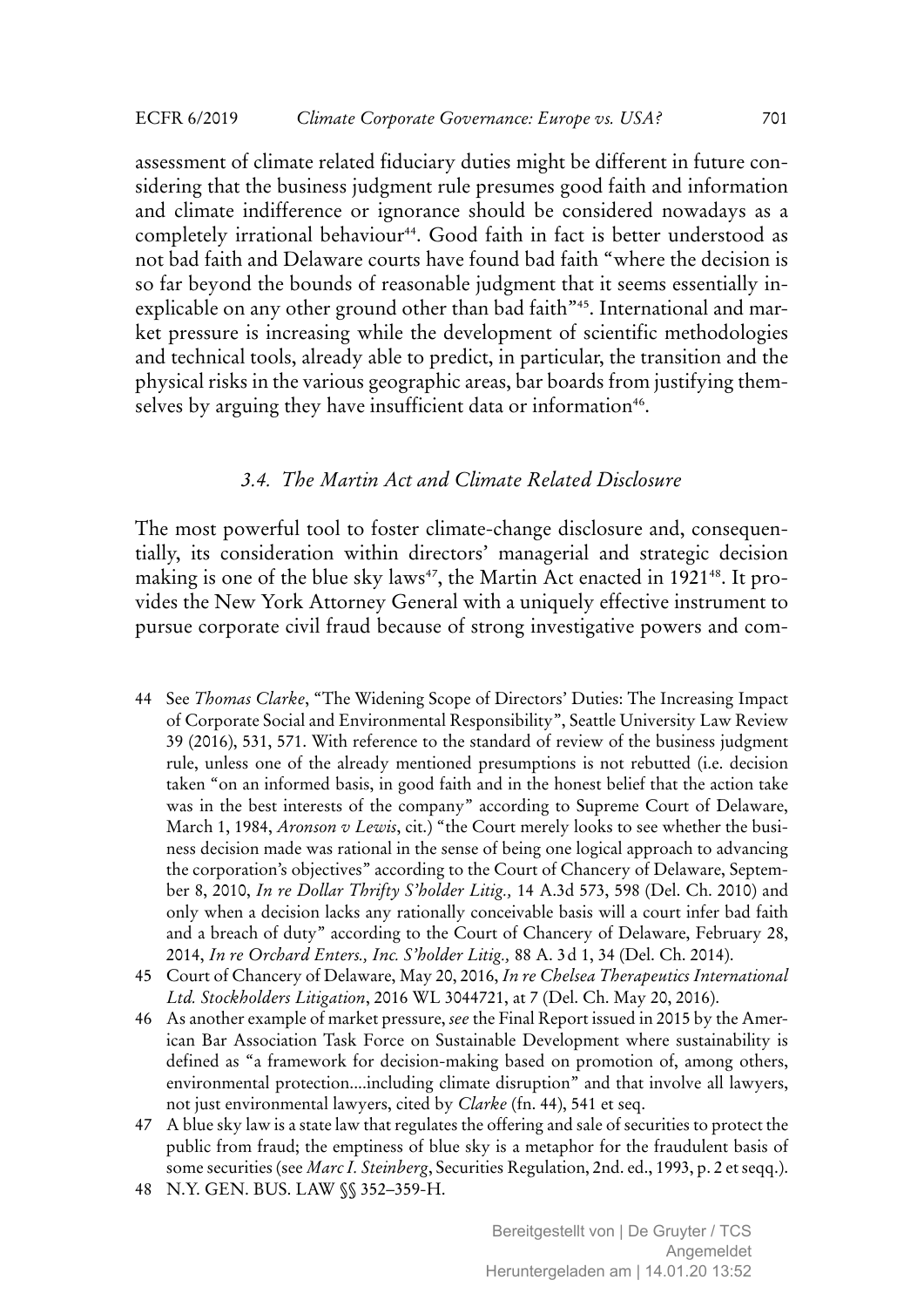bination of civil and criminal penalties – incomparable with SEC powers -: for example, it allows to analyse a company's internal findings to be compared with external statements<sup>49</sup>. The purpose of the Act is to prevent any fraud  $$ defined as "any deceitful or dishonest practice" – in the sale of securities through any action that tends to deceive or mislead investors, without regard to the actor's actual intent or the need to show reliance from third parties or the public on the fraudulent actions or the damages suffered<sup>50</sup>.

With reference to the energy sector the Martin Act was used since 2007; in 2008, for the first time, an energy company was required to disclose in SEC filings the financial risks that climate change can pose, soon after which two other energy companies entered into a similar agreement with the Attorney General. In 2015 it was used again with: Peabody Energy Corp. that publicly stated it could not predict the impact of climate change laws or regulations on its performance while internal projections contained specific predictions for regulatory actions; ExxonMobil to determine whether the company committed fraud regarding climate change predictions and impact on strategy in its annual reports and public statements made by its executives to press and in advertisements by publicly "mischaracterizing the certainty of climate change research and the effect of this research on the company's strategy" – the conflict between internal research and external statements, if any, would violate the Martin Act<sup>51</sup>. The latter investigation was prompted because two newspapers found that, while ExxonMobil pioneered climate change research since 1970 – closely studying how climate change would impact its strategy and affirming the certainty of its existence -, simultaneously it established a public policy that questioned this certainty<sup>52</sup>. In 2016, the Attorney General expanded its inves-

- 49 See Ashley Poon, "An Examination of New York's Martin Act as a Tool to Combat Climate Change", Boston College Environmental Affairs Law Review 44 (2017), 115, 116 who explains that the Act was not always as strong as it is today; it was used in the past to investigate major investment banks with reference to investment advice to clients, hedge and mutual funds, tobacco companies – the latter cases may actually serve as a useful potential blueprint for future litigation against oil and gas companies equating misstatements about research on nicotine's addictiveness and smoking's health effects and on climate change  $(Id.,122$  et seqq.).
- 50 See Court of Appeals of the State of New York, December 4, 1926, People v. Federated Radio Corp., 154 N.E. 655, 657, 658 (N.Y. 1926) for the definition of fraud: the Martin Act's purpose is to prevent all kinds of fraud and no evil design is required. See also Poon (fn. 49), 121.
- 51 Id., 115 et seq., 131 et seqq. See also Nina Hart, "Moving at a Glacial Pace: What Can State Attorneys do about SEC Inattention to Nondisclosure of Financially Material Risks Arising from Climate Change", Columbia Journal of Environmental Law 40 (2015), 99, 106 et seq., 125 et seqq.
- 52 Poon (fn. 49), 117 also for references and details.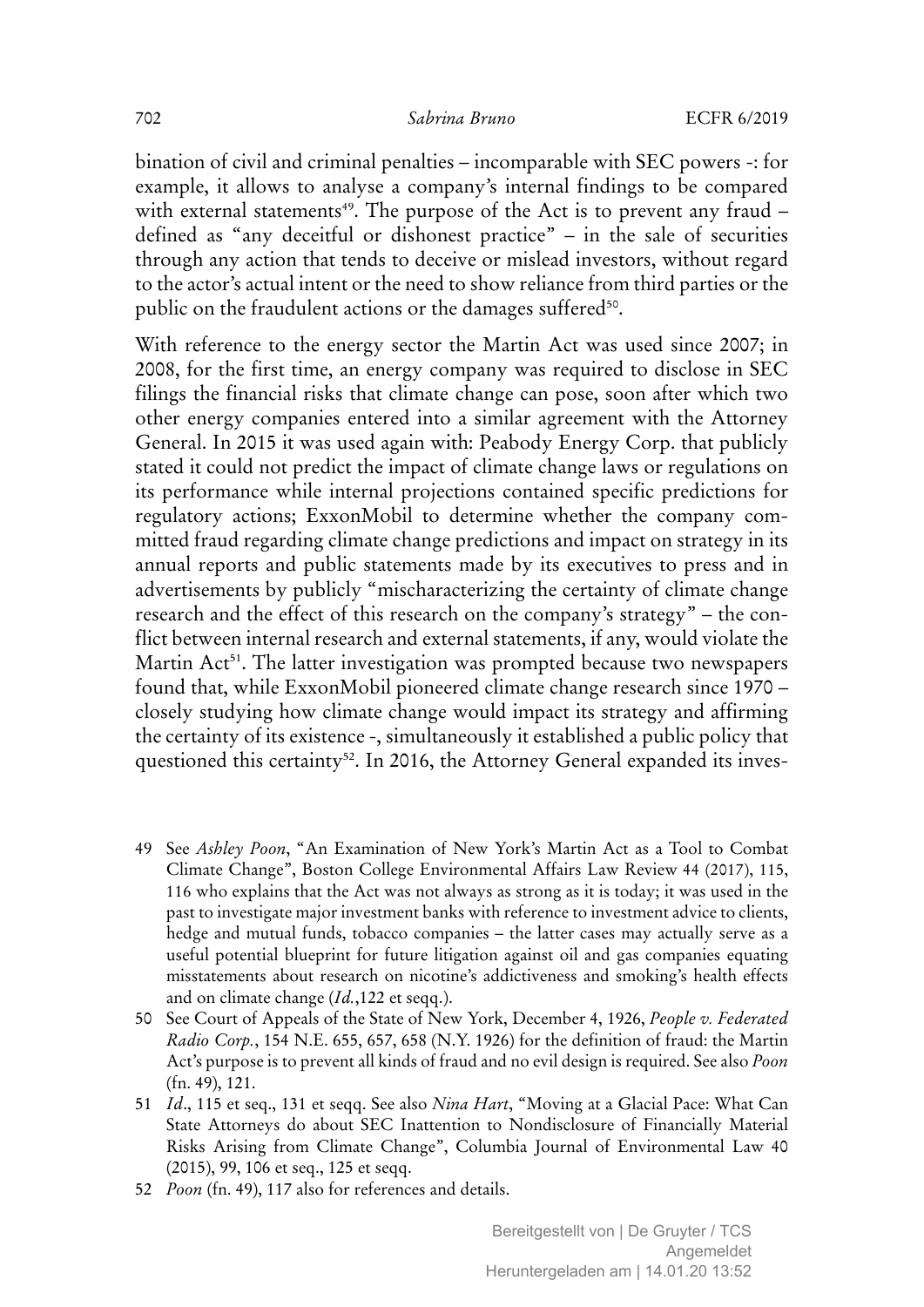tigation to the company's accounting practices to examine why the company "did not write-down the value of its oil and gas reserves" on the balance sheet when energy prices dropped – while its peers since 2014 had written down their oil and gas asset values by a substantial amount; at the end of 2017, ExxonMobil in fact wrote down the value of its assets by more than two billion dollars<sup>53</sup>. After the New York Attorney General, also other Attorneys General started, in 2016, to investigate ExxonMobil's climate change statements made to the public focusing as well on the divergence between internal research and public statements on climate change<sup>54</sup>.

The three year investigation by the New York Attorney General with Exxon-Mobil concluded, in October 2018, with a lawsuit alleging the company's fraudulent use of an internal carbon price frequently higher than the price the company told the public it was using to simulate the impact of future climate change regulations<sup>55</sup>: compared with the original investigation the focus of the lawsuit shifted to the hypothetical carbon price ExxonMobil was voluntarily using to price the value of its reserves and make investment decisions<sup>56</sup>. Quoting Barbara Underwood, current Attorney General of New York: "Through its fraudulent scheme, Exxon in effect created a Potemkin village to create the illusion that it had fully considered the risks of future climate change regulation and had factored those risks into its business operations. In reality, Exxon knew that its representations were not supported by the facts and were contrary to its internal business practices. As a result of Exxon's fraud, the company was exposed to far greater risk from climate change regulations than investors were led to believe"; the request is to correct the misrepresentations and "the disgorgement of all amounts gained or retained as a result of the fraud, damages, restitution, and costs"<sup>57</sup>.

- 53 Id.,118. Actually the company's prediction for energy prices is closely related to how it accounts for the price of its existing oil and gas reserves and also reflects its view on climate change and potential future regulation.
- 54 Namely, California, Massachusetts, Virgin Islands: Id., 138 et seqq. for references and details.
- 55 People of the State of New York (fn. 3).
- 56 Tristan R. Brown,"ExxonMobil is Hit with Its Most Important Climate Lawsuit Yet", https://seekingalpha.com/article/4215387-exxon-mobil-hit-important-climate-lawsuityet, last accessed 7 November 2019.
- 57 *Ibid*. As stated in the lawsuit, "investors put their money and trust in the company which assured them of the long-term value of their shares" and "'his fraud reached the highest level of the corporation": see Press release "A.G. Underwood Files Lawsuit Against ExxonMobil for Defrauding Investors Regarding Financial Risk the Company Faces from Climate Change Regulations", 24 October 2018, https://ag.ny.gov/press-re lease/ag-underwood-files-lawsuit-against-exxonmobil-defrauding-investors-regarding -financial, last accessed 7 November 2019.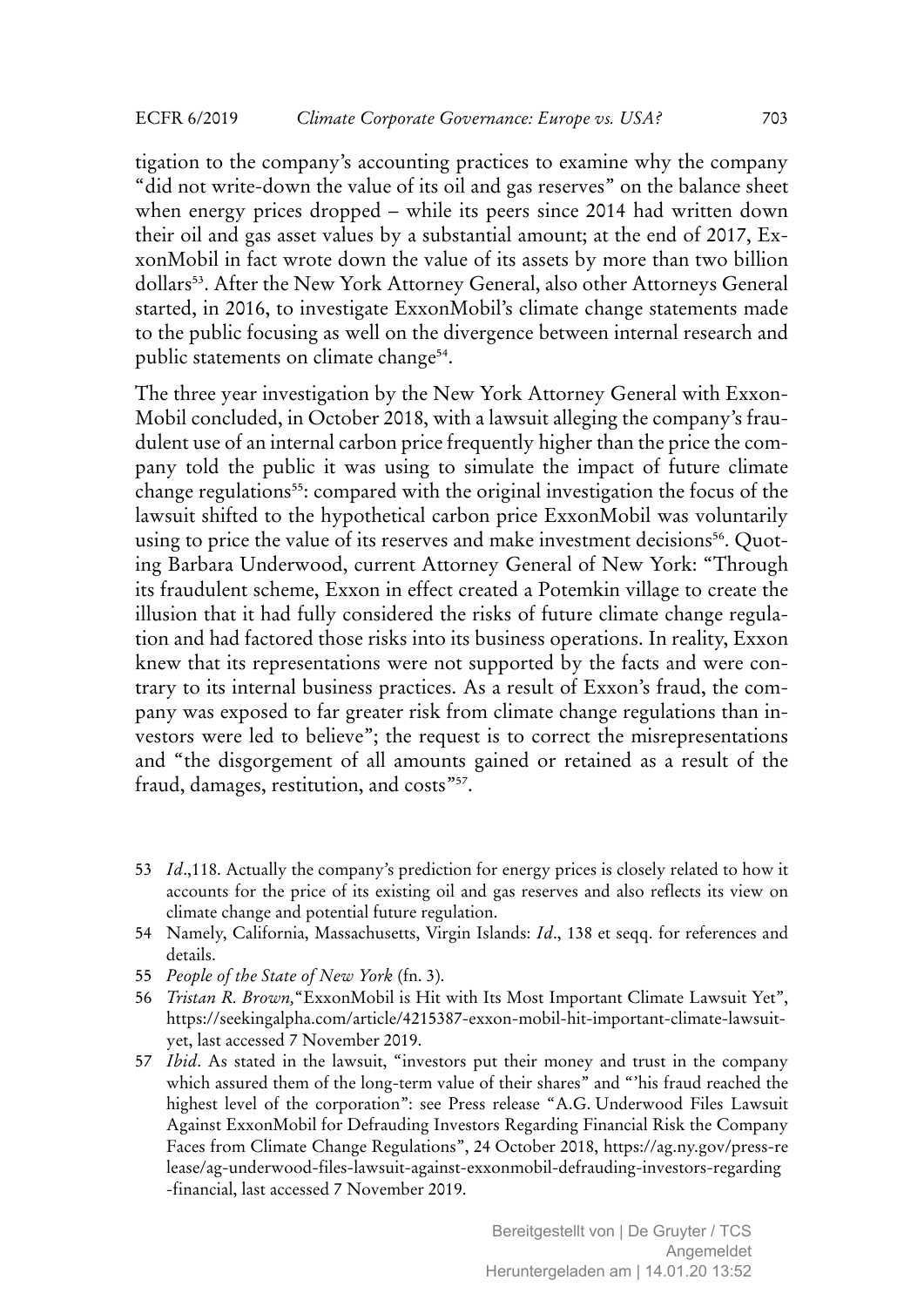It has to be highlighted that, according to this lawsuit, climate change is not only a matter of disclosure but, more importantly, of directors' decision making through the evaluation of climate change impact – in particular, the socalled regulatory risk – on the company's business. In other words, the Attorney General expects that, especially energy companies, do simulate the impact of future climate change regulation to their business when boards make investment decisions or approve the company's strategy, assess natural reserves and resources, test impairment of long-term assets, estimate future demand, supervise risk management<sup>58</sup>. In this case, as matter of fact, the internal application of the GHG-related costs methodology disclosed to public would have implied large write-downs for the company<sup>59</sup>. Therefore, according to the Attorney General the company has "a materially different risk profile" and its securities "are overvalued" and investors were harmed because "purchased or held Exxon securities at artificially inflated prices"60.

The strength of the instrument makes the Attorneys General actions the best positioned to increase climate change disclosure and inclusion of climate change related factors into boards' decision making also influencing how the contents of directors' fiduciary duties should be interpreted and applied by companies and American courts. Therefore, regardless from the conclusion of the New York pending lawsuit<sup>61</sup>, it already represents the blueprint for establishing how directors of any company – not only from the energy industry – should govern climate change. In making investment decisions, business planning, assessing natural reserves (in case of energy companies), test potential impairment charges, projecting demand for the company's products and services, boards of directors should consider climate related future costs. These future costs should be determined making reference to various scenarios (from 1.5 to 4 or 5 depending on the geographic area). As a matter of fact, the securities fraud class actions mentioned above under Para. 3 and below under Para. 4 are based upon the allegations contained in the New York Attorney General action.

58 People of the State of New York (fn. 3), p. 1 et seq. For example, the lawsuit makes reference to ExxonMobil decision to expand its investments in GHG-intensive assets rather than protecting the company against the risk of future climate change regulation by reducing them (between 2008 and 2016 development and production projects in GHG-intensive heavy gas and oil sands increased by 10% in oil equivalent barrels: the increased GHG intensity of the upstream operations, in turn, increased the company's exposure to future climate change regulation); ibid., p. 7.

61 The trial started 22 October 2019: https://www.nytimes.com/2019/10/22/climate/newyork-lawsuit-exxon.html, last accessed 7 November 2019.

> Bereitgestellt von | De Gruyter / TCS Angemeldet Heruntergeladen am | 14.01.20 13:52

<sup>59</sup> Id., p. 10.

<sup>60</sup> Id., p. 85 et seq.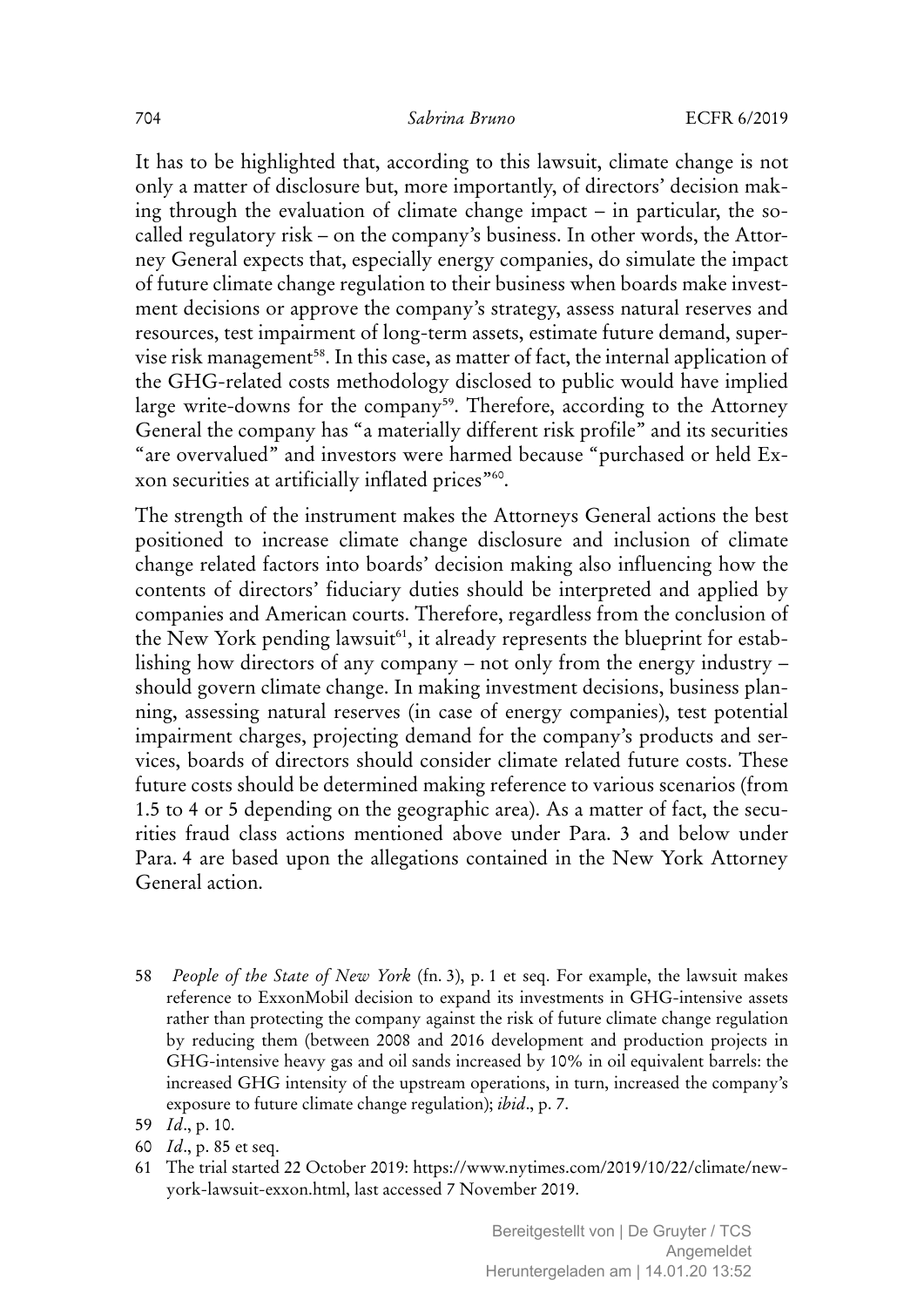### 4. Directors' Duties and Climate Change under US Federal Law

## 4.1. The "Micromanagement" Argument Recently Brought by SEC against Shareholders' Proposals under Rule 14a-8

Moving to US federal legislation, one legal instrument often used, especially in the last five years, by shareholders, is to submit proposals under Rule 14a-8 of the Code of Federal Regulations to ask for more climate-change related information to listed companies and, in general, to shape a more responsible corporate policy towards climate change<sup>62</sup>. Under Rule 14a-8 shareholders, meeting certain requirements therein specified, are allowed to place proposals on the corporation's proxy statement to be voted at the annual general meeting of shareholders; however, a resolution approved by the general meeting upon this proposal would only be advisory (so-called precatory resolutions) and not binding for the board of directors; under the Rule, the board of directors has thirteen grounds to reject a shareholder's proposal; the board's decision can be challenged by proponents before SEC and before courts<sup>63</sup>.

In 2019 the SEC has sustained 45% percent of the companies' challenges against these proposals which is, by far, the highest percentage in the last six years: in particular, Exxon, Chevron and Devon Energy have all succeeded by arguing that shareholders' proposals infringe on the company's oversight of everyday business operations and the SEC agreed concluding that "forcing the companies to comply with the demands would be micromanaging" the company itself; by requesting a company to adopt targets aligned with the Paris Agreement goals the proposal would seek "to impose specific methods for implementing complex policies in place of the ongoing judgments of management

- 62 See David Hasemyer, "Investors Worried About Climate Change Run Into New SEC Roadblocks", Inside Climate News, 3 May 2019, https://insideclimatenews.org/news/ 01052019/shareholder-resolution-climate-change-sec-challenge-micromanage-trump. For example, in 2019 several proposals asked that companies: set and report on greenhouse gas reduction targets for emissions to be in line with the Paris Agreement; or, conduct a climate risk assessment of challenges the company would face; or, explain through carbon asset risk reports how companies plan to transition to a lower-carbon economy; or, refer about renewable energy use and goals; or, limit methane emissions; or, agree to nominate board members with climate change expertise; or, produce detailed reports on their political donations and lobbying intended to influence climate policy; or, take an oversight responsibility for climate change strategy to insure the company remains successful in an increasingly decarbonizing economy; or, address risks to public health from water contamination, poor air quality and climate change: see Proxy Preview, Helping Shareholders Vote Their Values, 2019, p. 17 et seqq., https://www.proxypreview.org/, last accessed 7 November 2019.
- 63 See Rule 17 C.F.R. § 240.14a-8.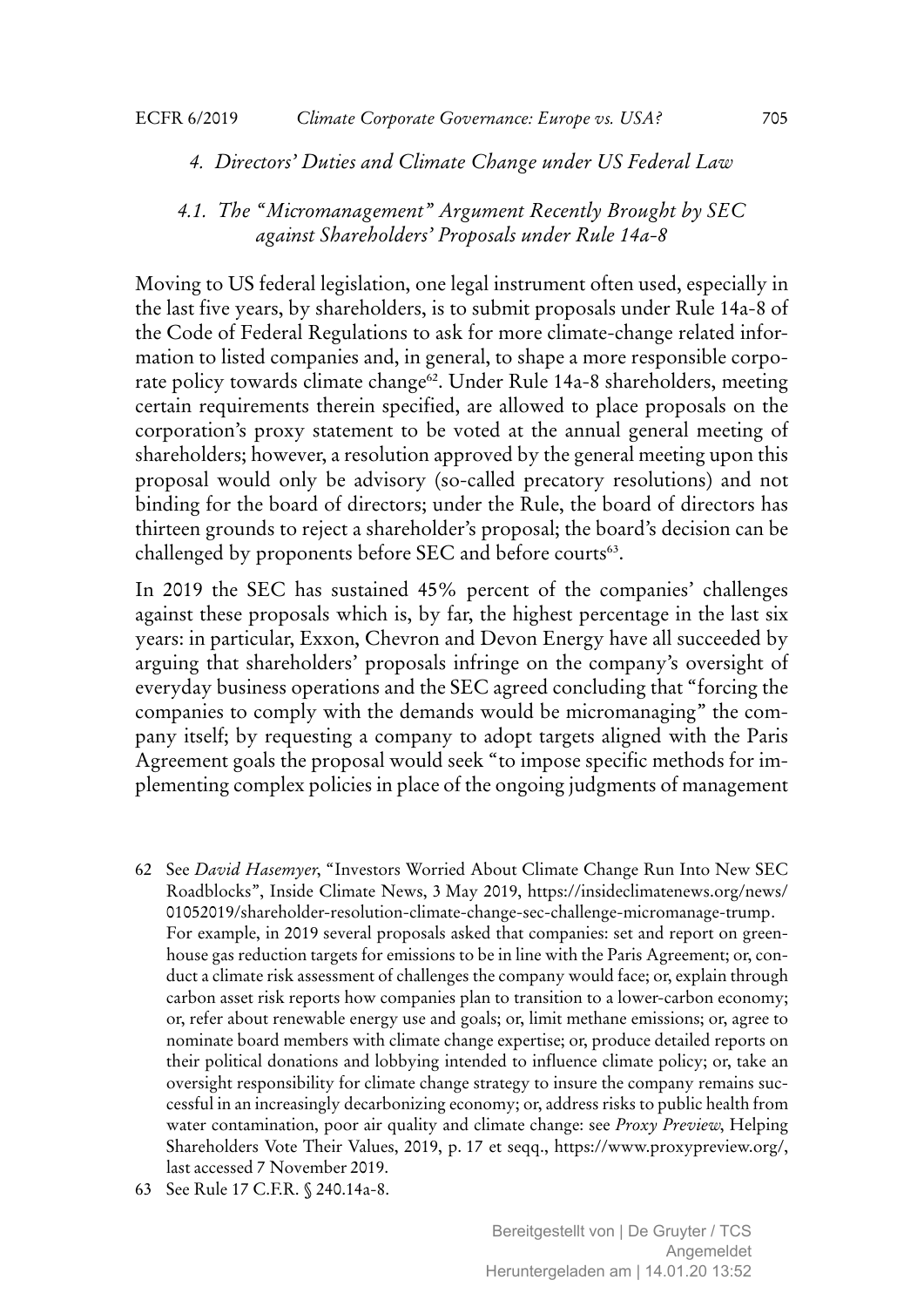as overseen by its board of directors" and therefore the company may exclude the proposal under Rule 14-8 (i) (7) as "relating to the company's business operations"64.

The term "micromanage" was set, for the first time, in 2018 and has now become the main argument to reject shareholders' proposals on climate<sup>65</sup>. Even though no-action responses by SEC staff reflects only informal, discretionary views while only a court can decide whether a company is obliged to consider a shareholders' proposal, it is undisputable that the recent "micromanagement" argument adopted by SEC might not only kill shareholders' engagement on climate change but also reinforce the interpretation and application of the business judgment rule in the sense analysed in the previous paragraphs. In addition, it has been commented that the recent SEC approach is also an evidence that the climate change issue has political features in US that undermine an objective understanding and approach to it: there has been a sharp increase in the rejection of climate change related shareholders' proposals in 2019 just when SEC is dominated by appointees of the current administration<sup>66</sup>.

However, the micromanagement argument is indeed arguable as setting emissions' goals for the future or adopting targets aligned with Paris Agreement goals has indeed to do with building a climate resilient strategy and therefore with long-term value creation for the company; basically, just the opposite of the ordinary day-by-day business. In the past both courts and SEC had insisted that the "ordinary business" exemption does not permit exclusion of proposals involving "matters which have significant policy, economic or other implications inherent in them"<sup>67</sup>.

64 Proxy Preview (fn. 62) also reports that the number of climate-related shareholders' proposals filed under Rule 14a-8 has dropped in 2019 from 82 (last year) to 58–33 of whom were filed with fossil fuel companies down from 35 in 2018; but this is mostly viewed as a good sign because it shows that companies have been responding to shareholders' concerns and addressing the issue with less need of shareholders' pressure. For SEC response to Exxon, see https://www.documentcloud.org/documents/5985495-3- Page-Exxon-Objections-to-SEC-RE-2019-GHG.html, last accessed 7 November 2019.

- 66 Ibid. showing that rate of challenges by SEC has increased from 18% in 2014 up to 30% in 2019. While, another author, observes that there might even be an "agency capture" by SEC given the very special interests to be regulated and the Commission is or might be threatened with budget cuts: Hart (fn. 51), 115, 120 et seqq.
- 67 See US District Court for the Southern District of New York, March 26, 1992, Austin v. Consol. Edison Co. of New York, 788 F. Supp. 192, 194 (S.D.N.Y. 1992) referring to SEC statement of 1976 when the Rule in its current form was adopted. On the meaning of "ordinary business" under Rule 14a-8, in general, according to case law and SEC, for a critical view, see: Stephen M. Bainbridge, Revitalizing SEC Rule 14a-8's Ordinary Business Exemption: Preventing Shareholder Micromanagement by Proposal, Univer-

<sup>65</sup> Hasemyer (fn. 62).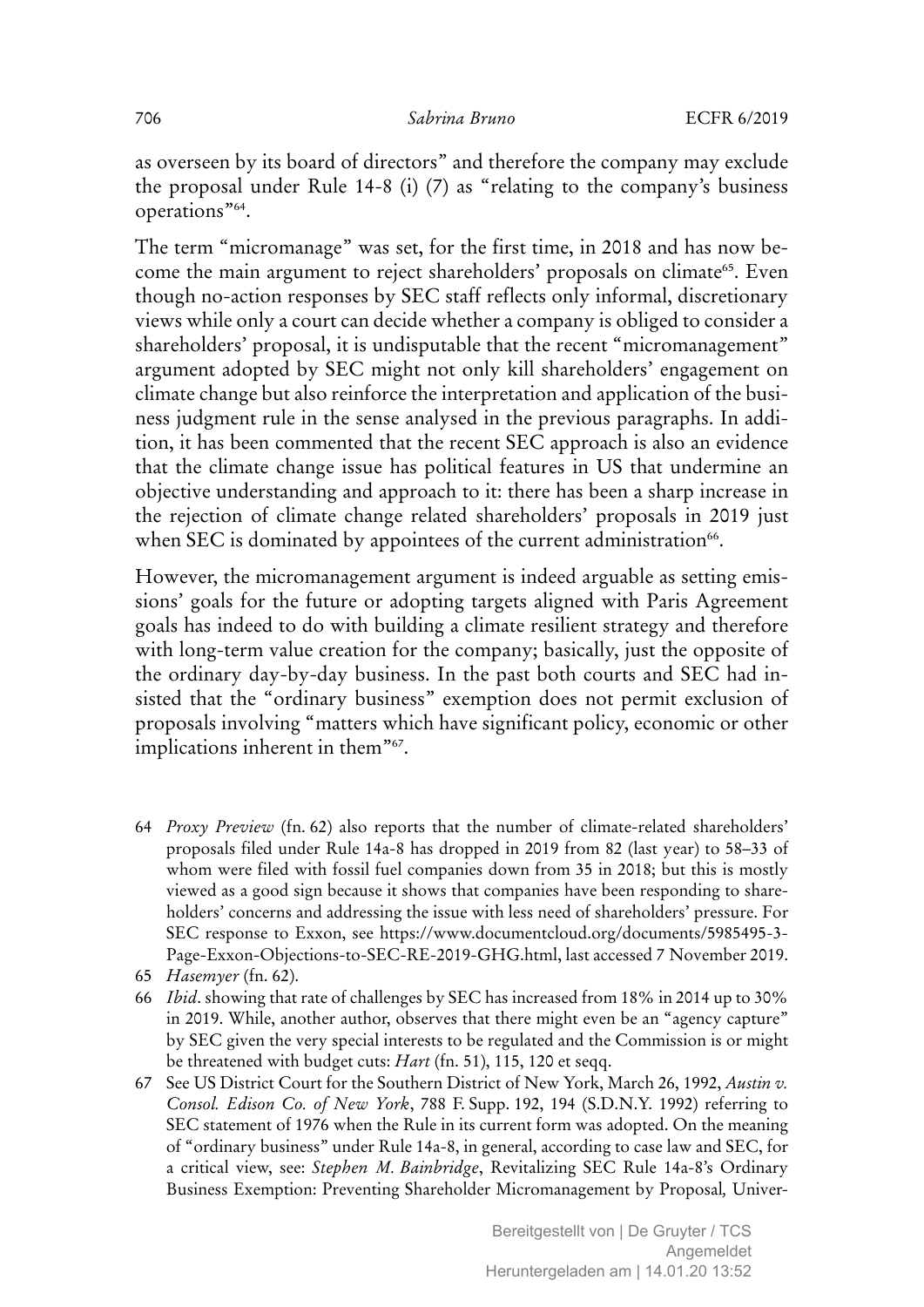# 4.2. Duty of Disclosure of Climate Change-Related Risks and **Opportunities**

American federal securities law does not specifically address climate change among disclosure requirements but refers to "material effects" of compliance with environmental legislation within the 10-K reports under the Securities Act of 1933 and the Securities Exchange Act of 1934. The concept of 'materiality' means that there is "a substantial likelihood that a reasonable investor would attach importance in determining whether to buy or sell the securities registered"68. Therefore, materiality has to be judged from the investor viewpoint. Under Item 101 reference is made to provisions that have already been enacted or adopted; consideration of probable future new regulations is not envisaged<sup>69</sup>. Item 103 requires the companies to disclose pending legal proceedings that could have a material impact on business operations, including proceedings involving environmental claims<sup>70</sup>. However, "ordinary routine litigation incidental to the business" does not have to be reported: Instruction 5 sets forth the criteria for what is not considered "ordinary routine litigation"<sup>71</sup>. Newly amended Item 105 requires disclosure of the most significant factors that make an investment "speculative or risky"; discussion must be concise and organized logically without presenting risks that could apply generically to any registrant or any offering and explaining how the risk affects the registrant or the securities, setting forth each risk factor under a sub caption that ade-

sity of California Los Angeles School of Law 2016, Law-Economics Research Paper No. 16–06, https://ssrn.com/abstract=2750153.

- 68 US Supreme Court, March 7, 1988, Basic Inc. v. Levinson, 485 U. S. 224, 231-32 (1988) quoting US Supreme Court, June 14, 1976, TSC Industries, Inc. v. Northway, Inc., 426 U. S. 438, 449 (1976)) ("[T]o fulfil the materiality requirement 'there must be a substantial likelihood that the omitted fact would have been viewed by the reasonable investor as having significantly altered the 'total mix' of information made available.'"). See also 17 C.F.R. § 240.12b-2.
- 69 Item, 101, requires a description of all material information related to an entity's business operations and, among these, as to the "material effects that compliance with Federal, State and local provisions which have been enacted or adopted regulating discharge of material into the environment, or otherwise relating to the protection of the environment, may have upon the capital expenditures, earnings and competitive position of" the corporation, and as "any material estimated capital expenditures for environmental control facilities for the remainder of its current fiscal year, and its succeeding fiscal year and for such further periods as the registrant may deem material". See 17 C.F.R. § 229.101 (2014) and 17 C.F.R. § 229.101 (c) (1) (xii).
- 70 17 C.F.R. § 229.103 (2014).
- 71 Ibid. For example, if the business ordinarily results in actions for negligence or other claims or if the amount involved does not exceed 10% of the current assets of the registrant no information need be given.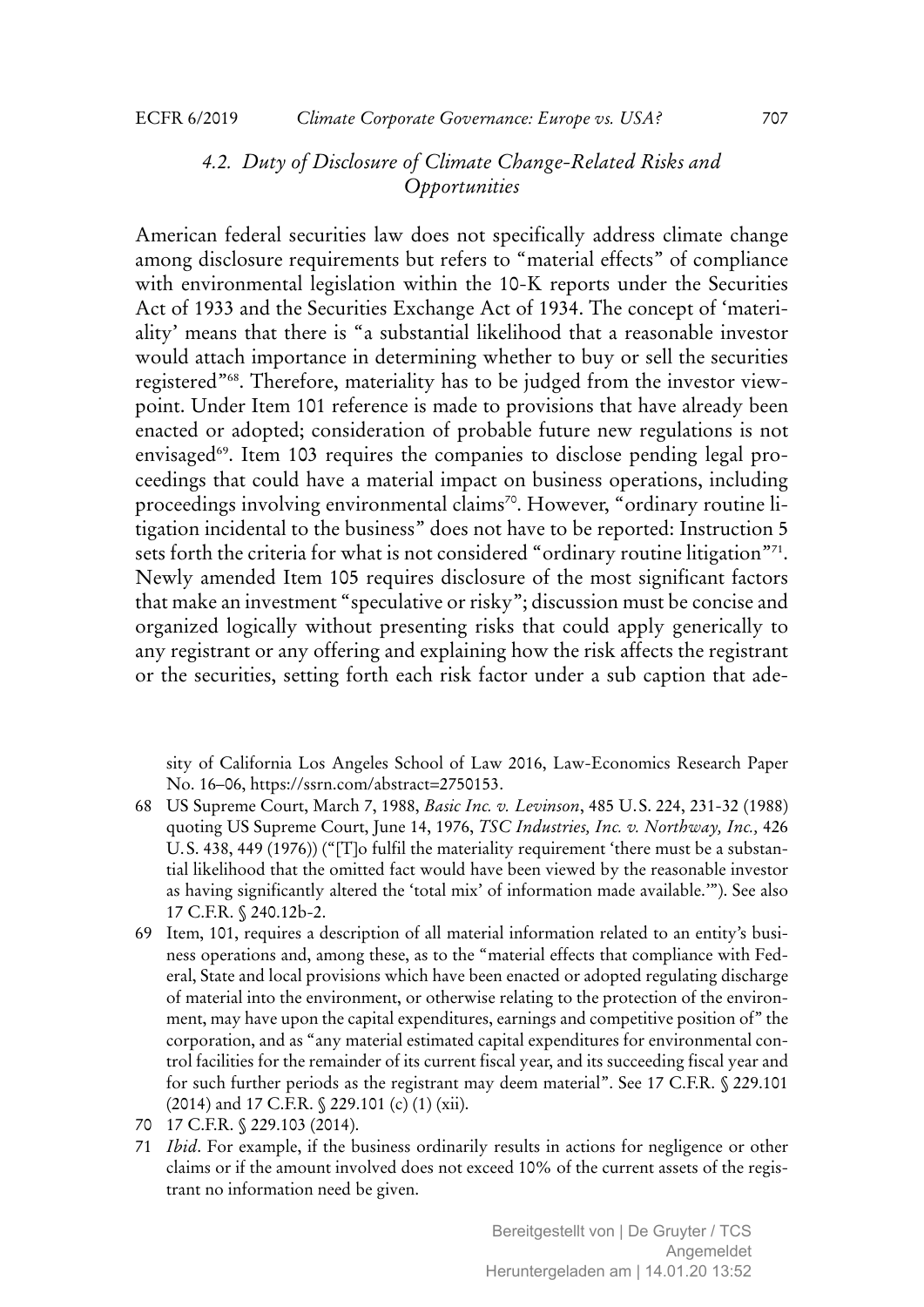quately describes it<sup>72</sup>. Finally, Item 303 requires companies to discuss trends and uncertainties facing their business: it is believed that management has great flexibility to decide what constitutes a material trend or uncertainty<sup>73</sup>. However the objective of the latter Item is to give investors "a historical and prospective analysis of the company's financial conditions and results of operations" where the emphasis on the "prospects for the future" perhaps makes this provision "the most potent climate-change disclosure" requirement<sup> $74$ </sup>.

Since none of the mentioned provisions expressly refer to climate change, there is no consensus on "when suck risks should be disclosed and how much detail ought to be included in federal securities filings"75. For this reason, in 2007 a petition was submitted before SEC by institutional investors, environmental groups and the Attorney General of New York referring and reporting "recent scientific, legal, and regulatory developments" that make "unavoidably clear that the risks and opportunities many corporations face in connection with climate change fall squarely within the category of material information" yet corporate disclosures "lag behind" and investors "demand for more and better disclosure<sup>"76</sup>. The petition stresses that under the materiality criterion climate risk must be disclosed considering "the steadily growing demand from investors for information about climate risk" who, exercising human judgment, increasingly consider climate risk part of the total mix of information they assess to make investment decisions<sup>77</sup>.

After it, in 2010, SEC issued the first interpretive release specifically focusing on climate change that acknowledges that: "for some companies, the regulatory, legislative and other developments could have a significant effect on operating and financial decisions, including those on capital expenditures to reduce emissions and, for companies subject to 'cap and trade' laws, expenses

72 17 C.F.R. § 229.105 (Item 105) Risk factors (2019). The requirement no longer provides a list of sample risk factors but favor a principles-based approach that encourages companies to focus on their own specific circumstances.

74 *Wallace* (fn. 36), 773 et. seqq. See also Taylor/Kay (fn. 29), 257 who believe that "Information about a company's climate change policy might be of crucial importance to a particular class of investors. Thus, the failure to disclose as "immaterial" a company's irresponsible environmental policy, even if currently legal, may not be as "unimportant" or "immaterial" as the company may have thought".

- 76 Petition for Interpretive Guidance on Climate Risk Disclosure, 2007, at https://www.s ec.gov/rules/petitions/2007/petn4-547.pdf, last accessed 7 November 2019 (also for list of all signatories and full contents).
- 77 Id., p. 14. It is added that demanding better disclosure on companies' climate-related risks is consistent with investors' fiduciary duties towards their ultimate beneficiaries according to the "modern prudent-investor" rule  $(Id, p. 43)$ .

<sup>73 17</sup> C.F.R. § 229.303 (2019). See Hart (fn. 51), 102.

<sup>75</sup> Hart (fn. 51), 44.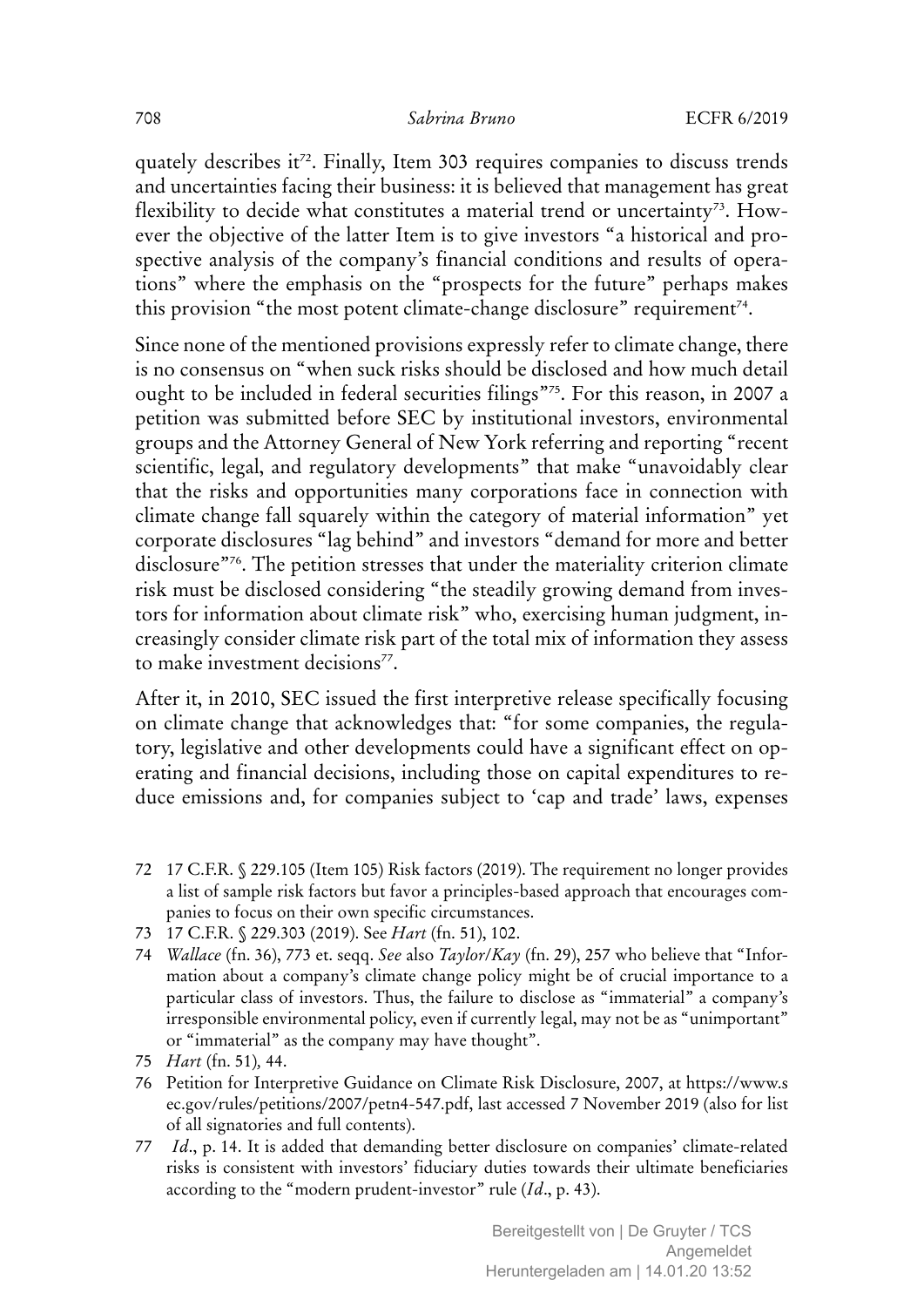related to purchasing allowances where reduction targets cannot be met"; other companies may be "indirectly affected by changing prices for goods or services"; "there may be significant physical effects of climate change" that can impact "personnel, physical assets, supply chain and distribution chain"; and financial risks may consequently be associated to entities other than those affected by climate change consequences (e.g. suppliers, banks etc.)<sup>78</sup>.

As commented by two authors, SEC expressly indicated that "companies could be helped or hurt by GHG-related litigation, business opportunities, or legislation, and should promptly disclose such potential impacts to investors" including, as example of indirect consequences, banks or insurance companies that invest in littoral property potentially affected by climate events<sup>79</sup>. Even though the Guidance did not amend any provision of the Code of Federal Regulations and nothing has been actually added in the customary "materiality" analysis, what has changed with the Guidance has been the emphasis on "indirect consequences" of regulation or business trends and physical impacts of climate change that presupposes acceptance that certain phenomena derive from climate change.

The practical result is that companies that previously had foregone an analysis of the physical risk and indirect consequences of climate change, based on lack of consensus on global warming, may be required to evaluate these potential impacts more specifically<sup>80</sup>. Therefore, according to SEC, depending on the facts and circumstances of a particular corporation, each of the items described above may require reference to the impact of climate change<sup>81</sup>. In addition, the

- 78 17 CFR Parts 211, 231, and 241 Commission Guidance Regarding Disclosure Related to Climate Change; Final Rule, February 8, 2010, at p. 6291. The Commission explains (Id., p. 6292) it started requesting disclosure on material environmental issues since 1970s. The release of this Guidance however was not without opposition: Representatives of Texas and Oregon of the Energy and Commerce Committee challenged the SEC's legal authority to issue an interpretive guidance on climate change and the agency's prioritization of a "social action agenda" rather than the protection of investors from corporate fraud also asserting the lack of scientific proof of global warming. The resolution to issue the guidance was approved by a vote of 3 to 2 along party line: see Robinson & Cole LLP, SEC Issues Guidance on Climate Change Disclosures, February 2010, p. 1, http://www.rc.com/publications/upload/1875.pdf – which is another evidence of the partisan approach to climate in US. As said, the impetus for the 2010 Guidance came not from the SEC itself but from various efforts, in particular from the Attorney General of New York; in addition, the signatories to the petitions, in a separate letter, requested SEC immediate action on the enforcement side: Hart (fn. 51), 104 et seqq. and Wallace (fn. 36), 70 et seqq.
- 79 Taylor/Kay (fn. 29), 254.
- 80 Robinson & Cole LLP. (fn. 78), p. 2.
- 81 With reference to a pending legislation or regulation, under Item 303, SEC explains that "unless management determines that it is not reasonably likely to be enacted, it must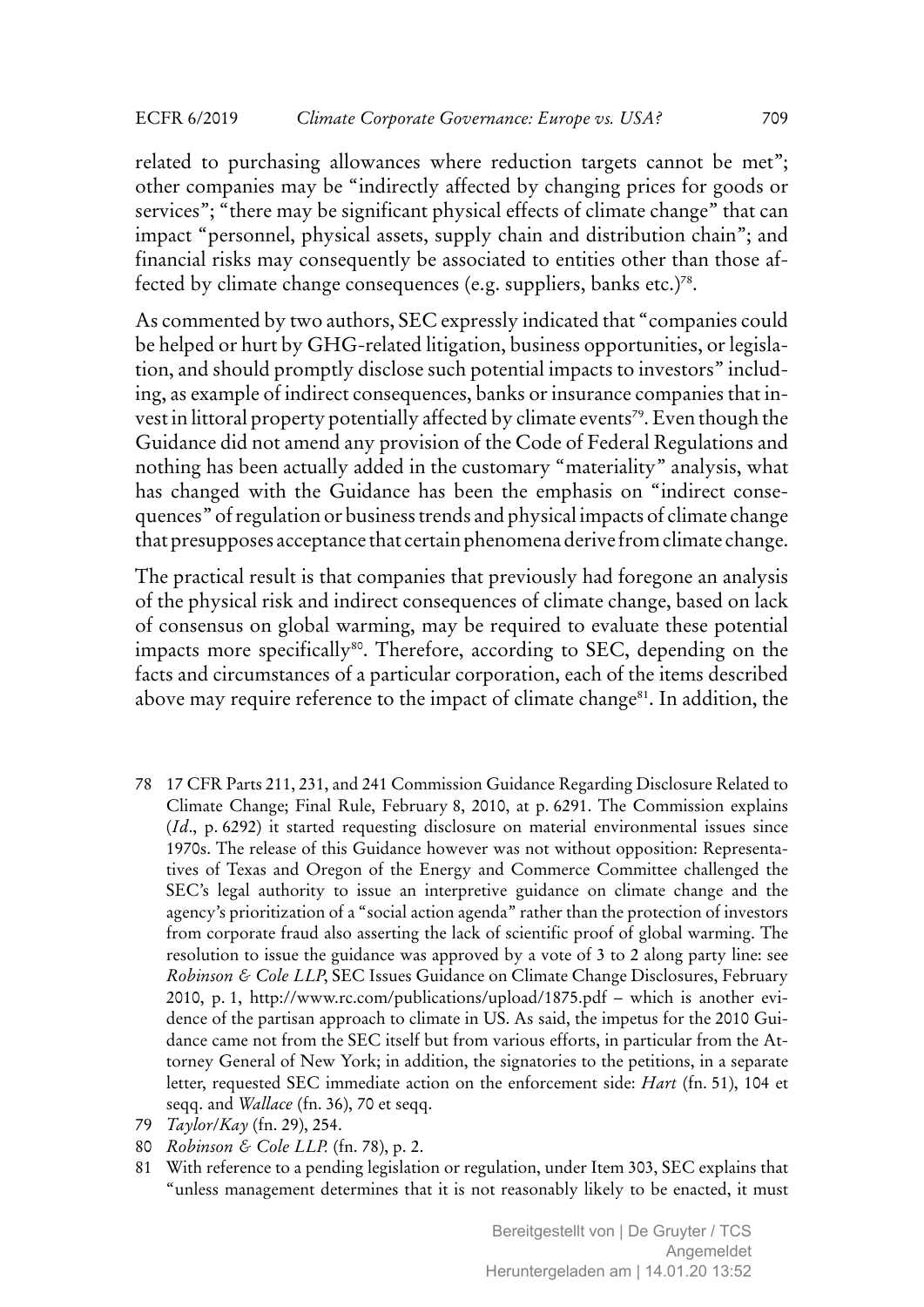Commission points out that disclosure shall not cover only negative consequences (e.g. costs of purchase allowances or credits under a "cap and trade" system, to improve facilities and equipment to reduce emissions, change to profit or loss because of decreased demand for goods or services) but also opportunities (e.g. if a "cap and trade" system is enacted the opportunity comes from the sale of allowances if the emissions are below the allotment) and always taking into consideration that climate change regulation is a rapidly developing area<sup>82</sup>.

Assuming that "impacts from a changing climate can pose serious risks to the global economy and affect many economic sectors", in 2016 US Congress asked the Governmental Accountability Office ("GAO") to review SEC's efforts to implement its 2010 Guidance and the following flaws emerged: i) SEC faces constraints in reviewing climate-related disclosure because it primarily relies on information that companies provide and deem as material but does not have the authority to subpoena additional information from companies to understand how they arrived to that determination<sup>83</sup>; ii) companies may report similar climate-related disclosures in different sections of the filings, in varying formats, use generic language not tailored to the company and do not include quantitative metrics – situation that makes difficult for both SEC reviewers and investors to compare and analyse filings across companies<sup>84</sup>; iii) represen-

proceed on the assumption that the legislation or regulation will be enacted" and, of course, if enacted whether it is reasonably likely to have a material effect on the corporation, its financial conditions or results of operation, it has to be considered; the corporation shall also disclose, if material, the difficulties involved in assessing timing and effect of the pending legislation or regulation. See: 17 CFR Parts 211, 231, and 241 Commission Guidance Regarding Disclosure Related to Climate Change (fn. 63), p. 6296.

- 82 *Ibid*. As for the physical effects examples, the Commission refers to harm to plants and facilities or disruption for management and distribution processes or for transportation, increased insurance claims or premiums, decreased agricultural production (Id., p. 6297).
- 83 It is explained that SEC reviewers can request additional information or clarification from companies through comment letters only if they are aware of publicly-available contradictory information outside the filings: United States Government Accountability Office ("GAO"), Report to Congressional Requesters. Climate-Related Risks. SEC Has Taken Steps to Clarify Disclosure Requirements, 14 February 2018, https://www.gao. gov/assets/700/690197.pdf.
- 84 Referring to climate-related disclosure in the annual filings of 116 S&P 500 Index in 5 industries, GAO shows that: one beverage company reported its goal to reduce greenhouse gas emissions in the "business description" while another beverage company reported a similar goal on carbon footprint in the "risk factors section"; annual filings of three different companies were 389, 117 and 136 pages long; some filings just use boilerplate language not specific to that company and with no quantification; some companies do provide some quantitative information. See Id., p. 18 et seq. and the Appendix II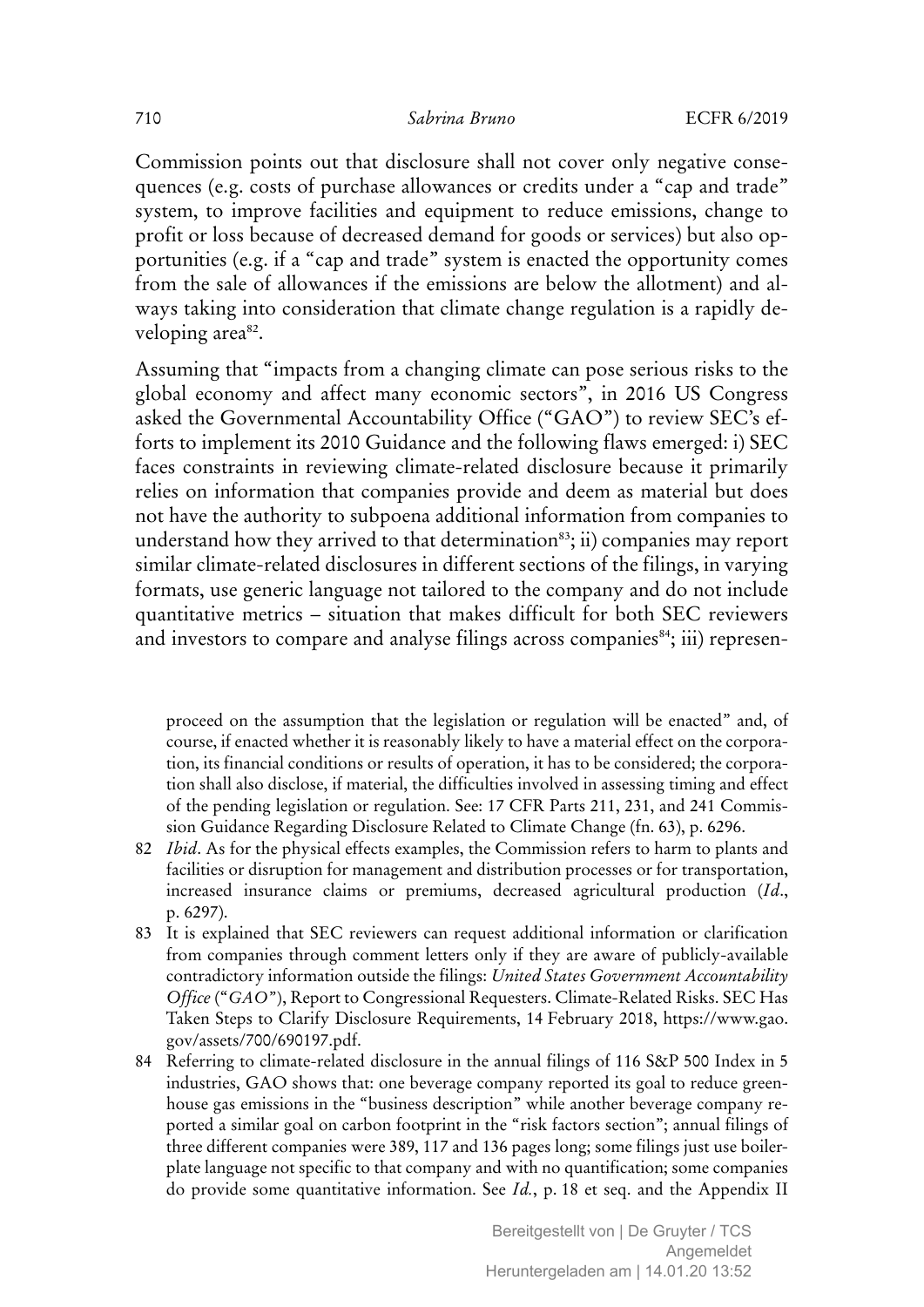tatives of industry associations consider the current climate-related disclosure requirements adequate even though some investor groups and asset management firms have highlighted the need of additional disclosure but without agreeing on the priority of climate-related disclosures; iv) finally, additional disclosure requirements or increased scrutiny of companies' information on climate could have "mission and resource implications" for SEC's Division of Corporate Finance<sup>85</sup>.

The GAO also reported that, since 2010, SEC issued individual comment letters to specific companies on their climate-related disclosure that are publicly available for companies who wish to understand what it is SEC assessment on specific information<sup>86</sup>; even though, one commentator highlights that the quantity of such letters has been very small showing "minimal attention" to disclosure of climate change risks and no specific commitment to implement the Guidance<sup>87</sup>. In 2012 and 2014 SEC issued two reports to Congress to examine changes in climate-related disclosure in selected industries and found there is some level of disclosure but no notable change from one year to the other<sup>88</sup>. Furthermore, in 2016 SEC asked for public input on potential changes on reporting climate-related risks and they are still considering recommendations based on comments received<sup>89</sup>.

From the above analysis of disclosure requirements and their interpretation it can be inferred that rates and quality of disclosure has mainly remained "uneven and inconsistent" also after 2010<sup>90</sup>; there is no general consensus on when such risks should be disclosed and how much details should be included in the filings<sup>91</sup>. The unevenness also appears from the fact that some companies have been suspected of disclosing significantly less information in SEC 10-K filings than in their voluntary disclosures<sup>92</sup>. Some changes have been recently occur-

(p. 35 et seqq.) with all illustrative Examples. And to further understand how dramatically climate-related information vary even between companies belonging to the same industry on methodology and figures, being also very often superficial, see Hart (fn. 51), 112 et seqq.

85 GAO (fn. 83), p. 14 et seqq.

- 87 Hart (fn. 51), 118 et seq.: at the end of 2013, SEC had issued a total of 52 letters on climate change out of a total of over 45,000.
- 88 GAO (fn. 83), p. 15.
- 89 Id., p. 16.
- 90 To use the expression adopted in the Petition for Interpretive Guidance on Climate Risk Disclosure (fn. 76), p. 9.
- 91 *Hart* (fn. 51), 144. As examples of the unevenness, there are companies that may be considered exemplary in disclosure: see a list in  $Taylor/Kay$  (fn. 29), 230 et seqq., 257 et seq.
- 92 Wallace (fn. 36), 768 et seq. who qualifies the phenomenon as "a typical pattern" for companies that want to "reap reputational benefits" in voluntary disclosure but appear

<sup>86</sup> Ibid.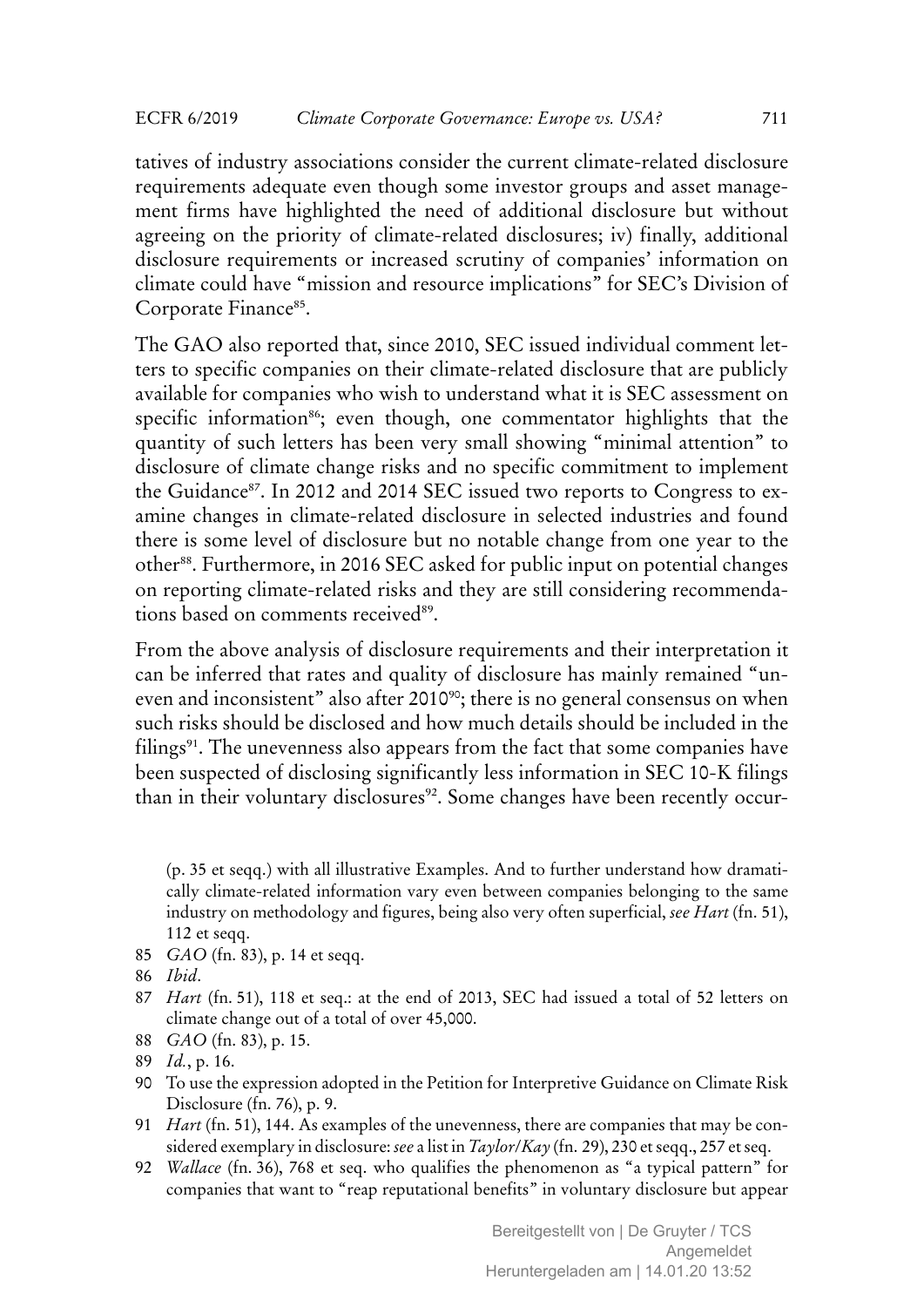ring limited to the energy sector since 2018: the top 20 American energy companies, by market capitalization, listed climate risks as material in their SEC 10-K filings suggesting that they view these factors as impactful to their business and long-term shareholder value even though level and specificity of disclosure for all industries is not enough if compared with European companies<sup>93</sup>. In July 2019 a draft bill has been submitted before the Congress, the Climate Risk Disclosure Act, to amend the Securities Exchange Act of 1934 and require issuers to disclose information on their exposure to risks associated to climate change on an annual basis and SEC to establish quantitative and qualitative climate-related disclosure metrics and guidance; it is just a draft bill and the likelihood of being approved may not be so high $94$ .

In case companies breach disclosure regulations, as interpreted by case law and SEC Guidance dated 2010, Section 10(b) of the 1934 Act and regulations embodied in Rule 10b-5 therein would apply that make it unlawful to disclose untrue statements or to fail to include material information in SEC filings in which case both criminal and civil penalties do apply for the issuer and its officers and directors<sup>95</sup>. With reference, in particular, to civil penalties, a lawsuit for damages with reference to 10-K filings in case of misstatements may be brought by injured plaintiffs, individually or through a class action, against the corporation, the board of directors, and, after the Sarbanes-Oxley Act of 2002, also the CEOs and CFOs; damages may consist of a company's share price drop as a consequence of a climate change matter being ignored when the market realizes it should have been instead disclosed. At that point any investor in the company's shares may be a legitimate plaintiff<sup>96</sup>. One securities fraud class actions, still pending before US District Courts of Texas, has been brought under Rule 10b-5: Ramirez v. Exxon Mobil, filed by shareholders alleging material overstatement of the value of the company's reserves and material and

more restrictive in SEC disclosures because of liability potential and adverse market reaction.

- 93 Blackrock Investment Stewardship 2018 Annual Report, https://www.blackrock.com/ corporate/literature/publication/blk-annual-stewardship-report-2018.pdf, last accessed 7 November 2019.
- 94 H.R. 3623 116<sup>th</sup> Congress 2019-2020.
- 95 17 C.F.R. § 240.10b-5.
- 96 See Taylor/Kay (fn. 29), 257 et seq. who explain quoting the leading case on the "fraud-on-the-market" theory *Basic v. Levinson*, 485 U.S. 224 (1988), 243 – that the climate-change matter need not have been at all relevant to the particular plaintiff who does not have to prove to have based an investment upon a decision regarding the disclosure or lack of disclosure of a climate-change matter: insofar as the market will reflect the true value of all relevant disclosed information (premised upon the efficient market hypothesis) investors are allowed to sue without need to show personal reliance on specific information disclosed; they only need to prove purchase of the company's shares.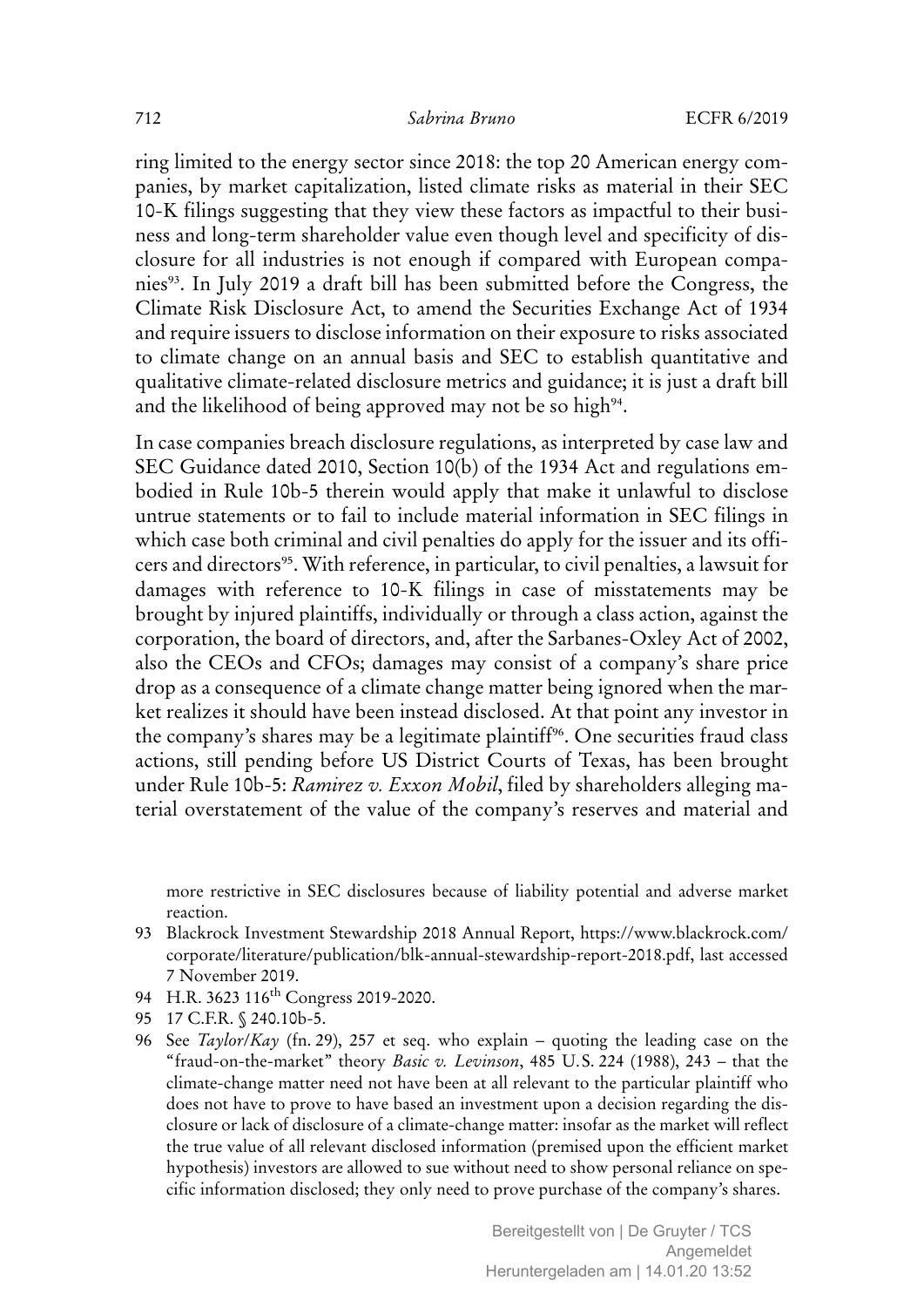misleading class period statements – by misrepresenting what it knew about climate change – that fraudulently inflated its stock<sup>97</sup>.

Finally, in addition to SEC filings, disclosure of climate change risk can also be material under the financial accounting rules and the board of directors, as well as CEOs and CFOs, are responsible for the financial statements' contents. The statement FAS 5 refers to the "entire amount of a material liability that is probable and reasonably estimable" or under the "contingent liabilities" to be expressed on the balance sheet if "reasonably possible" but cannot be estimated to be disclosed in the footnotes to the financial statements<sup>98</sup>.

### 5. European Directive N. 2014/95/EU

## 5.1. Duty of Climate-Related Disclosure

The European Union has been the first major economy to put in place a legally binding framework to deliver and go beyond the Paris Agreement covenants; it took the political decision "to make Europe the centre of gravity for global investment in the low-carbon, resource-efficient, and circular economy" adopting in 2018 an Action Plan on Sustainable Growth to identify, quite in details, future legislative steps towards this direction<sup>99</sup>. In particular, the Eur-

- 97 US District Court of Texas, 7 November 2016, Case 3:16-cv-03111-L. On August 15, 2018 the judge denied the company's attempt to stop the suit and held the plaintiffs (led by the Pennsylvania Carpenter Pension Fund) established sufficient claims so the case will continue. Another class action proposed under the Employee Retirement Security Act, US District Court of Texas, 3 February 2017, Azmi Attia et al v. Exxon Mobil, Case 4:16-cv-03484, was instead defeated on February 2019 under the so-called test for stockdrop. The suit was filed by employees alleging fraud making Exxon stock imprudent, material overstatement of the value of its oil reserves, materially false and misleading statements: https://www.law360.com/articles/1125378, last accessed 7 November 2019.
- 98 FAS 5 (Statement of Financial Accounting Standards N. 5). According to the Financial Accounting Standards Board: "[M]ateriality judgments can properly be made only by those who have all the facts. The Board's present position is that no general standards of materiality could be formulated to take into account all the considerations that enter into experienced human judgment": see Financial Accounting Standards Board, Statement of Financial Accounting Concepts N. 2: Qualitative Characteristics of Accounting Information 45 (1980), available at http://www.fasb.org/st/, last accessed 7 November 2019. See also Wallace (fn. 36), 771.
- 99 Regulation (EU) 2018/1999 of the European Parliament and of the Council on the Governance of the Energy Union and Climate Action planning 2030 targets and a transition to a climate neutral economy of 11 December 2018, L 328/1; the European Commission Communication United in Delivering the Energy Union and Climate Action – Setting the Foundations for a Successful Clean Energy Transition, 16 June 2019 COM (2019)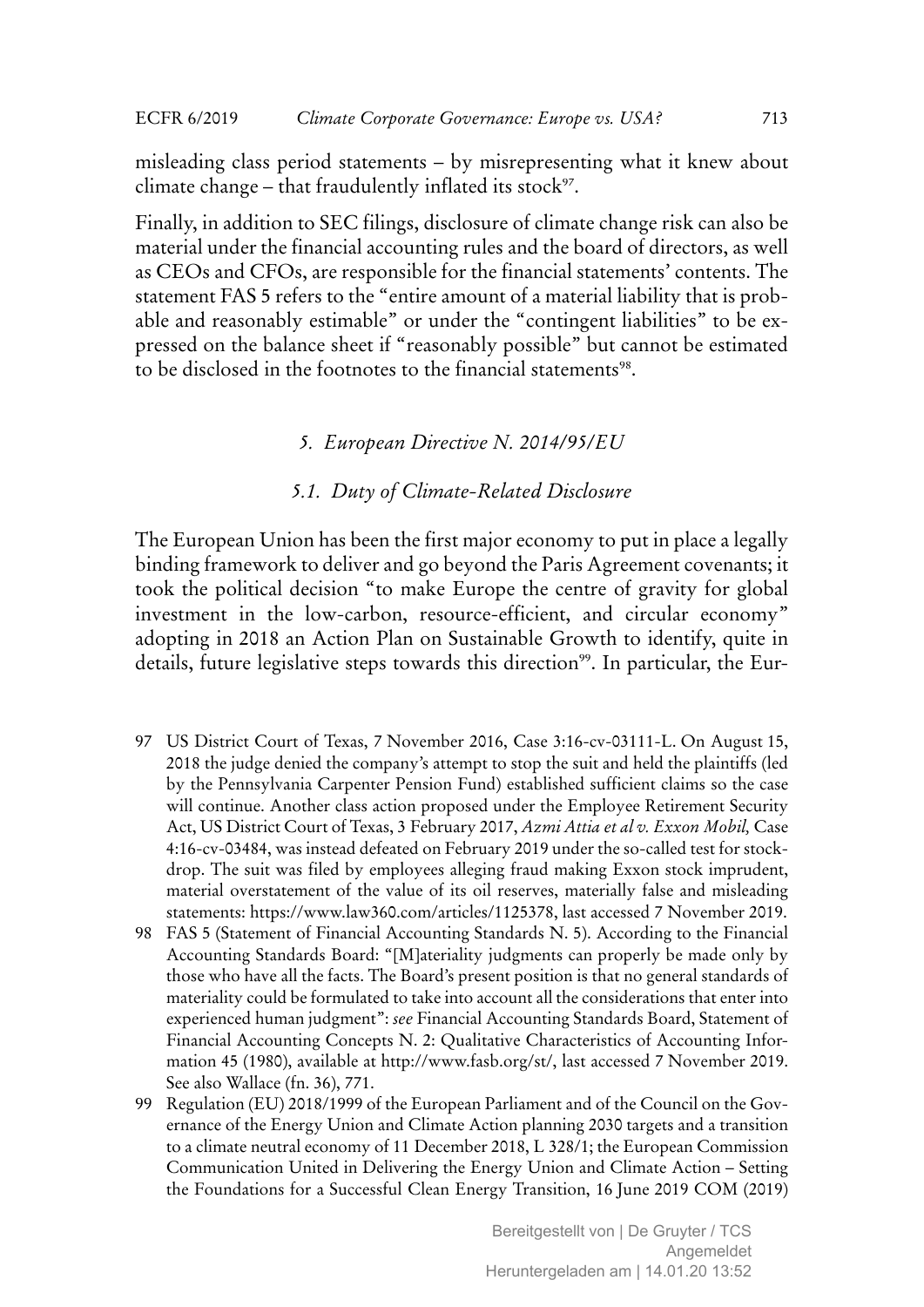opean Commission brought the concept of 'carbon bubble' into new light stating that: "Between 60 and 80 per cent of the coal, oil and gas reserves of publicly listed companies are 'unburnable' if the world is to have a chance of keeping global warming well below 2 °C and as closely as possible to 1.5 °C as agreed at the COP21 in Paris. [...] a very substantial source of global systemic risk [...] is currently embedded within EU and global financial markets"100.

With specific reference to corporate law, Europe addressed the climate change issue by imposing disclosure to big corporations (exceeding 500 employees) that have been required by the European Directive (EU) 2014/95 – in force since 2018 – to publish in the management report (or, as option, in a separate report) information, on the impact of the corporate activity on, among other factors, "environmental matters", that is, the "short-term, medium-term and long-term implications" "based on the expected impact of science-based climate change scenarios on corporate strategies and activities"; the information is contained in the so-called "non-financial statement"101. Relevant corporations are not obliged to pursue policies with reference to the various factors therein mentioned but, in case a corporation does not pursue any policy, the non-financial statement "shall provide a clear and reasoned explanation for not doing so"102.

285; the European Commission Communication Action Plan: Financing Sustainable Growth, 8 March 2018 COM (2018) 97; the High-Level Expert Group on Sustainable Finance, Final Report, 31 January 2018. However, climate change has taken central stage in the European political debate since the second half of 1980: Sebastian Oberthur/Claire Roche Kelly, "EU Leadership in International Climate Policy: Achievements and Challenges", The International Spectator 43 (2008), 35.

- 100 Committee on Economic and Monetary Affairs of the European Parliament Draft Report, 2 February 2018. This argument has been recently confirmed by various economists according to whom to reach the Paris Agreement's goal "substantial parts of the world's fossil fuels simply cannot be combusted and must be left in the ground" and therefore advocate for a treaty limiting global fossil fuel supply: Geir B. Asheim et al., "The Case for a Supply-Side Climate Treaty", Science 365 (2019), 325. Similarly, Peter Newell/Andrew Simms, "Towards a Fossil Fuel Non-Proliferation Treaty, Climate Policy", DOI:10.1080/14693062.2019.1636759 argue that a new approach is needed to tackle the climate crisis in which the supply-side of fossil fuels takes center stage and the crucial aspect is the need of international agreements and law to "effectively and fairly leave large swathes of remaining fossil fuels in the ground".
- 101 Directive (EU) 2014/95 amending Directive (EU) 2013/34 as regards Disclosure of Non-Financial and Diversity Information by certain large undertakings and groups of October 22, 2014, L 330/1. See in particular Art. 1(1) inserting Art. 19 a (1). In addition, the European Commission Communication N. 2017/C215/01, 8, 9 provides for guidance on reporting of "non-financial information" referred to by Directive (EU) 2014/ 95 specifying the meaning of "environmental matters" in the sense reported in the text.
- 102 Directive (EU) 2014/95, art. 1(1) inserting Art. 19 a (1).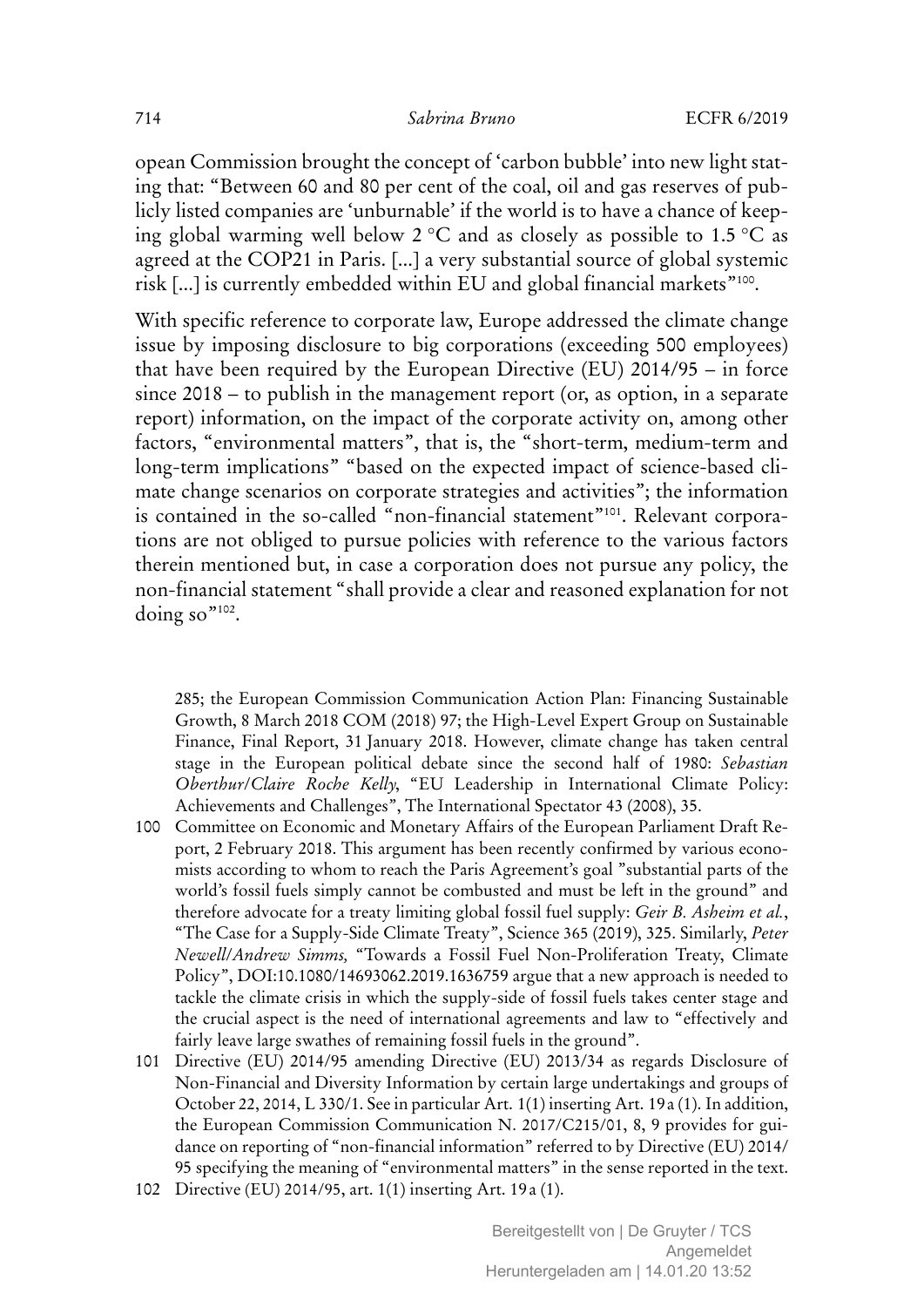This means that boards of directors of any relevant European corporation shall, first of all, analyse whether the short, medium and long term implications of climate change may have an impact on the corporate strategies and activities and, then, evaluating such impact. If there is no impact, this has to be disclosed in the non-financial statement reporting the precise reasoning followed to reach this conclusion. If impacts have been identified and evaluated they shall be disclosed together with the policy adopted by directors to manage such impacts unless they resolve not to pursue any policy with reference to climate change – in which case a clear and reasoned explanation of such decision shall be reported as well.

In June 2019, the contents of disclosure on corporate climate-related information to be inserted in the non-financial statement have been specified through non-binding Guidelines issued by the European Commission that clarify the scope of climate information – not limited to the impact that climate change poses to business (so-called outside-in) but including the negative impact from the business activities on the climate (so-called inside-out)<sup>103</sup>. They supplement those issued in 2017, specifically integrate the TCFD recommendations mentioned under para. 1 and are inspired by the proposals by the Technical Group on Sustainable Finance ("TEG") 104. The six key principles set in the 2017 Guidelines have been confirmed, that is, information shall be material, fair, balanced and understandable, comprehensive but concise, strategic and forwardlooking, stakeholder oriented, consistent and coherent<sup>105</sup>. The Guidelines aim at fostering best practice in climate reporting and are very detailed despite a flexible approach by companies is recognized as necessary; integrated reporting of climate related information with other financial and non-financial information is encouraged<sup>106</sup>. Taking into account the TCFD Recommendations, they identify typical climate-related risks and opportunities that should consider the whole value chain, upstream and downstream<sup>107</sup>.

- 103 European Commission Communication, Guidelines on Non-financial Reporting: Supplement on Reporting Climate-related Information, 2019/C 209/1, 20 June 2019 explaining that while the impact to the business is of most interest to investors, the impact of the company's activities to the environment typically is of interest for citizens, consumers, business partners, communities etc. but may also be of interest for investors who want to measure the climate impacts of their portfolio (Ibid., p. 4 et seq.).
- 104 EU Technical Expert Group on Sustainable Finance, Report on Climate-related Disclosures, January 2019.
- 105 European Commission Communication (fn. 103), p. 3.
- 106 Ibid., p. 5 et seq. Even the TCFD (fn. 6), iv, encourages climate-related financial disclosures to be reported in the mainstream annual financial filings.
- 107 European Commission Communication (fn. 103), p. 5 et seqq.

Bereitgestellt von | De Gruyter / TCS Angemeldet Heruntergeladen am | 14.01.20 13:52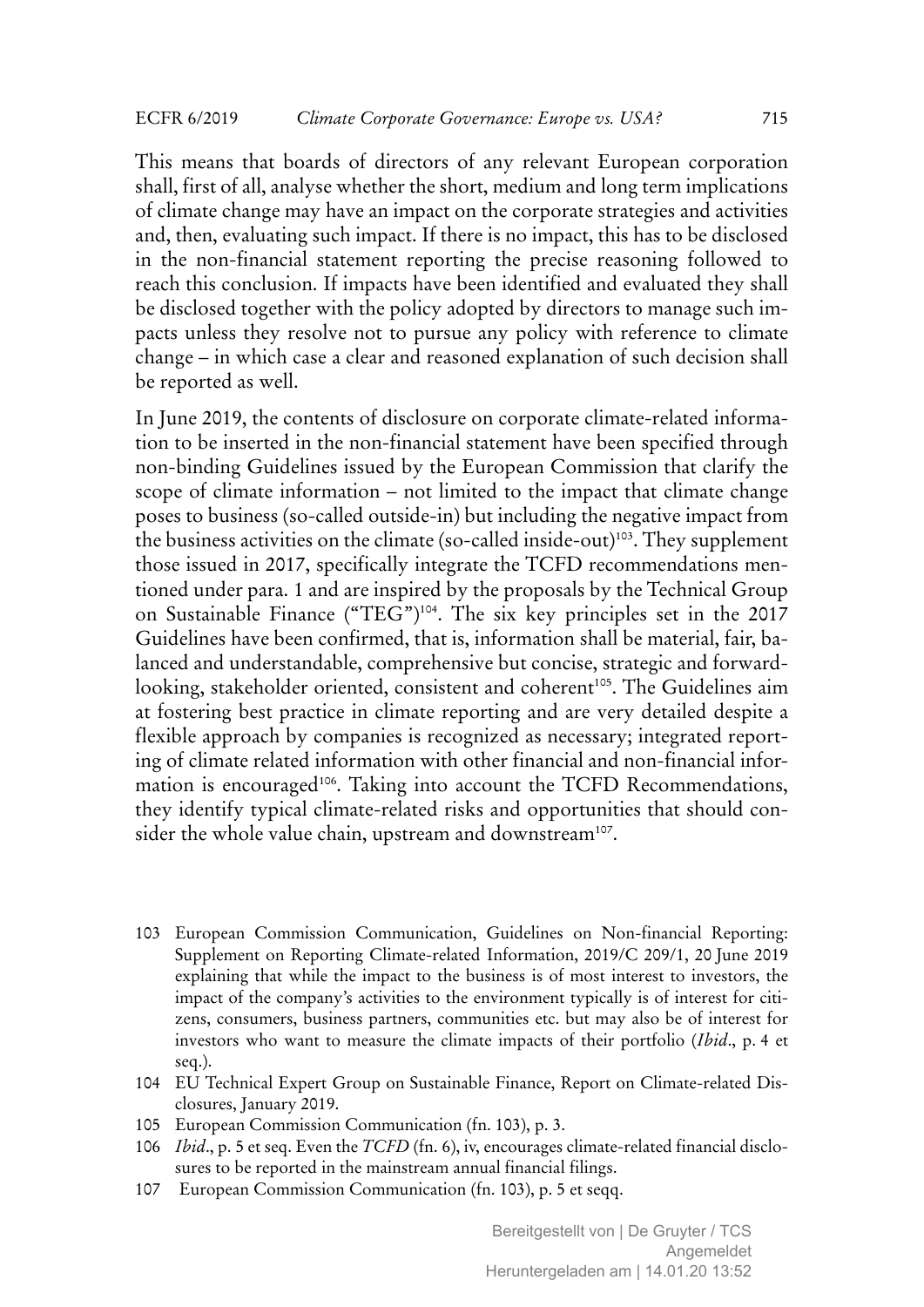### 716 Sabrina Bruno ECFR 6/2019

# 5.2. Directors' Duty of Skill and Care and Consideration of Climate Change Risks and Opportunities in Europe

The scope of the Non-Financial Directive N. 2014/95/EU is limited to disclosure requirements for relevant undertakings and groups. No provision in the Directive expressly refers to directors' duty of skill and care in relation to climate change (or sustainability matters). With reference to directors' duties and, more in general, to internal organization of companies, legislative powers in Europe are upon each member state. However, looking at the various jurisdictions it is possible to observe that a common principle applies to all European member states under which directors shall manage the company in compliance with the duty of care and loyalty. There are slight variations from one jurisdiction to the other and case law is obviously different – because enforcement rules vary – but the duty of care and loyalty applies to directors in any European jurisdiction<sup>108</sup>.

The silence in the Directive N. 2014/95/EU on directors' duties is indeed illusory: by requiring disclosure on, among other factors, climate-related risks and opportunities, the Directive actually drives the board's whole activity on how to govern climate change. It presumes an understanding and assessment by the board of the impact of climate change on the business and vice-versa of the business on climate. In particular, the description of the business model – which is one of the four pillars of information<sup>109</sup> – assumes that the board of directors has planned the company's strategy taking into consideration, among other factors, the climate in the short, medium, long term, that is, a perspective which is longer than the one usually considered even in strategic plans and that involves also financial planning, both in terms of capital expenditures and of revenues, to take full account of all risks and opportunities. The issue at stake

- 108 See: Paul L. Davis/Klaus J. Hopt, "Corporate Boards in Europe Accountability and Convergence", The American Journal of Comparative Law 61 (2013), 301, 346 et seqq.; Carsten Gerner-Beurle/Edmund P. Schuster, Mapping directors' duties: strategies and trends in Europe, in: (H.S. Birkmose et al. ed.), Boards of Directors in European Companies: Reshaping and Harmonising Their Organisation and Duties, 2013, p. 13. In Italy, interestingly, Legislative Decree N. 254 of December 30 2016 implementing the Directive (EU) 2014/95 provides for directors, in addition to the duty of care (generally required under the Civil Code), also a duty of 'professionalism' which means a higher standard than usual to comply with disclosure to be interpreted as 'technical expertise' on ESG matters and therefore, at least, the need to be updated with all latest studies and documents: Sabrina Bruno, "Dichiarazione "non finanziaria" e obblighi degli amministratori", Rivista delle Società 2018, 974, 1003 et seqq.
- 109 According to the Directive (EU) 2014/95, art. 1(1) inserting Art. 19 a (1), the four pillars of information are: business model, policies and due diligence, outcome of those policies, risks and their management.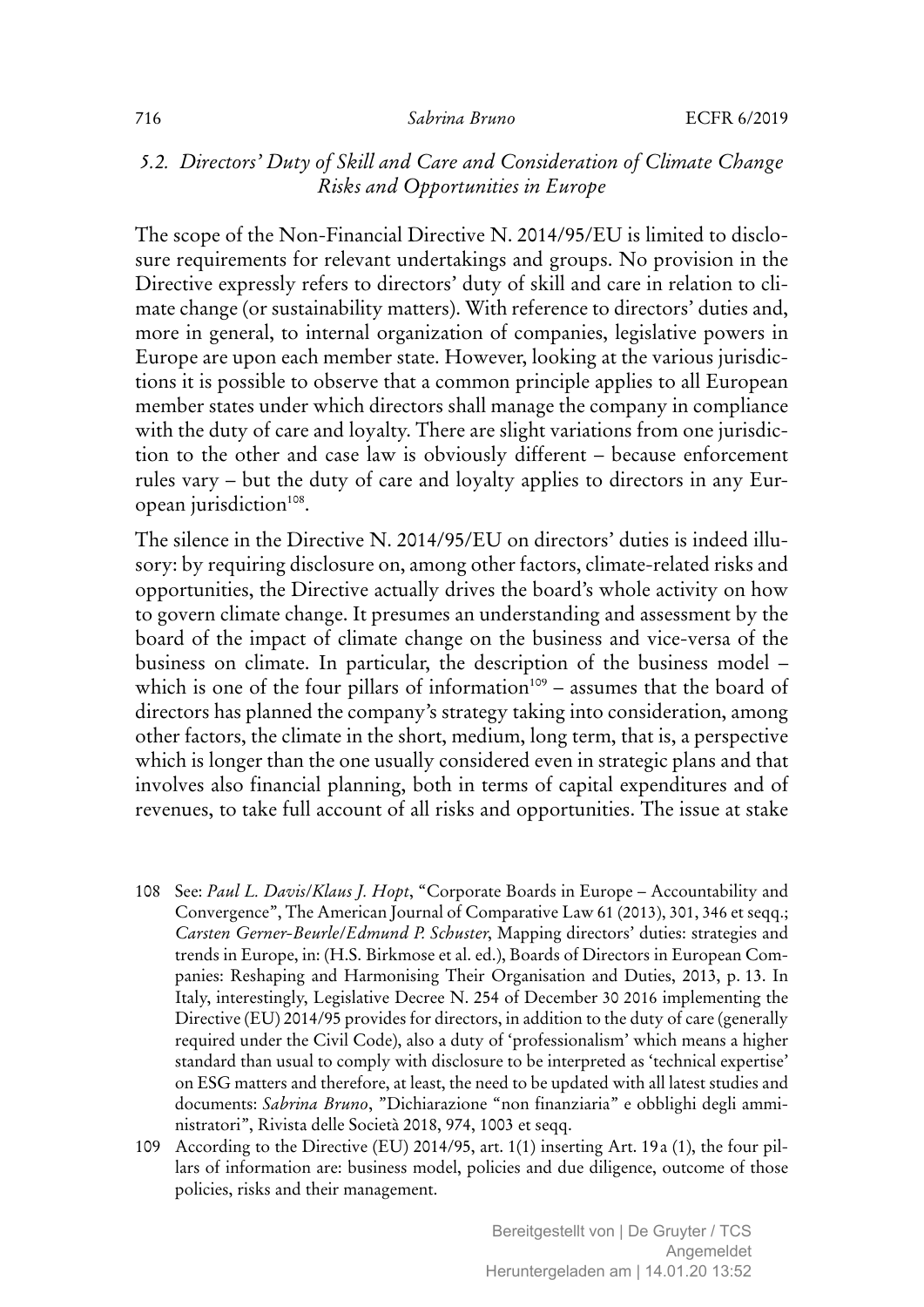here is whether the company's business is resilient to climate change different scenarios (from 1.5° C to above, depending on the geographic location – since nobody knows which scenario will occur) and it is the board of directors to be responsible for this evaluation.

In addition, disclosure on policies and due diligence processes – second pillar of the information – assumes that the board of directors, within its duty of oversight, has set an efficient control over the internal organization with reference to climate and the same duty of oversight applies with reference to disclosure on the outcomes of the company's policy on climate change – third pillar of the information – that refer to metrics and targets that it is upon the board's responsibility to check. The fourth pillar of information is disclosure on principal risks and their management: the board of directors is ultimately responsible for the processes adopted by the company with reference to risk management and therefore, in order to consider climate-related risks, directors shall apply a short, medium and long term perspective. Risks and opportunities are those identified by the TCFD Recommendations mentioned under Para. 1 above. Therefore, once material risks and opportunities have been identified to be correctly disclosed to the market – following the European Commission Guidelines<sup>110</sup> that, even though not binding, do represent the most updated climate standard to be followed in order to fully comply with the duty of care -, they specifically impact the contents of the duty of skill and care with reference to strategic planning, oversight of internal organization and risk management, and decision making, in all European jurisdictions.

In particular, it has to be highlighted that, by reason of their nature, climate related information force directors towards a medium-long term horizon in managing companies otherwise the climate related consequences could not be fully understood and assessed. This applies even though a jurisdiction does not specifically contemplate the long term in the provisions addressing directors' duties: because of the disclosure requirement under the Directive N. 2014/95/ EU, boards are induced to adopt a long term vision in managing the company to govern climate<sup>111</sup>. Beyond disclosure therefore the Directive displays an en-

- 110 European Commission Communication (fn. 103).
- 111 While, for example, the Italian Civil Code which is the main source of law for directors' duties and liability – does not ever mention long term or stakeholders' consideration, the UK Companies Act 2006 in its sec. 172 – addressing directors' duties – expressly refers to consideration, among other matters, of "the likely consequences of any decision in the long term". It is worth mentioning also Le Plan d' Action pour la Croissance et la Transformation des Enterprises (PACTE) adopted in France by Loi 2019-486 du 22 mai 2019 relative à la croissance et la transformation des enterprises [Law 2019-486 of May 22, 2019 on the Development and Transformation of Enterprises] that, among other measures, provides for an amendment of Article 1833 c. CIV.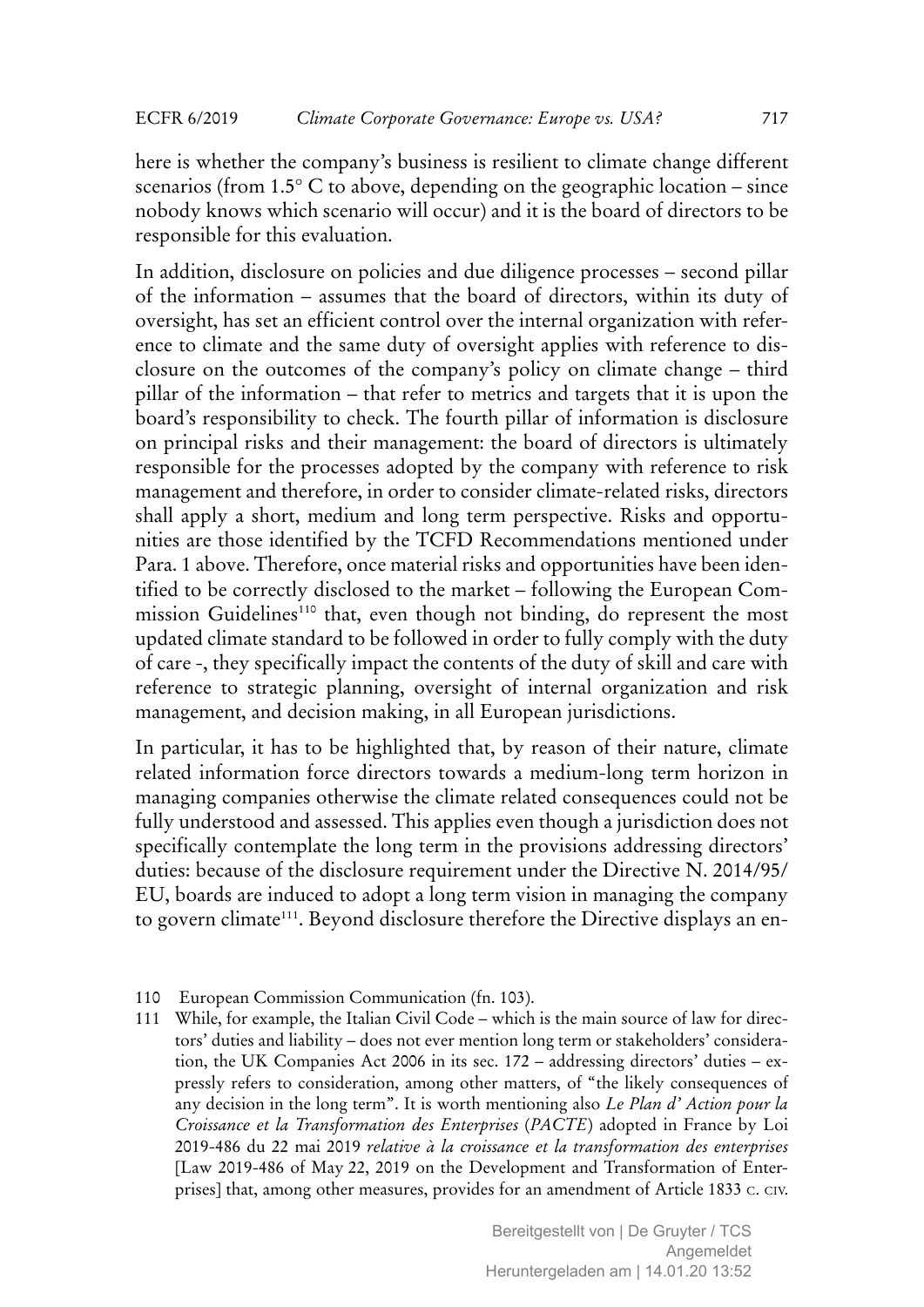ormous impact on the contents of the duty of skill and care: disclosure on climate is functional to identify risks and opportunities and bears with it the consequential directors' duty to properly manage those risks and to embed those opportunities in setting the medium-long term strategy of the company. It can be inferred that, through disclosure, climate change enters in the management of big European corporations belonging to all industries: most companies are involved because climate change is "systemic and pervasive"<sup>112</sup>.

Under the Directive N. 2014/95/EU sanctions, as consequence of non-compliance with disclosure, are left with member states. Effectiveness to disclosure is ensured by requiring statutory auditors and audit firm to check whether the non-financial statement or the separate report have been provided (i.e. control does not refer to the contents). However member states may require that the information therein included are verified by an independent assurance services provider<sup>113</sup>. As for non-compliance, member states' regulations vary. For example, in the UK and Germany it is a criminal offence on directors not to prepare and publish the non-financial information statement or not to refer to the policy pursued for each factor (and therefore for climate change) without giving a justification; in Italy, the consequence is an administrative monetary penalty extended to those who verify the non-financial statement; in France, the only consequence is that any interested party may send a request to a judge of summary proceedings asking for the information to be provided (if the application is granted, penalty and procedure costs are upon the directors)<sup>114</sup>. Ob-

to change the definition and the scope of the company's interest and the duty to take into consideration social and environmental matters in carrying out its activity; therefore French directors are obliged to consider these matters in managing companies. Art. 169 (1) of the Loi states "La société est gérée dans son intérêt social, en prenant en considération les enjeux sociaux et environnementaux de son activité" [The company is managed to pursue its social interest, taking into consideration social and environmental issues of its activity]. In any case, as explained, even though a European jurisdiction does not contemplate similar provisions, the conduct of directors, with reference to climate change, should be the one described in the text because of the Directive (EU) 2014/95.

- 112 To cite the expression used by the European Commission Communication (fn. 103), at 5. In addition, TCFD (fn. 6), p. 15 et seq. exemplifies all industries involved. According to Gregor Bachmann, "CSR-bezogene Vorstands- und Aufsichtsratspflichten und ihre Sanktionierung", ZGR 2–3 (2018), 231 et seqq., however, the European new rules have established additional reporting requirements but without fundamentally changing the obligations regarding the management of the company.
- 113 Directive (EU) 2014/95, Art. 1 inserting Art. 19 a (5) (6).
- 114 See Claire Jeffery, "Comparing the Implementation of the EU Non-Financial Reporting Directive in the UK, Germany, France and Italy", Frank Bold, November 2017, 6 et seqq.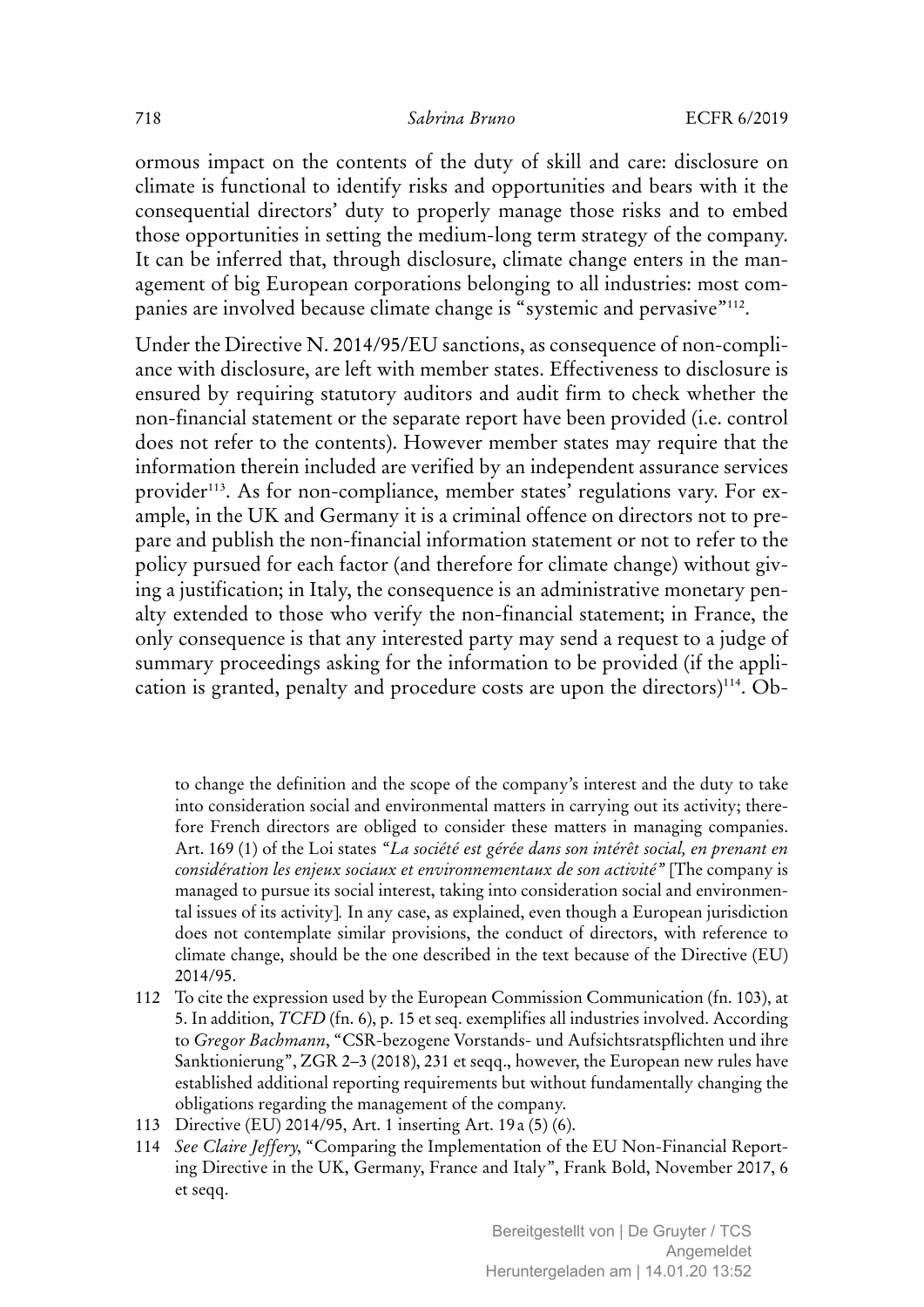viously, under general principles of law and procedures of each member state, in addition to the specified sanctions, directors' civil liability for damages shall apply in case of misstatements or breach of the duty of skill and care as construed in this paragraph. Since the legislation is very recent there is no case law at the moment.

# 6. Conclusions: because of Regulation, Europe Is Better Positioned to Mitigate the "Carbon Bubble"

The comparison between US and EU, with reference to climate change and directors' duties, shows striking differences. Faithful to their legal tradition, a market solution is prevailing in US while the European Union has chosen a regulatory approach. The draft bill "Climate Risk Disclosure Act" was introduced in July 2019 before US Congress amid many opponents but the previous version, dated 2018, never received a vote: climate change appears to be a highly partisan topic in US. In addition, the current assessment of directors' duties under state law may not include consideration of climate change risks and opportunities according to American authors making potential derivative or class actions unlikely to be successful – even though a prospective evolution of fiduciary duties is conceivable. At the moment, the sole effective tool to increase climate change disclosure to market, shape boards' decision making or, alternatively, spread awareness for lawsuits is the Martin Act or other blue sky laws.

By contrast, European legislation took a sharp position to implement the Paris Agreement and requires disclosure on the policies adopted by big corporations of any industry on climate change risks and opportunities (or, otherwise, specific explanation and justification on why none is adopted) in order to encourage sufficient, reliable and comparable information according to the best international standards. The reason of the strong European commitment derives from the economic and scientific studies showing that climate change is a financial factor that can have an impact on the company's profitability with reference to both risks and opportunities: in this respect, there is no contrast between shareholders' and stakeholders' interests.

Through disclosure climate change imprints the contents of directors' duty of skill and care in Europe: in planning the company's strategy or deciding whether or not to make medium-long term investments, they shall certainly take into consideration – to fully comply with the duty of care – the climate change factor and, in particular, all different scenarios. The 1.5 °C or 2 °C target cannot be dismissed as unlikely to happen as not only Europe but also other countries (including China) are very seriously implementing the Paris Agreement and this might cause sudden and disruptive change of regulations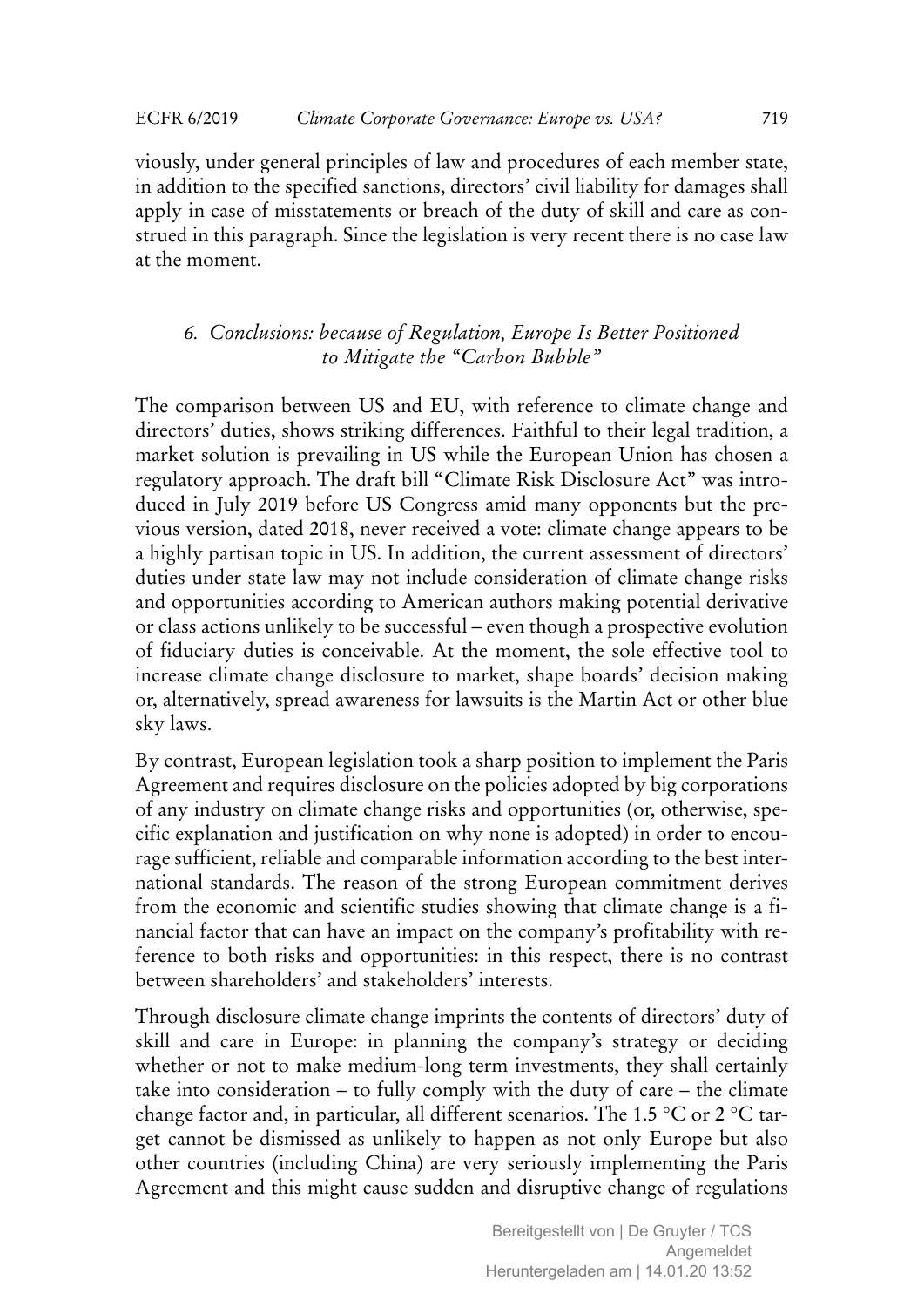in the near future<sup>115</sup>; while the different scenarios (3  $\degree$ C up to 5  $\degree$ C) could have even worse consequences for corporations and assets' value across industries. The board shall try to prevent any possible climate crisis and exploit any possible opportunity in order to faithfully meet its duties. In US, for certain corporations, climate change may be material (as any other risk) under 10-K reports or the accounting rules and accordingly shall be disclosed and therefore managed by the board. However, rules are not clearly and fully set by SEC and climate disclosure looks uneven and poor.

Because of the different requirements, levels of disclosure of US and EU corporations are already significantly different despite European legislation has been recently enacted. Companies headquartered in US are less likely to report substantive risks or opportunities according to the analysis conducted by CDP compared with European companies<sup>116</sup>. This means that, because of lack of stringent regulation on climate, US companies may overlook risks and lose opportunities. US market looks riskier than EU market and, very soon, the situation will be even more evident as climate information has been furtherly encouraged and improved by the recent European Commission Communication N. 2019/C 209/01. American companies might not keep pace with European companies both in terms of transparency standards and consequential directors' governance of climate change, i.e. correct evaluation of assets, identification of risks, definition of strategy, and assessment of the resilience of the business model.

This situation can drive the financial sector (i.e. institutional investors as well as banks and insurance companies – that is, investments and lending) to direct capital where risks and solutions to climate crisis have been identified, faced, exploited and therefore managed – consequence that is not so far away as some investors have already decided to divest where no guarantee is given and others may massively reallocate capital<sup>117</sup>. Failing to consider the resili-

- 115 It has been stated that there is "no single answer to the question of whether it is feasible to limit warming to 1.5° C and adapt to the consequences" by Intergovernmental Panel on Climate Change, Technical Summary, 5 June 2018.
- 116 US companies report a potential financial impact of over US\$110 billion representing only 10% of the total financial risk – despite being the largest national group in the sample – with surprising lower figures of physical risks – given the significant losses incurred in 2017 due to extreme weather and natural disasters – and opportunities of US\$450 billion that is less than half of what EU companies report; on the contrary, almost 60% of EU companies identify substantive risks and opportunities that amount to US\$640 billion risks in total – that is, nearly six times the amount reported by US companies – and US\$1.3 trillion of opportunities: CDP (fn. 11), p. 6.
- 117 Since 2007 in the Petition for Interpretive Guidance on Climate Risk Disclosure (fn. 76), p. 7 et seq. in US it was pointed out that investors look for "the companies best positioned to avoid the financial risks associated with climate change and to capitalize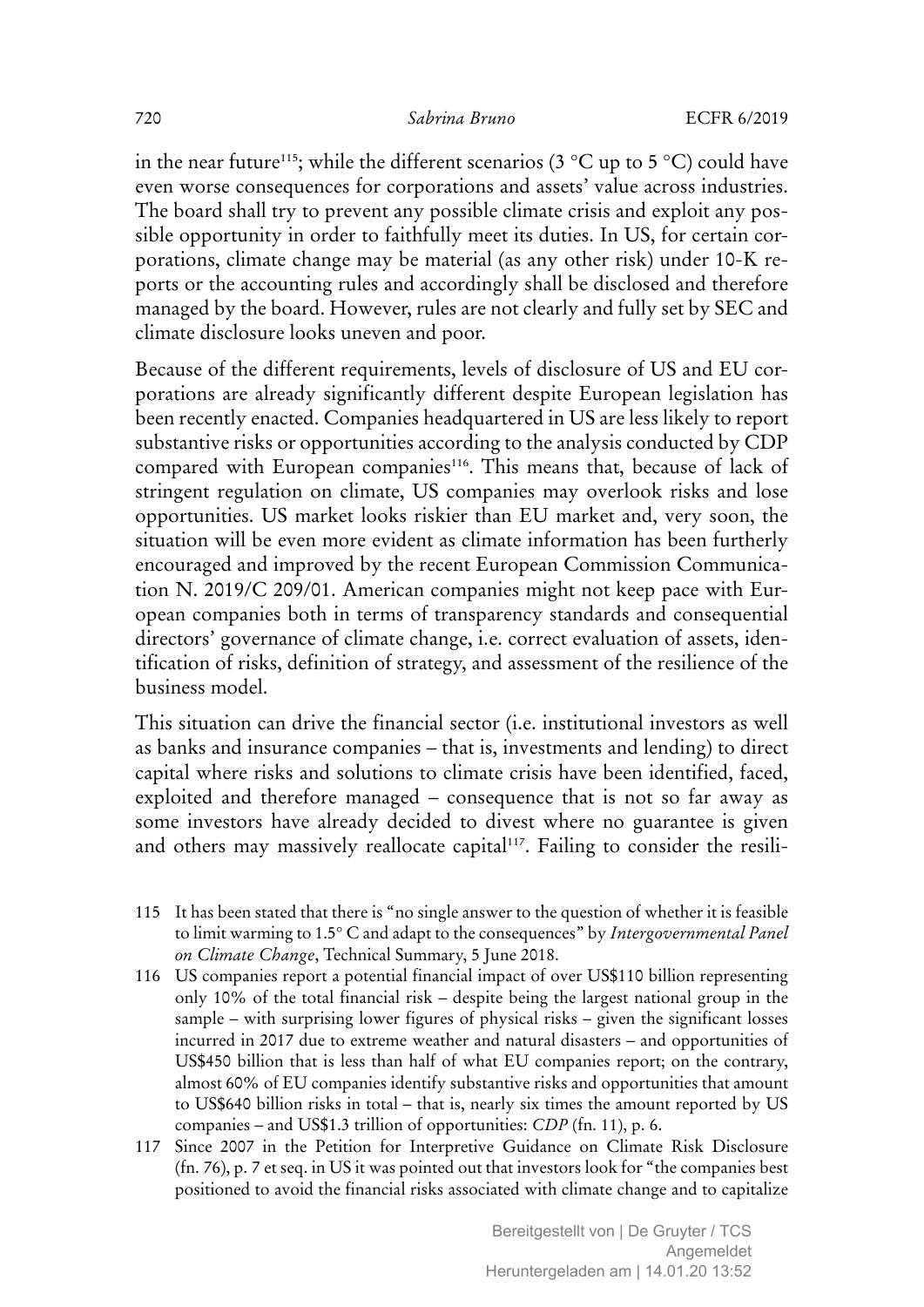ence of each business model to the new world could mean killing the company118. What is at stake is not only the long-term interest of shareholders – that from a strictly legal viewpoint may lack a solid foundation, at least in some jurisdictions, and could be subject to different interpretations – but the company's profitability at the present since an accelerated transition to a decarbonized economy may be disruptive for certain business models and impair them.

Consideration and actions by directors shall start now because there is a difference between the timescale within which the transition is completed and the timescale within which its effects on the market are  $-$  as they are  $-$  visible<sup>119</sup>. That is why US companies are at risk of losing competiveness against EU peers as they lag behind in climate risk disclosure and consequential managerial conduct – situation that might get worse with no bloated federal legislative intervention. Even though US institutional investors have been more and more frequently asking for better disclosure on the theme, especially through shareholders' proposals under Rule 14a-8, this instrument – recently undermined by SEC micro-management argument reported under Para. 4.1 – may exacerbate the unevenness of conduct among corporations for two main reasons: 1) companies may respond differently<sup>120</sup>; 2) institutional investors may act differ-

on the new opportunities that greenhouse gas regulation will provide" highlighting that interest in climate change "is not limited to investors with a specific moral or policy" view but is "purely financial"; they want to identify, and invest in, "companies that are "out front" in responding to climate risks and opportunities, and to avoid firms that are behind the curve" as "climate risk has become a key indicator of corporate performance".

- 118 With reference to international oil companies a study shows that "decarbonisation and maintaining high returns with the existing set of technologies and business models is not feasible" while investments in low carbon energy technologies is key for those companies aiming to participate to the energy transition, or to lead it: The Oxford Institute for Energy Studies, The Energy Transition and Oil Companies' Hard Choices, July 2019, passim. The study already shows a big difference between European and American big oil companies with the first leading by far for patents to advance renewable energy and improvements in the energy efficiency compared to the latter (Ibid., p. 5).
- 119 *Ibid.*, p. 3. Figures referred to the power sector show that those companies that did not cater for an early integration of climate related risks within their strategies are facing higher risks than initially planned for: CDP (fn. 11), p. 7.
- 120 For example, Microsoft in 2019 responded to customer pressure and agreed to double its internal fee on carbon emissions to \$15/ton (Suz Mac Cormac/Brian M. Wong, "Climate Risk Management for Boards", forthcoming) and Google, UPS, Walmart and Target reported in 2019 on climate change plan because of investors' engagement. On the contrary, at the general meeting of Amazon in 2019, the shareholder proposal requesting a report describing the planning for disruptions posed by climate change and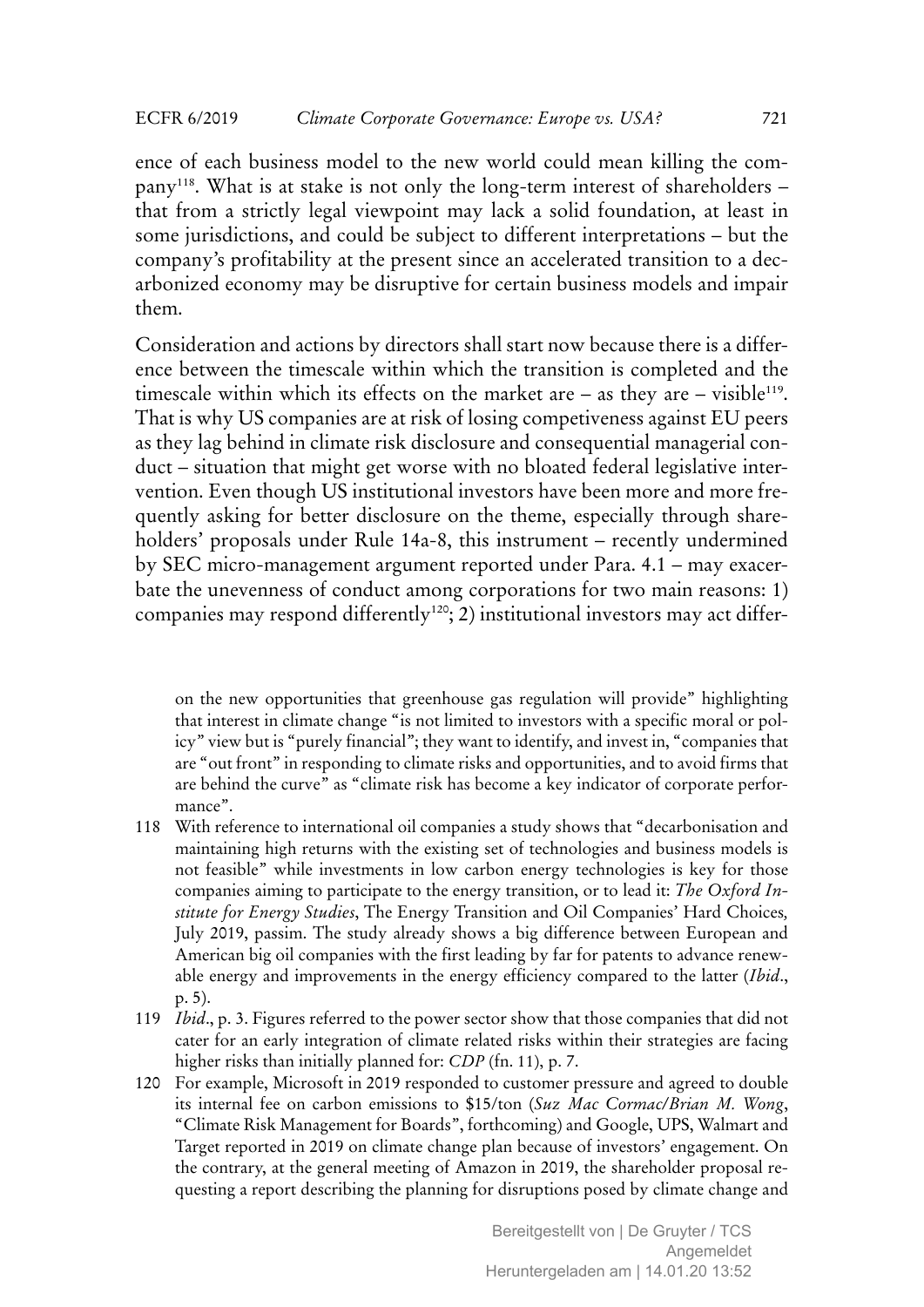ently by asking selective information to some companies but not to others and react differently to issuers<sup>121</sup>.

The market cannot solve climate change by itself. Therefore, there will be much more uniform, comparable and transparent information in the EU market (the effort being that of standardizing them<sup>122</sup>) than in US. It is likely that EU market will curb the carbon bubble whereas the US financial market may not<sup>123</sup>. The results might soon be at least three: 1) European financial markets fully reflecting and pricing climate related risks and opportunities vs. American financial market much less transparent or even mispriced as investors' pressure cannot be as powerful as regulation; 2) different cost of capital as institutional investors, banks and insurance companies, in times of globalization, may decide to reallocate their capital towards companies whose climate (and in general sustainability) risks as well as opportunities are more and more uniformly or comparably disclosed and, before it, assessed and managed; 3) the more and more society is becoming sensitive to climate issues, customers (or indeed employees) may direct their choices towards companies respectful of the environment (once their policies are disclosed to the market).

Indeed, in addition to Europe also other markets might be taken into consideration: a number of governments and financial regulators worldwide are supporting the TCFD recommendations (e.g. Australia, Canada, Hong Kong, Japan, Singapore, South Africa). In other words, it is the profitability of American corporations that might be at stake because of poor climate governance. The climate change issue is a financial factor, not a moral or political issue and cannot be overlooked by boards of directors of any industry. It has been said that: "ignoring the impact of climate change on business in the long term and

for reduction of the company-wide dependence on fossil fuels (highlighting that Amazon "is not a mere victim of climate change as its operations contribute significantly to the problem" because of coal still powers of data centers, diesel, gasoline, and jet fuel still power package delivery") was recommended by the board of directors to be voted "against" arguing that Amazon is already committed to disclose its carbon footprint along with related goals and programs: Amazon.Com, Inc., Proxy Statement for the annual meeting of shareholder 22 May 2019, Item 11, https://www.sec.gov/Archives/ edgar/data/1018724/000119312519102995/d667736ddef14a.htm, last accessed 18 July 2019.

- 121 For example, Blackrock declared: "we voted against a shareholder proposal seeking detailed 2 °C scenario planning disclosure, because we found the proposal overly prescriptive": see Blackrock (fn. 93).
- 122 See the European Commission Communication (fn. 103).
- 123 For example, Exxon Mobil plans "to pump 25% more oil and gas in 2025 than in 2017": The Economist, Briefing ExxonMobil, 9 February 2019, 7.

Bereitgestellt von | De Gruyter / TCS Angemeldet Heruntergeladen am | 14.01.20 13:52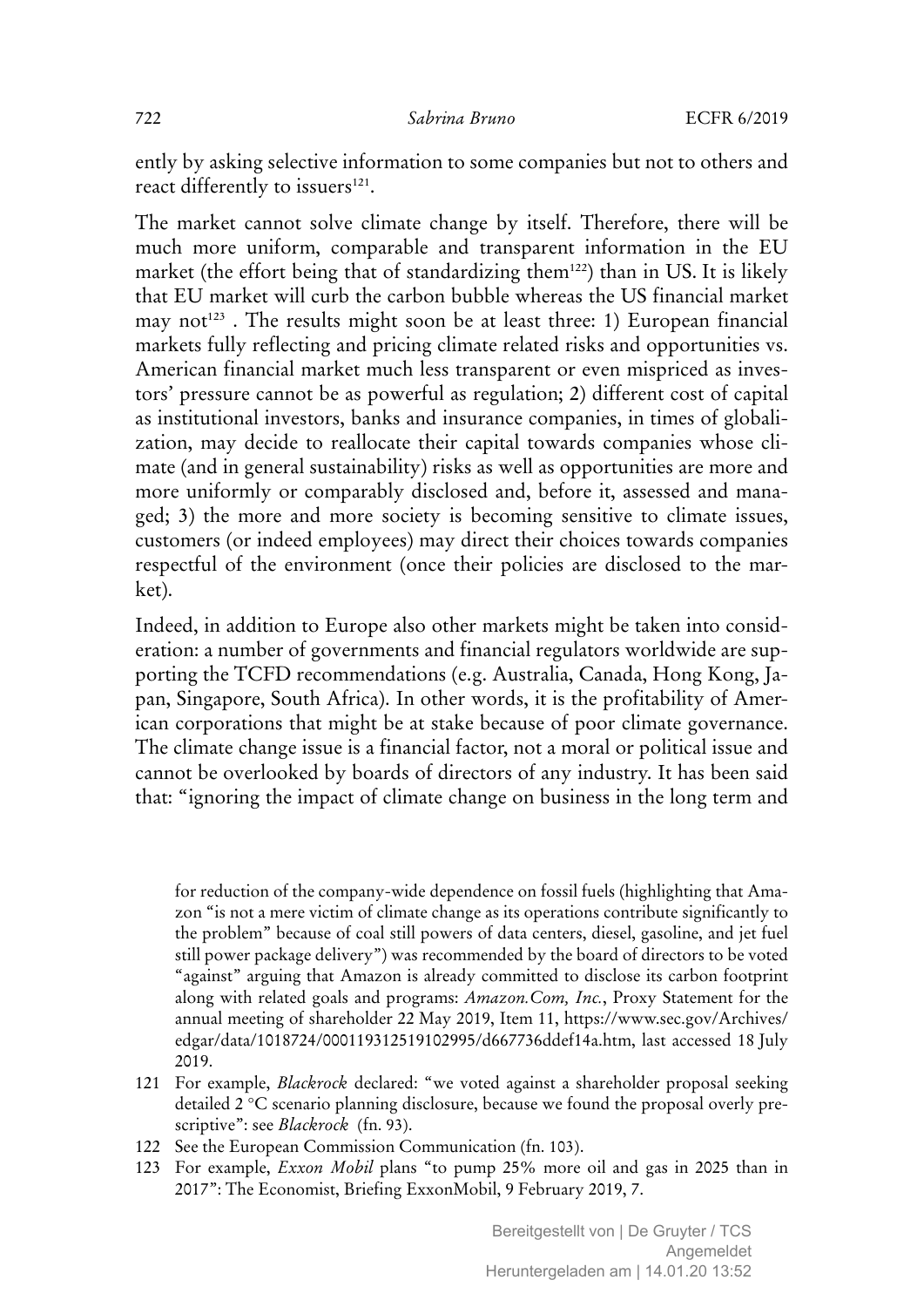the short term is at the best irresponsible, and at worst could deal a significant blow to the company and its shareholders"<sup>124</sup>.

Acknowledgement: I wish to thank: Joseph Grundfest, Full Professor of Law and Business at Stanford Law School, for his sponsorship to my Visiting Scholarship at Stanford Law School during which I wrote this paper; Karina Litvack, Non-executive Director at ENI S.p.a., for having introduced me to the climate change issue almost four years ago; Stefano Pareglio, Professor of Environmental and Energy Economics at Università Cattolica (Italy) and Research Coordinator at Fondazione Enrico Mattei, for the thoughtful discussions we have had in the past years and for having expanded my knowledge on climate change science; Susan Mac Cormac Taylor, lecturer of Social Enterprise Law at Berkeley Law School and corporate partner at Morrison & Foerster, for the interesting exchange of views on European and US climate governance during last summer.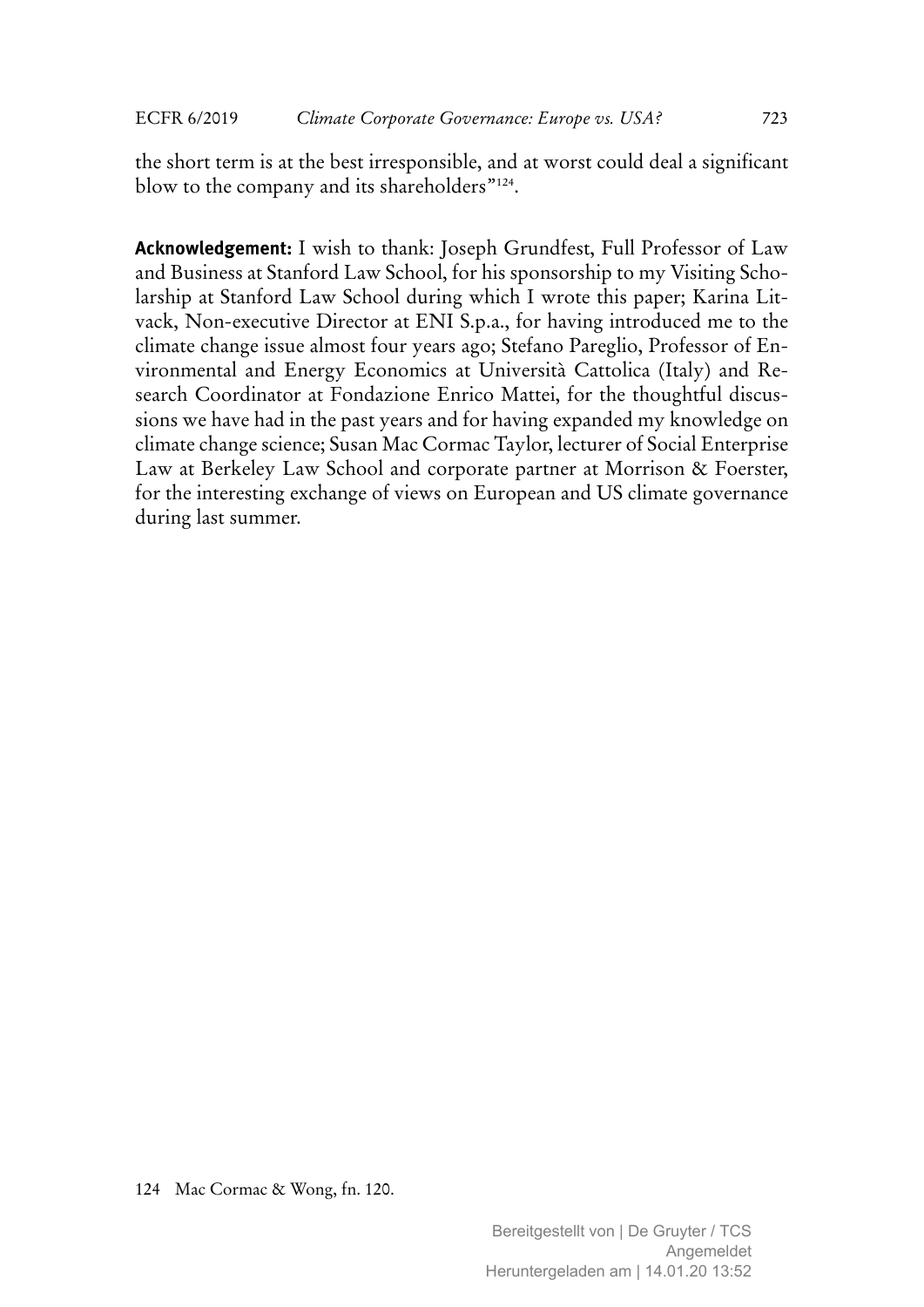



Sabrina Bruno

## DICHIARAZIONE "NON FINANZIARIA" E OBBLIGHI DEGLI AMMINISTRATORI

**Estratto** 



Milano • Giuffrè Editore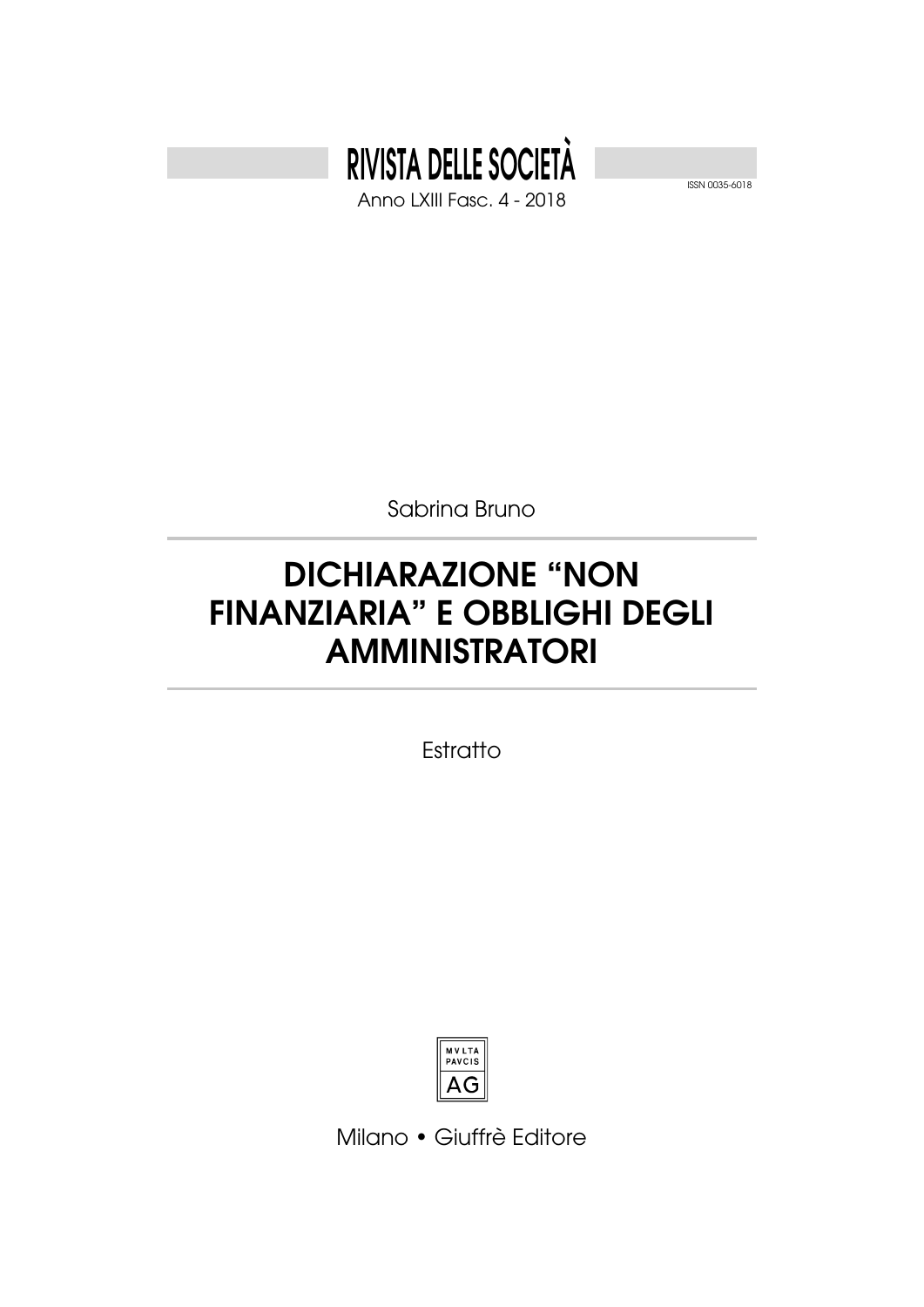SABRINA BRUNO \*

## **Dichiarazione "non finanziaria" e obblighi degli amministratori** \*\*

SOMMARIO: 1. I presupposti della Direttiva 2014/95/UE in materia di trasparenza sulle informazioni non finanziarie e sulla diversità: la c.d. *corporate social responsibility*. — 2. Obbligo di trasparenza o soluzione di mercato? Europa *vs*. USA. — 3. La selezione delle informazioni rilevanti: criterio di scelta e contenuto dell'obbligo del consiglio di amministrazione. — 3.1. Le informazioni relative al cambiamento climatico: il Rapporto della *Task Force* del *Financial Stability Board* del giugno 2017. — 4. Il decreto legislativo di recepimento n. 254 del 30 dicembre 2016. La scelta sulla forma di comunicazione. — 5. La responsabilità ed il controllo per la correttezza delle informazioni: Direttiva *vs.* Decreto italiano di recepimento. L'esplicito requisito di professionalità per gli amministratori: conseguenze. — 6. Voto assembleare sulla dichiarazione non finanziaria? — 7. Dichiarazione non finanziaria, obblighi di gestione degli amministratori e interessi degli *stakeholders*. — 8. Conclusioni: è tempo di modificare le disposizioni del codice civile, sul modello della Sez. 172 CA 2006.

1. La Direttiva n. 95 del 22 ottobre 2014 introduce alcune modifiche alla Direttiva n. 34 del 26 giugno 2013, integrando le informazioni che devono essere inserite nella relazione annuale sulla gestione da parte delle imprese che abbiano una rilevanza significativa per il pubblico, individuata nel numero di dipendenti superiore a 500 (1). Già le modifiche introdotte nel 2003 alla Quarta Direttiva avevano preso in considerazione, anche se nei limiti di ciò che potesse essere considerato necessario a comprendere l'attività

(\*) Professore ordinario di diritto privato comparato, Università della Calabria - LUISS G. Carli.

(\*\*) Desidero ringraziare il prof. Joe Grundfest (Stanford Law School), Lisa Jackson (*Vice President of Environment*, *Policy and Social Initiatives* Apple) e Luca Maestri (*Chief Financial Officer* Apple) per l'interessante ed utile scambio di idee, sul tema dell'informazione integrata o separata, che ho avuto la possibilità di avere nel luglio 2017 durante un mio breve soggiorno di ricerca in California.

(1) La Direttiva n. 2014/95/UE introduce nella Direttiva n. 2013/34/UE gli artt. 19a) e 29a) al fine di prevedere informazioni aggiuntive nella relazione sulla gestione, in materia non finanziaria.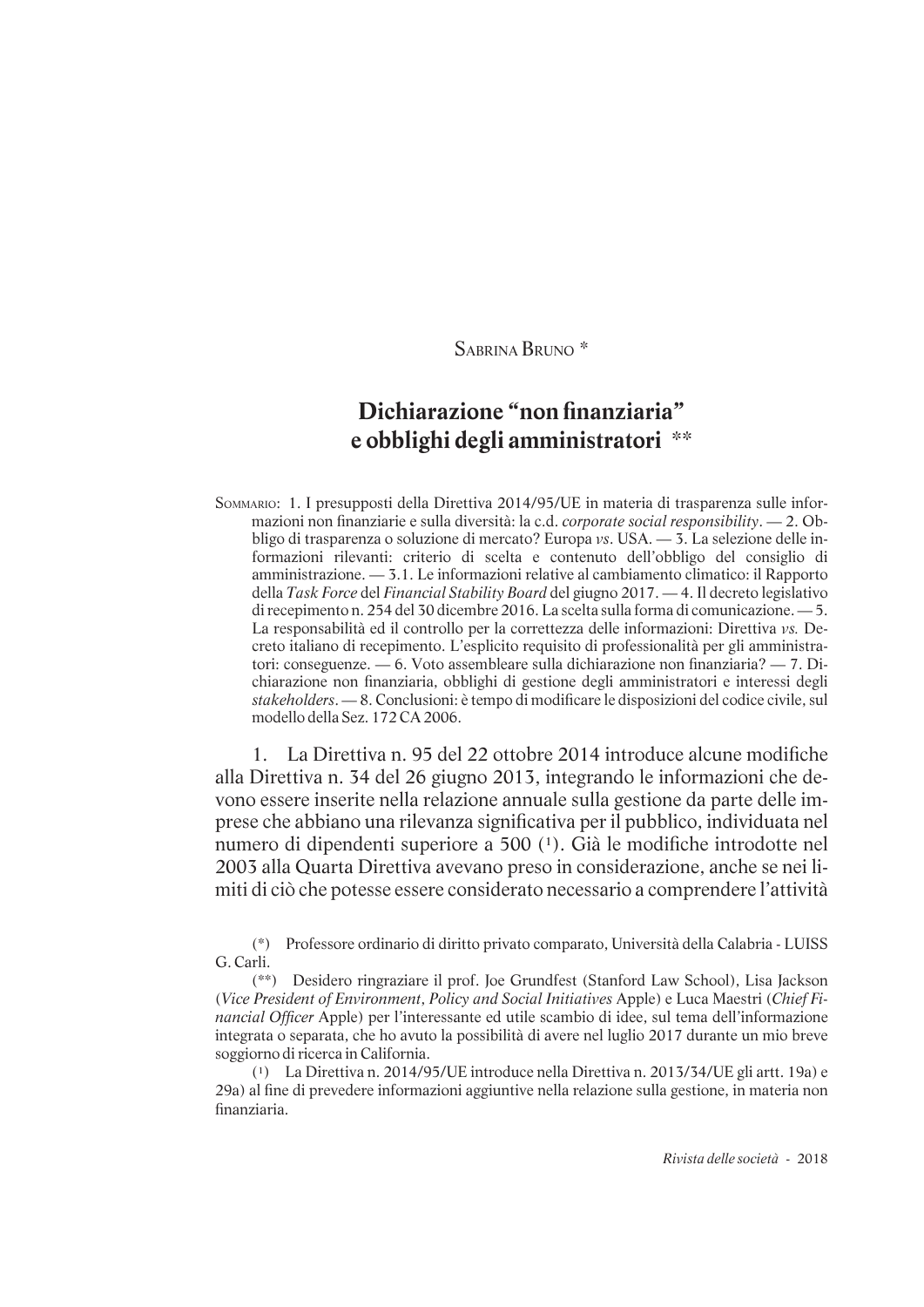della società, alcune informazioni non finanziarie, in particolare con riferimento all'ambiente ed ai lavoratori (2). La più recente Direttiva tuttavia amplia le materie oggetto di trasparenza, in particolare per quanto riguarda le tematiche sociali, e soprattutto specifica espressamente l'obbligo di pubblicarle. Scopo di quest'articolo è innanzitutto quello di chiarire e definire il contenuto dell'obbligo di trasparenza — come ricostruibile dalle diverse

fonti, di natura vincolante e non vincolante, emanate a livello internazionale — per poi investigare se e quali siano le conseguenze indirette della nuova disciplina sull'esercizio della discrezionalità gestoria nel nostro ordinamento. La Direttiva trova origine e fondamento nei seguenti interventi legislativi, menzionati tra i Considerando: 1) le comunicazioni della Commissione

europea del 13 aprile 2011 e del 25 ottobre 2011 che identificavano la necessità di aumentare il livello di trasparenza, in tutti i settori, in materia di ambiente e questioni sociali (3); 2) le due risoluzioni del Parlamento europeo del 6 febbraio 2013 in cui si riconosceva l'importanza dell'informativa in materia di sostenibilità — con riferimento in particolare, ai fattori ambientali e sociali — al duplice fine di: *i*) identificare i rischi nel lungo periodo, derivanti dalla mancata adeguata considerazione di questi fattori, che possono avere un impatto sulla gestione; e *ii*) promuovere la fiducia degli investitori— erosa dalla crisi economica globale— e dei consumatori (4).

L'idea di fondo, che emerge chiaramente dai documenti cui i Considerando si riferiscono, è che la c.d. *corporate social responsibility*, intesa come responsabilità delle imprese per l'impatto che la loro attività produce sulla collettività in generale, possa servire a far recuperare la fiducia perduta da parte del mercato — necessaria per una ripresa economica sostenibile —, e a mitigare le conseguenze sociali della crisi economica; la c.d. responsabilità sociale dell'impresa, pertanto, è intesa sia nell'interesse dell'attività imprenditoriale che della comunità sociale nel suo complesso. Non esiste antinomia — nell'impostazione concettuale del legislatore europeo — tra interesse dell'impresa ed interesse della comunità complessivamente

(2) Cfr. Art. 46 (1)(b) Quarta Direttiva n. 78/660/EC che prevedeva, come contenuto della relazione sulla gestione, un'analisi « nella misura necessaria alla comprensione dell'andamento, dei risultati degli affari della società o della sua situazione sia degli indicatori finanziari fondamentali di prestazione sia, se del caso, di quelli non finanziari pertinenti per l'attività specifica della società, comprese informazioni attinenti all'ambiente e al personale ».

(3) COMMISSIONE EUROPEA,*SingleMarketAct - Twelvelevers to boost growth and strengthen confidence* - "Working together to create new growth", Brussels, 13.4. 2011 COM (2011) 206; ID., *A renewed EU strategy 2011-2014 for corporate social responsibility*, Brussels, 25.10.2011 COM (2011) 681.

(4) Risoluzione del Parlamento Europeo, 6 febbraio 2013, n. 2012/2097 (INI), *Sulla Responsabilità sociale delle imprese: promuovere gli interessi della società e un cammino verso la ripresa sostenibile e inclusiva*; ID., n. 2012/2098 (INI), *Sulla Responsabilità sociale delle imprese: comportamento commerciale affidabile, trasparente e responsabile e crescita sostenibile*.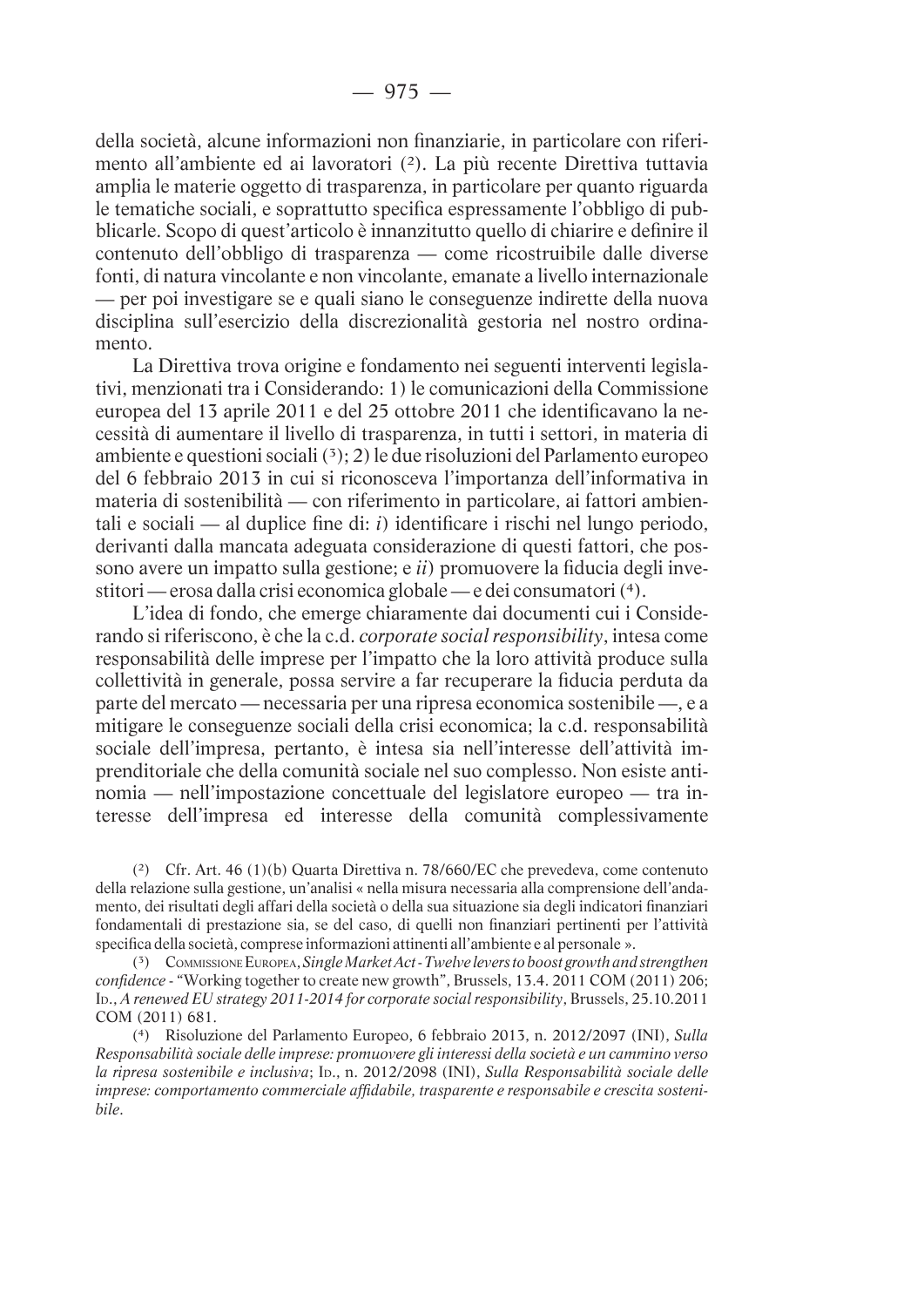considerata (5). Ancora più chiaramente l'*Impact Assessment*, che ha accompagnato la Direttiva, sottolinea che un approccio strategico alla *corporate social responsibility* è fondamentale per rendere le imprese più competitive in quanto migliora la gestione dei rischi, consente un risparmio sui costi, migliora l'accesso agli investimenti, il rapporto con i consumatori, la gestione delle risorse umane e la capacità innovativa. Lo scopo è dunque ambivalente: da un lato massimizzare lo *shared value* tra azionisti e *stakeholders* — i primi dei quali ricaveranno più profitti, i secondi più benefici — e dall'altro, prevenire e mitigare possibili impatti avversi che potrebbero viceversa scaturire, dall'attività imprenditoriale, sulla collettività (6).

In realtà, questi interventi della Commissione europea trovano origine, a loro volta, in precedenti gruppi di lavoro che si erano già occupati di trasparenza sulle informazioni ambientali, sociali e di *governance* (internazionalmente conosciute con la sigla ESG, *environment, social, governance*), tenutisi negli anni 2009 e 2010 presso la Direzione generale "Impresa" della

(6) Cfr. COMMISSION STAFF WORKING DOCUMENT, *Impact Assessment Accompanying the Document Proposal for a Directive of the European Parliament and of the Council Amending Council Directive 78/660/EEC and 83/349/EEC as Regards Disclosure of Non-Financial and Diversity Information by Certain Large Companies and Group*, Brussels, 16.4.2013 COM (2013) 207. Il documento pone, a base delle sue affermazioni, alcuni studi economici che indicano una correlazione positiva tra migliori informazioni non finanziarie e migliori risultati finanziari; con specifico riferimento al tema della diversità nei consigli di amministrazione, però, i risultati delle ricerche non sono così univoci come ivi ammesso, Id., 20 s., in particolare nt. 91, 95. Tuttavia proprio l'Italia è uno dei pochi paesi nei quali è possibile analizzare con rigore le conseguenze della diversità di genere in quanto, avendo la legge n. 120 del 12 agosto 2011 imposto esogenamente un aumento della presenza femminile, è possibile confrontare i risultati economici prima e dopo la legge medesima ed inoltre, essendo stata la legge applicata in tempi diversi da società a società (a seconda della scadenza del mandato), è possibile identificarne l'effetto in modo ancora più preciso. Attraverso questi criteri, un recente studio ha concluso che: *a*) non ci sono conseguenze significative sulla *performance* aziendale, *b*) tuttavia sono aumentati sia il livello di istruzione che la qualifica degli amministratori ed è diminuita la loro età e queste sono caratteristiche che il mercato finanziario riconosce associate a maggiori rendimenti; *c*) esistono conseguenze sulla *performance* dei mercati finanziari che hanno ridotto la volatilità dei prezzi delle azioni e ci sono stati rendimenti migliori dei titoli (associati alle quote di genere) sui mercati finanziari. Cfr. G. FERRARI - V. FERRARO - P. PROFETA - C. PRONZATO, *Gender Quotas: Challenging the Boards, Performance, and the Stock Market*, in *Institute for the Study of Labor, Discussion Paper Series IZA DP No. 10239*, September 2016, *passim*. Per riprendere l'espressione di M. LIBERTINI (nt. 5), 24 utilizzata anni fa con riferimento alla CSR in generale, « per l'impresa sarebbe dunque conveniente comportarsi come soggetto socialmente responsabile », è « una scelta aziendale razionale ».

<sup>(5)</sup> Cfr., in particolare, Risoluzione del Parlamento europeo, n. 2012/2098 (INI) (nt.4), par. 2. In dottrina è stato ricostruito che « la teoria contemporanea della CSR ha avuto, sin dall'origine, due anime, non del tutto coerenti tra loro: da un lato, la riaffermazione del primato dell'etica, anche con riferimento alle attività economiche; dall'altro considerazioni di pura e semplice efficienza produttiva » (cfr. M. LIBERTINI, *Impresa e finalità sociali. Riflessioni sulla teoria della responsabilità sociale dell'impresa*, in questa *Rivista*, 2009, 22 s. ove ampi riferimenti cui si rinvia). Sparisce, a mio avviso, tale dicotomia negli interventi del legislatore europeo.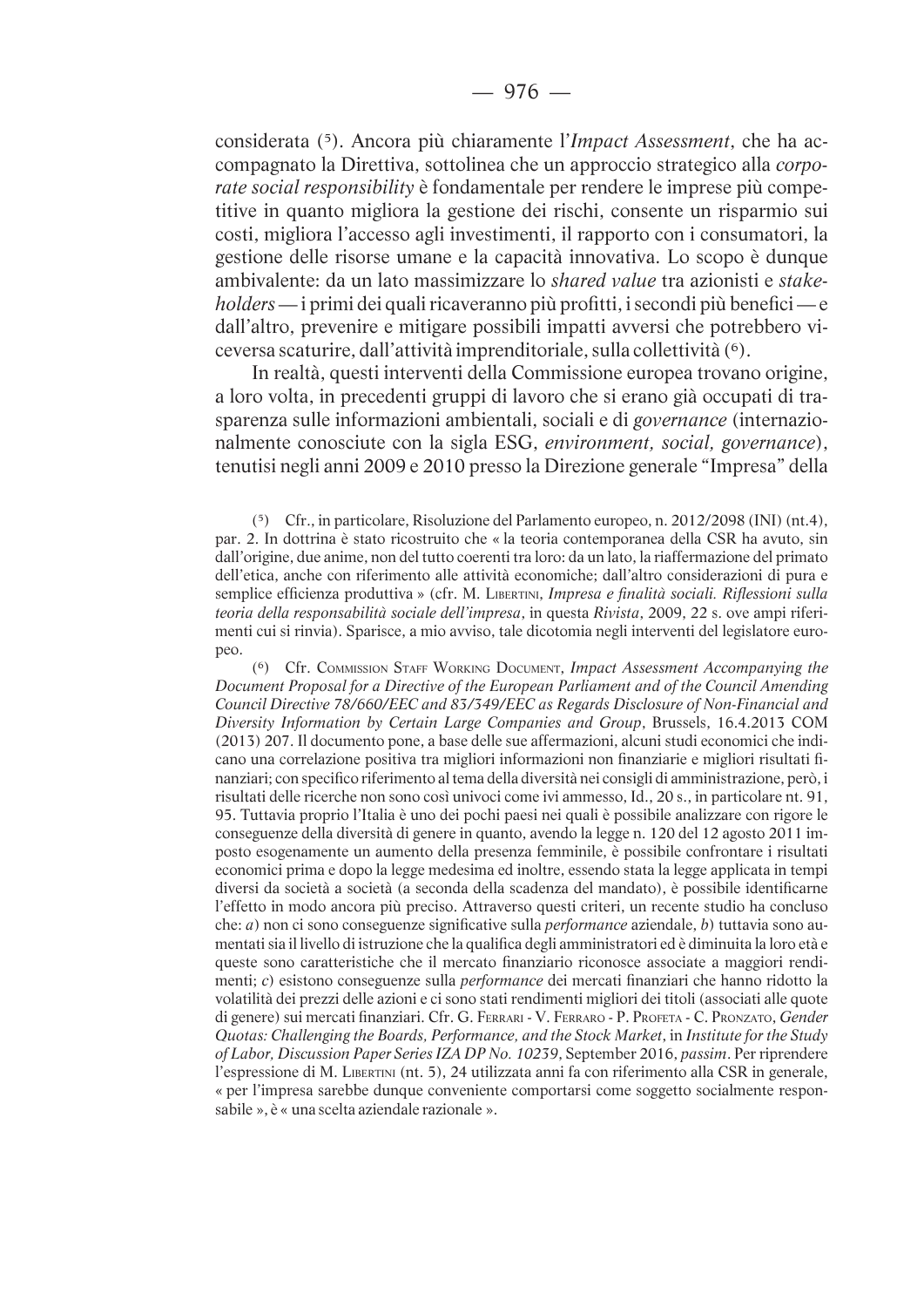Commissione europea: essi hanno costituito il primo segno tangibile che — a seguito della crisi finanziaria che aveva messo in luce, tra le altre cose, le debolezze degli *standards* contabili internazionali tradizionali — la Commissione europea, sotto la guida di Barroso, avesse cambiato strategia, focalizzando la sua attenzione sulla *corporate social responsibility* tanto che componenti dei gruppi di lavoro erano, non soltanto gli investitori, ma anche altri *stakeholders* (7). La principale conclusione di questi gruppi di lavoro fu che l'Europa dovesse mandare un chiaro segnale politico alle imprese e agli *stakeholders,* occupandosi della trasparenza delle informazioni ambientali, sociali e di *governance* (8). Mentre, con riferimento alla diversità e alla gestione del rischio, c'era stata una consultazione generale nel 2011, scaturita nell'emanazione del *Green Paper on EU Corporate Governance Framework* (9). Di seguito la Commissione europea adottò una Comunicazione in materia di crescita sostenibile ed inclusiva in cui, tra le altre cose, venivano promosse le politiche a sostegno dell'ambiente, di un utilizzo efficiente delle risorse energetiche ed, espressamente, la *corporate social responsibility* al fine di aumentare la fiducia dei lavoratori e dei consumatori (10). Venne poi lanciato, con specifico riferimento all'informativa societaria, un documento di consultazione su queste tematiche (11).

In questo modo, in verità, l'Europa rispondeva ad un'iniziativa che era nata presso le Nazioni Unite già nel 1999 quando l'allora segretario generale, Kofi Annan, costituiva il *Global Compact* presso il *World Economic Forum* di Davos invitando il mondo imprenditoriale a supportare nuovi principi di natura volontaria, indirizzati a gestori ed investitori professionali che fun-

(7) Sulle critiche emerse, con l'avvento della crisi, contro gli *standards* contabili internazionali e sui conseguenti interventi della Commissione europea, cfr. D. MONCIARDINI - J. DUMAY - L. BIONDI, *Integrated Reporting and EU Law. Competing, Converging or Complementary Regulatory Frameworks?*, in *University of Oslo Faculty of Law, Legal Studies Research*, Paper Series N. 2017-23, 3 s. ove gli autori sottolineano il fallimento dei principi contabili tradizionali rispetto alle esigenze della società nel suo complesso, dell'ambiente e dei bisogni economici che vanno al di là degli interessi degli azionisti.

(8) COMMISSION OF THE EUROPEAN COMMUNITIES (2009a). *European Workshops in Disclosure of Environmental, Social and Governance Information, Workshop I - the Enterprise Perspective*, 18 September, Brussels; Id., (2009b). *European Workshops in Disclosure of Environmental, Social and Governance Information*, *Workshop 3 - Civil society, consumer and media perspective*, 4 December, Brussels; Id., (2009c). *European Workshops in Disclosure of Environmental, Social and Governance Information, Workshop 6 - the Final Workshop*, 25 February, Brussels. Cfr. *http://ec.europa.eu/enterprise/policies/sustainable-business/corporate-social-responsibility/reporting-disclosure/swedish-presidency/index\_en.htm.*

(9) Cfr. *http://ec.europa.eu/internal\_market/company/modern/corporate-governance -framework\_en.htm.*

(10) COMMISSIONE EUROPEA, *Europe 2020. A Strategy for a Smart, Sustainable and Inclusive Growth*, Brussels, 3 ottobre 2010 COM(2010) 2020, 12, 15.

(11) DG INTERNAL MARKET AND SERVICES, *Financial Reporting Unit, Public Consultation on Disclosure of Non-Financial Information by Companies*, 2010.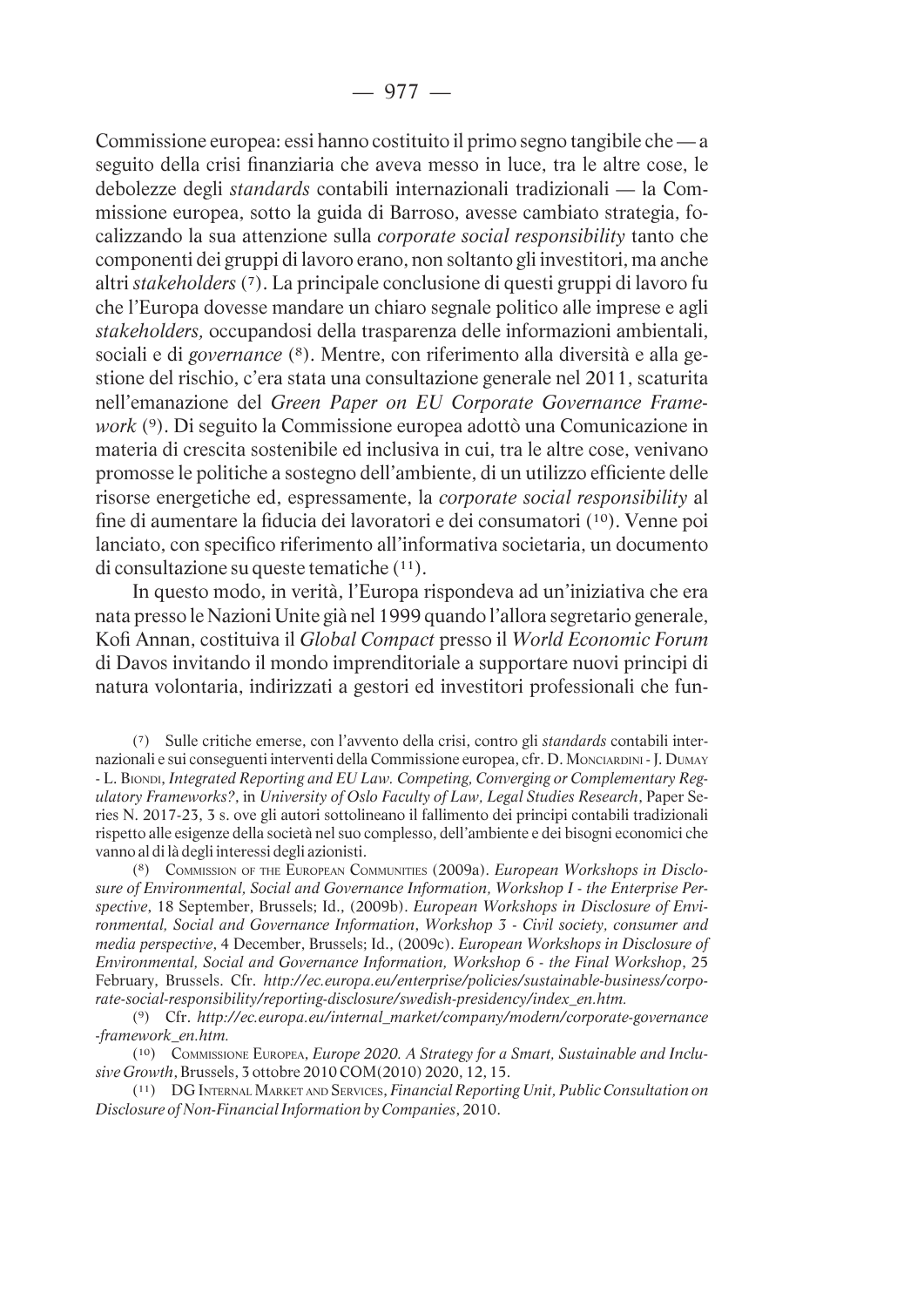gessero da guida nelle decisioni di investimento, i c.d. *UN Principles for Responsible Investment*(12).

Con la crisi finanziaria l'attenzione politica e legislativa su queste tematiche è cresciuta enormemente; di conseguenza l'Unione europea è intervenuta, come sopra spiegato, infine modificando la Direttiva n. 34/2013 affinché le imprese di rilevanza significativa per il pubblico forniscano informazioni anche su queste tematiche (13).

2. In particolare, secondo la nuova disciplina, la relazione sulla gestione deve contenere informazioni sullo sviluppo, il risultato, la posizione e l'impatto che l'attività della società ha sulle questioni ambientali, sociali, lavorative, sul rispetto dei diritti umani, sulla lotta alla corruzione attiva e passiva. La dichiarazione deve comprendere una descrizione del modello di business, delle politiche perseguite e dei processi individuati per verificarne l'attuazione, i risultati di queste politiche, i principali rischi che potrebbero derivare sull'operatività della società dalla mancata considerazione di questi fattori (per quanto riguarda i rapporti commerciali, i prodotti ed i servizi) e come la società gestisce questi rischi ed infine i *key performance indicators* di riferimento, ovverossia gli indicatori fondamentali di prestazione rispetto ai quali valutare la considerazione dei fattori identificati dalla disciplina. Il contenuto informativo descritto è quello minimale, come espressamente

(12) Cfr. I sottoscrittori dei princìpi si impegnano a: 1. Includere considerazioni ambientali, sociali e di *governance* nelle analisi e decisioni di investimento; 2. Essere azionisti attivi ed includere le tematiche ambientali, sociali e di *governance* nelle politiche e pratiche di esercizio dei diritti di socio; 3. Cercare informazioni appropriate dalle società in cui si investe in materia ambientale, sociale e di *governance*; 4. Promuovere l'accettazione ed il rispetto dei Principi da parte del mondo degli investitori; 5. Lavorare insieme per aumentare l'efficacia nell'applicazione dei Principi; 6. Riferire sulle attività svolte e sui progressi raggiunti nell'applicazione dei Principi. Dal 2006 l'adesione ai Principi è cresciuta enormemente raggiungendo, nel 2016, calcolando gli investimenti, circa 69 trilioni di dollari nel mondo con più di 1700 firmatari da oltre 50 paesi. Il mercato con i maggiori investimenti è l'Europa; il mercato a maggiore crescita è quello statunitense. Cfr. *Principles for Responsible Investment. An Investor Initiative in Partnership with UNEP Finance Initiative and the UN Global Compact. 2006-2016*. Esistono altre iniziative simili in ambito internazionale: il *Carbon Disclosure Project* che si concentra sull'impatto ambientale ed ha oltre 800 investitori firmatari; il *Science Based Targets* per definire parametri di decarbonizzazione; il *We Mean Business*, piattaforma creata per la transizione energetica ad una economia a bassa emissione che è stata sottoscritta da 183 investitori per un totale di 21 trilioni di dollari.

(13) Per un'interessante e approfondita ricostruzione storica della teoria della *corporate social responsibility,* anche con riferimento agli studi aziendalistici, cfr. M. LIBERTINI, *Impresa e finalità sociali* (nt. 5), *passim,* in particolare 17 s.; l'A. afferma che, sul piano della storia delle idee e della teorizzazione delle finalità dell'impresa, essa si sia affermata con prepotenza dagli anni Ottanta in poi; nello stesso periodo è maturata l'idea dello sviluppo sostenibile. Cfr. inoltre, F. DENOZZA, *Le aporie della concezione volontaristica della CSR*, in *La responsabilità sociale dell'impresa. Scritti in ricordo di G. Auletta*, a cura di V. Di Cataldo - P.M. Sanfilippo, Torino, 2013, 49 s.; M. LIBERTINI, *Economia sociale di mercato e responsabilità sociale dell'impresa*, ivi, 9 s.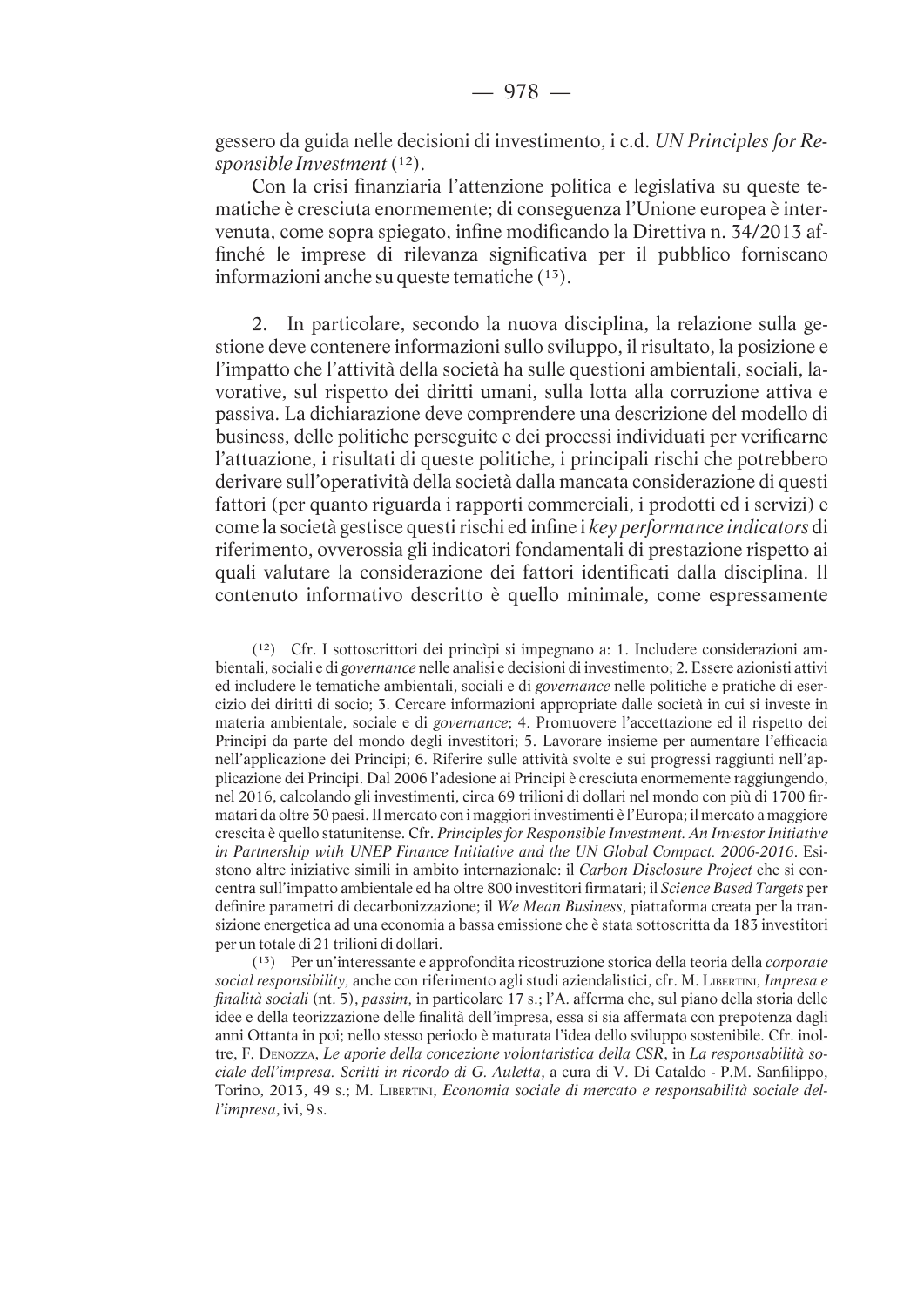— 979 —

statuito nell'art. 19a) della Direttiva (14). Quindi le società potrebbero identificare altre informazioni sensibili: ad esempio, la politica adottata in materia di *privacy*, di sicurezza informatica, o di accessibilità dei propri prodotti da parte delle persone diversamente abili etc. In aggiunta a queste informazioni, l'art. 20 della Direttiva prescrive l'obbligo di dichiarare, sempre nella relazione sulla gestione, anche la politica adottata dalla società in materia di diversità per quanto riguarda l'organizzazione amministrativa e gli organi di gestione e controllo, facendo riferimento al genere, età, competenza professionale, ed altre caratteristiche.

Bisogna sin d'ora sottolineare che le società non sono obbligate dalla disposizione a perseguire politiche a favore degli *stakeholders* indicati, né in materia di diversità. L'obbligo previsto dalla disciplina ha ad oggetto la trasparenza sulle scelte effettuate dalla società a proposito del perseguimento di determinate politiche a favore di uno o più *stakeholders* oppure in tema di diversità, ferma restando l'autonomia gestoria delle entità destinatarie della normativa le quali potrebbero decidere di non portare avanti alcuna di tali politiche oppure di considerare solo una o più tematiche.

Le nuove disposizioni cioè non incidono direttamente sul contenuto della gestione degli amministratori; nel corso dell'articolo sarà esaminato se esse incidono su di essa indirettamente, approfondendo l'ordinamento italiano. Pertanto gli emittenti potrebbero orientarsi diversamente — non tenendo conto, nelle decisioni di investimento o comunque gestorie, delle tematiche individuate dal legislatore europeo — ma devono giustificare e rendere pubbliche le ragioni della loro scelta (15). La direttiva non utilizza a mio avviso — la tecnica legislativa del *comply or explain* vero e proprio in quanto non individua un contenuto specifico da osservare relativamente a questi punti — al contrario di ciò che accade nei codici di condotta sulla *corporate governance,* oramai presenti nei maggiori mercati finanziari, dove esistono delle raccomandazioni puntuali in materia di organizzazione dell'amministrazione e del controllo (16). Si tratta invece di un obbligo di trasparenza *tout court*. La logica sottointesa è che la trasparenza inneschi un incentivo per le società a tenere conto di queste tematiche nella gestione

- (14) Direttiva n. 2014/95/UE, art. 19a: « as a minimum ».
- (15) Direttiva n. 2014/95/UE, art. 19a, par. 1.

(16) Sui codici in materia di *corporate governance*, in generale, cfr.: N. BRUTTI, *Codici di comportamento e società quotate*, in *Giur. comm.*, I, 2007, 236; L. DE ANGELIS, *La borsa, gli affari, e il Codice di Autodisciplina delle società quotate*, in *Riv. dir. impresa*, 2000, 465; L. ENRIQUES, *Codici di "corporate governance", diritto societario e assetti proprietari: alcune considerazioni preliminari*, in *Banca impresa soc*, 2003, 1, 97; P.G. MARCHETTI*, Il nuovo codice di autodisciplina delle società quotate*, in questa *Rivista*, 2012, 37 s.; P. MONTALENTI, *Amministrazione e controllo nella società per azioni: riflessioni sistematiche e proposte di riforma*, in questa *Rivista*, 2015, 68 s.; ID., *Società per azioni. Corporate governance. Mercati finanziari*, Milano, 2011, 17 s.; M. STELLA RICHTER *jr.*,*Il nuovo codice di autodisciplina delle società quotate e le novità in materia di autoregolamentazione*, in*Riv. dir. comm.*, 2007, I, 1499.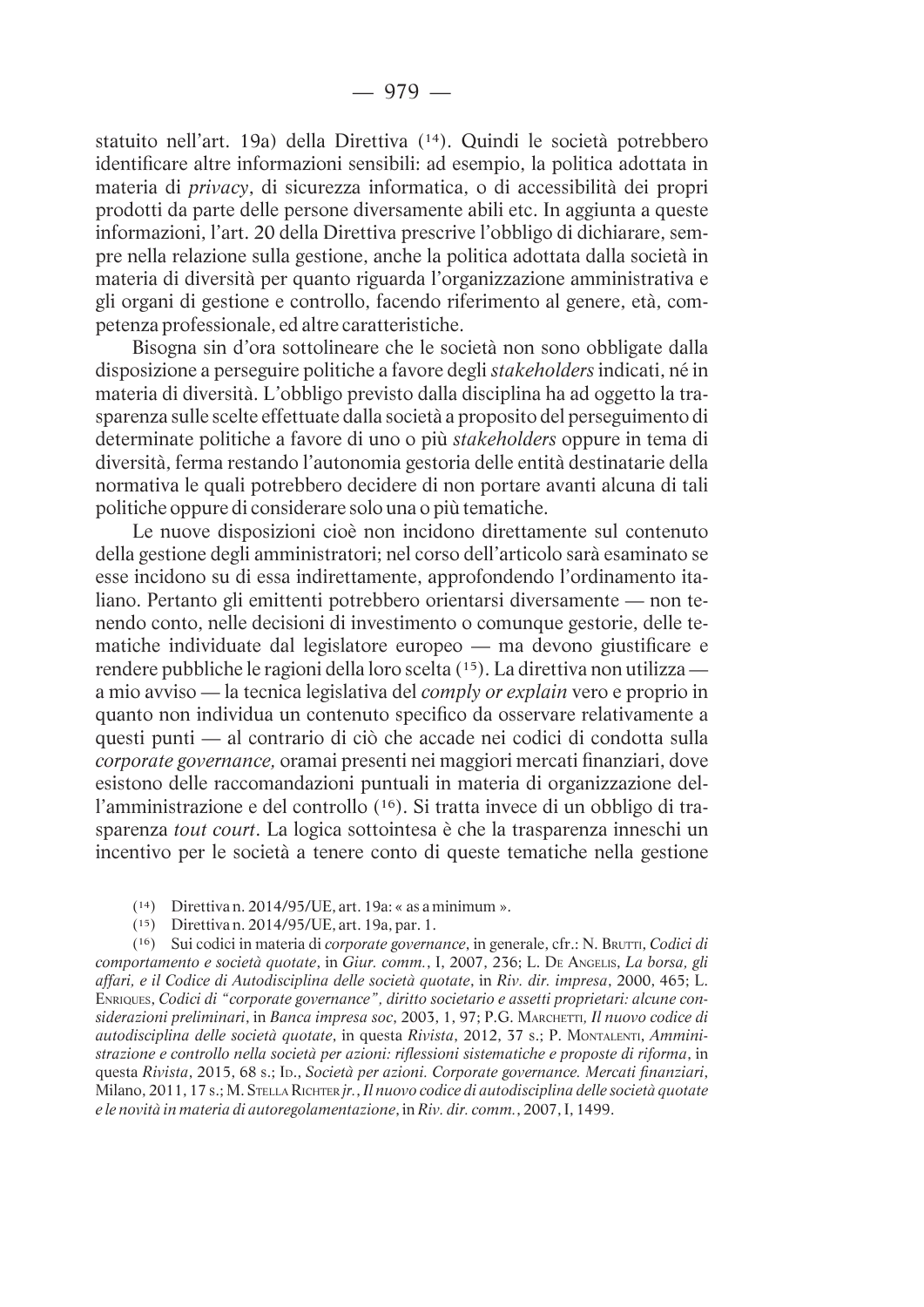nella misura in cui ciò sarà apprezzato o viceversa non premiato dal mercato, e cioè dagli investitori attuali e potenziali (17).

Era necessario questo intervento legislativo o si poteva continuare a lasciare governare queste materie "invisibilmente" dal mercato dato che gli investitori sono sempre più attenti negli ultimi anni ad esse, oggetto di specifica richiesta informativa, sia nella fase pre-assembleare che assembleare, oltre che uno dei criteri su cui sono fondate le scelte di investimento? (18).

(17) Per comprendere quanto la trasparenza su questi temi sia tenuta in grande considerazione dal mercato, si consideri che Larry Fink, Presidente e Amministratore delegato di *Blackrock*, il maggiore investitore istituzionale al mondo ha dichiarato ai vertici delle società americane dello S&P500 in una bellissima lettera che ha suscitato scalpore sul mercato: « Society is demanding that companies…serve a social purpose. To prosper over time, every company must not only deliver financial performance, but also show how it makes a positive contribution to society. Companies must benefit all of their stakeholders, including shareholders, employees, customers, and the communities in which they operate. Without a sense of purpose, no company, either public or private, can achieve its full potential….In the \$ 1.7 trillion in active funds we manage, Blackrock can choose to sell the securities of a company if we are doubtful about its strategic direction or long-term growth…To sustain financial performance, however, you must also understand the societal impact of your business as well as the ways that broad, structural trends — from slow wage growth to rising automation to climate change — affect your potential for growth….In the current environment, these stakeholders [investors, consumers, communities] are demanding that companies exercise leadership on a broader range of issues. And they are right to: a company's ability to manage environmental, social, and governance matters demonstrates the leadership and good governance that is so essential to sustainable growth, which is why we are increasingly integrating these issues into our investment process. Companies must ask themselves: What role do we play in the community? How are we managing our impact on the environment? Are we working to create a diverse workforce? ». E, a proposito della diversità: « We also will continue to emphasize the importance of a diverse board. Boards with a diverse mix of genders, ethnicities, career experiences, and ways of thinking have, as a result, a more diverse and aware mindset. They are less likely to succumb to groupthink or miss new threats to a company's business model. And they are better able to identify opportunities that promote long-term growth ». L. FINK's *Annual Letter to CEOs, A Sense of Purpose,* January 2018, in *https://www.blackrock.com/corporate/en-no/investor-relations/larry-fink-ceo-letter*. In dottrina, era già stato affermato che: « lo spazio riservato al diritto societario nel supplire agli inevitabili limiti dell'intervento regolamentare nel prevedere e dettare soluzioni efficienti per tutti i problemi che vengono ricondotti alla CSR e alla debolezza della pressione sociale…può essere soltanto quello dell'imposizione di doveri di *disclosure* sulle decisioni che coinvolgono in modo significativo gli interessi degli *stakeholders* », cfr. V. CA-LANDRA BUONAURA, *Responsabilità sociale dell'impresa e doveri degli amministratori*, in *Giur. comm*., 2011, I, 546 s. ove altri riferimenti a dottrina conforme cui si rinvia.

(18) Cfr. *Principles for Responsible Investment* (nt. 12). Inoltre si consideri che, tra gli investitori globali, quelli che investono solo in società che tengono conto della sostenibilità (c.d. SRI puri) raggiungono investimenti pari a 10,5 trilioni di dollari, e cioè circa il 14% dei patrimoni gestiti nel mondo: cfr. *Global Sustainable Investment Review*, 2016, in *http://www.gsialliance.org*. Ma in ogni caso *tutti* gli investitori istituzionali, come emergerà anche dal seguito dell'articolo, tengono sempre di più in considerazione le tematiche ambientali, sociali e di *governance*: da una ricerca condotta, ad inizio 2017, presso gli investitori istituzionali globali che rappresentano 24 trilioni di dollari gestiti risulta che la trasparenza su questi argomenti è molto importante per il 72% di essi: cfr. MORROW SODALI, *Annual Institutional Investor Survey 2017*, in *www.morrowsodali.com*. Tra le tematiche di maggiore interesse spicca il cambiamento cli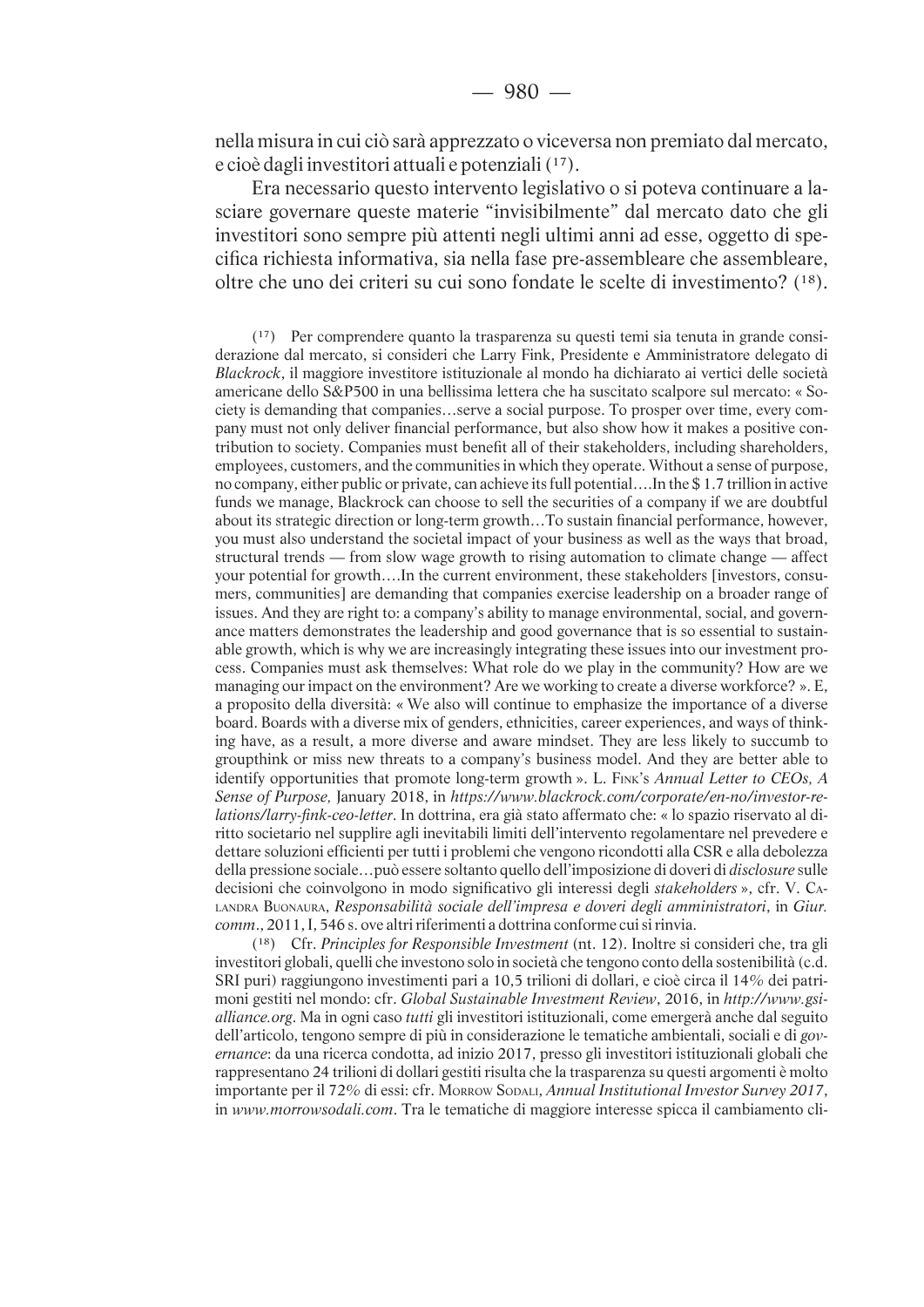Come può evincersi dalle premesse della Direttiva è stata una decisione soprattutto politica al fine di valorizzare, attraverso l'informativa, questi temi nella gestione delle imprese di dimensioni rilevanti. Si è giudicato, in Europa, che il ruolo del mercato — nonostante la crescente attenzione — non è sufficiente, né adeguato in quanto l'informativa, nella relazione sulla gestione o in rapporti separati, tuttora è comunque praticata solo da una minoranza molto esigua di grandi società europee e peraltro la qualità delle informazioni pubblicate non è uniforme (soprattutto nel confronto tra le realtà imprenditoriali appartenenti ai vari Stati membri), né bilanciata, spesso carente, non soggetta a controllo e giudicata, in alcuni casi, inutile dai destinatari-*stakeholders* (19). In aggiunta, la scelta legislativa europea è apprezzabile se consideriamo che dalla prassi risulta che, anche i più importanti investitori istituzionali a livello mondiale, stanno adottando dei comportamenti non omogenei in proposito, richiedendo determinate informazioni non-finanziarie, peraltro, solo ad alcuni emittenti ma non ad altri, con il risultato di contribuire alla trasparenza esclusivamente di specifiche materie da parte di determinati emittenti, rendendo quindi praticamente impossibile un confronto tra essi che possa essere di agevole valutazione da parte del mercato in generale (20).

matico, su cui v. un approfondimento *infra sub* par. 3.1., rilevante per il 50% degli investitori; la percentuale restante verte su sicurezza informatica, diversità nel consiglio di amministrazione, rapporto tra remunerazione e redditività, ricambio dei membri del consiglio di amministrazione: IBIDEM. Si consideri, ad esempio, che il Fondo sovrano norvegese, *Norges Bank Investment Management* (il più ricco al mondo, avendo superato i mille miliardi di euro gestiti e detenendo l'1,3% dei listini mondiali) ha di recente annunciato che non investirà più in aziende legate alla produzione di idrocarburi e carburanti fossili, dopo avere preso identica decisione per i produttori di armi; la motivazione, questa volta però, non è etica ma si basa sulla scelta di contenere i rischi che sono legati al cambiamento climatico (su cui v. *infra*, *sub* par. 3.1.): cfr. F. BOGO, *Quando la finanza scopre l'ambiente*, in *La Repubblica - Affari e Finanza*, 16 ottobre 2017, 1; R. KATAKEY, *Big Oil Shares Drop After Norway Wealth Fund Plans to Exit Sector*, *Bloomberg L.P.*, 16 novembre 2017, 1; S. BELLOMO, *La Norvegia, gigante dell'oil&gas, vuole vendere i titoli dell'energia*, in *Il Sole 24 ore*, 17 novembre 2017, 1.

(19) Cfr. COMMISSION STAFF WORKING DOCUMENT, *Impact Assessment* (nt. 6), 10 s. da cui risulta che, nel 2013, solo 2.500, delle 42.000 società di rilevanti dimensioni in Europa pubblicavano relazioni o rapporti contenenti queste informazioni. Quindi il 94% di tali società non pubblicava quest'informativa. Peraltro, più del 50% di queste società sono costituite in soli quattro stati membri: Gran Bretagna, Germania, Spagna e Francia. Esiste cioè una disomogeneità geografica.

(20) Cfr. A. MOONEY, *BlackRock's Climate Change Efforts Are Glacial*, in *Financial Times*, 16 ottobre 2017, 8: l'articolo sintetizza i risultati di una ricerca condotta da *Proxy Insight* secondo cui *Blackrock* che, con riferimento al cambiamento climatico, ha in più occasioni dichiarato trattarsi di un tema che non può essere più ignorato da parte degli emittenti ha in verità votato contro proposte di delibere che chiedevano maggiori informazioni sul tema in 14 casi nel corso del 2017, e a favore in soli 2 casi. Lo stesso atteggiamento hanno mostrato altri due grandi investitori, *JPMorgan* e *Vanguard*; mentre un quarto, *State Street Global Advisors*, ha votato a favore in 8 casi, si è astenuto in 5 e ha votato contro in 3. Gli investitori hanno giustificato questo atteggiamento non omogeneo dichiarando che il voto contrario su queste pro-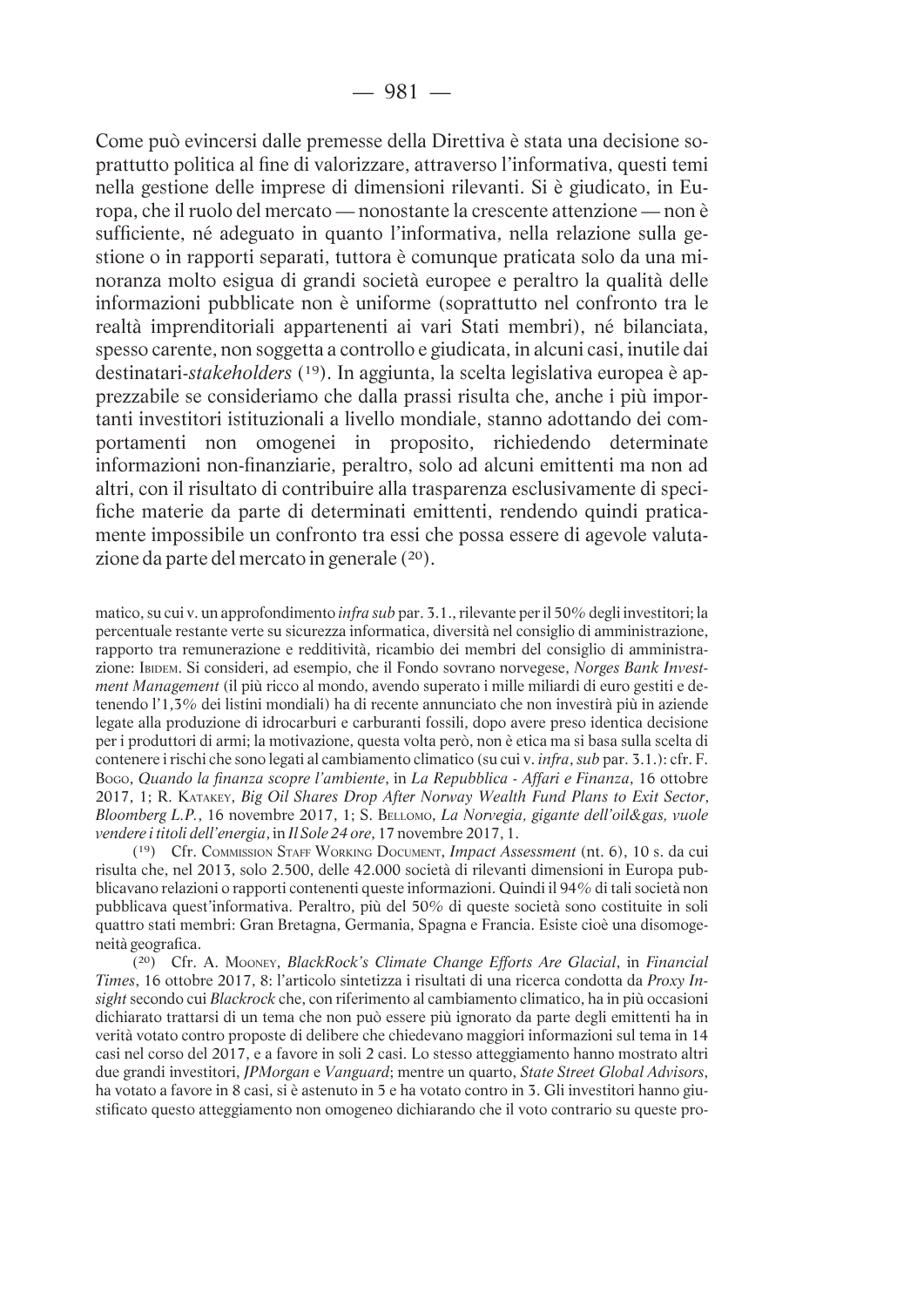Il legislatore europeo avrebbe, in verità, potuto optare per la scelta più forte, imponendo alle società di dimensioni rilevanti di pubblicare un rapporto dal contenuto dettagliato al fine di standardizzare le informazioni e massimizzare la comparabilità tra i vari emittenti. Sulla base di un'attenta analisi dei costi amministrativi rispetto ai benefici attesi dagli *stakeholders* che hanno partecipato alla consultazione, tuttavia, è stata preferita la soluzione spiegata che costituisce una salomonica via di mezzo: per cui la dichiarazione è obbligatoria (ed in essa devono essere spiegate le ragioni della scelta assunta) ma il contenuto e la forma sono rimessi alla discrezionalità degli emittenti (21). Solo con il tempo sarà possibile verificare se la scelta legislativa europea sia stata corretta perché il rischio della discrezionalità lasciata alle imprese è che sia difficile per gli investitori, innanzitutto, individuare e ricostruire l'informativa non finanziaria ed inoltre confrontare i vari emittenti.

Peraltro si avrà la possibilità di confrontare la scelta europea di prevedere un obbligo di trasparenza su queste tematiche e quella statunitense che invece, al momento, non contempla alcuna disposizione del genere e dove quindi è il mercato che governa la trasparenza delle informazioni non finanziarie con i risultati non lineari che risultano dalla prassi e di cui si è appena detto. Negli Stati Uniti, generalmente, le società sono restie a pubblicare informazioni relative all'ambiente o alle questioni sociali nella documentazione finanziaria principale. Gli emittenti più virtuosi pubblicano queste informazioni in Rapporti separati, di natura volontaria. Ma per quanto riguarda le informazioni destinate alla *Securities and Exchange Commission*, soggette a revisione e alla disciplina della responsabilità di cui al *Securities Exhange Act* 1934, e compilate seguendo la c.d*. Form — 10-K,* esse hanno natura esclusivamente finanziaria (22). Con riferimento alle tematiche non-finanziarie, cioè, la prassi segue la massima *less is more*: la ragione della scelta è legata esclusivamente alla volontà di ridurre il rischio di responsabilità civile per danni. In particolare, mentre le informazioni contenute nella c.d. *Form 10-K* sono soggette alla disciplina della responsabilità di cui agli artt. 10(b) e 18(a) del *Securities Exchange Act* 1934 nonché al-

poste viene dato laddove, dai contatti informali e privati con il management ed il consiglio di amministrazione, non emergono riscontri soddisfacenti circa le loro richieste; se invece il dialogo sussiste, gli investitori votano a favore. Ma è chiaro che questo lavorio dietro le scene non agevola la trasparenza sul mercato a beneficio di tutti.

(21) COMMISSION STAFF WORKING DOCUMENT, *Impact Assessment* (nt. 6), 25 s., in particolare, *Table 1*: la Commissione è riuscita a quantificare, nel dettaglio, i costi amministrativi che ciascuna delle opzioni legislative avrebbe potuto comportare. Per cui dal costo 0 della situazione precedente, l'opzione scelta dovrebbe comportare un costo variabile tra 600 e 4.300 Euro, mentre rapporti più dettagliati avrebbero potuto costringere le imprese a costi variabili da 33.000 fino a 604.000 Euro.

(22) Per un approfondimento sulla *Form 10-K*, cfr. M. I. STEINBERG, *Securities Regulation*, New York, 1993, 314 s.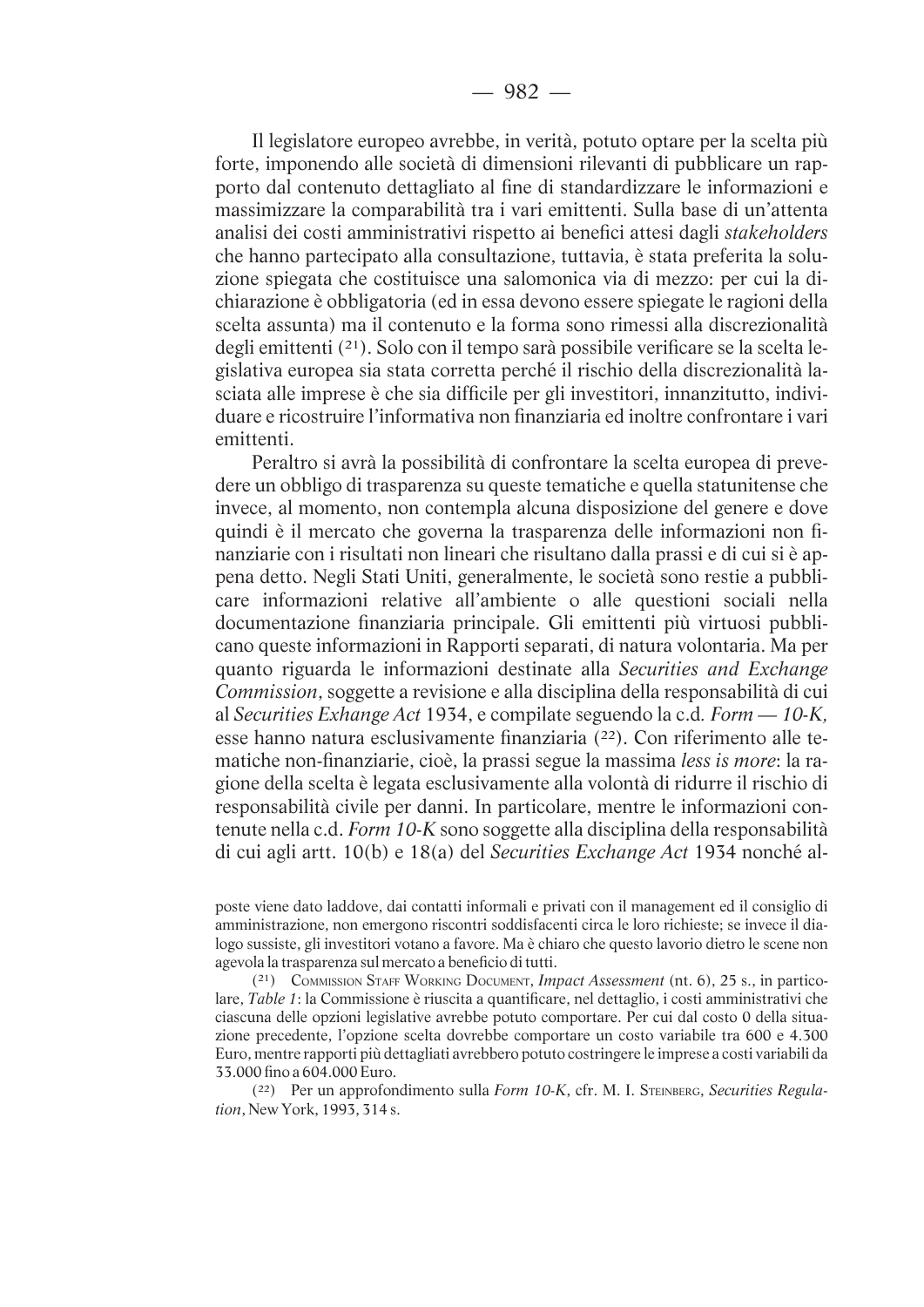l'art. 17 (a) del *Securities and Exchange Commission Act* del 1933, alle altre informazioni — che non sono comunicate alla *Securities Exchange Commission* — anche se pubblicate, non si applica, tra le disposizioni sopra menzionate, l'art. 18(a) del *Securities Exchange Act* 1934 (23). È quest'ultimo articolo dunque che fa la differenza: esso dispone un regime di responsabilità civile per danni più severo per le società perché, a tutela degli investitori, inverte l'onere della prova a carico dell'emittente che dovrà provare di avere agito in buona fede e di non avere avuto conoscenza che le informazioni pubblicate fossero false o fuorvianti, al fine di rigettare l'azione di responsabilità; spetta all'attore solo identificare l'informazione non corretta, l'affidamento e il danno. Quindi la corte presume l'elemento soggettivo che invece, azionando le altre disposizioni di legge, per i documenti che non devono essere comunicati alla *Securities and Exchange Commission* (e quindi, nel nostro caso, eventuali Rapporti di sostenibilità, ambiente o altro), dovrà essere provato dall'attore (24).

Solo le società di assicurazioni che soddisfano determinati requisiti e con riferimento esclusivo alle informazioni relative al cambiamento climatico hanno un obbligo di trasparenza — nella relazione annuale e negli altri rapporti destinati alla SEC — che riguarda rischi e fattori che possono avere una conseguenza sulle condizioni finanziarie della società (ad es. regolamenti, trattati, accordi, prospettive di business, impatti fisici) (25).

Tra le società americane ci sono tuttavia eccezioni, pur se molto rare al momento. Ad esempio la NRG Energy, INC., leader nel settore energetico negli Stati Uniti, ha deciso di inserire alcune informazioni in tema di sostenibilità, con particolare riferimento all'ambiente e al cambiamento climatico, nel *Form 10-K* (26). La scelta è stata adottata per assecondare la richiesta degli investitori di avere maggiore trasparenza su questi punti nella relazione finanziaria principale. Quest'ultimo quindi può essere citato sia come argomento a sostegno della scelta di mercato perché dimostrerebbe che esso può dirsi efficiente ma anche, al contrario, a sostegno della tesi secondo cui invece il mercato non può dirsi efficiente in quanto testimonia che,

(23) J.A. OCCHIPINTI, *Section 18 of the Securities Exchange Act of 1934: Putting the Bite Back Into the Toothless Tiger*, in *Fordham Law Review* (1978) 123: « …section 18 is the express remedy provision for false or misleading statements in reports filed with the SEC which induce the purchase or sale of a security ».

(24) Cfr. W.D. KELLEY, JR., *Rule 10b-5 and Section 18: The Conflict Between Express and Implied Remedies*, in 37 *Washington and Lee Law Review* (1980), 883 s.

(25) Cfr. NAICs, *2010 Insurer Climate Risk Disclosure Survey*; i requisiti fanno riferimento al fatturato (cfr. TASK FORCE ON CLIMATE-RELATED FINANCIAL DISCLOSURES, *Final Report. Recommendations of the Task Force on Climate-related Financial Disclosures*, June 2017, Table A4.1, 56).

(26) Cfr. *NRG Form 10-K*, 30-31 (per le informazioni relative all'ambiente, tra cui le emissioni di CO2), 47-49 (per le informazioni sui rischi fisici, politici, di mercato, economici etc. legati ai potenziali effetti del cambiamento climatico), in *www.investors.nrg.com*.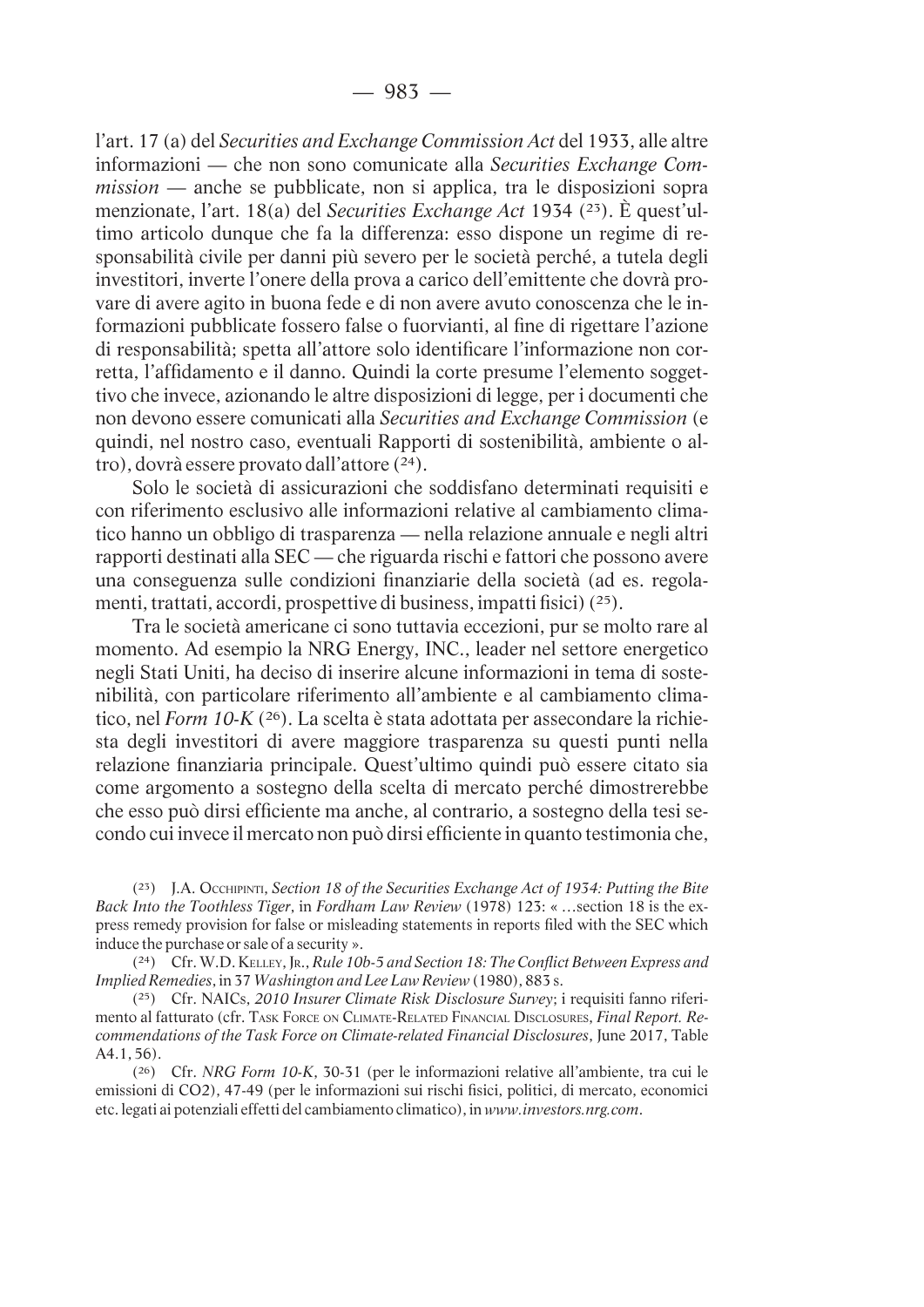allorché la scelta è lasciata agli investitori, come sopra detto, questi possono concentrarsi solo su alcune informazioni (in questo caso l'ambiente o i rischi da cambiamento climatico) o su alcuni emittenti. In ogni caso la NRG Energy, INC., se non l'unico esempio, è sicuramente uno dei pochissimi nell'ordinamento americano.

Il tema è comunque oggetto di dibattito. Recentemente la *Securities and Exchange Commission* ha lanciato una consultazione per valutare l'opportunità di introdurre una norma regolamentare che obblighi le società quotate ad includere le informazioni in materia ambientale, sociale e di *governance* (i c.d. fattori *ESG*) tra quelle da inviare alla stessa SEC e da pubblicare a beneficio del mercato finanziario (27). I commenti prodotti erano favorevoli, in percentuale significativa, alla trasparenza su queste informazioni. In particolare — come sintetizzato — il consenso dei soggetti favorevoli verte sulle seguenti valutazioni: l'attuale regime di informativa obbligatoria vigente in USA non soddisfa adeguatamente le esigenze di azionisti ed investitori; la SEC dovrebbe promuovere uniformità, comparabilità ed affidabilità delle informazioni in materia dei c.d. fattori *ESG*; c'è necessità di un regime più severo sulla trasparenza in materia di sostenibilità con riferimento al lungo periodo (28). È ragionevole prevedere che i nuovi vertici della SEC non procederanno verso l'imposizione di un obbligo di trasparenza in materia data l'affermazione politica di una *deregulation* generalizzata da parte dell'attuale amministrazione statunitense. Perciò, solo in un orizzonte temporale più lungo, si potranno valutare e confrontare qualità e quantità di informazioni tra i due continenti oltre che la validità della scelta europea di non adottare l'opzione più forte.

3. Il principale criterio di selezione delle informazioni da pubblicare è la loro rilevanza ai fini della comprensione dell'impatto sull'attività di impresa nel senso che le informazioni devono riguardare gli aspetti « per i quali appare più probabile che si realizzino i principali rischi di gravi ripercus-

<sup>(27)</sup> Sulle domande poste nella consultazione ed una sintesi delle varie risposte ricevute, cfr. SEC, *Concept Release on Business and Financial Disclosure Required by Regulation S-K*, N. 33-10064; 34-77599; File N. S7-06-16, 205 s.

<sup>(28)</sup> Cfr. J. ROBERT BROWN *jr*., *Comment Letter on the Need for Environmental, Social and Governance Disclosure*, in *University of Denver Sturm College of Law - Legal Research Paper Series. Working Paper N. 16-37*, 2017, *passim*, in particolare par. III. L'A. è tra coloro i quali si sono pronunciati a favore di un regime obbligatorio di trasparenza in materia dei fattori c.d. *ESG* fondamentalmente perché ciò beneficerebbe gli investitori, sempre più attenti ed interessati a queste informazioni assicurando uniformità, affidabilità e comparabilità delle informazioni tra i vari emittenti; quest'approccio aumenterebbe la funzione del giudizio da parte degli investitori, ponendosi dal loro punto di vista; inoltre le stesse società ne beneficerebbero perché potrebbero valutare i loro progressi su queste tematiche confrontandosi con gli altri emittenti fattore che potrebbe innescare vantaggi competitivi; peraltro, ciò indurrebbe una pianificazione strategica di lungo periodo.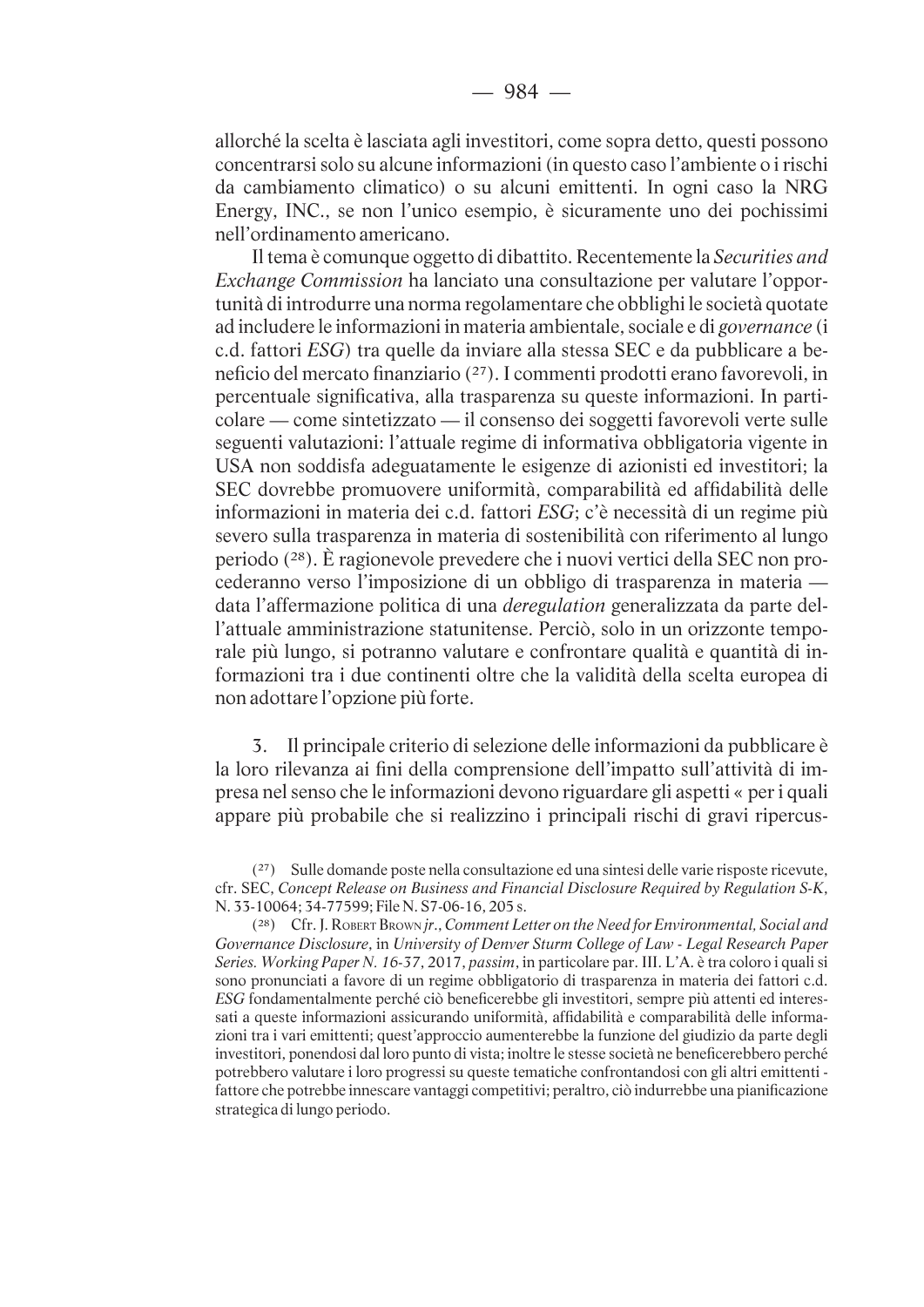sioni », così come pure i rischi che si siano già concretizzati (29). Perciò la

— 985 —

rilevanza dell'informativa deve essere valutata in funzione del rischio che può scaturire all'attività di impresa anche da parte dei fattori c.d. non finanziari. È il rischio, anche nel medio e lungo termine, il criterio di selezione delle informazioni e quindi ciò che, direttamente o indirettamente, può provocare conseguenze sui risultati economici della specifica impresa.

Le informazioni devono essere fornite facendo riferimento al modello aziendale e agli obiettivi dell'impresa più ampi e perciò deve essere descritto come le questioni non finanziarie interagiscono con i rischi principali e come questi vengono gestiti, attraverso le politiche dell'impresa nel lungo termine e quindi secondo quanto può evincersi dal piano strategico-industriale. Inoltre le informazioni dovrebbero avere un grado di approfondimento tale da consentire di comprendere l'andamento della società, i suoi risultati, la sua attività.

Trattandosi di informativa societaria ed essendo essa — come sopra visto — attinente al piano strategico-industriale, la responsabilità per la selezione è da attribuirsi al consiglio di amministrazione che dovrà tenere conto, come punto di partenza, del settore industriale e delle concrete circostanze aziendali. La Commissione europea ha emanato una comunicazione esplicativa a questo proposito contenente i criteri cui attenersi, non vincolanti, ed elaborati sulla base degli *standards* nazionali ed internazionali emanati dalle organizzazioni già attive nel settore, ed anche alcuni utili esempi di selezione (30). In questo senso, l'informativa sulla catena di fornitura (o di subfornitura) e sui controlli che l'impresa predispone su di essa potrebbe essere significativa per assicurare, a seconda dei casi, l'efficacia dei presidi contro la corruzione oppure a favore del rispetto dei diritti umani e delle giuste condizioni di lavoro (31). Con riferimento alle banche la Commissione cita gli impatti sociali e ambientali dei progetti da esse finanziati ed il loro ruolo

(29) Cfr. Direttiva n. 2014/95/UE, Considerando n. 8) e art. 1, par. 1. È stato detto che la Direttiva si basa sul « right to know about positive or negative impact of corporations on environment, local communities etc. »: cfr D. MONCIARDINI - J. DUMAY - L. BIONDI(nt. 7), 10.

(30) COMMISSIONE EUROPEA, *Comunicazione della Commissione. Orientamenti sulla comunicazione di informazioni di carattere non finanziario (Metodologia per la comunicazione di informazioni di carattere non finanziario)*, N. 2017/C 215/01, 5.

(31) Si pensi alle società che operano in paesi dove il rispetto dei diritti umani potrebbe essere dubbio o la corruzione diffusa. Mi piace citare come esempio virtuoso su questa informativa il *Supplier Code of Conduct* realizzato dalla società americana Apple in cui sono contenute tutte le politiche utilizzate per assicurare la protezione dei lavoratori lungo la catena dei fornitori (delocalizzati fuori dagli USA), incluse le condizioni di vita appropriate, la sicurezza dei luoghi di lavoro (nell'ambito delle procedure è anche previsto il *whistleblowing* da parte dei lavoratori), oltre che la previsione di programmi di formazione anche al fine di aumentare le opportunità di avanzamento nella carriera. Cfr. APPLE, *Supplier Responsibility. 2018 Progress Report*.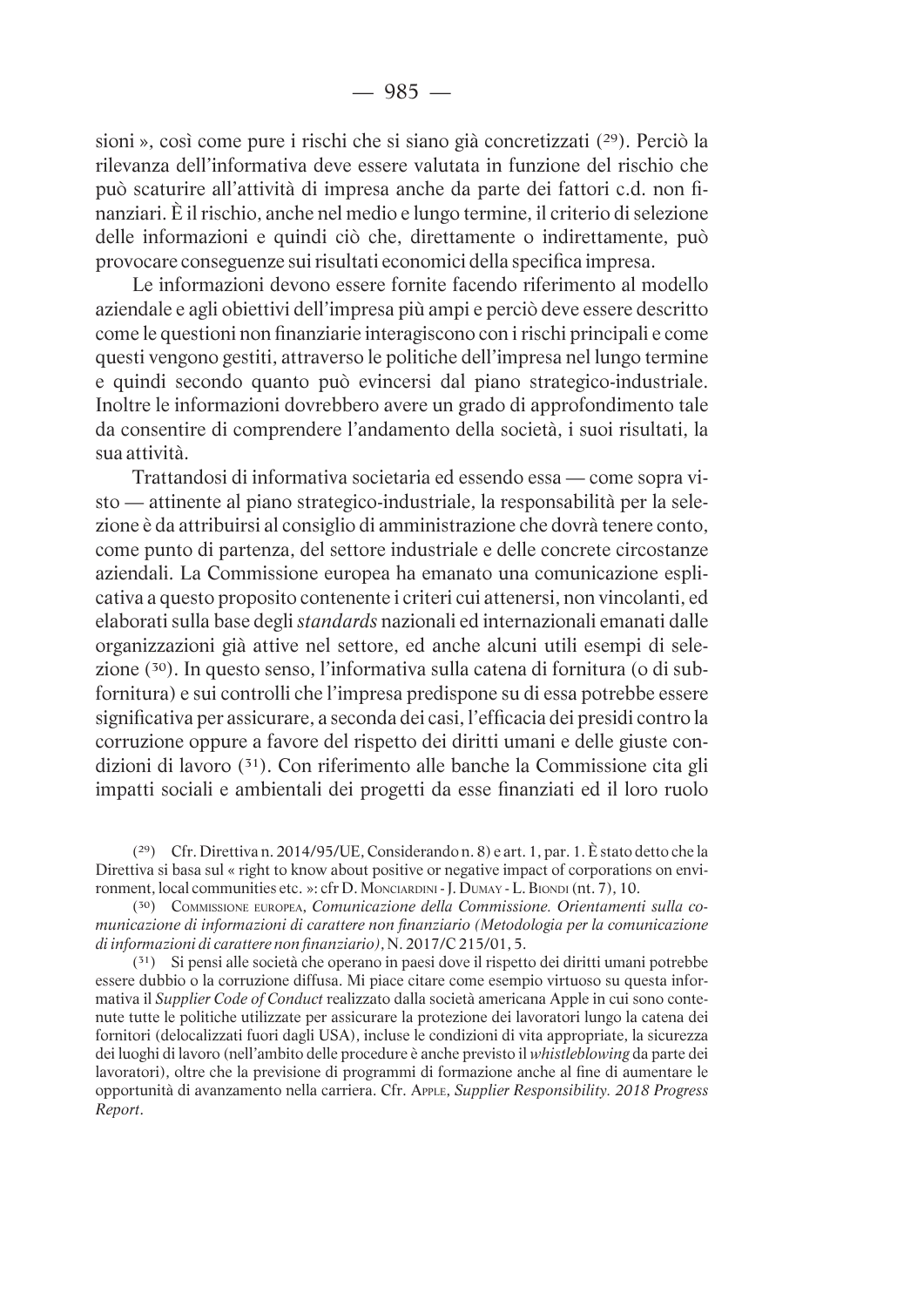nell'economia reale (32). Peraltro, essendo le informazioni destinate agli *stakeholders,* ci si aspetta che le imprese intrattengano relazioni con le parti interessate al fine di cogliere loro interessi, aspettative, preoccupazioni cui fare riferimento nella dichiarazione (33). Il consiglio di amministrazione ha pertanto anche il compito di prevedere dei processi di coinvolgimento dei terzi, potenzialmente interessati, per identificare le informazioni rilevanti da pubblicare. Peraltro la stessa previsione di questi processi e la partecipazione e relativa influenza dei terzi sul processo decisionale dovrebbe essere oggetto di informativa. È inoltre opportuno comunicare le disposizioni in materia di *governance* predisposta per effettuare la valutazione della rilevanza delle informazioni, nonché la loro accuratezza, il controllo interno e la rendicontazione, l'assicurazione esterna indipendente. È fondamentale pertanto che ogni società, ferma restando la responsabilità del consiglio nella sua integrità, si doti di una procedura interna per effettuare la valutazione della rilevanza delle informazioni da pubblicare: le funzioni bilancio, controllo interno, *risk management* e sostenibilità devono, nel concreto, procedere all'individuazione delle informazioni che dovranno essere presentate, come istruttoria, al comitato sostenibilità (ove presente) e/o al comitato controllo interno e rischi, prima che il consiglio di amministrazione approvi l'informativa non-finanziaria. Anche se non specificato dalla Comunicazione, quella appena descritta potrebbe essere la corretta procedura di *governance*.

Le informazioni devono essere spiegate facendo riferimento a metodi di misurazione, ipotesi sottese e fonti utilizzate. Non basta un elenco degli indicatori fondamentali di prestazione e degli obiettivi ma questi dovrebbero essere presentati in modo da spiegare come valutare i risultati di determinate politiche conseguiti in un certo contesto (34). Il monitoraggio esterno difatti serve a stimare il rapporto tra obiettivi ed indicatori fondamentali di prestazione in termini qualitativi o quantitativi, in modo da consentire agli investitori di valutare i risultati conseguiti. È possibile anche il richiamo alle in-

(32) Ad es. ha fatto notizia, recentemente, Bnp-Paribas che ha annunciato che non finanzierà più aziende che svolgono attività estraendo *shale oil* ma invece investirà 15 miliardi in società che operano nel settore delle rinnovabili — dichiarando che anche le banche hanno l'obbligo di impegnarsi e favorire l'utilizzo dell'energia pulita: F. Bogo (nt. 18), 1.

(33) COMMISSIONE EUROPEA, *Comunicazione della Commissione* (nt. 30), 6. Anche l'*Impact Assessment* (nt. 6), 4 sottolinea questo aspetto: « In order to fully meet their social responsibility, enterprises should therefore have in place a process to integrate social, environmental, ethical, human rights and consumer concerns into their business operations and core strategy in collaboration with their stakeholders ».

(34) Come esempi di indicatori fondamentali di prestazione la Comunicazione riferisce: il numero di incidenti sul lavoro, le politiche in vigore sul luogo del lavoro, le risorse allocate alla gestione dei rischi, alla formazione, la cooperazione con le autorità locali, l'emissione effettiva di carbonio, l'intensità di carbonio, l'uso di sostanze chimiche pericolose etc., a seconda dell'attività svolta. In ogni caso essi sono fondamentali anche per comparare imprese nello stesso settore.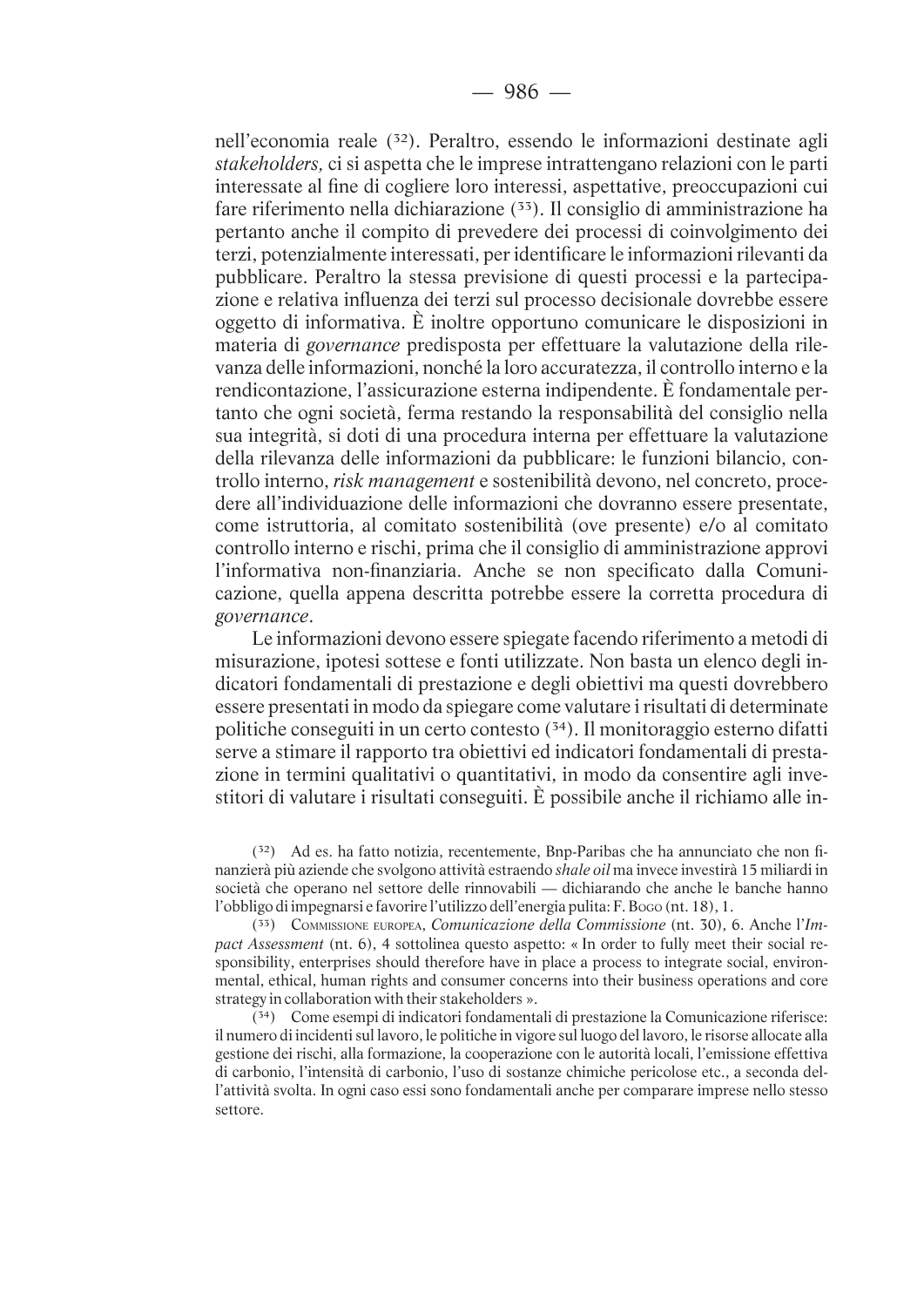— 987 —

formazioni pertinenti in base a scenari basati sulla scienza (come si vedrà, *infra*, *sub* par. 3.1.) ad esempio, a proposito del cambiamento climatico. La valutazione della rilevanza non viene svolta una volta per tutte ma deve essere periodicamente rivista perché, ovviamente, le circostanze possono cambiare da un esercizio all'altro. Oltre che rilevanti le informazioni devono essere precise, imparziali, concise, chiare, evitando quelle non rilevanti che potrebbero rendere la dichiarazione fuorviante o confusa o prolissa ed evitando sia le informazioni troppo generiche, che non apportano alcuna utilità, sia quelle troppo dettagliate che fanno perdere di vista il concetto. Esse devono essere utili per i destinatari che sono gli *stakeholders*; da ciò la necessità del loro coinvolgimento di cui sopra. Inoltre le informazioni non finanziarie devono essere coerenti con gli altri elementi della relazione sulla gestione e chiaramente ad essi collegati: la relazione sulla gestione deve essere considerata un unico insieme di informazioni equilibrate e coerenti e non la mera sovrapposizione di informazioni non finanziarie ed informazioni finanziarie. È opportuna anche la coerenza nel tempo — per consentire un confronto tra i vari esercizi finanziari — nella scelta degli indicatori fondamentali di prestazione, nella metodologia attuata per l'applicazione, anche se possono essere necessari degli aggiornamenti nel caso in cui vengano sviluppate nuove metodologie. Le informazioni devono essere strategiche e lungimiranti; perciò il riferimento deve essere al modello aziendale, inclusa la sua strategia e le implicazioni a breve, medio e lungo termine (35).

La Comunicazione poi si sofferma ad esemplificare, per ciascun aspetto tematico previsto dalla Direttiva, le specifiche informazioni che potrebbero essere divulgate e gli indicatori fondamentali di prestazione (36).

(35) Cfr. COMMISSIONE EUROPEA, *Comunicazione della Commissione* (nt. 30), 7 s.

(36) ID., 14 s. Così, per quanto riguarda l'ambiente si fa riferimento a: misure per prevenire e controllare l'inquinamento, emissioni atmosferiche, gestione rifiuti, sviluppo di prodotti e servizi verdi etc.; mentre, gli indicatori fondamentali di prestazione possono essere le varie metodologie per misurare l'impronta ambientale dei prodotti e delle società, il rendimento energetico, le emissioni di gas serra etc. Con riferimento alle questioni sociali, sono citati: l'attuazione delle convenzioni fondamentali dell'Organizzazione internazionale del lavoro, le questioni in materia di diversità, le modalità di consultazione dei lavoratori, la salute e la sicurezza sul lavoro etc.; gli indicatori fondamentali di prestazione possono essere i dipendenti con congedo parentale, il numero di infortuni sul lavoro o di persone disabili etc. Sul rispetto dei diritti umani, si fa riferimento, oltre a ciò che pratica l'emittente stesso, anche a ciò che ci si aspetta dai *partners* commerciali, dai dipendenti, dalla direzione etc. con riferimento al rispetto dei diritti dei minori, delle donne, delle persone disabili etc.; e gli indicatori fondamentali di prestazione sono gli eventi che presentano un impatto su questi diritti, la gestione dei reclami, le modalità di accesso delle persone con disabilità etc. Per quanto riguarda la lotta alla corruzione attiva e passiva, ci si riferisce agli strumenti utilizzati per gestirla (esistono *standards* internazionali anche a questo proposito); gli indicatori fondamentali di prestazione sono le procedure anticorruzione, la valutazione dei rischi, il processo di controllo interno, i meccanismi di denuncia etc. Informazioni aggiuntive possono riguardare le catene di fornitura, i minerali provenienti da zone in conflitto etc.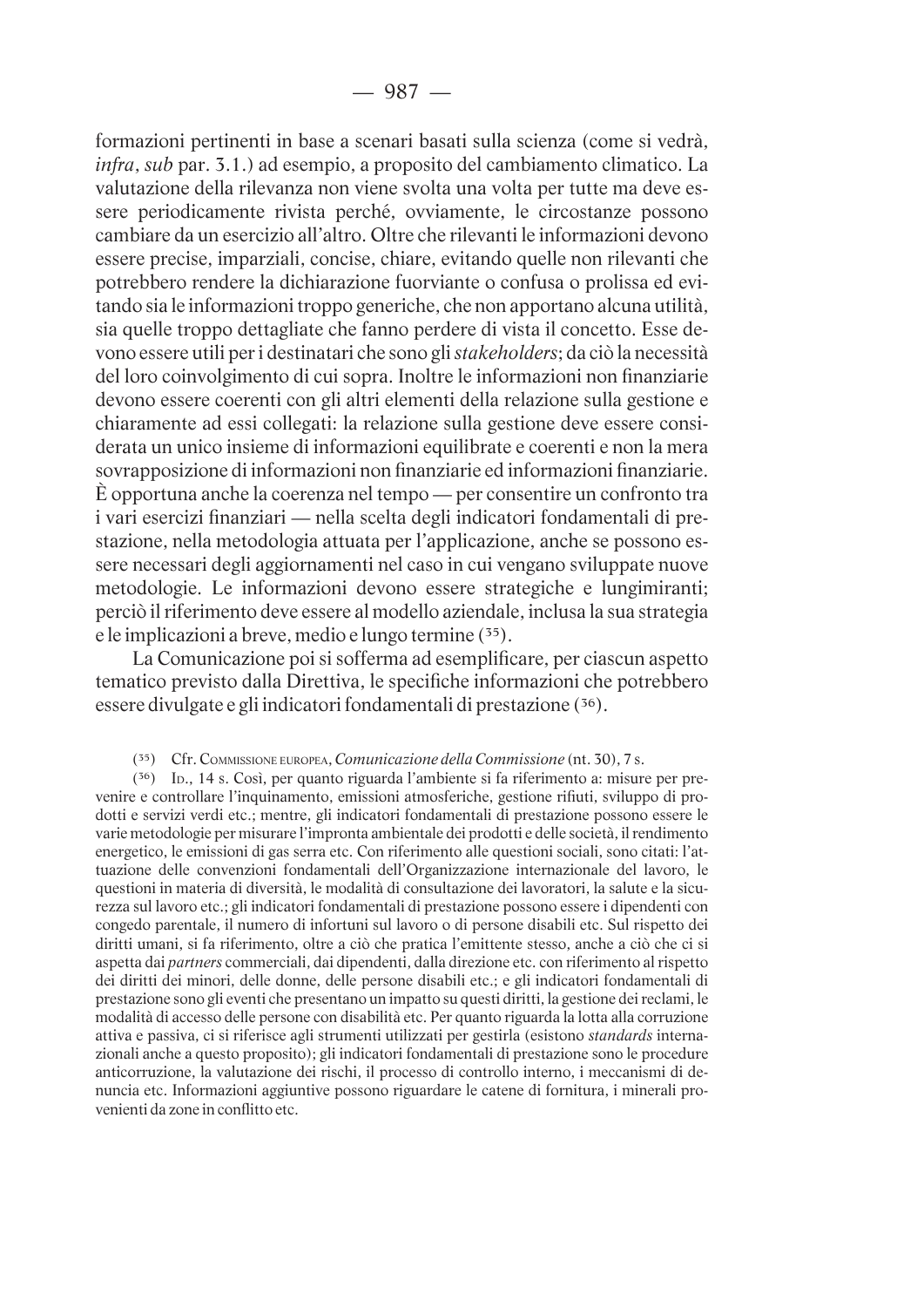Per quanto riguarda gli *standards* di comunicazione si fa riferimento a quelli diffusi a livello nazionale o internazionale che siano ampiamente riconosciuti (37). Manca nella Direttiva, e non viene aggiunto nella Comunicazione menzionata, un riferimento esplicito agli *standards* internazionali elaborati dall*'International Integrated Reporting Council*, tra i più conosciuti nel mondo, emanati nel 2013 (<sup>38</sup>). La mancata considerazione non impedisce tuttavia di prendere questi *standards* come riferimento per la redazione della dichiarazione sulle informazioni non finanziarie in quanto il richiamo agli *standards* è esemplificativo; il criterio fondamentale per la scelta è la diffusione a livello internazionale. Potrebbe essere la differente impostazione la ragione di questo mancato riferimento esplicito: la Direttiva N. 2014/95/UE considera come destinatari delle informazioni tutti gli *stakeholders*, coinvolti difatti nella fase della consultazione avviata prima dell'emanazione della Direttiva, e ne valorizza il ruolo al punto da invitare le società, soggette all'obbligo di dichiarazione, a collaborare con essi affinché possa esserci la più accurata selezione delle informazioni rilevanti. Gli *standards* internazionali dell*'International Integrated Reporting Council* invece sono stati elaborati nell'ottica degli investitori ed individuano perciò le informazioni non finanziarie rilevanti dal loro punto di vista al fine di consentire la più efficiente e produttiva allocazione di capitale, confermando le regole contabili tradizionali (al contrario, considerate inefficaci dalla Direttiva) e affidando ad essi il controllo sui beni intangibili, sociali e sulle risorse naturali. Ad esempio, l'*International Integrated Reporting Council* include, tra le informazioni non finanziarie, quelle relative alla proprietà intellettuale, al capitale umano, alla reputazione, al valore della marca (39). D'altro canto, però, le due iniziative sono nate nello stesso periodo e sono

(37) Dalla Comunicazione, ID., 19, vengono richiamati gli *standards* di comunicazione già indicati nel Considerando 9) della Direttiva e cioè: il Patto mondiale (*Global Compact*) delle Nazioni Unite; i principi guida su imprese e diritti umani delle Nazioni Unite (*Guiding Principles on Business and Human Rights*); gli orientamenti dell'OCSE per le imprese multinazionali; la norma ISO 26000 dell'Organizzazione internazionale per la normazione; la dichiarazione tripartita di principi sulle imprese multinazionali e la politica sociale dell'Organizzazione internazionale del lavoro; la *Global Reporting Initiative* o altri purché internazionalmente riconosciuti.

(38) La filosofia dell'*International Integrated Reporting Council* è di allineare l'allocazione del capitale e il comportamento aziendale agli obiettivi più ampi di stabilità finanziaria e di sviluppo sostenibile mediante, appunto, il pensiero ed il reporting integrato. Oltre 1600 organizzazioni nel mondo implementano *l'Integrated Reporting*: cfr. *The International IR Framework*, in *www.integratedreporting.org*. Per un approfondimento, cfr. A. GASPERINI - S. ZAMBON, *La connessione delle informazioni nel Report Integrato*, in *Rivista AIAF online*, n. 85/2012, 23; L. GIRELLA - D. MONCIARDINI - S. ZAMBON, *Reporting Integrato: un'analisi delle risposte alla consultazione pubblica sulla Bozza di Framework*, in *Rivista AIAF online*, n. 89/ 2013, 35.

(39) Cfr. D. MONCIARDINI - J. DUMAY - L. BIONDI (nt. 7), 10 s. che sottolineano la differenza tra « value for investors » preso in considerazione dagli *standards* internazionali dell'IIRC e « value for society » secondo la Direttiva 2014/95/UE.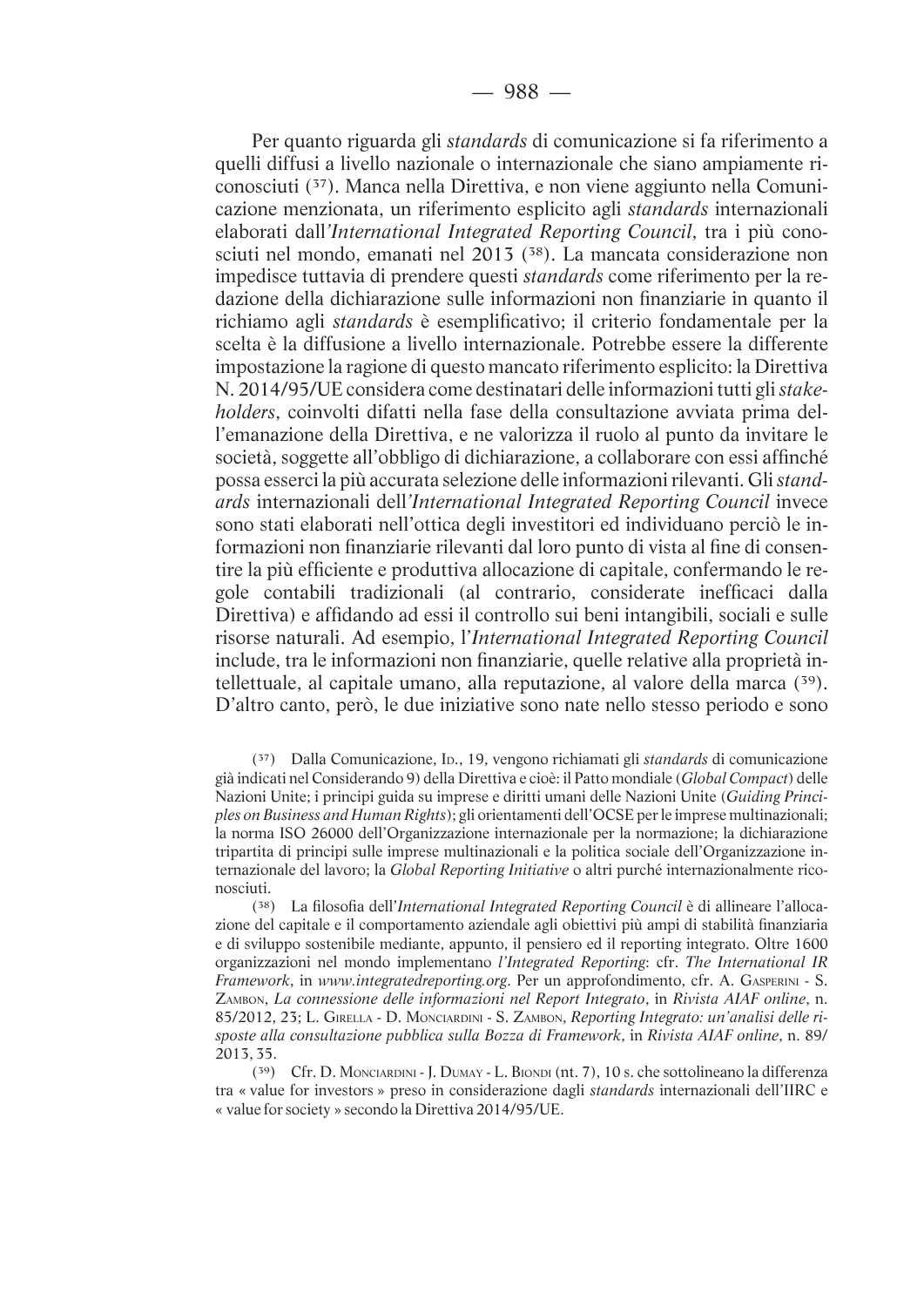andate di pari passo contagiandosi a vicenda; peraltro l'attuale amministratore delegato dell'*International Integrated Reporting Council* è stato uno dei promotori della Direttiva N. 2014/95/EU (40). Probabilmente la ragione del mancato riferimento esplicito è che gli *standards* elaborati dall*'International Integrated Reporting Council* fanno leva sull'informazione integrata e quindi presuppongono un modo di pensare e di gestire la società integrando, appunto, i c.d. 6 capitali che creano valore (finanziario, materiale, umano, intellettuale/organizzativo, sociale e relazionale, naturale) per realizzare ciò che viene definito *integrated thinking*, laddove la Direttiva, come si è anticipato e si dirà meglio nel prosieguo, lascia in definitiva alle società la possibilità di scegliere la collocazione della dichiarazione sulle informazioni non finanziarie, e cioè se integrarla nella relazione sulla gestione o prevederla in un documento o rapporto *ad hoc* (41).

Le informazioni relative alla diversità costituiscono parte della dichiarazione sul governo societario; ove emergessero aspetti rilevanti ai fini della dichiarazione di carattere non finanziario, esse potrebbero essere aggiunte in quell'ambito. Altrimenti, appunto, il riferimento dell'art. 1 della Direttiva è alla dichiarazione sul governo societario. Sono presi in considerazione tutti i possibili aspetti della diversità (età, sesso, educazione, provenienza geografica, esperienza internazionale, competenza in materia di sostenibilità, rappresentanza di dipendenti ed altri aspetti; ad esempio, in diritto italiano, anche la nomina da parte dei soci di minoranza è un elemento da includere). Anche in questo caso le imprese dovrebbero identificare degli obiettivi specifici e misurabili nei tempi e nei numeri, specie per quanto riguarda l'equilibrio di genere, ed indicare come vengono presi in considerazione questi obiettivi nella pianificazione, selezione, nomina e valutazione della successione, precisando il ruolo dei comitati interni al consiglio e misurando l'attuazione di tali obiettivi nel tempo (42).

Inoltre, utile per assolvere ai compiti di corretta rappresentazione di questa informativa è la Guida emanata dal *London Stock Exchange* secondo cui i criteri di selezione dovrebbero riguardare: la rilevanza strategica per l'attività della singola società ed il suo modello di business facendo riferimento anche al lungo periodo e tenendo conto del cambiamento climatico (su cui cfr. *infra*, par. 3.1.), demografico, tecnologico, politico; l'interesse degli investitori e l'allineamento alle società dello stesso settore nel mondo,

(40) RICHARD HOWITT, *www.integratedreporting.org.*

(41) Cfr. D. MONCIARDINI - J. DUMAY - L. BIONDI (nt. 7), 15 s. ove gli A. specificano che l*'integrated thinking*: « on the contrary is a way of thinking, about telling a strategic story, about concepts and experimentations. In other words, EU addresses failure of existing accounting rules to respond to broader social, environmental and economic needs that go beyond shareholders' interests while IR expands the control of shareholders beyond the traditional boundaries of financial and physical resources of the corporation to include extra-financial aspects ».

(42) Cfr. COMMISSIONE EUROPEA, Comunicazione della Commissione (nt. 30), 19 s.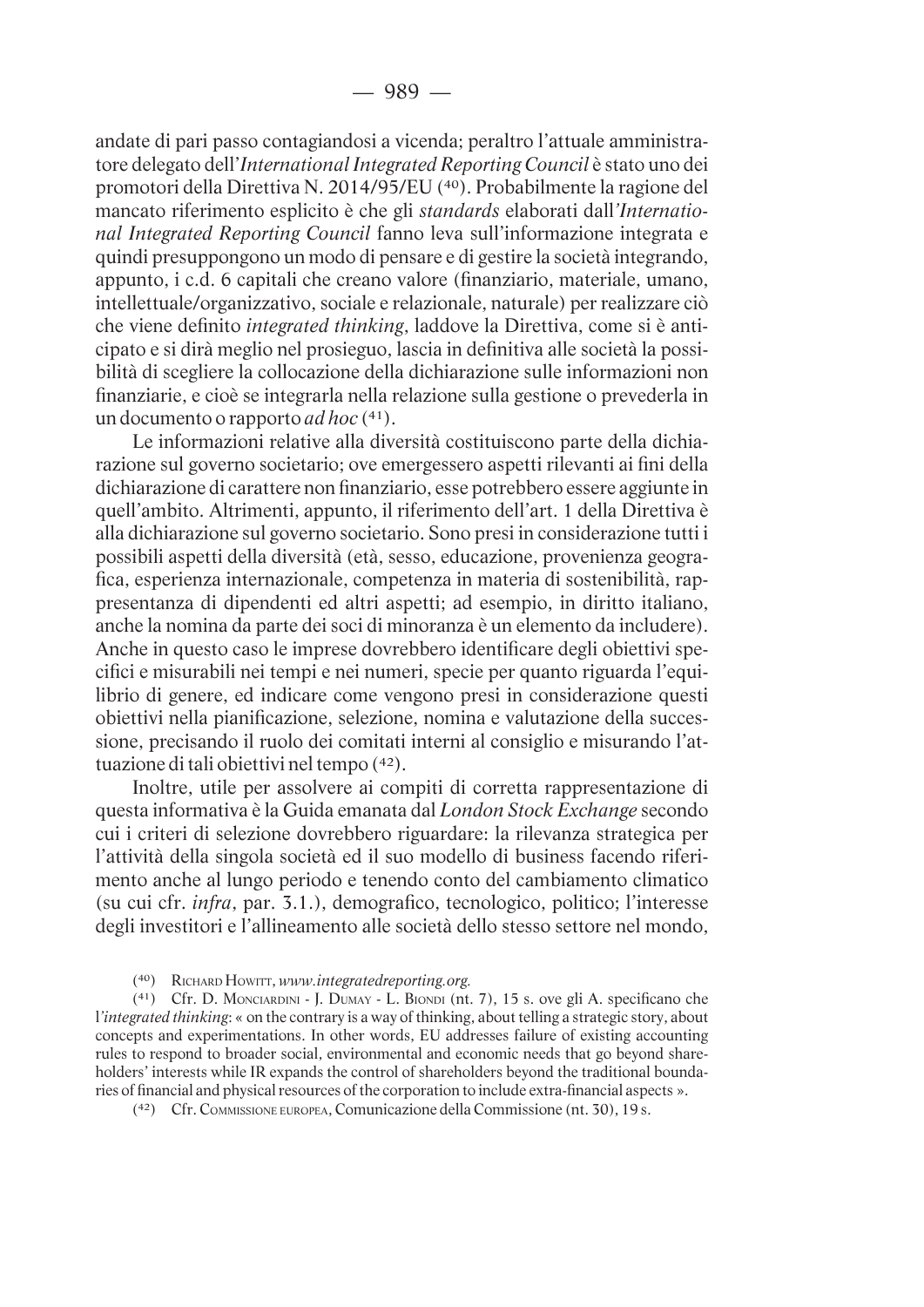collegando esplicitamente i fattori c.d. *ESG* con la strategia e le prestazioni finanziarie ed operative (esistono modelli sviluppati che identificano temi e criteri a seconda del singolo settore) (43). Secondo la stessa Guida le informazioni devono essere complete, coerenti, affidabili, comparabili e chiare; devono fare riferimento a linee guida e *standards* adottati globalmente e nella Guida elencati; per quanto riguarda la forma, separata o integrata, non è espressa una preferenza ma si sottolinea che, qualunque essa sia, l'importante è fornire questa informativa che è intesa come un complemento al dialogo che gli emittenti hanno con gli investitori (44).

Fin quando il legislatore europeo non procederà, come peraltro sembra vorrà fare, ad una maggiore standardizzazione delle informazioni c.d. non finanziarie da pubblicare, i consigli di amministrazione devono seguire gli *standards* ed i documenti pubblici fin qui menzionati, oltre che la Comunicazione della Commissione europea, al fine di assolvere al meglio il loro compito di corretta rappresentazione (45). Essi costituiscono punto di riferimento imprescindibile.

3.1. Tra le informazioni c.d. non finanziarie rientrano anche quelle relative al cambiamento climatico. Ad esse fa espresso riferimento la Comunicazione della Commissione europea richiamando le informazioni circa l'impatto atteso dagli scenari di cambiamento climatico, fondati su basi scientifiche, sulla strategia e sull'attività della società (46). Anche in questo caso il consiglio di amministrazione ne è responsabile per l'accuratezza, con particolare riferimento alle modalità attraverso cui la società intenda fronteggiare tale impatto sulla propria operatività nel medio-lungo termine: difatti nella Comunicazione della Commissione l'esempio del cambiamento climatico rientra tra le informazioni « strategiche e lungimiranti » (47). L'obbligo di trasparenza presuppone che il cambiamento climatico sia stato innanzitutto individuato tra i fattori di rischio al fine del suo monitoraggio e gestione. Come noto, a seguito della Conferenza sul clima di Parigi del 2015, i 197 stati firmatari dell'accordo hanno preso l'impegno di ridurre le emissioni di gas serra mantenendo l'aumento della temperatura globale « well

(43) Cfr. LONDON STOCK EXCHANGE GROUP, *Revealing the Full Picture. Your Guide to ESG Reporting*, February 2017, 13 s.

(44) ID., 19 s. Da notare che, per quanto riguarda gli *standards* di rendicontazione, la Guida (al contrario della Comunicazione 2017/C 215/01) menziona anche l'*Integrated Reporting Framework* (*ivi*, 24).

(45) Cfr. EUROPEAN PARLIAMENT. COMMITTEE ON ECONOMICS AND MONETARY AFFAIRS, *Draf Report on Sustainable Finance (2018/2007(INI*), 2 febbraio 2018, par. 13 in cui si nota la mancanza di una definizione uniforme nella Direttiva n. 95/2014 e quindi si sottolinea l'esigenza di definire metriche precise per ogni settore o sub-settore attraverso una futura modifica alla Direttiva stessa.

(46) ID., 8, 9.

 $(47)$  ID., 8.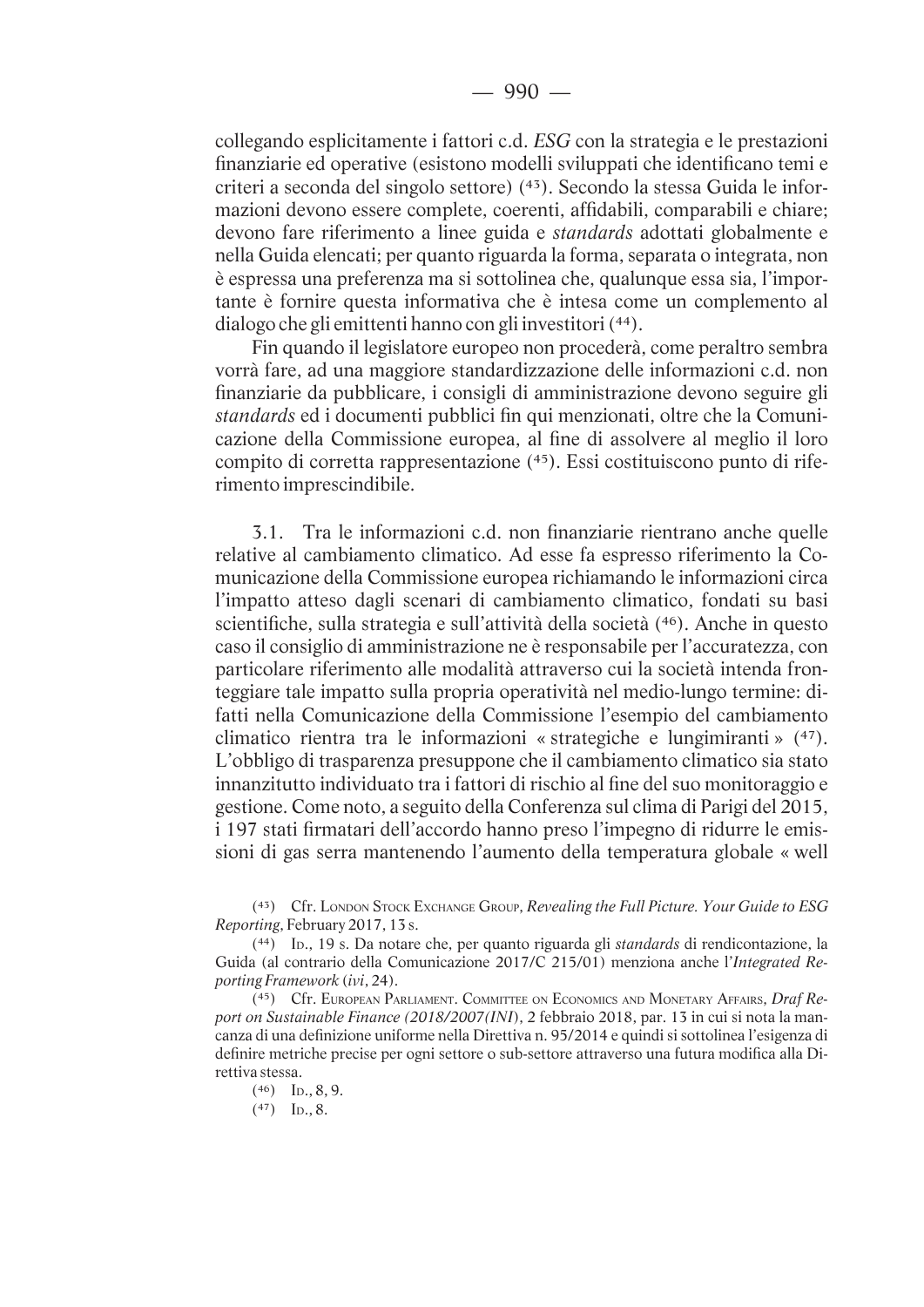below » 2° C, e di perseguire ogni sforzo per limitare l'aumento a 1.5° C; anche se l'Accordo non è di per sé direttamente vincolante per le imprese, gli stati dovranno emanare norme e regolamenti — come di fatto stanno facendo — per disciplinare tale riduzione e ciò non potrà che avere un impatto per la programmazione dell'attività produttiva (48).

Si consideri che, in alcuni ordinamenti, il tema dei rischi discendenti sulle attività della società come conseguenza del cambiamento climatico, è già oggetto di azioni legali di risarcimento del danno. In aggiunta all'esempio di New York City che ha citato per danni tutti i giganti del petrolio (Exxon-Mobil, Chevron, BP, Shell, Conoco-Philips, Royal Dutch Shell) indicati come i principali responsabili del surriscaldamento climatico, i casi che seguono evidenziano quale potrebbe essere la portata dei rischi per le società derivanti da una non corretta o completa informativa sugli effetti del cambiamento climatico (49). Negli Stati Uniti nel giugno 2017 è stata avviata, dal New York State, un'azione civile per danni da frode contro la società petrolifera ExxonMobil accusata di avere, negli anni, pubblicato informazioni non corrette dichiarando, nel formulare le decisioni di investimento, di avere tenuto in considerazione i costi derivanti dall'inquinamento, ma in verità non facendolo; siccome questi rischi sembra non siano stati presi adeguatamente in considerazione, il risultato è che le attività potrebbero risultare essere state sopravalutate con conseguente frode verso gli azionisti ed il mercato. Questo procedimento, al momento in corso, ebbe origine in una relazione emessa nel 2014 dalla società in risposta alla pressione degli azionisti che chiedevano di sapere quanto le attività di ExxonMobil fossero vulnerabili in considerazione del riposizionamento del suo business in risposta alle conseguenze derivanti dal cambiamento climatico (50). Un'altra azione

(49) Cfr. C. MOONEY - D. GRANDONI, *New York City Sues Shell, ExxonMobil and Other Oil Companies over Climate Change*, in *The Washington Post*, January 10, 2018, 1: New York City affermava, nell'atto di citazione, che i danni consistono nei miliardi di dollari spesi per proteggere la costa, le infrastrutture ed i suoi cittadini dal riscaldamento climatico. Ma l'azione è stata respinta nei confronti di ExxonMobil il 20 luglio 2018 dalla *Southern District Court of New York* affermando, in sintesi, che essendo la causa dei danni l'emissione di gas serra e non, nello specifico, la produzione di petrolio, la competenza è federale e non statale e quindi la New York City non ha legittimazione ad agire nei confronti della società petrolifera: l'emissione di gas serra è un fenomeno atmosferico planetario ed inoltre ExxonMobil opera a livello mondiale; ciò comporta che molti governi stranieri e le loro legislazioni siano coinvolti e dunque una decisione statale confliggerebbe con la competenza del governo americano. La decisione non è ancora disponibile: per un riferimento cfr. *https://seekingalpha.com/article/4188711-exxon-mobilwins-big-time-nyc.*

(50) Cfr. D.C. CARDWELL - J. SCHWARTZ, *Exxon Emissions Costs Accounting 'May Be a Sham', New York State Says*, in *The New York Times*, July 19, 2017, 1. Il punto preciso di diritto risulta essere il seguente: come ha valutato Exxon il petrolio di cui è proprietaria ma che deve essere ancora estratto? Secondo gli scienziati del clima, se il mondo dovesse bruciare anche solo

<sup>(48)</sup> Sull'Accordo di Parigi, cfr. C. DAVENPORT, *Nations Approve Landmark Climate Accord in Paris*, in *New York Times*, December 12, 2015, 1.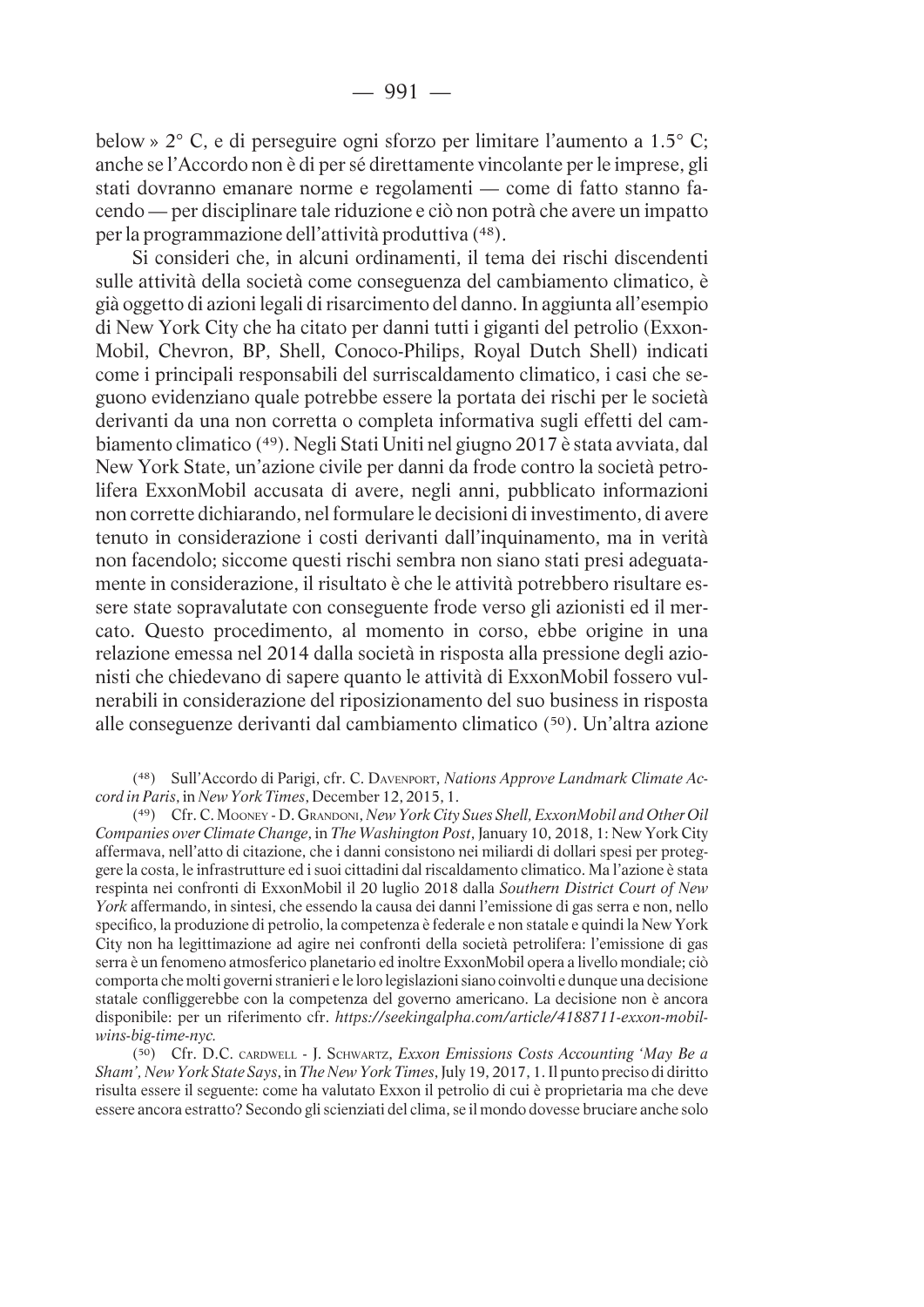per danni si è chiusa nel 2015 con una transazione ed ha riguardato, sempre negli Stati Uniti, Peabody Energy, la più grossa società al mondo nella produzione di carbone. L'atto di citazione notò due principali difetti nei bilanci e in altri documenti della società: (*i*) la non completa discussione dei risultati e dei pronostici elaborati dall'*International Energy Agency* sul futuro della domanda di carbone; (*ii*) ancor più grave, la ripetuta dichiarazione secondo cui « non fosse possibile una ragionevole previsione dell'impatto di leggi e regolamenti sull'operatività, le condizioni finanziarie e i flussi di cassa della società » » (51). Altre azioni legali per risarcimento del danno sono state iniziate nell'agosto del 2016 da alcune comunità della costa californiane contro le società di fonti fossili accusate di essere responsabili dell'aumento del livello del mare e del riscaldamento globale (52). In generale, le società petrolifere e di carbone sono sotto pressione da parte degli investitori istituzionali affinché ci sia più trasparenza, nei conti annuali e nelle altre dichiarazioni destinate alla SEC, sui rischi legati al tipo di modello aziendale, incluso il rischio di non riuscire ad estrarre più questi fossili o utilizzare le riserve nel futuro. Inoltre la previsione di una tassa sul carbone oppure la richiesta di permessi per l'emissione di carbone da parte delle varie legislazioni statali potrebbero causare un aumento del costo per l'estrazione e quindi del prezzo dei fossili e ciò potrebbe comportare un utilizzo maggiore delle energie alternative ed una conseguente riduzione della domanda di carbone e petrolio. In altri casi gli attori hanno citato in giudizio alcune società perché responsabili — in proporzione — del cambiamento climatico e dei conseguenti danni anche se nessuno dei casi, finora portati in giudizio, ha avuto suc-

una porzione del petrolio del sottosuolo che le industrie petrolifere dichiarano nei propri conti tra gli attivi, il pianeta si surriscalderebbe raggiungendo livelli catastrofici. Da ciò lo slogan « keep it in the ground ». Ma, seguendo questa logica, se Exxon dovesse lasciare le sue riserve petrolifere sotto terra e cioè non sfruttarle, il valore di libro dichiarato sarebbe fin troppo alto. Dall'atto di citazione risulta che, dal 2010 in poi, Exxon mentre dichiarava pubblicamente di stimare un costo per la riduzione dei gas serra di 60\$ a tonnellata (di gas serra) fino al 2030 e 80\$ entro il 2040, in realtà, nella pianificazione interna quantificava costi ben più bassi (40\$ entro il 2030) pur sapendo che non fossero realistici. Perciò Exxon dovrà documentare e provare (sono già stati prodotti 400,000 documenti) l'accuratezza dei suoi calcoli su come la regolamentazione futura per ridurre la produzione di gas serra avrà un impatto sul valore dei propri investimenti.

(51) In particolare la dichiarazione era falsa perché, nel marzo 2013, la società aveva in verità prospettato che un'azione regolatoria aggressiva potesse ridurre il valore in dollari del carbone nelle miniere del bacino meridionale del fiume Powder del 38% e del bacino Illinois del 33% entro il 2025. Inoltre nel marzo 2014 una società di consulenza aveva previsto che l'introduzione di una tassa sul carbone pari a 20\$ per tonnellata avrebbe ridotto la domanda di carbone in una misura tra il 38% ed il 53% a confronto con i livelli del 2013, con conseguente ripercussione sul valore della società. Cfr. K. MCCOY, *Peabody Energy Reaches Climate-Change Settlement*, in *USA Today*, November 9, 2015, 1.

(52) Cfr. P. SELEY - R. DUDLEY, *Emerging Trends in Climate Change Litigation*, in *Law 360*, March 7, 2016, 1.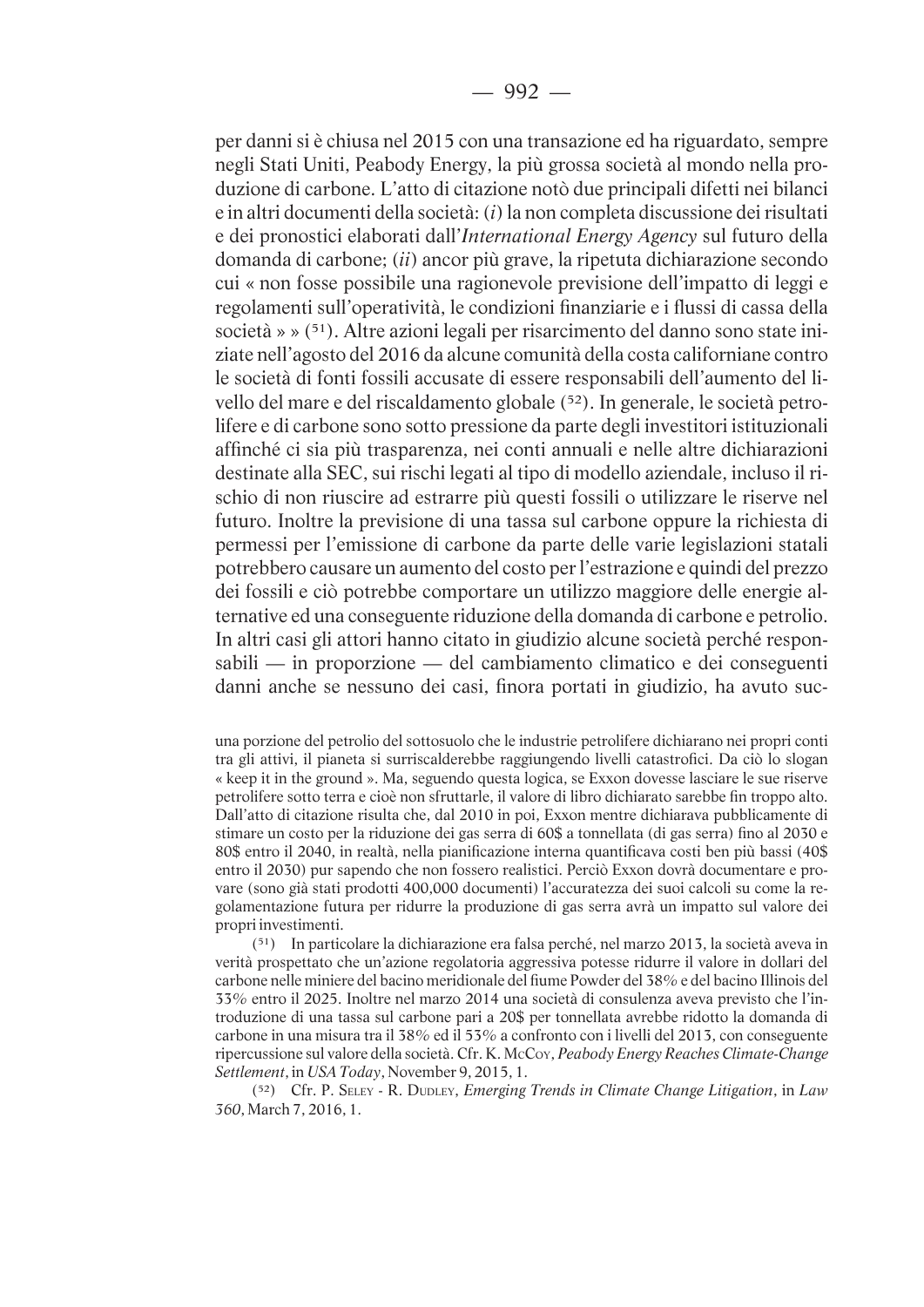cesso (53). In Perù, alla fine del 2015, un contadino ha citato in giudizio per danni RWE, una grossa società europea di energia, per avere contribuito al riscaldamento globale e al conseguente scioglimento dei ghiacciai che, a loro volta, hanno causato l'esondazione del lago con danni alla proprietà dell'attore. In questo caso la richiesta di risarcimento è minima (solo 21.000 dollari) e la cifra è stata calcolata considerando la percentuale di contribuzione da parte della società all'emissione di gas serra. Nonostante la cifra ridotta è ovvio che l'accoglimento di tale domanda potrebbe avere conseguenze di ampia portata. Il giudizio è ancora in corso (54).

La tematica del cambiamento climatico riguarda non solo le società che producono o lavorano energie fossili — come potrebbe a prima vista apparire — ma anche altri settori industriali: si pensi alle assicurazioni e alle conseguenze che l'aumento delle catastrofi naturali potrà avere sulla loro operatività (55), oppure alle società che producono o lavorano prodotti

(53) Cfr. *Native Village of Kivalina v. ExxonMobil Corp*., 696 F.3d 849, 2012 WL 4215921 (9th Cir. 2012), in cui i residenti di Kivalina, un villaggio situato sulla costa dell'Alaska, hanno citato in giudizio 20 società petrolifere ed energetiche in quanto responsabili di avere contribuito al riscaldamento globale che ha forzato le popolazioni ad abbandonare il villaggio natio per l'erosione dei ghiacciai che proteggevano la costa. L'azione è stata respinta in quanto non è possibile realisticamente identificare un sufficiente nesso di causalità tra un effetto del riscaldamento globale ed una particolare emissione da parte di una persona, entità, gruppo specifico in un dato momento. In un altro caso, *Comer v. Murphy Oil USA Inc*., United States District Court, S.D. Mississippi, Southern Division 839 F.Supp.2d 849 (S.D. Miss. 2012) alcuni residenti del golfo del Messico, dopo l'uragano Katrina, hanno presentato una *class action* contro varie società energetiche per avere contribuito al riscaldamento globale emettendo gas serra che hanno causato un uragano, come quello Katrina, di una forza particolarmente severa e senza precedenti. Veniva richiesto il risarcimento dei danni subiti dagli attori a seguito dell'uragano. Anche quest'azione è stata respinta sia sulla base della c.d. *political question doctrine* — secondo cui le corti si rifiutano di decidere su un caso se esso presenta una questione politica perché le corti sono per definizione apolitiche — che per mancanza di un sufficiente nesso di causalità. In *American Electric Power Co., Inc., et al. v. Connecticut et al.*, April 19, 2011, la Corte Suprema ha respinto il ricorso presentato contro alcune società petrolifere, accusate di avere commesso il *tort of nuisance*, fatto valere come *tort* rientrante nella disciplina federale, argomentando che le attività riguardanti il clima sono demandate all'*Environmental Protection Agency* e quindi, se non vengono violate regole fissate dall'agenzia, le corti non possono essere competenti in materia. In altri casi — che esulano dall'interesse di questo articolo — sono stati citati gli stati o le agenzie federali americani oppure il governo olandese, belga, australiano nei rispettivi ordinamenti o anche la Commissione per i Diritti Umani nelle Filippine da parte di *Greenpeace* del sud est asiatico; per un approfondimento, cfr. P. SELEY - R. DUDLEY, *Emerging Trends in Climate Change Litigation*, in *Law 360*, March 7, 2016, 4 s.

(54) ID., p. 5.

(55) È emerso che le perdite da parte delle compagnie di assicurazioni sono aumentate, nel mondo, del 30% negli ultimi 30 anni a causa degli incidenti dovuti a fenomeni naturali: così David Rule della *Bank of England* nel corso della conferenza "*TCFD &BoE Conference on Climate Scenarios*", London, October 31st-November 1, 2017. In particolare in Nord America il numero delle catastrofi naturali ha causato negli ultimi 30 anni perdite per le società assicuratrici pari circa a \$1,060 miliardi. Nel 2016 le società multinazionali, nel mondo, hanno dichiarato rischi legati all'acqua pari a \$ 14 miliardi e l'81% dei produttori agricoli hanno dichiarato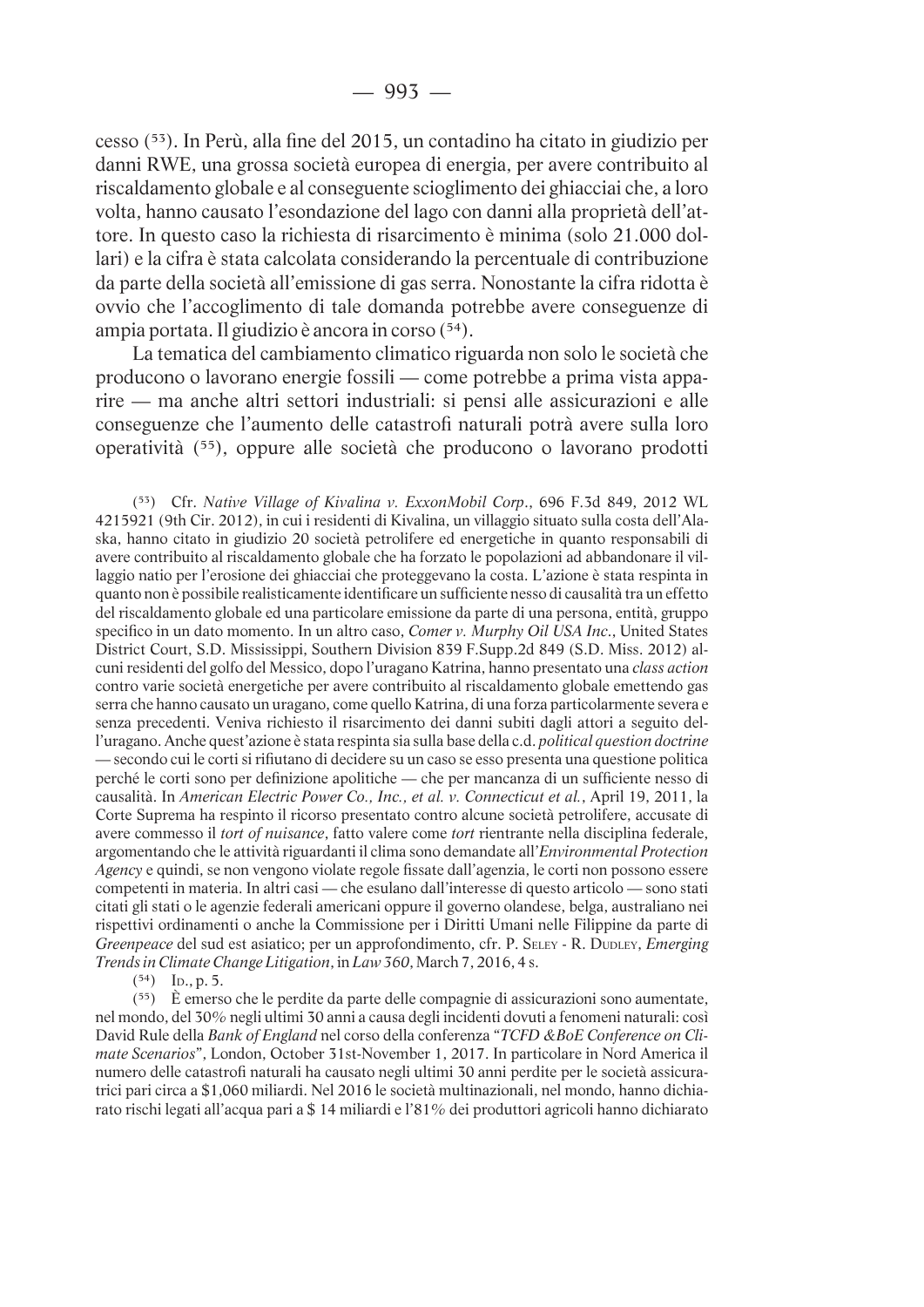— 994 —

agricoli, alle società di trasporto (che dovranno ragionare sul loro modello di business futuro, atteso che gli autoveicoli a benzina sono destinati a diminuire), alle banche (che nelle loro politiche di investimento dovranno decidere quali imprese finanziare e, nello stesso tempo, devono considerare la loro esposizione nei confronti di società il cui valore dipende da riserve fossili) (56), agli investitori istituzionali ed ai gestori che dovranno definire le politiche di investimento soprattutto nel medio-lungo termine (57). Si tratta

di avere subito impatti legati alla deforestazione che hanno comportato cambiamenti significativi nell'operatività, nei ricavi o nei costi negli ultimi 5 anni. Cfr. CERES, *Lead from the Top: Building Sustainability Competence on Corporate Boards*, 2017, 10. Difatti, dopo uno dei peggiori uragani della storia avvenuto nel 2017, le società assicuratrici più importanti al mondo hanno dichiarato che questo settore industriale deve coalizzarsi se vuole sopravvivere al cambiamento climatico in quanto assicurarsi contro i disastri naturali potrebbe raggiungere livelli insostenibili per gli assicurati, essendo i danni potenziali talmente imprevedibili da rendere l'elaborazione di un modello impossibile — rischio non accettabile per gli assicuratori: cfr. J. SHANKLEMAN, *Big Insurers Brace for Perilous Future as Climate Risks Escalate*, in *Bloomberg L.P*., 13 novembre 2017, 1. Si consideri inoltre che la Banca Mondiale ha dichiarato che nel 2017 gli uragani si sono quadruplicati rispetto agli anni '60; inoltre la compagnia assicurativa Swiss Re ha stimato che la sua perdita economica, nel 2017, sia stata quasi il doppio rispetto al 2016 (306 miliardi di dollari a fronte di 188 miliardi di dollari) e anche decisamente superiore alla media degli ultimi 10 anni (190 miliardi): IL SOLE 24 ORE, *Il costo dei disastri globali è quasi raddoppiato*, 10 gennaio 2018.

(56) Ad esempio la *Bank of England* già utilizza *stress test* nella vigilanza delle banche sugli scenari da queste considerati in tema di cambiamento climatico: David Rule della *Bank of England* nel corso della conferenza "*TCFD &BoE Conference on Climate Scenarios*" (nt. 55). Da uno studio effettuato si stima che le esposizioni delle banche in Europa verso società che producono fonti fossili sia pari a 300-400 miliardi di Euro. Mentre l'esposizione di tutte le istituzioni finanziarie sommate insieme, sempre in Europa, eccede 1 trilione di Euro: cfr. F. WEYZIG - B. KUEPPER - J. WILLEM VAN GELDER - R. VAN TILBURG, *The Price of Doing Too Little Too Late. The Impact of the Carbon Bubble on the EU Financial System. A Report Prepared for the Greens/ EFA Group - European Parliament*, February 2014, 5. Cfr. inoltre S. ROSSI, *Finanza e cambiamento climatico*, relazione presentata al convegno "Finanza e ambiente", Roma, 16 aprile 2018, 6, 9 secondo cui « La spinta che l'Europa sta imprimendo per accrescere il ruolo del Sistema finanziario nel contrasto ai cambiamenti climatici è forte » e « I sistemi finanziari ne sono coinvolti in modo pesante, sia direttamente che indirettamente ».

(57) Si consideri, ad esempio, il Rapporto "*Investing in a Time of Climate Change*", 2015, elaborato dalla società di consulenza globale Mercer che consiglia di ridurre, nel lungo periodo, gli investimenti in società produttrici di petrolio e gas del 25%. Oppure il già citato (nt. 18) Norges Bank Investment Management che ha deciso di disinvestire da società di petrolio e carbone. Peraltro l'Accordo di Parigi contiene una disposizione secondo cui « i flussi finanziari devono essere coerenti con la finalità di realizzare minori emissioni di gas serra ed uno sviluppo che sia resiliente al clima » ciò vuol dire che gestori di fondi, regolatori finanziari e, in generale, il settore finanziario ha preso l'impegno di affrontare i rischi legati al clima (cfr. WWF REPORT, *European Asset Owners: 2°C Alignment and Misalignment of Public Equity Portfolios*, 2017, 7). Tanto che la proposta è che i gestori, come conseguenza dell'Accordo di Parigi, siano obbligati a dichiarare pubblicamente se i loro investimenti sono compatibili con uno scenario che mantiene l'aumento della temperature sotto i 2°C: cfr. WORLD ECONOMIC FORUM, *Why Your Pension Fund May Be Causing Climate Change*, in *https://www.weforum.org/agenda/2017/ 12/why-your-pension-fund-may-be-causing-climate-change*. Difatti sei fondi sovrani (Abu Dhabi Investment Authority, Kuwait Investment Authority, New Zealand Superannuation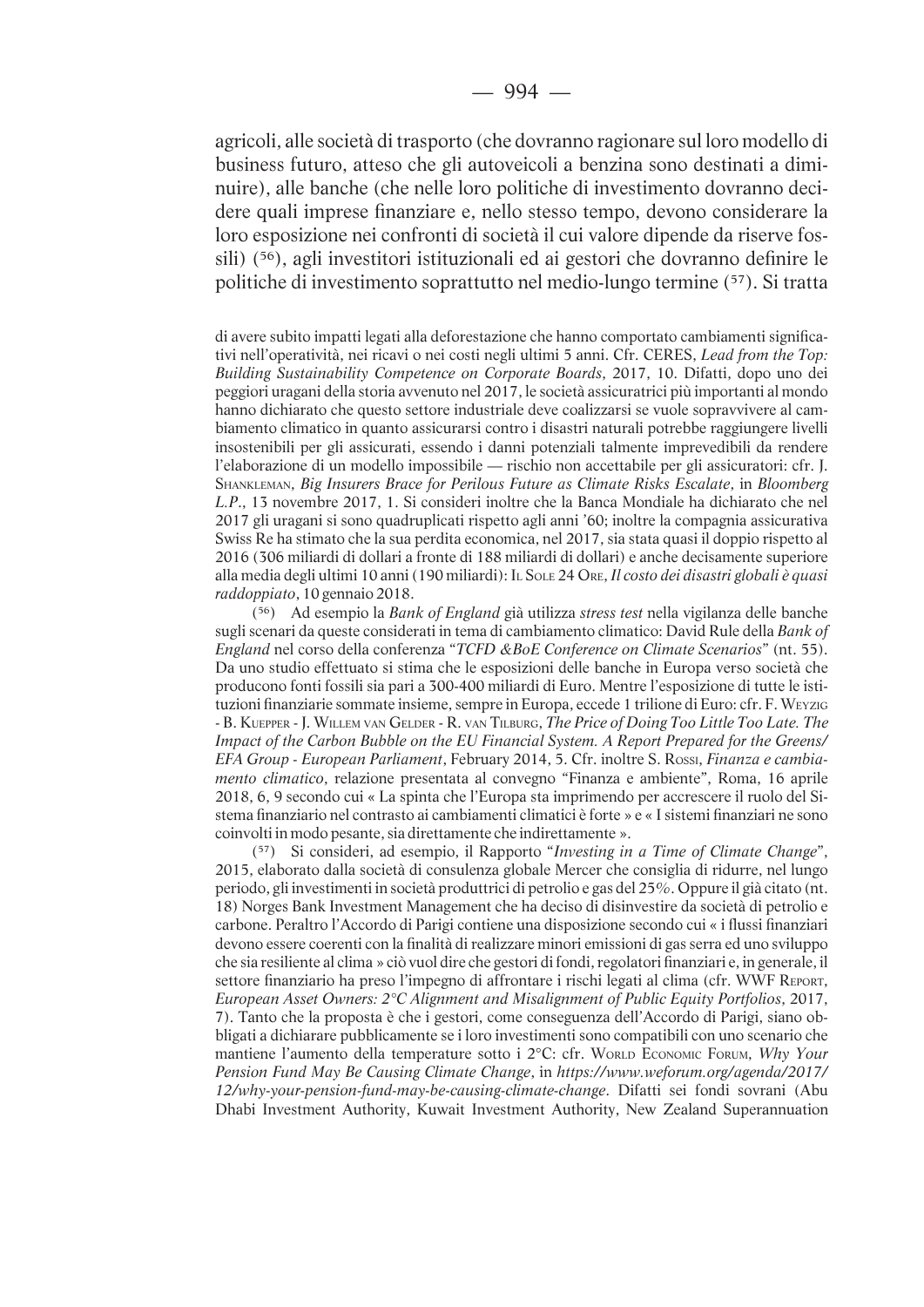invero di uno dei rischi più significativi emersi negli ultimi tempi. Il problema è che le conseguenze del riscaldamento globale sono incerte sia nelle caratteristiche che nella loro tempistica. Tuttavia esse non sono destinate a manifestarsi solo nel lungo periodo: gli accordi di Parigi del dicembre 2015 prevedono l'impegno degli stati firmatari a ridurre i gas serra già nei prossimi anni ciò che implicherà un decremento della produzione delle energie fossili ed un aumento dell'impiego delle energie rinnovabili con conseguenze considerevoli sul modello di business delle società appartenenti a vari settori industriali. In ogni caso non conseguiranno solo rischi ma anche opportunità. Perciò spetta ai consigli di amministrazione tenere conto di queste conseguenze sia per la gestione dei rischi che per la pianificazione strategica.

A questo proposito, il *Financial Stability Board* ha emanato delle Raccomandazioni, nel giugno 2017, per guidare le società nella rappresentazione, nel monitoraggio e nella gestione dei rischi e delle opportunità legati al cambiamento climatico. Esso ha stimato le opportunità in 1 trilione di dollari di nuovi investimenti, per anno, nel prossimo futuro, nel mondo. La *Task Force* del *Financial Stability Board* ha impiegato 18 mesi per l'elaborazione di queste direttive emanate sul presupposto che gli investitori richiedono sempre di più trasparenza su questo genere di informazioni (58). Il *Financial Stability Board* è stato incaricato dal G20 dei Ministri della finanza e dei governatori delle banche centrali di capire come il settore finanziario può prendere in considerazione queste tematiche. Inoltre lo stesso organismo ha individuato l'esigenza di migliori informazioni a supporto di decisioni di investimento, finanziamento, assicurazione per meglio comprendere rischi ed opportunità conseguenti. Sono state elaborate, in sintesi, quattro Raccomandazioni applicabili a tutte le società di tutti i settori, industriali e non, e di tutte le giurisdizioni. Queste informazioni devono essere contenute

Fund, Norges Bank Investment Management, Public Investment Fund of the Kingdom of Saudi Arabia, Qatar Investment Authority), che investono nel mondo 2 mila miliardi di dollari, hanno costituito, il 12 dicembre 2017 a Parigi, il *One Planet Sovereign Wealth Fund Working Group* con la finalità di sviluppare linee guida per affrontare le questioni relative al cambiamento climatico impegnandosi ad attuare iniziative nel medio-lungo periodo tese a rispettare gli Accordi di Parigi, mantenendo la temperatura al di sotto di 2°: cfr. R. ULGHERI, *Sei fondi sovrani per un pianeta ESG*, in *ETicaNews*, 25 gennaio 2018, 1. Inoltre alcuni investitori, che gestiscono 30 trilioni di dollari, hanno siglato un accordo impegnandosi nei prossimi cinque anni a far ridurre le emissioni di gas serra e far migliorare la trasparenza e la *governance* riguardo al clima presso le società più inquinanti del mondo; mentre altri investitori, che gestiscono 10 trilioni di dollari, hanno chiesto alle società produttrici di petrolio un'azione più incisiva sul clima chiedendo che le società non si limitino alla trasparenza ma stabiliscano degli obiettivi specifici da raggiungere nei prossimi anni (cfr. S. KENT, *Climate Pressure on Shell Is Warning to Oil Industry*, in *W.S.J.*, May 21, 2018, 1).

(58) Cfr. TASK FORCE ON CLIMATE-RELATED FINANCIAL DISCLOSURES (nt. 25), ii s. La *Task Force* era composta da 32 membri ed era globale, comprendendo rappresentanti di varie organizzazioni (banche, società assicurative, fondi pensioni, *asset managers*, società industriali, revisori e consulenti, agenzie di*rating*).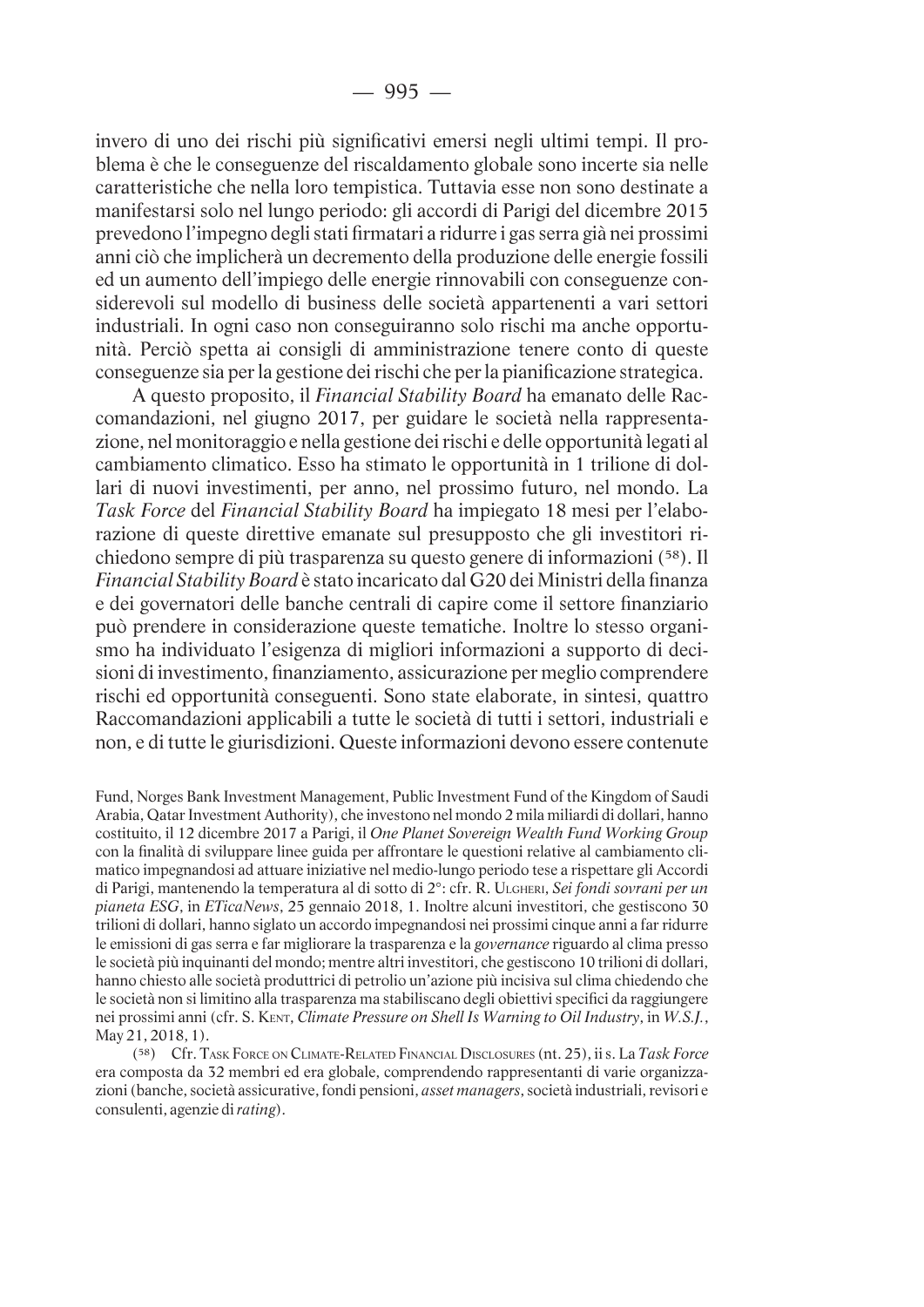nei documenti finanziari annuali destinati al mercato (con conseguente controllo del *chief financial officer*, del comitato *audit* etc., a seconda delle regole interne di *governance* e nel rispetto della normativa nazionale). Esse sono state pensate per incoraggiare decisioni utili e prospettiche sugli impatti finanziari. Il loro contenuto è costituito dai rischi e dalle opportunità relative alla transizione verso un'economia a basso consumo di carbone. Le Raccomandazioni del *Financial Stability Board* riguardano la trasparenza su quattro elementi chiave: (*i*) l'organizzazione della *governance* adottata dalla società per tenere conto dei rischi e delle opportunità legate al cambiamento climatico (il coinvolgimento dei comitati, individuando quali, la frequenza e la procedura delle loro riunioni, la supervisione del consiglio di amministrazione, il ruolo del management nell'identificazione e gestione dei rischi e delle opportunità); (*ii*) le conseguenze su attività, strategia e pianificazione finanziaria (con riferimento al breve, medio e lungo termine, anche per quanto riguarda la resilienza della strategia della singola società, date le condizioni di incertezza, utilizzando i vari scenari perché esistono diversi possibili futuri); (*iii*) i processi utilizzati per l'identificazione e gestione dei relativi rischi (c.d.*risk management*) specificando come la società identifica, valuta e gestisce i rischi legati al cambiamento climatico (descrivendo i processi e spiegando come essi sono integrati nella gestione generale dei rischi dell'emittente); (*iv*) le metriche e gli obiettivi utilizzati per identificare e gestire questi rischi ed opportunità in linea con la strategia e i processi di gestione del rischio indicando *Scope 1, 2 e 3* (59) di emissioni di gas serra ed i relativi rischi e descrivendo gli obiettivi utilizzati per gestire rischi ed opportunità e misurare i risultati rispetto agli obiettivi stabiliti. Si raccomanda inoltre di pubblicare questa informativa nella relazione finanziaria annuale perché soggetta a revisione ed al fine di agevolarne la massima pubblicità (60). L'informativa deve contenere solo i dati rilevanti, deve essere specifica e completa, chiara, bilanciata e comprensibile, coerente nel tempo (e quindi da un esercizio finanziario all'altro), comparabile tra società appartenenti allo stesso settore industriale, verificabile, oggettiva, e periodica.

È importante, secondo il *Financial Stability Board*, e d'altronde la Comunicazione della Commissione Europea ne fa menzione, l'espresso riferimento agli scenari, incluso un aumento della temperatura di 2 gradi centigradi o di una misura maggiore. Perciò al fine di selezionare le informazioni

(60) ID., 14, 17, 33. La *Task Force* ha poi previsto alcuni approfondimenti particolari relativi ai vari settori industriali distinguendo tra i finanziari ed i non finanziari.

<sup>(59)</sup> Per *Scope* 1 si intendono tutte le emissioni dirette di gas ad effetto serra; per *Scope* 2, tutte le emissioni indirette dei gas ad effetto serra che derivano dal consumo di elettricità, dal calore o dal vapore; per *Scope* 3, le altre emissioni indirette, non coperte dallo *Scope* 2, che si verificano nella catena di valore della società, sia nelle emissioni a monte che a valle (es. estrazione e produzione di materiale acquistato e benzina, attività di trasporto in veicoli non di proprietà o controllati dalla società, attività collegate all'elettricità, attività in *outsourcing*, disposizione dei rifiuti).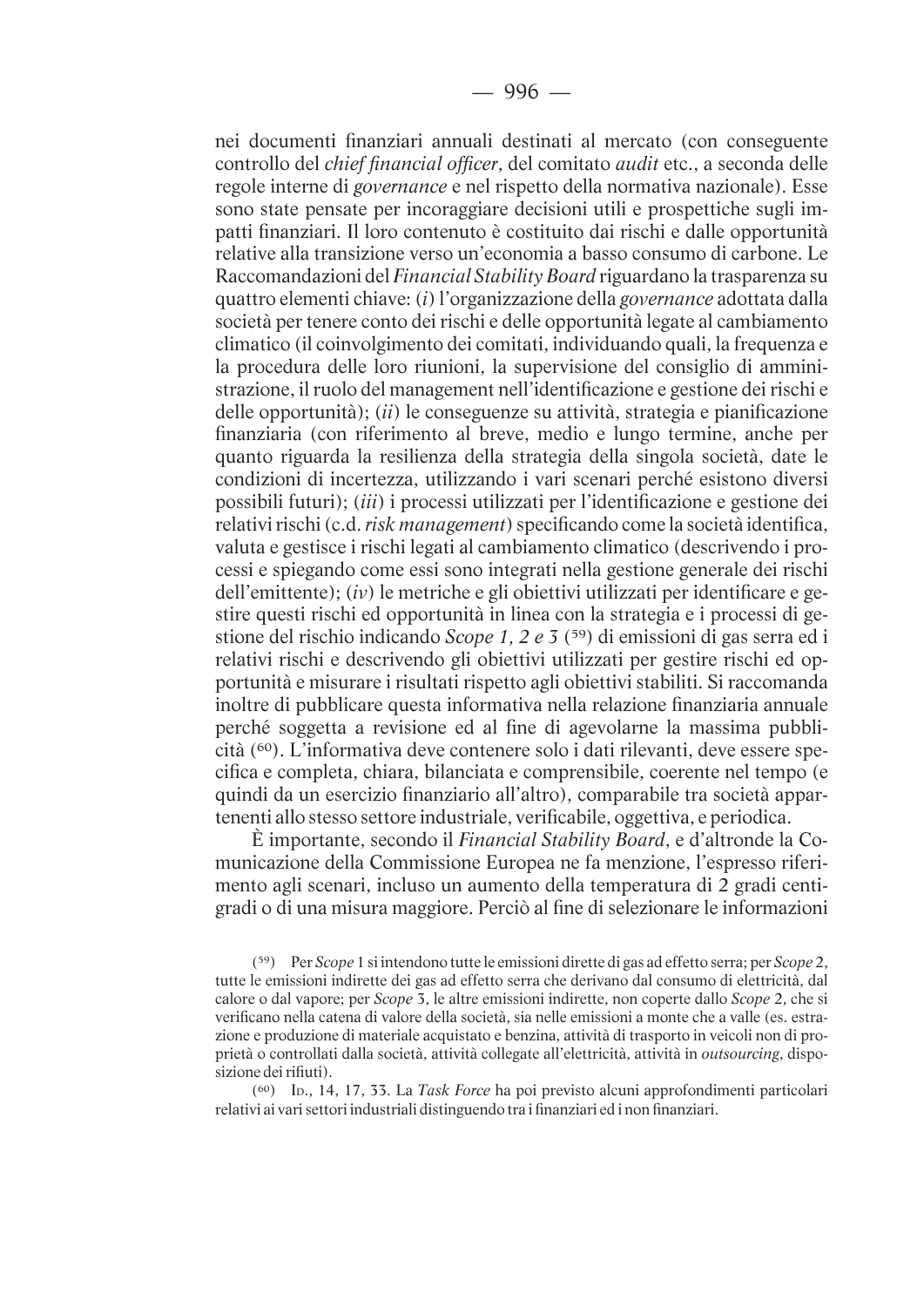rilevanti, il consiglio di amministrazione deve fare riferimento agli scenari elaborati dai massimi istituti di ricerca internazionali e basati su studi, ricerche e pronostici (61). Anche se gli scenari non costituiscono delle previsioni, ma solo delle ipotesi per il futuro, devono essere: plausibili, coerenti, basati su solide basi scientifiche, con assunzioni trasparenti, rigorose e chiare e metodologie accurate. Di essi i consigli di amministrazione devono tenere conto per definire i rischi, la loro gestione e per pianificare la strategia aziendale nel medio-lungo termine con riferimento alle opportunità future e quindi agli investimenti che possono essere attuati ed alla eventuale ridefinizione del modello di business. In particolare è opportuno fare riferimento a più di uno scenario (e cioè l'aumento della temperatura globale di 2, 4, o 6 gradi) perché a ciascuno di esso corrispondono rischi diversi e, solo facendo riferimento ad un'ampia gamma di scenari, si possono comparare i risultati.

Il consiglio di amministrazione può dirsi perciò adempiere all'obbligo di diligenza allorché farà riferimento a più scenari perché non sembra essere certo un aumento della temperatura fino a 2 gradi, omogeneamente in tutte le parti del mondo. La visione più condivisa è che si avrà un aumento non superiore a 2 gradi, entro il 2030, limitando la concentrazione di gas serra nell'atmosfera a circa 450 parti per milione di CO2, il c.d. Scenario 450 (62). In verità, domina la più assoluta incertezza su cosa potrebbe accadere in ciascuna zona del pianeta in cui la singola società dovrà operare; né è chiaro come la politica potrà reagire, sia nei tempi che nei modi. Le conseguenze potrebbero essere diverse da zona a zona; gli effetti potrebbero riguardare la terra, l'acqua, il flusso migratorio. Non ci sono basi scientifiche certe e i vari scenari sono basati su assunzioni che potrebbero rivelarsi non accurate. Per questa ragione, è diligente fare riferimento a diversi scenari. Esistono in verità moltissimi diversi scenari e se ogni società facesse riferimento a scenari diversi da altre società, la comparazione tra le varie informazioni pubblicate sarebbe tuttavia molto complicata (<sup>63</sup>). Inoltre rientra nell'obbligo di diligenza del consiglio di amministrazione l'aggiornamento continuo degli sce-

(61) Gli scenari sul cambiamento climatico sono prodotti da università, istituti di ricerca, istituzioni intergovernative, agenzie o dipartimenti statali, associazioni non governative, o dalle stesse società (ad es. British Petroleum, Shell, ExxonMobil, Statoil). È discutibile, a mio avviso, l'oggettività degli scenari elaborati dalle società medesime che potrebbero così giustificare qualsiasi scelta imprenditoriale. Tra le organizzazioni internazionali si considerino le seguenti: *IEA* (*International Energy Agency*) che ha emanato nel 2017 il nuovo *World Energy Outlook* con un nuovo scenario (*the Sustainable Development Scenario*) che sviluppa il precedente e, fino a questo momento più utilizzato, il c.d. 450 Scenario; l'*IPCC* (*Intergovernmental Panel on Climate Change*), *IIASA* (*International Institute for Applied Systems Analysis*), *PIK* (*Postdam Institute for Climate Impact Research*), *IRENA* (*International Renewable Energy Agency*), lo *EU Reference Scenario 2016*, etc. In Italia, in particolare, gli scenari sono elaborati da FEEM (con riferimento agli impatti economici), CMCC (con riferimento agli impatti fisici).

(62) Cfr. INTERNATIONAL ENERGY AGENCY, 2011World Energy Outlook, *www.iea.org*.

(63) Cfr. TASK FORCE ON CLIMATE-RELATED FINANCIAL DISCLOSURES (nt. 25), 25 s. e Allegato relativo agli scenari.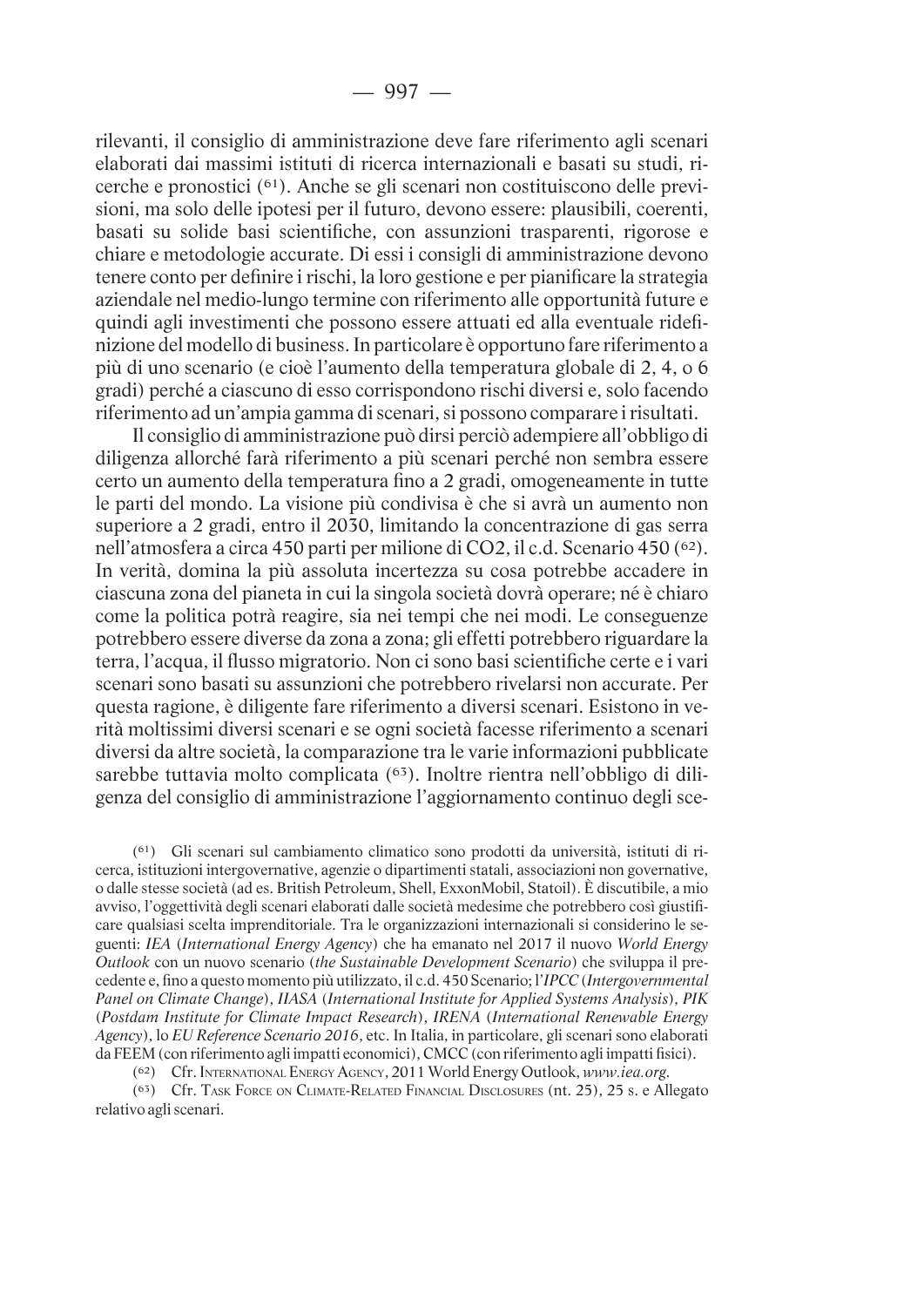nari ed in generale i dati di riferimento, identificando principalmente gli scenari relativi al paese o ai paesi in cui la società opera ed i relativi rischi da cambiamento climatico. Essi potranno essere desunti innanzitutto dagli obiettivi che si pone il singolo paese a seguito dell'Accordo di Parigi del 2015 (64).

Anche queste Raccomandazioni del *Financial Stability Board* costituiscono un imprescindibile riferimento per i consigli di amministrazione perché esse costituiscono l'elaborazione più avanzata a livello internazionale in tema di rappresentazione dei rischi e delle opportunità legati al cambiamento climatico. Per questa ragione le società hanno l'obbligo di seguire queste raccomandazioni per la più corretta rappresentazione e ciò rientra nel contenuto della diligenza che deve essere adoperata dai consigli di amministrazione (65). La *Task Force* ha individuato due principali categorie di rischi: i) la transizione ad un'economia a basso consumo di carbone; ii) gli impatti fisici. Per quanto riguarda la transizione, essa comporterà cambiamenti di varia natura: di politica legislativa (i governi cioè adotteranno disposizioni per promuovere o costringere le società a ridurre le emissioni di CO2 ad es. imponendo una tassa sul carbone, prevedendo incentivi per l'utilizzo di energia alternativa, adottando azioni ad efficienza energetica o nell'utilizzo dell'acqua, del suolo e del sottosuolo affinché sia più sostenibile); giuridici (aumenta il rischio legale di azioni di risarcimento danni come i casi sopra menzionati in questo paragrafo dimostrano — da parte di proprietari di terreni, enti locali, stati, assicuratori, azionisti, organizzazioni di interesse pubblico); tecnologici (nuove tecnologie andranno a sostituire le vecchie, le quali diventeranno obsolete e ci sarà dunque un processo di distruzione creativa); di mercato (cambieranno domanda e offerta di determinati beni); reputazionali. I rischi fisici sono costituiti da tutte le conseguenze a persone o cose a seguito di violenti fenomeni naturali (cicloni, uragani etc., aumento del mare o delle onde etc.). Per le stesse ragioni, il cambiamento climatico comporta anche delle opportunità in termini di effi-

(64) Ad esempio, in Italia il 10 novembre 2017 è stata approvata la Strategia Energetica Nazione in cui sono stabiliti i vari obiettivi in campo energetico, quali: la decarbonizzazione entro il 2025 con un'accelerazione della chiusura della produzione elettrica degli impianti termoelettrici a carbone, la riduzione dei consumi di energia nel 2021-2030 pari all'1,5% annuo, l'aumento dei consumi da fonti energetiche rinnovabili pari al 28% al 2030, l'abbandono delle fonti fossili al 2050, etc. Essa prende come riferimento uno scenario nazionale "Base" elaborato da FEEM, RSE, ISPRA, ENEA, Politecnico di Milano, disponibile su *www.rse-web.it/colloquia/Decarbonizzazione-dell-rsquoeconomia-italiana-ndash-Scenari.page.*

(65) Si consideri che è stato, di recente, raccomandato all'Unione Europea, al fine di standardizzare le informazioni contenute nella Direttiva n. 95/2014 (come detto anche *supra* nt. 45), di fare proprie le Raccomandazioni della *Task Force* inglobandole nella modifica della Direttiva: EU HIGH-LEVEL EXPERT GROUP ON SUSTAINABLE FINANCE, *Financing a Sustainable European Economy, Final Report*, 2018, 24 s.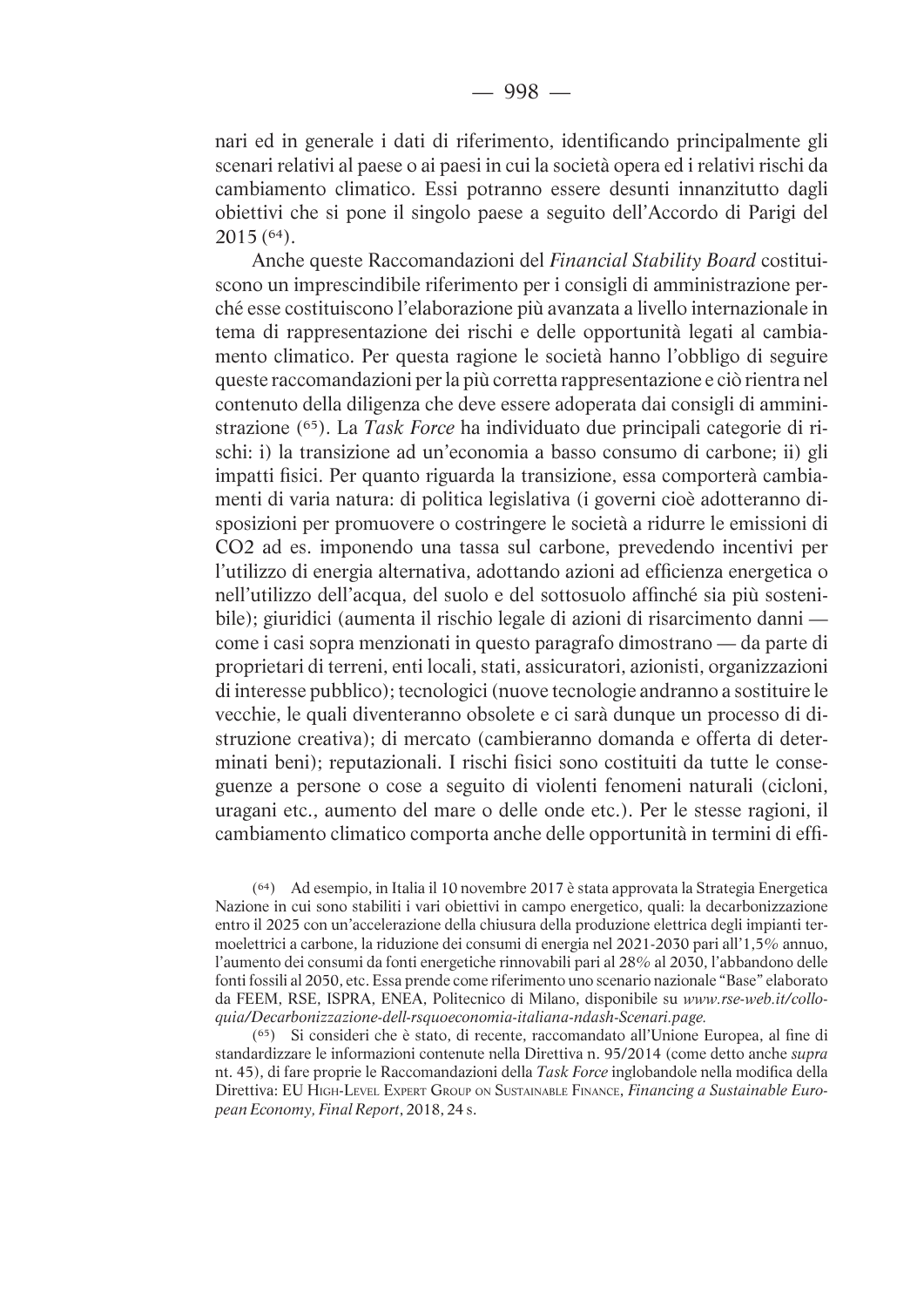cienza delle risorse, risparmio dei costi, accesso a nuovi mercati, nuovi prodotti e servizi, resilienza alle mutate capacità etc. (66).

È di tutta evidenza che si tratta di informazioni di tipo previsionale in quanto non esistono dati storici; per questa ragione il *Financial Stability Board* raccomanda agli emittenti di tenere conto dei diversi scenari per elaborare i piani strategico-industriali (67).

4. Conformemente alla Quarta Direttiva n. 78/660/EC, il contenuto della relazione sulla gestione di cui all'art. 2428, comma 2 c.c. già faceva riferimento — sin dalla modifica introdotta dal d.lg. 2 febbraio 2007 n. 32 agli indicatori (oltre che finanziari) « se del caso, non finanziari pertinenti all'attività specifica della società, comprese le informazioni attinenti all'ambiente e al personale » (68). Il decreto legislativo del 30 dicembre 2016 n. 254, che ha recepito la Direttiva N. 2014/95/UE, ha ampliato il contenuto e specificato l'obbligo di trasparenza nel senso fin qui spiegato. La c.d. dichiarazione non finanziaria è obbligatoria a partire dal bilancio al 31 dicembre 2017 per tutti i c.d. enti di interesse pubblico rilevanti identificati dall'art. 3 del d.lgs. n. 254/2016 e cioè: le banche, le assicurazioni e riassicurazioni, gli emittenti valori mobiliari quotati in Europa — a prescindere dalle loro caratteristiche dimensionali — nonché tutti gli altri enti che abbiano avuto in media, durante l'esercizio finanziario di riferimento, un numero di dipendenti superiore a 500 e, alla data di chiusura del bilancio, abbiano superato almeno uno dei seguenti limiti dimensionali: totale stato patrimoniale di almeno 20 milioni di Euro o totale dei ricavi netti delle vendite o delle prestazioni di almeno 40 milioni di Euro.

L'art. 3, comma 7 d.lgs. n. 254/2016 stabilisce che il consiglio di amministrazione ha la responsabilità di garantire che la relazione sia redatta e pubblicata in conformità a quanto previsto dalla legge. Ciò vuol dire, intanto, che il primo compito affinché gli amministratori assolvano all'obbligo di pubblicità con la diligenza dovuta — come detto *supra sub* par. 3 — con-

(66) Cfr. per un esempio L. DAL FABBRO, *L'economia del girotondo*, Milano, 2017, *passim*, in particolare, 91 s.

(67) Cfr. TASK FORCE ON CLIMATE-RELATED FINANCIAL DISCLOSURES, (nt. 25), 9.

(68) Si citavano come esempi la politica in materia di smaltimento dei rifiuti tossici e nocivi e, sul personale, il tasso di *turnover* dei dipendenti, le ore di assenza per malattia o infortuni, la politica di formazione etc. e si precisava che queste informazioni dovevano essere riferite non in astratto, ma con riferimenti diretti alle poste inserite nei documenti contabili, se del caso oggetto di ulteriori chiarimenti rispetto a quanto già indicato nella nota integrative: cfr. P. BALZARINI, *Art. 2428*, in *Codice Commentato delle Società*, a cura di G. Bonfante - D. Corapi - L. De Angelis - V. Napoleoni - R. Rordorf - V. Salafia, Milano, 2011, 1299, 1300. Inoltre, si sottolineava che « l'inserimento di informazioni attinenti all'ambiente e al personale consente di ampliare la capacità informative della relazione fino ad accogliere dati ed informazioni proprie del c.d. « bilancio sociale » e del « bilancio ambientale »: *Commento sub art. 2428*, in *Codice commentato delle società*, a cura di N. Abriani - M. Stella Richter*jr.*, Milano, 2010, 1142.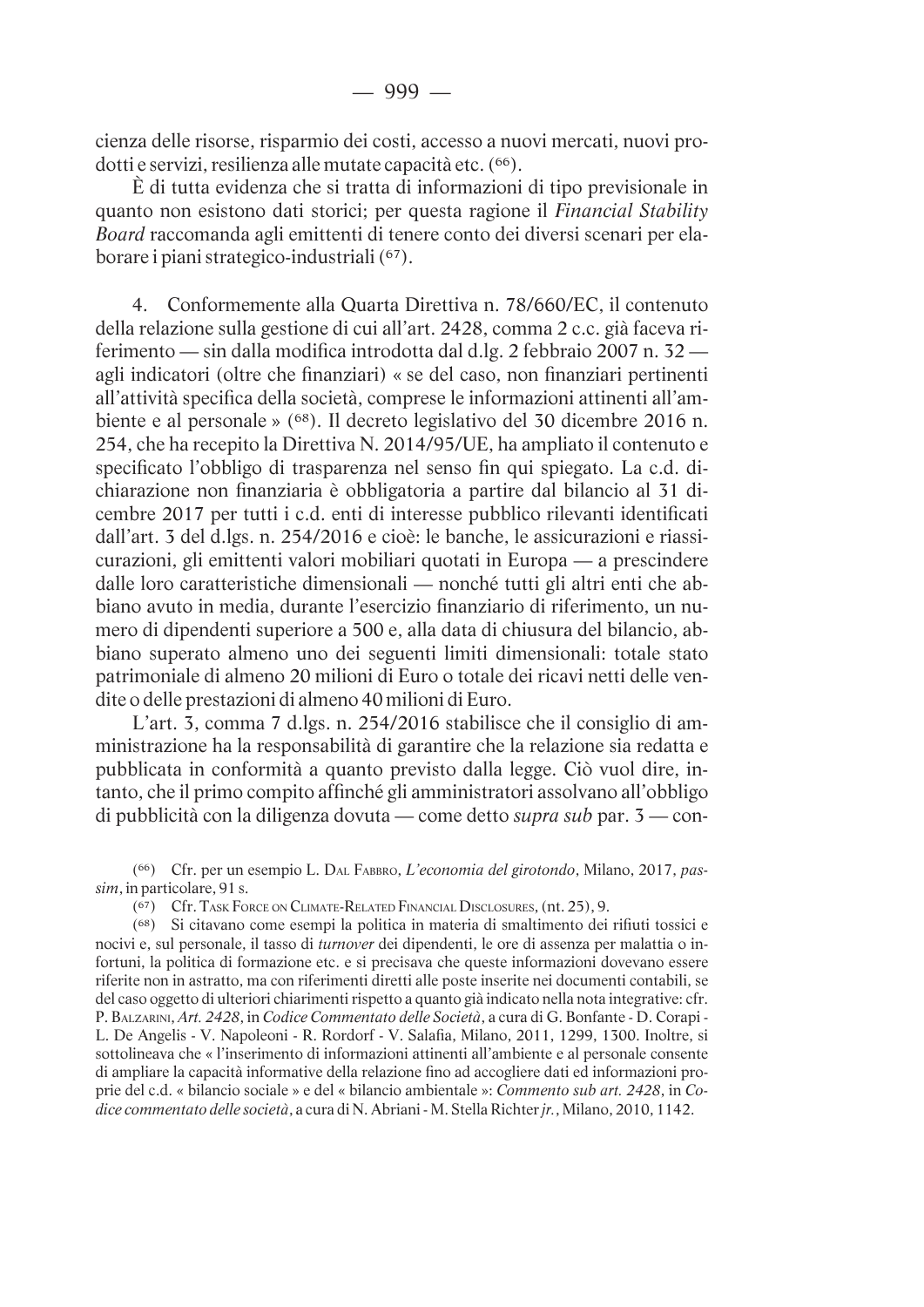$-1000 -$ 

siste nell'individuazione delle informazioni non finanziarie rilevanti. Il decreto di recepimento, a confronto con la Direttiva, specifica alcune di queste informazioni riferendosi, nell'art. 3, comma 2: all'utilizzo di risorse energetiche — distinguendo se prodotte da fonti rinnovabili o non rinnovabili — e all'impiego delle risorse idriche, alle emissioni di gas ad effetto serra e alle emissioni inquinanti in atmosfera; all'impatto — sulla base di ipotesi o scenari realistici anche a medio termine — sull'ambiente, sulla salute e la sicurezza, associato ai vari fattori di rischio inclusi quelli ambientale e sanitario; agli aspetti sociali e attinenti alla gestione del personale (incluse le politiche di genere) e alle misure volte ad attuare le convenzioni di organizzazioni internazionali e le modalità con cui è realizzato il dialogo con le parti sociali; per quanto riguarda il rispetto dei diritti umani, alle misure adottate per prevenire le violazioni nonché alle azioni poste in essere per impedire atteggiamenti discriminatori; con riferimento alla lotta alla corruzione attiva e passiva, agli strumenti a tale fine adottati (69). Relativamente alle metodologie di rendicontazione, la scelta operata dal legislatore italiano è più ampia rispetto alle disposizioni della Direttiva N. 2014/95/UE in quanto manca il requisito esplicito che si tratti di *standards* diffusi a livello nazionale o internazionale; anzi, l'art. 3, comma 4 del d.lgs. n. 254/2016 consente anche il ricorso « ad una metodologia di rendicontazione autonoma » purché adeguatamente descritta e motivata. Tale flessibilità è discutibile ed in contrasto, a mio avviso, con la Direttiva in quanto essa, se fosse seguita dalle imprese, potrebbe non agevolare la comprensione delle informazioni da parte del mercato e comunque rendere la comparazione tra le dichiarazioni non finanziarie dei vari emittenti estremamente complicata, minando in radice l'efficacia della disciplina e contravvenendone la *ratio*. Peraltro, come accennato *supra, sub* par. 3 e 3.1., è verosimile una prossima modifica della Direttiva al fine di prevedere una tassonomia delle informazioni (70). La scelta se procedere ad una rendicontazione autonoma oppure all'utilizzo di *standards* diffusi a livello nazionale o internazionale spetta al consiglio di amministrazione; tenendo conto delle finalità della disciplina comunitaria è preferibile ricorrere a *standards* già conosciuti dal mercato oppure consultare gli *stakeholders* come si dirà *infra*.

(69) Per quanto riguarda le informazioni sulle politiche di diversità, l'art. 10 del d.lgs. 254/2016 introduce una modifica dell'art. 123-*bis* TUF integrando — conformemente all'art. 1, par. 2 della Direttiva N. 2014/95/UE — il contenuto della "Relazione sul governo societario e gli assetti proprietari" chiedendo di fornire « una descrizione delle politiche in materia di diversità, applicate in relazione alla composizione degli organi di amministrazione, gestione e controllo, relativamente ad aspetti quali l'età, la composizione di genere e il percorso formativo e professionale, nonché una descrizione degli obiettivi, delle modalità di attuazione e dei risultati di tali politiche »; cfr. per un approfondimento E. PUCCI, Regole di composizione e presentazione della lista del consiglio di amministrazione uscente nelle società quotate, in *Riv. dir. comm.*, 2018, 67 s.

(70) Cfr. nt. 45 e 65.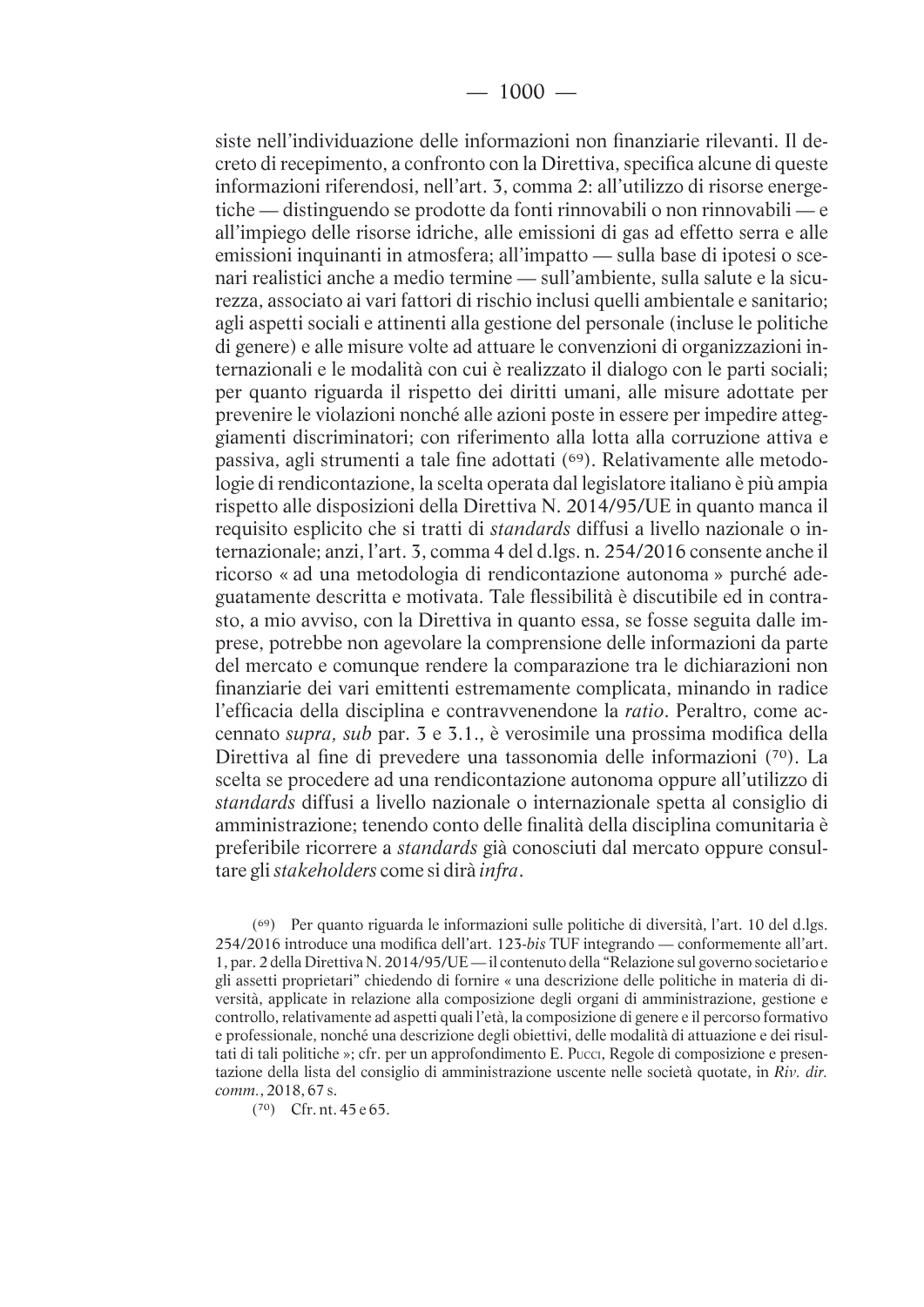Per quanto riguarda la forma della comunicazione, l'art. 19a, par.1 della Direttiva prevede, in una disposizione suppletiva, che la collocazione della dichiarazione non finanziaria sia — come sopra spiegato — la relazione sulla gestione per poi, nell'art. 19a, par. 4, lasciare agli Stati membri la decisione se esonerare da quest'obbligo di trasparenza le imprese che già pubblichino queste informazioni in rapporti separati dal bilancio purché la pubblicità sia contestuale alla relazione sulla gestione o avvenga entro sei mesi dalla pubblicazione del bilancio e vi sia un riferimento nella relazione sulla gestione. Cioè la formulazione testuale della Direttiva — disposizione suppletiva che fa riferimento alla relazione sulla gestione e previsione di una possibile alternativa da parte degli Stati membri — mostra una preferenza, da parte del legislatore comunitario, per la collocazione della dichiarazione non finanziaria nella relazione sulla gestione. La scelta del legislatore italiano invece è più neutrale in quanto, secondo l'art. 5 del d.lgs. n. 254/2016, la dichiarazione non finanziaria può essere contenuta nella relazione sulla gestione oppure in una relazione distinta purché, in entrambi i casi, ci sia una sezione contrassegnata con l'apposita dicitura che si tratti di dichiarazione non finanziaria. Inoltre le informazioni possono essere inserite anche con la tecnica del rinvio ad altri documenti o ad altre sezioni della relazione, secondo quanto specificato dall'art. 5, comma 2, eventualmente indicando altresì la sezione del sito internet rilevante; ciò è consentito solo nella misura in cui non venga limitata la comprensione e l'importanza dell'informativa (71). Come può evincersi, la scelta sulla forma della comunicazione è demandata quindi alla totale discrezionalità del consiglio di amministrazione cui — in tutti i casi— spetta l'approvazione della dichiarazione non finanziaria.

La scelta del consiglio di amministrazione dovrebbe considerare, *in primis*, quali possono essere le preferenze del mercato e degli *stakeholders*. Anche da questo punto di vista — oltre che per quanto riguarda l'individuazione delle informazioni rilevanti su cui v. *supra,* par. 3 o il metodo di rendicontazione — è consigliabile che il consiglio di amministrazione consulti questi ultimi per appurare le loro preferenze. La differenza tra l'inclusione della dichiarazione non finanziaria nella relazione sulla gestione oppure in un rapporto separato, comunque, non riguarda i controlli, né i tempi per la pubblicazione nel registro delle imprese: in entrambi i casi — come fin qui analizzato — essi coincidono. La Consob, nel Regolamento di attuazione del d.lgs. n. 254/2016, specifica che — a prescindere dalla scelta circa la collocazione — gli emittenti quotati pubblicano la dichiarazione congiunta-

(71) Si segnala che, invece, Francia e Regno Unito hanno previsto, come unica possibilità, la collocazione della dichiarazione non finanziaria nella relazione sulla gestione: cfr. *Sections* 414CA, 414CB aggiunti nel *Companies Act* 2006 dalla *Section* 4, *The Companies, Partnerships and Groups (Accounts and Non-Financial Reporting) Regulations* 2016, per recepire la Direttiva; e l'*Article* L. 225-102-1 (1) Codice Civile introdotto dall'*Ordonnance n° 2017- 1180 du 19 juillet 2017* e dal *Decret n° 2017-1265 du 9 aout 2017* per recepire la Direttiva.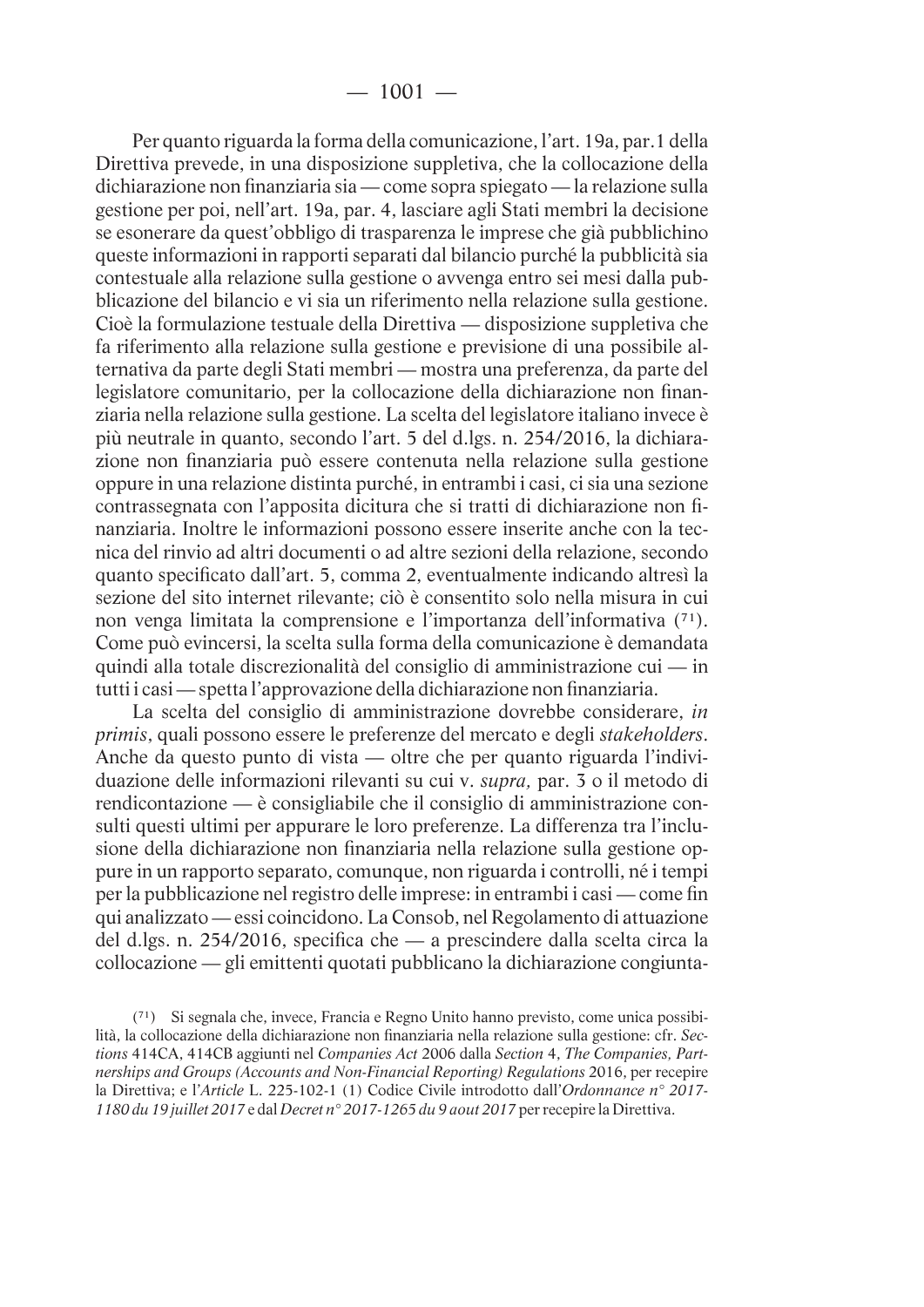mente alla relazione finanziaria annuale e con le stesse modalità, così come gli emittenti diffusi la pubblicano contestualmente al deposito della relazione sulla gestione nel registro delle imprese o presso la sede sociale, e gli emittenti non quotati né diffusi la pubblicano sul proprio sito internet contestualmente al deposito presso il registro delle imprese dandone comunicazione alla Consob (72). Tanto meno la differenza di collocazione concerne le conseguenze in termini di responsabilità civile per il consiglio di amministrazione che in ogni caso — sia che la dichiarazione finanziaria sia contenuta nella relazione sulla gestione, sia che sia contenuta in un Rapporto separato — avrà la competenza per l'approvazione. Al contrario dell'ordinamento statunitense in cui esiste, da un punto di vista probatorio, una riduzione del rischio di responsabilità se le informazioni sono inserite in un Rapporto separato — come spiegato nel par. 2, *supra* —, nel nostro ordinamento gli stessi principi di trasparenza devono ritenersi applicabili a tutte le informazioni comunque diffuse nei confronti del pubblico, siano esse di carattere obbligatorio (bilancio, prospetto etc.) oppure volontario (studi, statistiche, etc.). In particolare, per le caratteristiche fin qui descritte, la c.d. dichiarazione non finanziaria è da considerarsi informazione obbligatoria e quindi dovrà essere redatta seguendo i doveri di chiarezza, veridicità e correttezza previsti dal legislatore a tutela dell'efficiente funzionamento del mercato finanziario; tali doveri sono da considerarsi applicabili a prescindere dalla collocazione della dichiarazione perché essi, in generale, devono essere rispettati nella diffusione sul mercato finanziario di tutte le informazioni, ivi comprese quelle di natura volontaria. D'altronde la Consob, sin dal 1998, esplicitava che i requisiti di trasparenza (intesa come chiarezza, intellegibilità, completezza, coerenza e quindi veridicità) « devono essere seguiti nella redazione dei prospetti, come in occasione di qualsiasi altra comunicazione al pubblico sulla situazione societaria » (73).

Chiarito pertanto che non esistono conseguenze in termini di responsabilità, controlli, tempistica e che è consigliabile un coinvolgimento dei vari *stakeholders* nella scelta, la soluzione dell'inclusione della dichiarazione non finanziaria nella relazione sulla gestione è da reputarsi preferibile sia perché, come sopra spiegato, questa collocazione è stata considerata la prima scelta nel testo della Direttiva (pur lasciando flessibilità agli Stati e quindi alle imprese) ma soprattutto perché essa favorisce un'effettiva considerazione delle tematiche oggetto di informativa nella pianificazione strategica e nella gestione generale delle imprese destinatarie di questa disciplina. Che l'informativa integrata sia preferibile all'informativa separata è ben spiegato dal

(72) Art. 2 Regolamento Consob approvato con Delibera n. 20267 del 18 gennaio 2018.

(73) Cfr. CONSOB, *Note tecniche in materia di "Sollecitazione all'investimento*, 10 novembre 1998, par. 4.4.1. Per un approfondimento su questo punto sia consentito il rinvio a S. BRUNO, *L'azione di risarcimento per danni da informazione non corretta sul mercato finanziario*, Napoli, 2000, 72 s. ove ampi riferimenti bibliografici.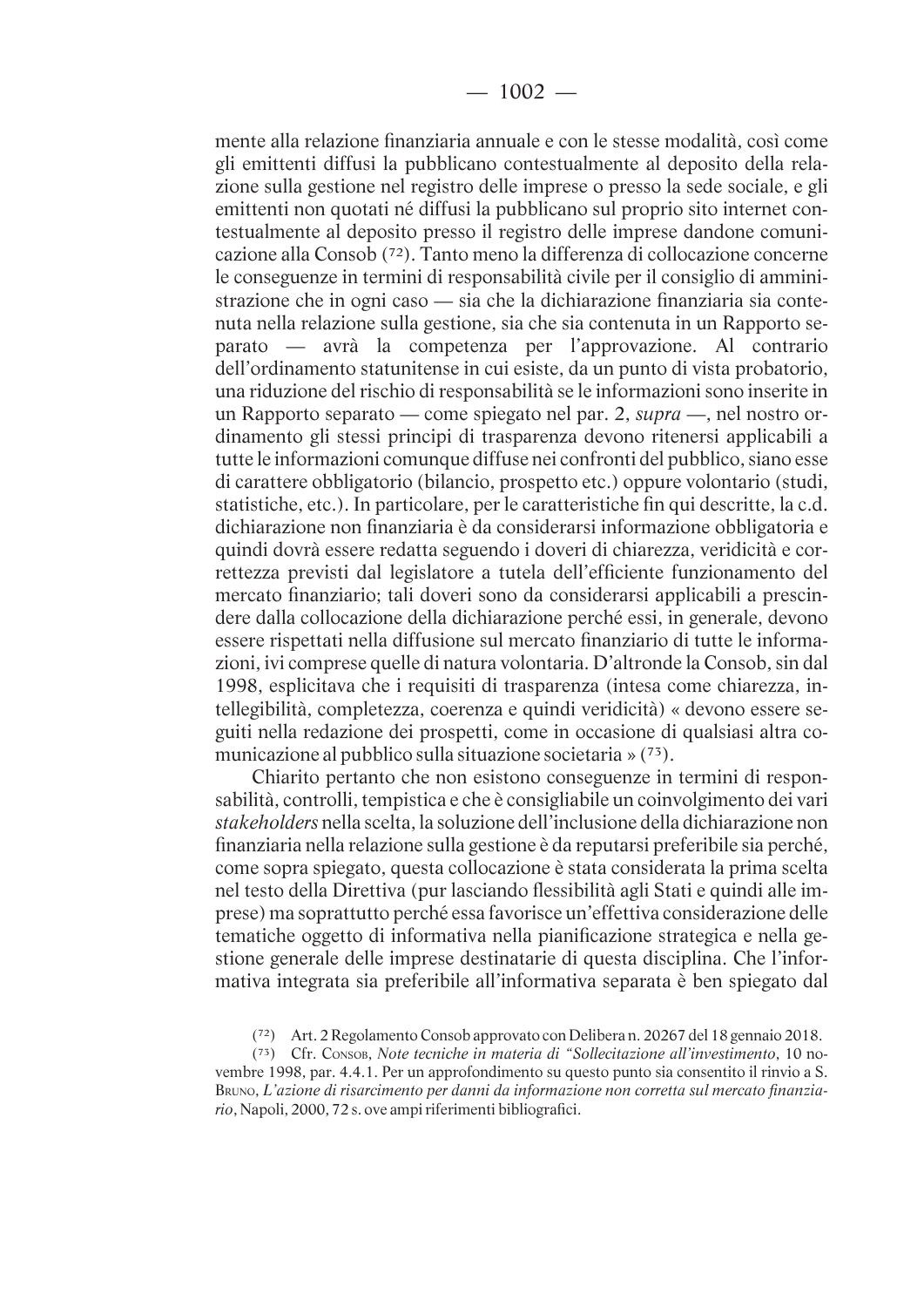$-1003 -$ 

Parlamento europeo: l'informativa integrata è il miglior modo per includere i fattori non finanziari — e dunque la responsabilità sociale d'impresa — interamente nei piani strategici elaborati dalle società; solo così questi fattori potranno essere conseguentemente presi in considerazione anche nell'operatività quotidiana (74). Prima dell'introduzione della disciplina di cui in oggetto, molte società anche italiane già pubblicavano i rapporti di sostenibilità ma queste tematiche, affidate ad un'apposita struttura all'interno dell'organizzazione, restavano spesso isolate, producendo il c.d. effetto silos. La struttura *ad hoc* non interagiva né con le altre strutture, né con il consiglio di amministrazione con la conseguenza che le materie legate alla sostenibilità non facevano parte delle scelte gestorie o della pianificazione strategica generale. Invece la previsione di un bilancio integrato con le informazioni non finanziarie da un lato, e la conseguente competenza del consiglio di amministrazione nella sua approvazione facilita l'interazione tra le varie strutture e consente che si tenga effettivamente conto di tutti i fattori che rientrano nella responsabilità sociale d'impresa (75).

5. L'art. 3, comma 7 del d.lgs. n. 254/2016 specifica che la responsabilità che la "relazione" (ovverossia, la dichiarazione non finanziaria) sia redatta e pubblicata in conformità con le disposizioni del decreto medesimo sia del consiglio di amministrazione dell'ente destinatario della disciplina. Lo stesso comma precisa, in aggiunta, che gli amministratori agiscono secondo criteri di "professionalità e diligenza". Questa disposizione rappresenta, a mio avviso, un'elevazione dello *standard* di comportamento degli amministratori, sia rispetto alla Direttiva (la quale, come è naturale che sia, demanda agli stati membri tale disciplina) che rispetto al codice civile: l'art. 2392 c.c. prevede un criterio oggettivo e soggettivo della diligenza che però non contempla espressamente la professionalità (al contrario di quanto previsto dall'art. 2407, comma 1 c.c. per i membri del collegio sinda-

(74) Cfr. Risoluzione del Parlamento Europeo, 6 febbraio 2013, n. 2012/2097 (INI) (nt. 4), par. 23 ove si legge: « Stresses that corporate responsibility must not be reduced to a marketing tool, and that the only way to develop CSR to the full is to embed it in a company's overall business strategy and to implement it and translate it into reality in its day-to-day operations and financial strategy; would welcome a link between good corporate responsibility and good corporate governance; believes the Commission should encourage companies to decide on a CSR strategy at board level; calls on the Commission and the Member States to introduce corporate stewardship codes that reflect the importance of responsibility for all in the company and establish a strong link between its environmental, social and human rights performance and its financial results ».

(75) Come ben spiegato l*'Integrated Thinking* è concepito « as a way of breaking down internal silos and reducing duplications »: cfr. D. HITCHCOCK - M. WILLARD, *The Business Guide to Sustainability*, 2012, p. 245. Questo essendo il *leitmotiv* dell'*Integrated Reporting Council* (nt. 38).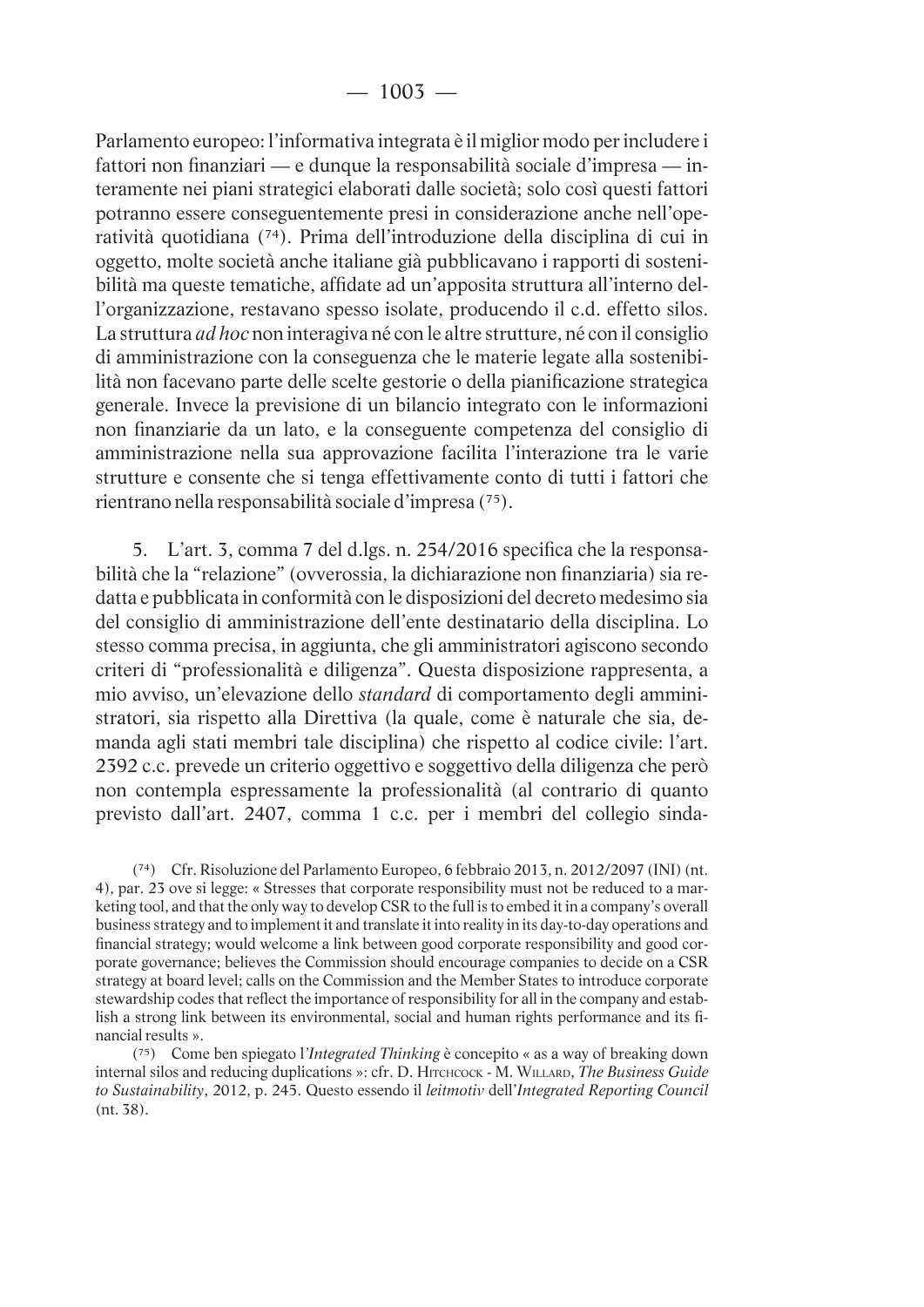cale) (76). Lo *standard* di diligenza, per quanto riguarda la redazione e pubblicazione della dichiarazione non finanziaria, è dunque sicuramente più elevato per gli amministratori di quanto non sia previsto dal codice civile per il normale espletamento degli altri obblighi di legge, ivi compresa la gestione, altrimenti non si giustificherebbe la differenza terminologica utilizzata dal legislatore domestico nel silenzio, si ripete, della Direttiva di riferimento. Perciò, al pari dello *standard* previsto per il collegio sindacale, la norma in esame richiede che la prestazione sia eseguita con professionalità

(76) Sul criterio oggettivo e soggettivo dello *standard* di diligenza previsto, in generale, per gli amministratori dal codice civile, cfr. per tutti F. BONELLI, *Gli amministratori di s.p.a. dopo la riforma delle società*, Milano, 2004, 179 s. In dottrina, si ritiene che la modifica dell'art. 2392, comma 1 c.c. a seguito della riforma del diritto societario, facente riferimento alla natura dell'incarico ed alle specifiche competenze, avrebbe formalizzato il passaggio dalla diligenza del buon padre di famiglia di cui all'art. 1176, comma 1 c.c. a quella professionale di cui all'art. 1176, comma 2 c.c. per sancire un generale parametro di adempimento più qualificato e professionalizzante. Cfr. S. AMBROSINI, *La responsabilità degli amministratori*, in *Le società per azioni*, a cura di N. Abriani - S. Ambrosini - O. Cagnasso - P. Montalenti, Padova, 2010, 661; F. BRIOLINI, Sub *art. 2392*, in *Le società per azioni, Codice civile e norme complementari*, I, diretto da P. Abbadessa - G.B. Portale, Milano, 2016, 1385 s.; A. DE NICOLA, sub *art. 2392*, in *Amministratori*, a cura di F. Ghezzi, in *Commentario alla riforma delle società*, diretto da P.G. Marchetti - L.A. Bianchi - F. Ghezzi - M. Notari, Milano, 2005, 555; A. ROSSI, *Sub art. 2392*, in Il nuovo diritto delle società, I, a cura di A. Maffei Alberti, Padova, 2005, 792; A. ZANARDO, *Il criterio della diligenza nell'esercizio dell'attività di amministrazione di s.p.a.: considerazioni generali e "declinazioni" applicative*, in *Le clausole generali nel diritto societario*, a cura di G. Meruzzi- G. Tarantini, Padova, 2011, 232 s.; EA., *Delega di funzioni e diligenza degli amministratori nelle società per azioni*, Padova, 2010, 164 s. Tuttavia si ritiene che per attività professionale debba intendersi quella che non richiede specifici requisiti di professionalità ma presenti caratteri di « sistematicità, stabilità e continuatività di esercizio » (IBIDEM). Inoltre pur non prescrivendo il codice civile requisiti di professionalità per gli amministratori, è controverso in dottrina se la perizia sia da intendersi inclusa o meno nella diligenza. Anche facendo riferimento alla Relazione di accompagnamento alla riforma del diritto societario (§ 6.III.4) che esclude che gli amministratori debbano essere periti nei vari settori della gestione — cosa che non potrebbe pretendersi — si è sostenuto da alcuni Autori che la perizia non sia ricompresa nella diligenza: cfr. S. AMBROSINI, *La responsabilità degli amministratori* (nt. 76), 662 s.; P. MONTALENTI, *Gli obblighi di vigilanza nel quadro dei principi generali sulla responsabilità degli amministratori di società per azioni*, in *Il nuovo diritto delle società. Liber amicorum Gian Franco Campobasso*, 2, diretto da P. Abbadessa - G.B. Portale, Torino, 2006, 839. Cfr. inoltre S. AMBROSINI - M. AIELLO, *Rassegna di giurisprudenza. Società per azioni. Responsabilità degli amministratori*, in *Giur. comm*., 2010, 957 s. Altri Autori invece sostengono che lo svolgimento dell'attività di amministrazione comporti o presupponga il possesso di cognizioni adeguate al compito e dunque una « certa forma di perizia »: cfr. C. ANGELICI, *Diligentia quam in suis e business judgment rule*, in *Riv. dir. comm*., 2006, I, 678; A. BERTOLOTTI, *Riforma societaria e « perizia » degli amministratori nella gestione: un problema aperto?*, in *Giur. it*., 2004, 1899; G. COTTINO, *Note minime, divaganti e irriverenti, su amministratori, « perizia », tangenti e responsabilità*, in *Giur. it.*, 2004, 2338. Ma, come ben ricostruito, a leggere attentamente le diverse posizioni espresse ci si accorge che il contrasto è apparente « risolvendosi piuttosto in un mero equivoco terminologico » in quanto, in entrambe le posizioni, si esplicita che l'amministratore debba essere dotato di conoscenze tecniche, di cognizioni o competenze necessarie per l'esercizio dei loro compiti: cfr. R. CUGNASCO, *Le operazioni con parti correlate*, Milano, 2017, 192 s. ove ampi riferimenti bibliografici di dottrina e giurisprudenza.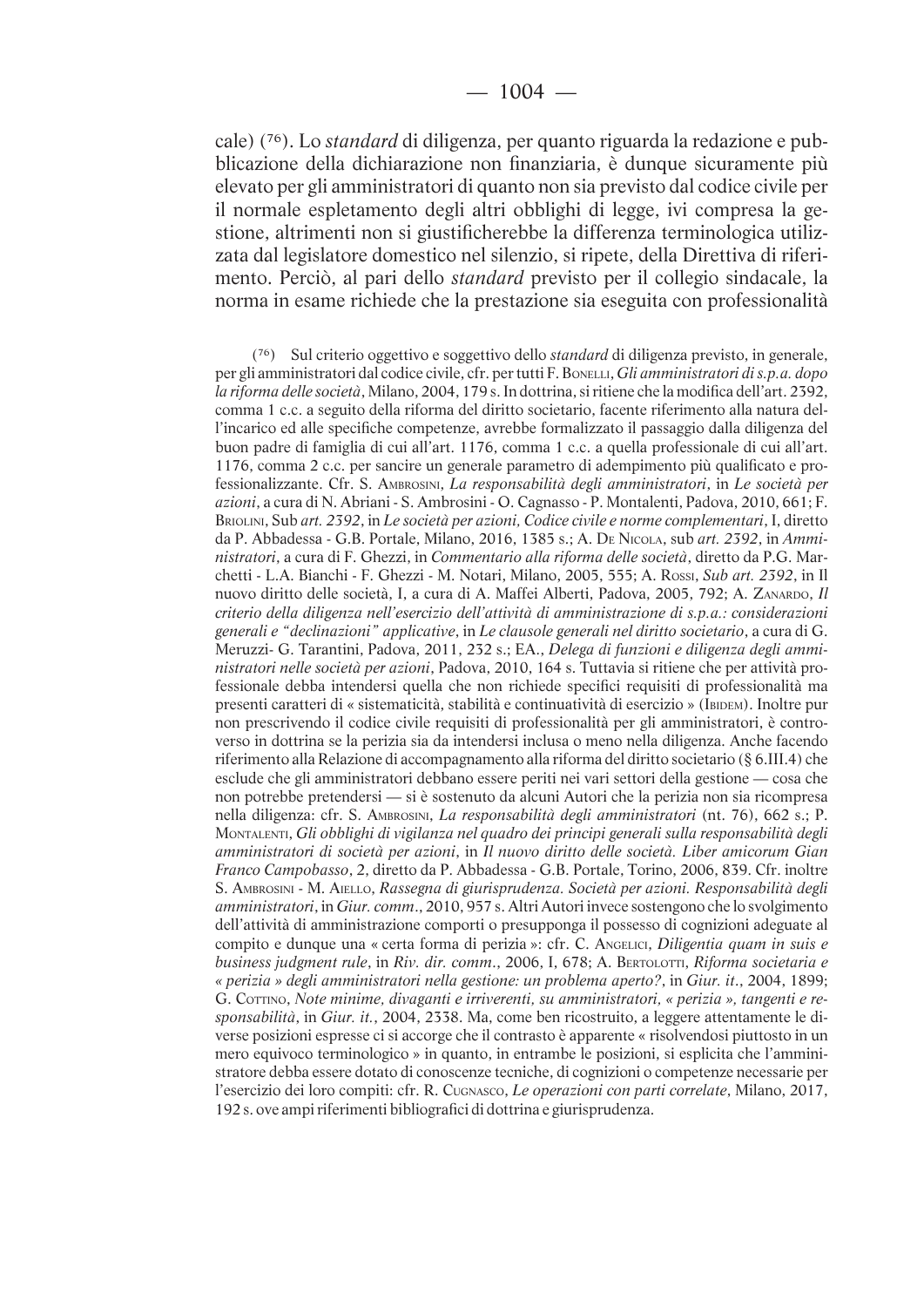oltre che con diligenza: il ricorso al concetto di professionalità — adottando l'interpretazione fornita per i sindaci — reca con sé l'affermazione che dalla condotta degli amministratori non può « ritenersi disgiunto un certo grado di perizia » (77). Per essa deve intendersi « la corretta applicazione delle regole tecniche caratterizzanti una determinata attività, arte o professione » ed anche « l'acquisizione del massimo bagaglio conoscitivo possibile » (78). La conseguenza è che, pur non essendo obbligatoriamente previsto — al contrario di quanto accade per i sindaci — tra i requisiti per la nomina degli amministratori la professionalità, essa diventi (per via interpretativa) comunque indispensabile per l'espletamento di tale incarico nelle società destinatarie dell'obbligo di redazione della dichiarazione non finanziaria, altrimenti gli amministratori non sarebbero in grado di adempiere all'obbligo di cui all'art. 3, comma 7 del decreto in oggetto (79). Pertanto, data l'entrata in vigore di questa disciplina, gli amministratori degli enti specificati devono soddisfare requisiti di professionalità anche se non meglio specificati (al contrario di quanto accade invece per i membri del collegio sindacale cui si riferisce l'art. 2397, comma 2 c.c.); né potrebbero ritenersi applicabili agli amministratori degli emittenti rilevanti i medesimi requisiti previsti per i sindaci giacché i compiti sono differenti. La conseguenza è che la valutazione del comportamento degli amministratori, con riferimento alla dichiarazione non finanziaria, potrà essere valutata più severamente dall'autorità giudiziaria in caso di azioni di responsabilità o dalla Consob nell'esercizio dei poteri di controllo (su cui v. *infra* in questo paragrafo). Al fine di soddisfare questo requisito di professionalità è pertanto opportuno che le società destinatarie della nuova disciplina tengano conto, nell'ambito della valutazione della composizione del consiglio, della necessità che anche compe-

(77) Cfr. per tutti S. AMBROSINI, *Il collegio sindacale*, in *Tratt. Dir. Privato*, diretto da P. Rescigno, Torino, 3, 2013, 189, 274 s.

(78) La prima affermazione, nel testo, è di A. ZANARDO, *Il criterio della diligenza* (nt. 76), 247, la seconda è di G. MOLLO, *Il sistema di gestione informata nella S.p.a. e la responsabilità degli amministratori deleganti*, Torino, 2013, 142.

(79) Come noto, l'art. 2387 c.c. prevede la possibilità che lo statuto della s.p.a. richieda requisiti specifici per gli amministratori. Inoltre il codice di autodisciplina, per le società quotate, raccomanda che il consiglio di amministrazione sia composto da amministratori dotati « di adeguata competenza e professionalità » (v. Comitato per la *Corporate Governance*, Codice di autodisciplina, luglio, 2015, art. 2 (2.P.1). Ma, come spiegato nel testo, nessuna norma imperativa richiede la professionalità per gli amministratori salvo che per le società di diritto speciale: cfr. L. SAMBUCCI, Sub *art. 2392*, in *Della società - Dell'azienda - Della Concorrenza*, II, a cura di D.U. Santosuosso, Torino, 2015, 371. È stato invece affermato, con riferimento al Regolamento Consob n. 17221/2010 in materia di operazioni con parti correlate, che il requisito di professionalità sia di fatto imposto dai compiti in materia di o.p.c., previsti per il comitato o gli amministratori indipendenti: D. REGOLI, *Gli amministratori indipendenti: alcune condizioni per un più efficace funzionamento di questo strumento di* governance *nel sistema dei controlli sulla gestione*, in *Dialogo sul sistema dei controlli nelle società*, a cura di P. Abbadessa, Torino, 2015, 65.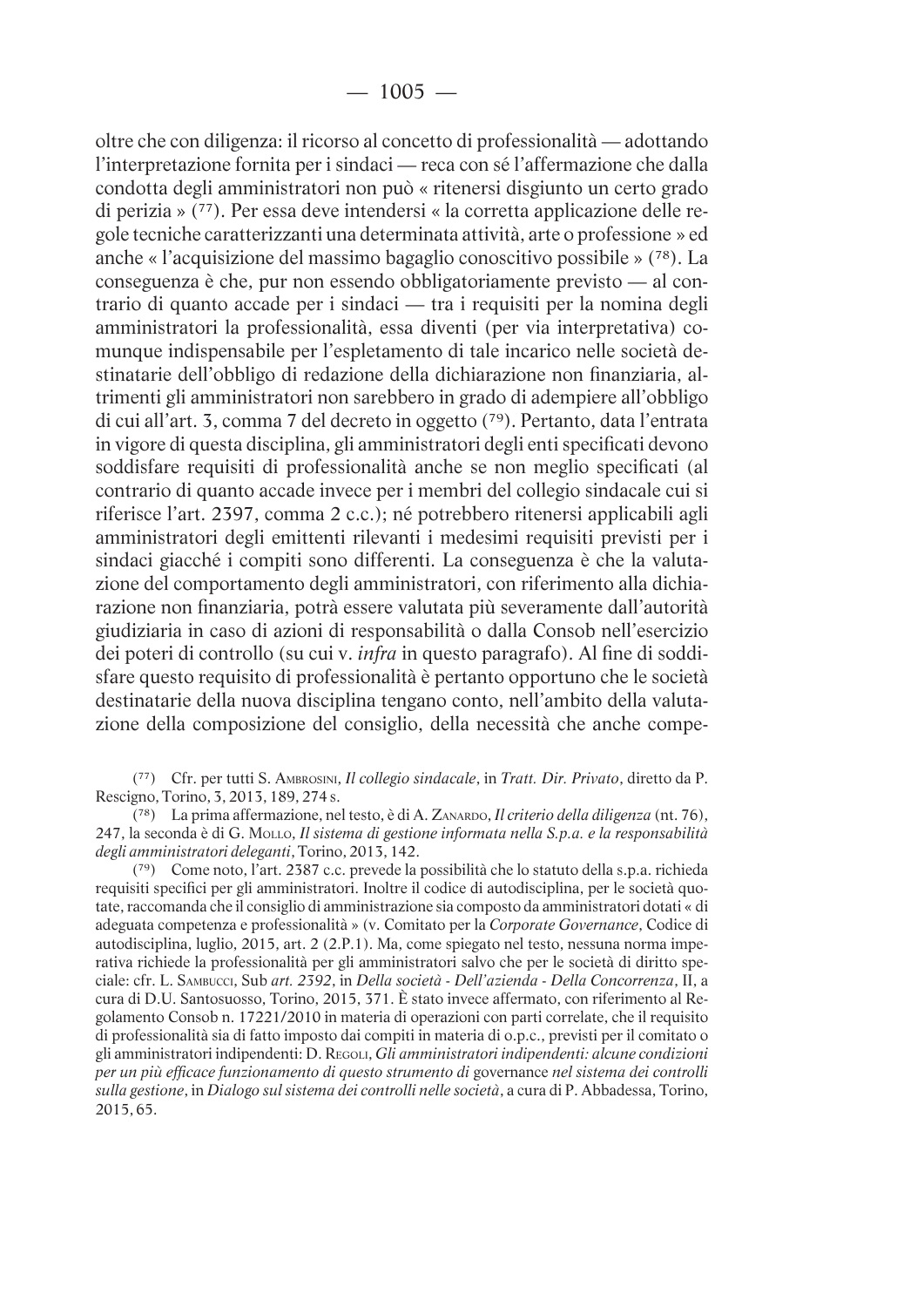tenze sulle materie c.d. *ESG* siano presenti ed inoltre che il presidente del consiglio di amministrazione organizzi delle specifiche iniziative finalizzate all'approfondimento di queste tematiche e della loro rappresentazione (80).

In concreto, alla luce di quanto fin qui esposto, il contenuto dell'obbligo di diligenza e professionalità — così come qualificato dalla nuova disposizione — si sostanzia nell'individuazione e corretta rappresentazione delle informazioni rilevanti che devono avvenire adottando adeguate regole di *governance* (anch'esse oggetto di pubblicità, come detto v. *supra*, par. 2) che prevedano il coinvolgimento di tutte le strutture dell'organizzazione societaria competenti (la funzione sostenibilità, di gestione del rischio, bilancio e controllo, *internal audit*, risorse umane, salute e sicurezza, etc.) e degli *stakeholders* potenzialmente interessati. Inoltre gli amministratori dovranno attenersi agli orientamenti contenuti nella Comunicazione della Commissione Europea ed alla Guida emanata dal *London Stock Exchange* (81) e, per quanto riguarda il cambiamento climatico, alle raccomandazioni del *Financial Stability Board* (82), in quanto questi documenti costituiscono i punti di riferimento più approfonditi elaborati dal mercato e quindi « il massimo bagaglio conoscitivo possibile » (83). Seguendo gli stessi *standards*, deve essere operata la scelta della collocazione della dichiarazione non finanziaria e del metodo di rendicontazione; da questo punto di vista, dovrà tenersi conto che scopo della disciplina è quello di informare il mercato su queste materie e ciò dovrà avvenire seguendo regole di chiarezza, semplicità, immediatezza, coerenza (rispetto ad informazioni pubblicate in passato o in altri documenti), equilibrio.

L'organo di controllo, che varia a seconda del modello adottato *ex* art. 2380-*bis* c.c., dovrà vigilare sull'osservanza delle disposizioni che si commentano e dovrà riferire anche su queste nella relazione annuale all'assemblea: nessun criterio di diligenza è specificato, per cui si applicano gli obblighi di diligenza e professionalità di cui all'art. 2407 c.c.

Il d.lgs. n. 254/2016 — in ciò aumentando il contenuto del controllo previsto dalla Direttiva — richiede che il soggetto incaricato della revisione legale del bilancio dovrà verificare l'avvenuta predisposizione della dichiarazione ed esprimere, con un'apposita relazione distinta indirizzata all'or-

(80) L'art. 2.C.2 del Codice di autodisciplina (nt. 79) prevede infatti, tra i compiti del presidente del consiglio di amministrazione, quello di avere cura che amministratori e sindaci possano partecipare ad iniziative finalizzate a fornire loro « un'adeguata conoscenza del settore di attività in cui opera l'emittente, delle dinamiche aziendali e della loro evoluzione, dei principi di corretta gestione dei rischi nonché del quadro normativo e autoregolamentare di riferimento »; la modalità e la tipologia di queste iniziative, peraltro, dovrà essere riportata nella relazione sul governo societario ai sensi dello stesso articolo.

(81) LONDON STOCK EXCHANGE GROUP,*Revealing the Full Picture* (nt. 43).

(82) D'altronde lo stesso d.lgs. n. 254/2016 richiama la Comunicazione della Commissione Europea n. 2017/C 215/01: v. art. 3, comma 5.

(83) Per riprendere l'espressione di G. MOLLO (nt. 78).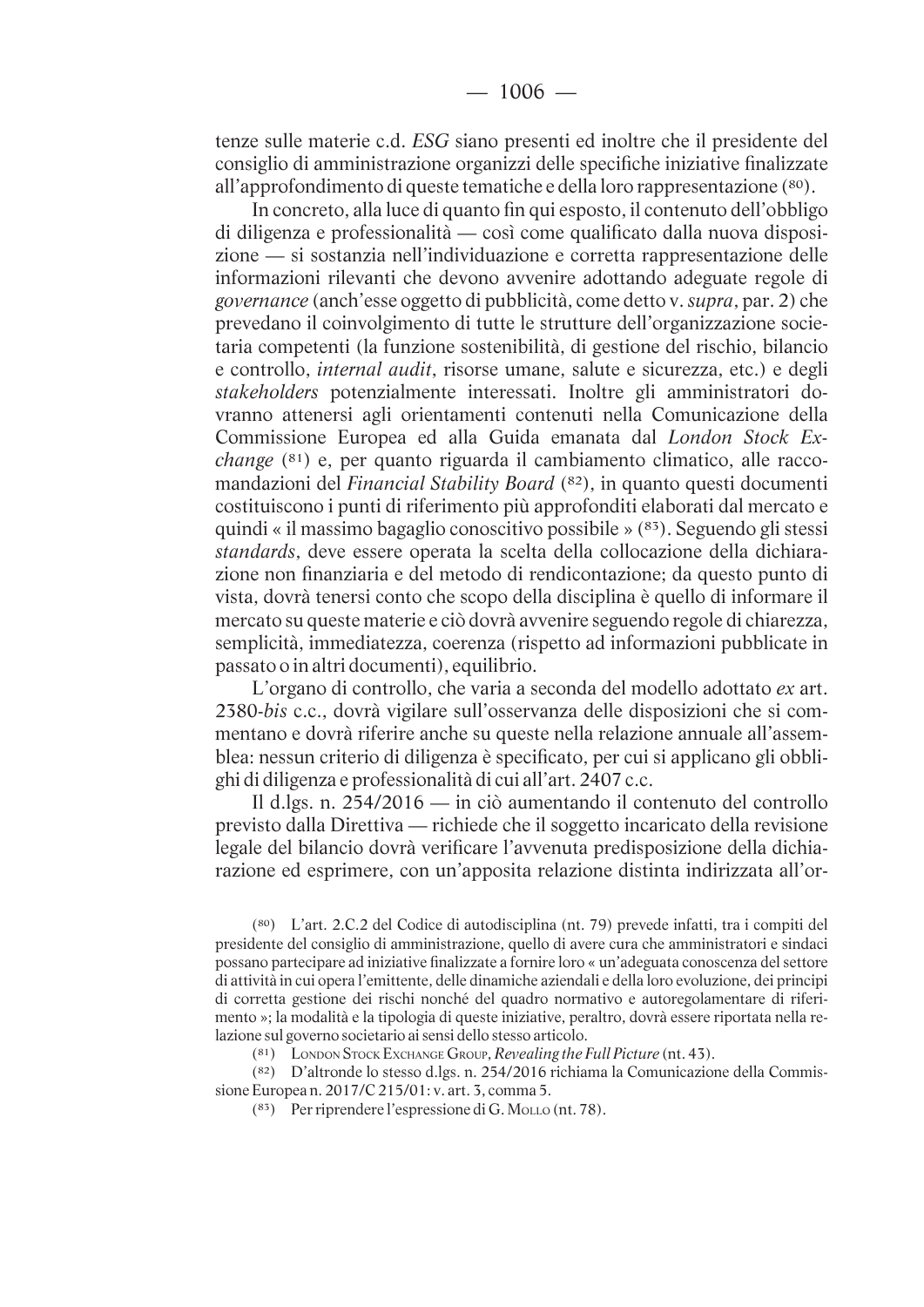gano amministrativo, un'attestazione di conformità rispetto alla metodologia di rendicontazione adottata e dichiarata dall'emittente e di rispetto del principio di indipendenza; in alternativa il revisore potrebbe esprimere dei rilievi oppure rilasciare un'attestazione negativa o dichiarare l'impossibilità di esprimere un'attestazione, in questi casi illustrando analiticamente i motivi della decisione (84). Inoltre il revisore incaricato dovrà indicare, in un'apposita sezione della relazione di revisione sul bilancio, l'avvenuta approvazione della dichiarazione non finanziaria da parte dell'organo amministrativo (85). Non era l'intervento del revisore un obbligo discendente dalla Direttiva ma una scelta operata volontariamente dal legislatore italiano (86): essa è da giudicarsi positivamente in quanto rende più affidabile la dichiarazione non finanziaria. I revisori — che potranno essere gli stessi già incaricati della revisione legale del bilancio oppure altri, comunque abilitati dovranno dunque attestare che la dichiarazione sia stata approvata dal consiglio di amministrazione seguendo le procedure di *governance* comunicate, ed inoltre che i principi, la metodologia, i sistemi, i processi e le procedure utilizzate ai fini della preparazione della dichiarazione siano adeguati. A questo proposito il documento Consob spiega che, in teoria, secondo il principio ISAE 3000, l'attestazione dei revisori potrebbe essere di due tipi ossia prevedendo la c.d. *reasonable assurance* oppure la c.d. *limited assurance* (87). In generale in Italia le società che pubblicano il bilancio di sostenibilità fanno riferimento alla *limited assurance*. Per quanto riguarda la dichiarazione non finanziaria, al momento, la Consob ha preferito demandare agli operatori la libertà di scegliere tra i due approcci o anche di prevedere un sistema misto tra i due, differenziando a seconda delle informazioni: la scelta è stata motivata dalla novità della disciplina che avrebbe comportato per molte società un onere eccessivo se si fosse imposta la *reasonable assurance*,

(84) Art. 5 Regolamento Consob n. 20267/2018 per il contenuto completo della relazione del revisore incaricato.

(85) Art. 4 Regolamento Consob n. 20267/2018.

(86) Solo Francia e Italia, nel recepire la Direttiva, hanno previsto l'obbligo di intervento di un revisore esterno che rilasci una relazione del contenuto menzionato: v. *Article* R. 225- 105-2.-I, *Ordonnance n° 2017-1180 du 19 juillet 2017* e *Decret n° 2017-1265 du 9 aout 2017*.

(87) CONSOB, *Documento di consultazione*, 21 luglio 2017, p. 21 s. La differenza è che, nel caso di *reasonable assurance*, l'attestazione contiene un giudizio secondo cui, *in tutti* gli aspetti significativi, l'informativa è stata redatta in conformità allo *standard* di rendicontazione di riferimento — ciò che presuppone il più alto livello di estensione nell'attività di verifica e perciò il rischio di errore è basso; nella *limited assurance* l'attestazione non è un giudizio e si basa su un esame limitato — ciò che presuppone un livello di estensione dell'attività di verifica inferiore con un margine di rischio di errore più elevato di livello accettabile. In quest'ultimo caso il revisore dovrà rappresentare che, sulla base del lavoro svolto e quindi limitatamente agli aspetti considerati, non sono pervenuti elementi che possano far ritenere che l'informativa non sia stata redatta in conformità allo *standard* di rendicontazione di riferimento; ciò perché il revisore non può avere la sicurezza di essere venuto a conoscenza di tutti i fatti e le circostanze significative.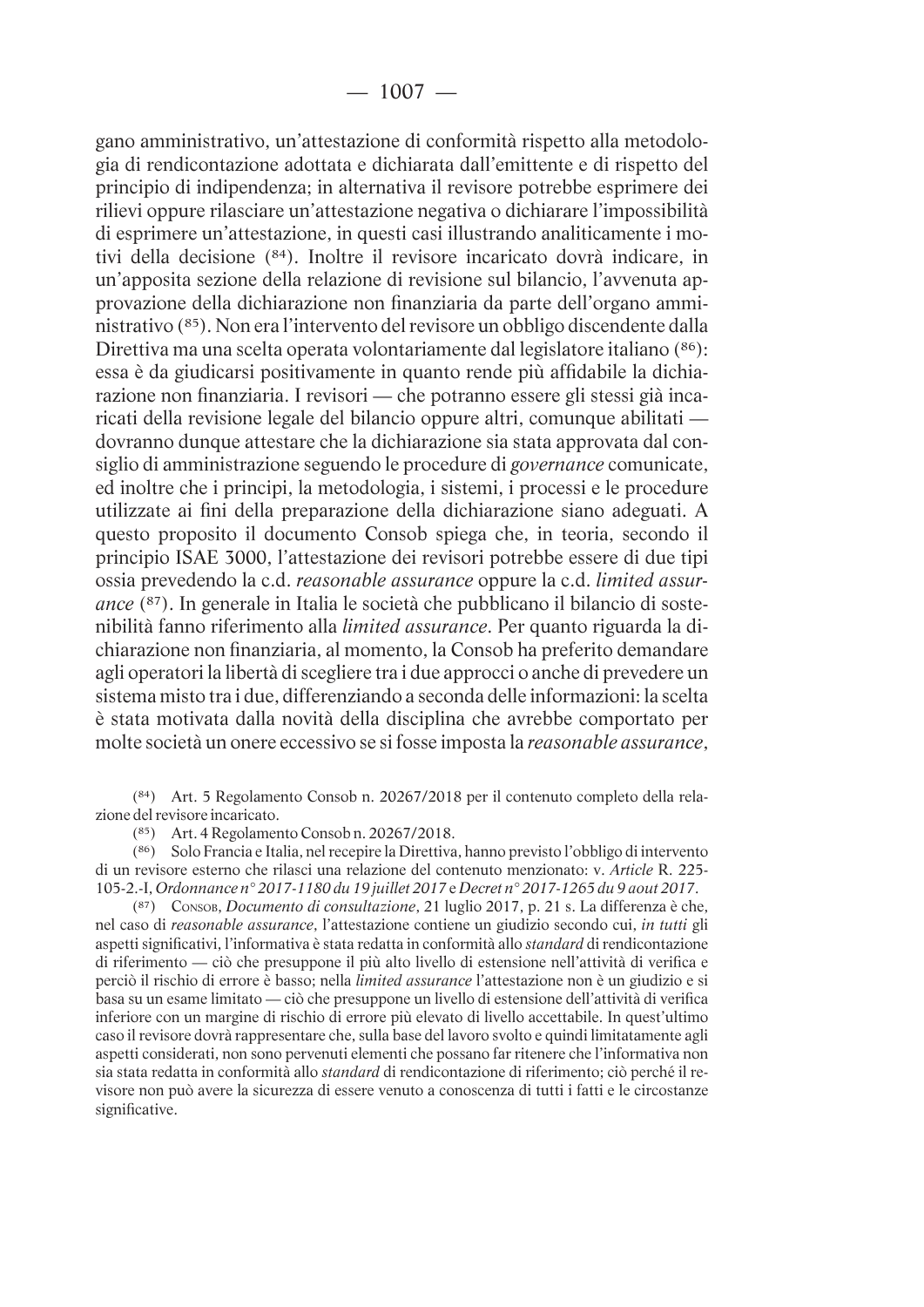e quindi la predisposizione di adeguati sistemi di raccolta dati e procedure di controllo. Peraltro il Regolamento Consob ha preferito non fare riferimento esclusivo al principio ISAE 3000 in quanto, pur essendo esso il punto di riferimento per i revisori (applicabile a tutte le attività di asseverazione), potrebbe in futuro non essere l'unico, in considerazione della possibile evoluzione del mercato internazionale con riferimento alle informazioni non finanziarie (88).

Infine il controllo sulla disciplina è attribuito alla Consob che potrà irrogare le sanzioni amministrative, previste dall'art. 8 del d.lgs. n. 254/2016 in caso di mancata pubblicazione della dichiarazione non finanziaria, agli amministratori — oltre che ai membri dell'organo di controllo per avere omesso di riferire in assemblea che la dichiarazione non è conforme a legge. In aggiunta, potranno essere irrogate le sanzioni, previste dallo stesso articolo, sia nel caso di redazione non in conformità con la disciplina che (in misura più elevata) in caso di informazioni non rispondenti al vero o di omissioni. Anche nei confronti dei revisori, per omessa verifica dell'avvenuta predisposizione della dichiarazione, la Consob può impartire le sanzioni previste nella stessa disposizione. La Consob è dunque l'autorità competente per irrogare le sanzioni descritte e, in aggiunta, ha il potere informativo di chiedere eventuali integrazioni. Il controllo Consob avverrà su base campionaria, selezionando i soggetti, utilizzando un sistema misto basato sul rischio e, nello stesso tempo, sulla casualità o rotazione al fine di verificare il maggior numero di emittenti (89).

6. La relazione sulla gestione — o l'eventuale rapporto in cui si decidesse di inserire la dichiarazione non finanziaria — andrà poi presentata in assemblea per informare i soci, e pubblicata per il mercato, seguendo la stessa disciplina prevista per la relazione sul governo societario e sugli assetti proprietari. La legge cioè non richiede il voto assembleare. Potrebbe tuttavia il consiglio di amministrazione decidere, autonomamente, di presentare la dichiarazione non finanziaria, ovunque contenuta, in assemblea e chiederne il voto? Non essendo prevista da una disposizione di legge un'espressa competenza dell'assemblea dei soci in materia, la delibera avrebbe natura non vincolante. Purtuttavia la decisione degli amministratori di sottoporre la dichiarazione non finanziaria al voto consultivo dell'assemblea potrebbe essere motivata dalla finalità di renderne il contenuto più condiviso e conosciuto: è naturale che, se i soci devono votare per approvare o non approvare tale documento, essi siano incoraggiati maggiormente a prendere visione di questa informativa. Potrebbe dunque dirsi che la decisione di sottoporre la

(88) Cfr. art. 5 comma 1, lett. *g*) e comma 2 Regolamento Consob n. 20267/2018.

(89) Art. 6 Regolamento Consob n. 20267/2018. Cfr. inoltre CONSOB, Documento di consultazione (nt. 87), 18 s.; ciò in conformità alle *ESMA Guidelines on Enforcement of Financial Information*.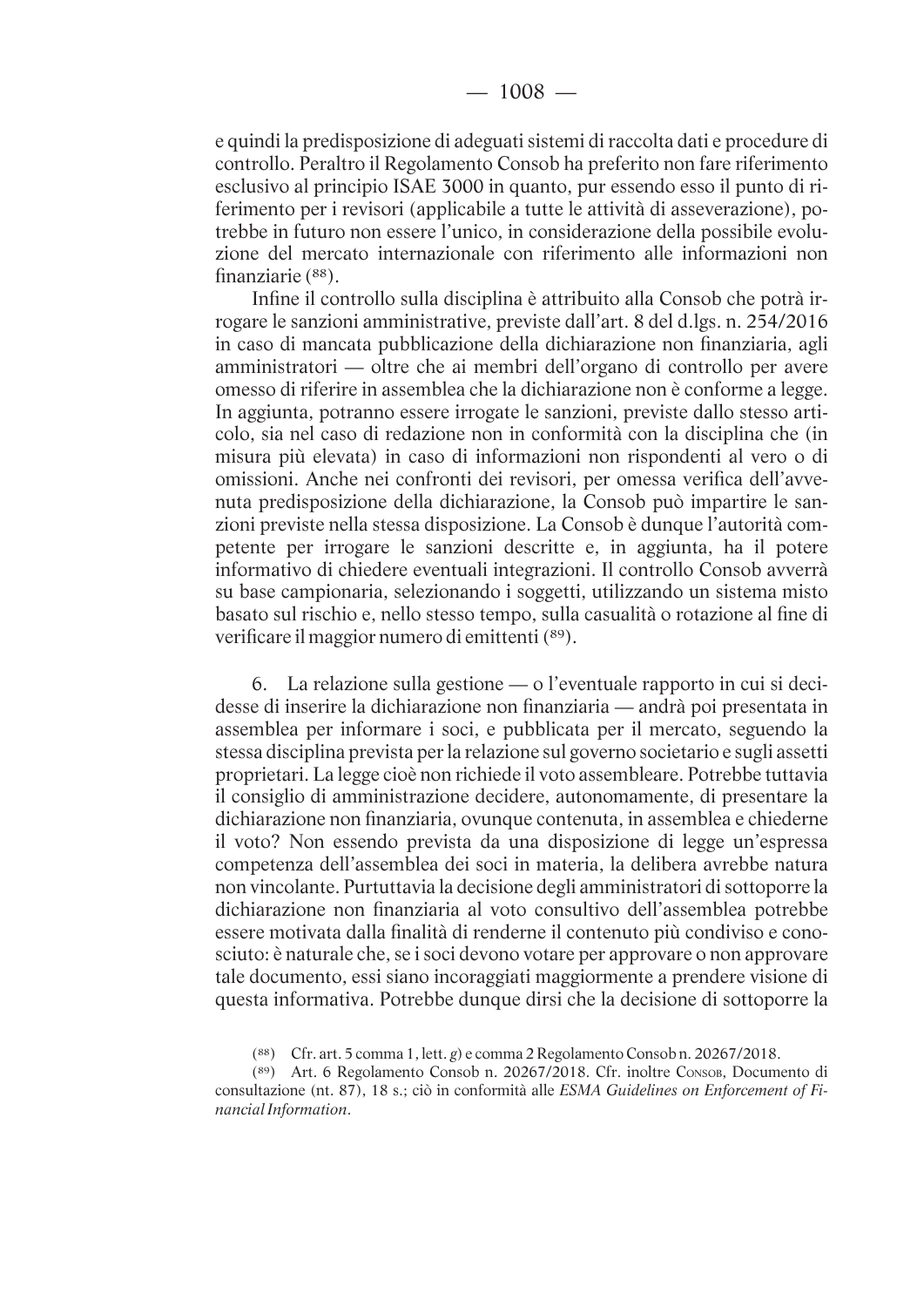dichiarazione non finanziaria al voto assembleare potrebbe essere motivata da finalità reputazionali, nel senso che la richiesta di un tale voto mostrerebbe una particolare sensibilità della società nei confronti di queste tematiche tanto da coinvolgere, per una maggiore condivisione, gli azionisti chiedendo loro di esprimersi.

La questione si ricollega alla problematica più generale del rapporto tra assemblea e consiglio di amministrazione con riferimento ad atti che possano dirsi rientrare nella gestione: la dichiarazione non finanziaria, riguardando informazioni circa le conseguenze sull'attività operativa della società da parte di fattori c.d. non finanziari, ha un contenuto di natura gestoria, sia che venga inserita nella relazione sulla gestione, sia che venga inserita in altra relazione. La riforma del diritto societario, introducendo gli artt. 2380 *bis* e 2364 comma 1, n. 5 c.c., ha previsto l'esclusività della gestione in capo al consiglio di amministrazione, principio che molti autori hanno considerato inderogabile, escludendo pertanto la possibilità per gli amministratori di sottoporre all'esame assembleare decisioni attinenti alla gestione dell'impresa; questa interpretazione trova il suo argomento principale nella Relazione di accompagnamento alla riforma secondo cui espressamente: « gli amministratori non possono, di propria iniziativa, sottoporre all'assemblea operazioni attinenti alla gestione sociale » (90). Qualche autore tuttavia, in generale, ha sostenuto invece che non sarebbe vietato agli amministratori richiedere all'assemblea pareri in materia gestoria, trattandosi di delibere non vincolanti, nonostante il testo della Relazione, affermando quindi che il principio di esclusività della gestione non sarebbe una norma imperativa ma suscettibile di deroga statutaria (91).

(90) Cfr. Relazione illustrative allo Schema di decreto legislative recante "Riforma organica della disciplina delle società di capitali e delle società cooperative, in attuazione della legge 3 ottobre 2001, n. 366", par. 5. Cfr. F., GALGANO, *Il nuovo diritto societario*, in *Tratt.dir.comm. e dir. pub. ec.*, diretto da F. Galgano, Padova, 2006, vol. XXIX t. 1, 209 s., 340 s.; P. MONTALENTI, *Il conflitto di interessi nella riforma del diritto*, in *Le grandi opzioni della riforma del diritto e del processo societario*, a cura di G. Cian, Padova, 2004, 199 s; M. SANDULLI, *Art. 2380-*bis, in *La riforma delle società*, a cura di M. Sandulli - V. Santoro, Torino, 2003, 395, 398 s.

(91) Cfr.: P. ABBADESSA, *L'assemblea nella s.p.a.: competenza e procedimento nella legge di riforma*, in *Il nuovo diritto delle società di capitale e delle società cooperative*, a cura di M. Rescigno - A. Sciarrone Alibrandi, Milano, 2004, 45 s.; S. CERRATO,*Il ruolo dell'assemblea nella gestione dell'impresa: il "sovrano" ha veramente abdicato?*, in *Riv. Dir. Civ*., 2009, II, 136 s., 146 s. il quale evidenzia che non ai soli amministratori competa la gestione dell'impresa e che la riforma ha attenuato la rigidità nella ripartizione convenzionale di competenze tra assemblea e amministratori optando per un sistema di « vasi comunicanti bidirezionali a intensità diseguale »; perciò non esisterebbe una struttura rigida « a compartimenti stagni » quanto a ripartizione delle competenze e quindi, in buona sostanza, l'art. 2380-*bis* c.c. sarebbe derogabile; M. MAUGERI, *Le deliberazioni assembleari "consultive" nella società per azioni*, in *RDS*, 2014, 152 s. il quale conclude la sua analisi annoverando, senz'altro, il fenomeno assembleare consultivo nella categoria dell'atto deliberativo che concorre « a conferire forza legittimante al processo di formazione della volontà del consiglio di amministrazione »; G.A. RESCIO, *L'assemblea e le de-*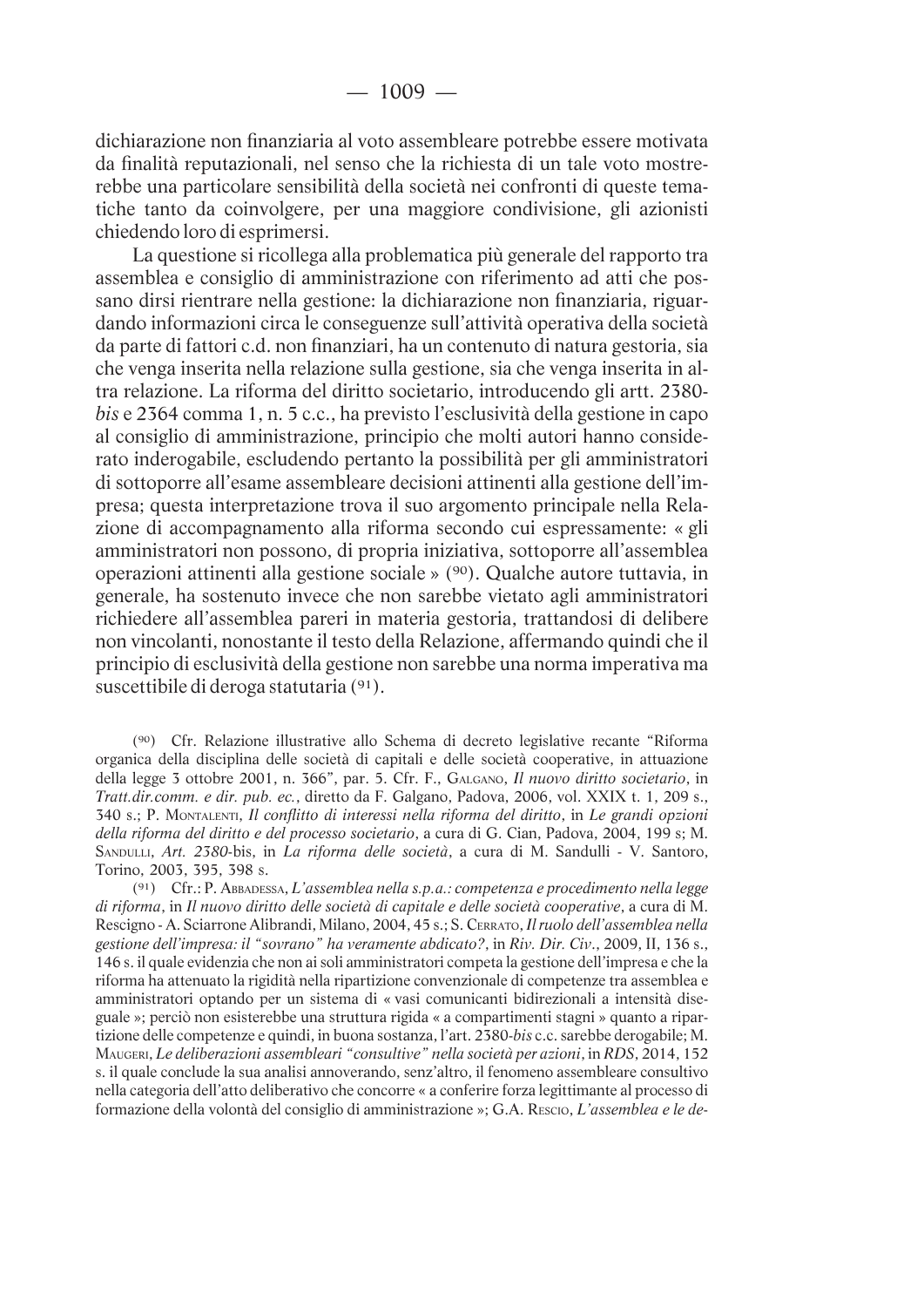$-1010 -$ 

Come argomentato in altra sede, la ripartizione delle competenze tra i due organi è da considerarsi imperativa sulla base delle disposizioni di legge; in particolare l'art. 2380-*bis* c.c. (per quanto opinabili siano le ragioni della scelta legislativa), nel prevedere l'esclusività della gestione è inderogabile ma esso si riferisce appunto alla competenza nel senso che, in assenza di una delibera dell'organo amministrativo su una determinata materia gestoria, questa non potrà considerarsi decisa (92). Diversamente tuttavia si deve argomentare circa la possibilità che l'assemblea si esprima attraverso delibere non vincolanti allorché gli amministratori — per previsione statutaria ma anche nel silenzio dello statuto — si rivolgano all'assemblea dei soci su una determinata questione. L'assemblea e l'organo amministrativo sono legati da un rapporto fiduciario che attribuisce alla prima il diritto di nominare e revocare i secondi e di controllarne l'operato (attraverso l'approvazione del bilancio e l'azione sociale di responsabilità) e, nello stesso tempo, ai secondi di osservare gli obblighi di diligenza della cui violazione sono responsabili *in primis* verso la società *ex* art. 2392, comma 1, c.c.: in virtù del rapporto fiduciario, esiste tra questi due organi un obbligo di cooperazione e collaborazione. Peraltro l'art. 2381, u.c., c.c. impone agli amministratori di agire in modo informato al fine di operare scelte di gestione nel più completo e corretto processo decisionale. Date queste premesse, non sarebbe coerente configurare un divieto per l'organo amministrativo di sentire l'assemblea e cioè la collettività dei soci — chiedendo ad essa un parere, anche qualora lo statuto non lo prevedesse, nel caso in cui l'organo lo reputasse opportuno per acquisire una maggiore conoscenza delle idee, del pensiero su queste tematiche generali, al fine di gestire la società al meglio e tenendo in considerazione la posizione degli azionisti su di esse. La delibera non sarebbe vincolante e gli amministratori resterebbero responsabili delle decisioni adottate nella piena discrezionalità. Lo statuto potrebbe dunque prevedere l'approvazione da parte dell'assemblea della dichiarazione non finanziaria con delibera non vincolante (non vincolante, non essendo questa — come detto — una competenza spettante all'assemblea per legge). In ogni caso, pur nel silenzio dello statuto, come detto, l'organo amministrativo ben potrebbe decidere di rivolgersi all'assemblea per un parere consultivo al fine di una gestione consapevole e attenta alla posizione o alle posizioni degli azionisti. D'altronde — ragionando *a contrario* — quale sarebbe la sanzione

*cisioni dei soci*, in *Il nuovo ordinamento delle società. Lezioni sulla riforma e modelli statutari*, a cura di S. Rossi, Milano, 2003, 96; F. PASQUARIELLO, Sub *2364-2366*, in *Il nuovo diritto delle società*, a cura di A. Maffei Alberti, Padova, 2005, 446; F. TASSINARI, Sub *art. 2364*, in *Commentario romano al nuovo diritto delle società*, diretto da F. D'Alessandro, Padova, 2010, II.1, 465.

<sup>(92)</sup> Per un approfondimento del tema ed una completa bibliografia sia consentito il rinvio a S. BRUNO, *Il ruolo dell'assemblea di s.p.a. nella* corporate governance, Padova, 2012, 77 s.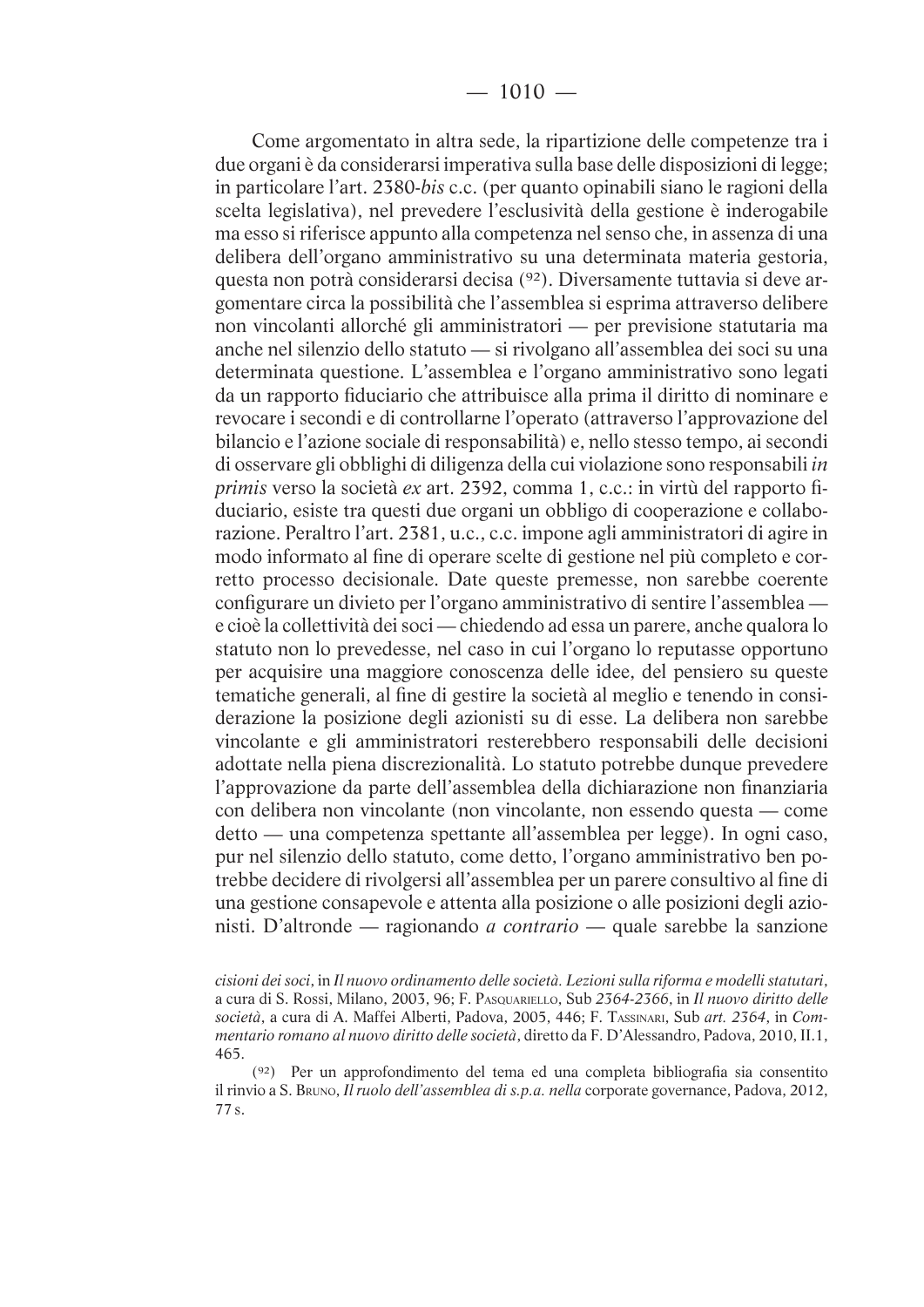ipotizzando appunto che l'assemblea si pronunci sulla dichiarazione non finanziaria? L'unica sanzione potrebbe essere l'inefficacia della delibera stessa; ma — si è detto — la delibera non è vincolante e quindi non produce comunque effetti propriamente giuridici; l'unico effetto che essa è destinato a produrre è di natura reputazionale. Al fine di adempiere al meglio all'obbligo di diligenza nella gestione, gli amministratori potrebbero pertanto considerare opportuno sentire i soci, riuniti in assemblea, nell'interesse dei quali la società viene amministrata, ferma restando la responsabilità esclusiva degli amministratori per le scelte effettuate. Sulla base di quale principio potrebbe negarsi al consiglio di amministrazione di chiedere all'assemblea di pronunciarsi su questioni di così ampia e generale portata, consentendo agli stessi di mostrare il consenso o eventualmente il dissenso rispetto alle politiche che la società intende adottare su tali tematiche e comunque attirando su di esse la loro attenzione? Argomentare che il divieto discenderebbe dall'art. 2380-*bis* c.c. non sarebbe corretto sia perché la disposizione riguarda la ripartizione delle competenze — che non verrebbe intaccata da una decisione del genere —, sia alla luce del rapporto fiduciario che lega i due organi (93). Il consiglio di amministrazione potrebbe pertanto, anche nel silenzio dello statuto, autonomamente decidere di farlo. Non è una questione attinente alla gestione ordinaria ma si tratta di definire quali dovranno essere le politiche della società relativamente a tematiche di portata generale. Pe-

(93) Si consideri che nell'ordinamento statunitense il fondamento giuridico della validità delle c.d. *precatory resolutions* e della disciplina introdotta dalla *SEC* nella *Rule 14a-8* è stato, storicamente, il diritto di espressione costituzionalmente garantito così come sancito nel caso *Auer vs. Dressel*, 306 N.Y. 427; 118 N.E. 2d 590 (N.Y. 1954). Per un approfondimento, cfr. EA., 218 s. cui si rinvia per riff. bibliografici. Peraltro, ultimamente, la maggior parte di richieste di convocazione assembleare o integrazione dell'ordine del giorno da parte degli investitori istituzionali, *ex Rule 14a-8*, riguarda proprio i c.d. fattori *ESG* a testimonianza del notevole interesse su queste materie da parte degli azionisti. Il numero di tali richieste è, negli ultimi due anni, aumentato enormemente negli Stati Uniti così come sono aumentati i voti a favore di esse: ad es. sono state presentate proposte su maggiore equità di genere nella remunerazione (nella società eBay), di diversità nel consiglio di amministrazione (nelle società Joy Global e FleetCor Technologies), di adozione di politiche contro le discriminazioni per orientamenti sessuali o di genere verso i dipendenti (nella società J.B. Hunt Transport Services, Inc.), di trasparenza sugli obiettivi di sostenibilità (nella società Clarcor), sulle emissioni di metano (nella società WPX), e sulle donazioni politiche (nella società Flour e Ni Source). In tutte queste società la delibera è stata approvata dalla maggioranza degli azionisti. Interessante è stato poi il caso di ExxonMobil in cui, per due anni di seguito, è stata presentata la richiesta di prevedere la nomina di un esperto in *climate change* nel consiglio di amministrazione ma, solo nel 2017, la proposta è stata approvata a maggioranza (avendo invece ricevuto il consenso solo di circa il 20% di azionisti nel 2015 e 2016). Altre richieste (circa novanta nel 2016) hanno riguardato questioni ambientali ma hanno ricevuto voto favorevole solo da circa il 20% degli azionisti, percentuale che comunque è la più alta storicamente; tra queste, le proposte aventi ad oggetto la pubblicazione di un rapporto di sostenibilità hanno raggiunto la percentuale più elevata, quasi pari al 30%. Per un approfondimento, cfr. J. ROBERT BROWN, JR., *Corporate Governance, Shareholder Proposals, and Engagement Between Managers and Owners*, in 94 *Denver Law Review* 2017, 15 s.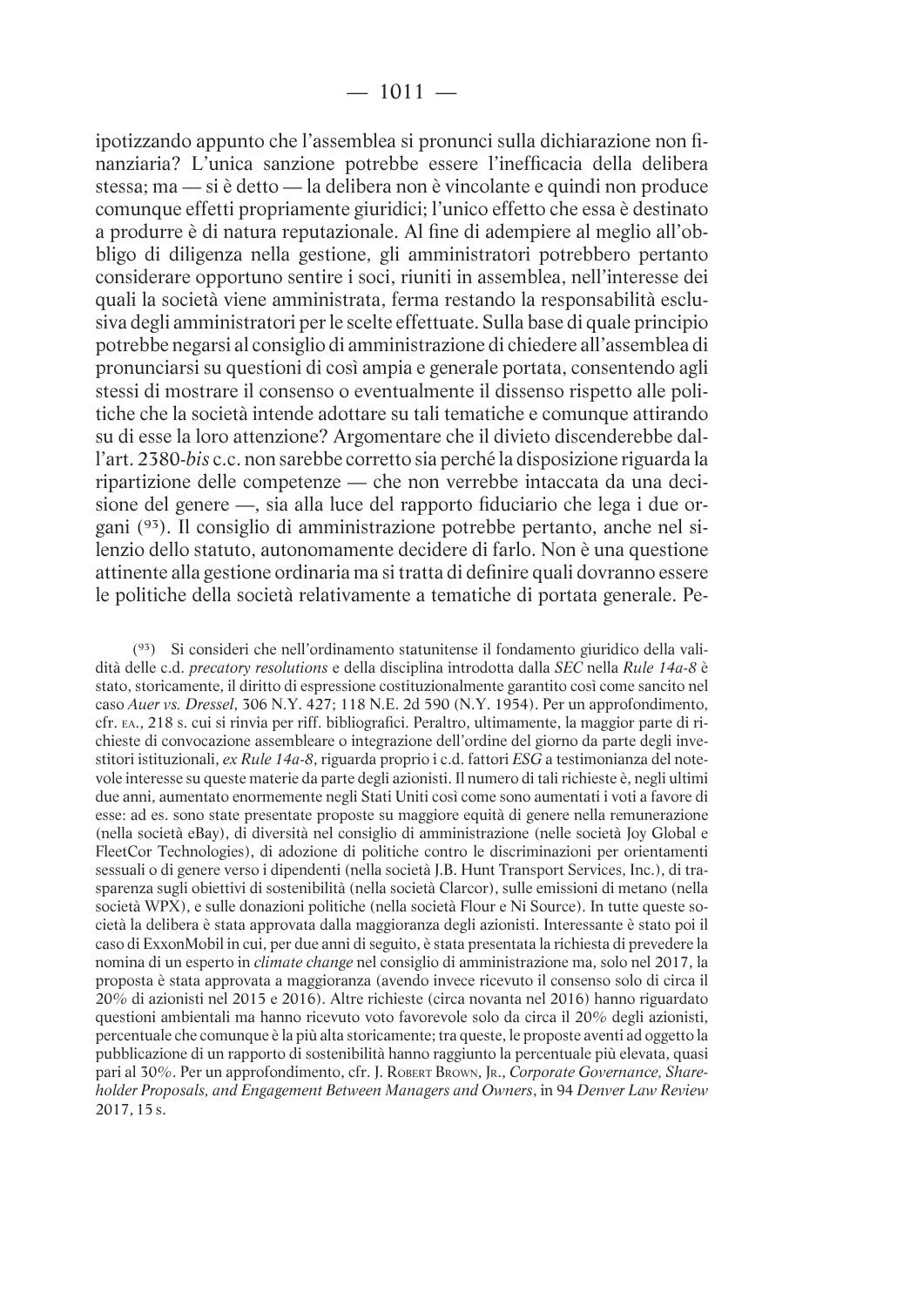raltro l'opinione dei soci su questi punti è vieppiù rilevante se consideriamo che potrebbe trattarsi di decisioni che potrebbero comportare un sacrificio immediato dei loro interessi nel breve termine, in vista di vantaggi che potrebbero realizzarsi nel medio-lungo periodo, e comunque di scelte gestorie da cui potrebbe risultare un confronto o un conflitto tra i loro interessi e quelli di cui sono portatori i vari *stakeholders* (94).

7. Secondo la nuova disciplina, l'obbligo di trasparenza sulle c.d. informazioni non finanziarie risponde — come spiegato — alla finalità di identificare i rischi che potrebbero derivare da una mancata considerazione dei fattori sociali ed ambientali. Da questo punto di vista la qualificazione di questa informativa come "non" finanziaria non sembra essere corretta: la trasparenza è funzionale alla mitigazione dei rischi e quindi delle perdite che gli emittenti potrebbero subire e che, a sua volta, conduce ad un corretto calcolo del valore attuale del patrimonio sociale. Probabilmente l'espressione è frutto di un errore di traduzione perché in inglese *non financial information* significa che le informazioni non sono contenute nel bilancio: sarebbe stato più corretto tradurre "non contabili". Senza queste informazioni, in ogni caso, il mercato potrebbe stimare in maniera non corretta gli emittenti. La trasparenza, finalizzata ai rischi, pertanto produce conseguenze sulla gestione: la considerazione di questi fattori può dirsi rientrare tra gli obblighi degli amministratori *ex* art. 2381, comma 3 c.c., al fine di valutare l'adeguatezza dell'assetto organizzativo, amministrativo e contabile della società in quanto ciò include il monitoraggio dei rischi (95).

(94) Trattando, in generale, delle delibere consultive, scrive M. MAUGERI (nt. 91), 56 s. che, sotto il profilo endosocietario, esse servono ad attivare uno scambio di informazioni con gli amministratori segnalando loro le preferenze circa gli « obiettivi da realizzare, soprattutto in ordine a operazioni o a strategie che potrebbero implicare il rischio di una deviazione dall'interesse sociale » funzione che « si rivelerebbe tanto più incisiva ove si attestasse l'esistenza di una correlazione positiva tra il potere di "voice" degli azionisti e il valore di mercato delle azioni ». Inoltre, scrivendo, in generale, sul tema della responsabilità sociale di impresa (e quindi prima che la disciplina in oggetto fosse introdotta) è stato detto che gli amministratori possono adottare decisioni volte a soddisfare interessi degli *stakeholders* esterni (tema su cui si tornerà, *infra sub* par. 7) quando — *inter alia* — « siano i soci stessi in sede statutaria o assembleare ad autorizzare determinate linee di condotta o queste derivino dall'adesione, che richiederebbe, a mio avviso, anche in questo caso, un consenso assembleare, a codici di comportamento »: cfr. V. CALANDRA BUONAURA (nt. 17), 531 ove riff. a dottrina conforme. Perciò, quale migliore occasione di coinvolgere i soci se non questa, offerta dal legislatore, con la previsione della dichiarazione c.d. non finanziaria? Mi risulta peraltro che quanto meno una società italiana abbia, in passato, chiesto il voto dell'assemblea sul rapporto di sostenibilità, la s.p.a. A2A.

(95) Come spiegato da M. IRRERA, *L'obbligo di corretta amministrazione e gli assetti adeguati*, *in Il nuovo diritto societario nella dottrina e nella giurisprudenza: 2003-2009*, Commentario diretto da G. Cottino - G. Bonfante - O. Cagnasso - P. Montalalenti, Torino, 2009, 557: « L'obbligo degli assetti adeguati manifesta l'emersione sul piano giuridico di acquisizioni consolidate nelle scienze aziendalistiche » e, tra i tasselli di cui si compone l'organizzazione aziendale, rientra appunto il *risk management*. Inoltre si veda il Principio 1.C.1, lett. b) e c) del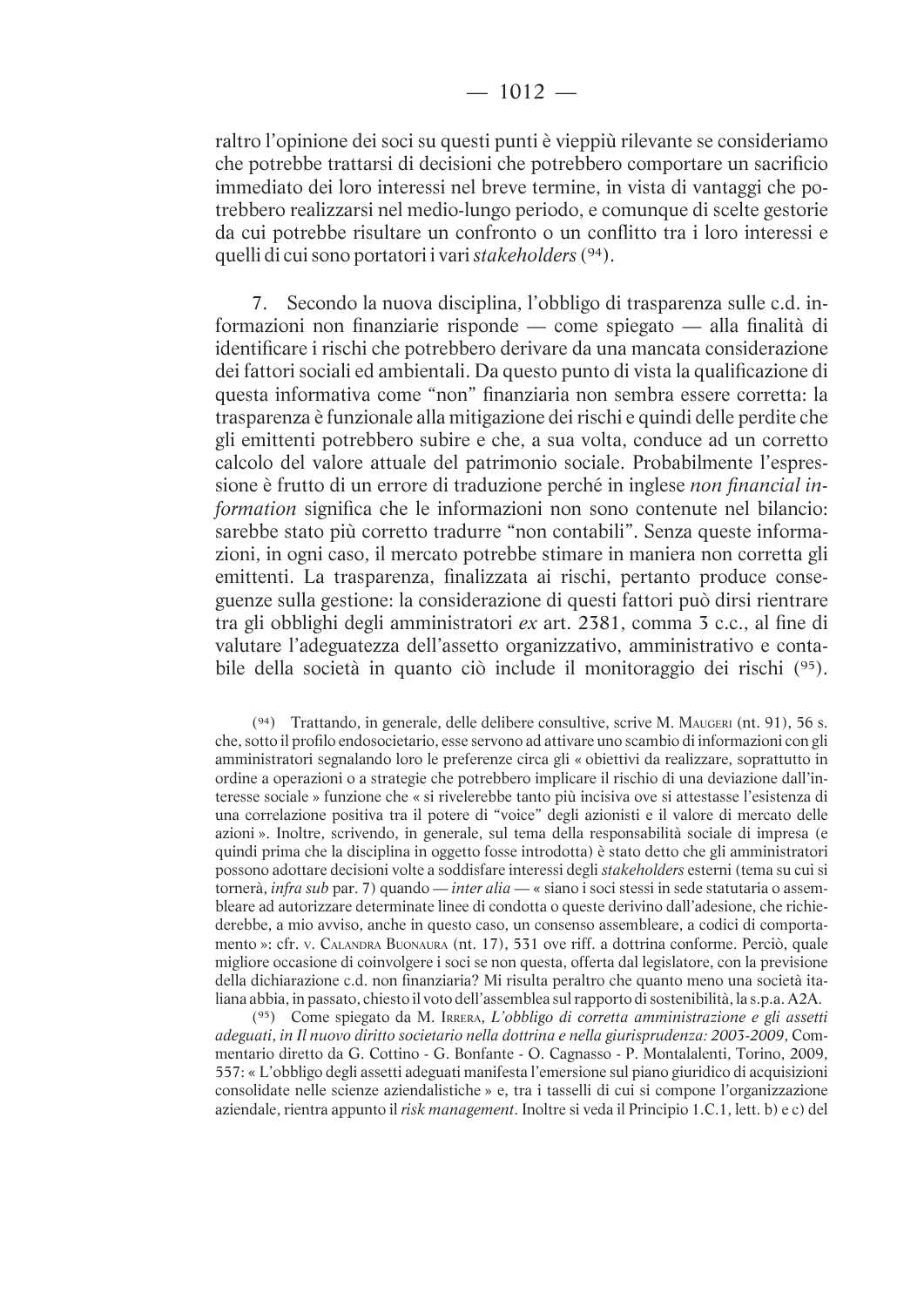$-1013-$ 

Ma la trasparenza sulle c.d. informazioni non finanziarie è nello stesso tempo strumentale all'identificazione delle opportunità che, dalla considerazione e valorizzazione di questi fattori, possono derivare alle società, ciò che può indurre un aumento della loro profittabilità; perciò neanche da questo punto di vista la loro qualificazione come non finanziarie è corretta. Inoltre pure la trasparenza sulle opportunità, legate al perseguimento di politiche che tengano conto dei fattori individuati dalla nuova disciplina, non è fine a sé stessa ma produce conseguenze sulla gestione in quanto nell'elaborazione dei piani strategici, industriali e finanziari, cui fa riferimento lo stesso art. 2381, comma 3 c.c., bisogna tenere conto di esse. Tutto sommato perciò la trasparenza su questi fattori c.d *ESG* si riflette direttamente sugli obblighi degli amministratori, sia per quanto riguarda la gestione dei rischi che la pianificazione strategica ed in entrambi in casi, può ritenersi, che delle materie individuate dalla recente normativa bisogna che l'organo amministrativo tenga conto per considerazioni di « pura e semplice efficienza produttiva »  $(96)$ .

Al contempo — come si diceva in apertura — emerge tuttavia l'altra finalità della disciplina: rilegittimare moralmente la grande impresa agli occhi dei consumatori e ricostruire la fiducia verso un modello di capitalismo che sembra produrre troppe iniquità (97). La trasparenza sui c.d. fattori *ESG* è dunque sia una tema tecnico— con riflessi sulla gestione— che politico (98).

Codice di Autodisciplina (nt. 79) che include, tra i compiti del consiglio di amministrazione, la valutazione di « tutti i rischi che possono assumere rilievo nell'ottica della sostenibilità nel medio-lungo periodo » e che, con riferimento alla valutazione dell'adeguatezza, espressamente comprende anche il riferimento al sistema di controllo interno e di gestione dei rischi. Cfr. inoltre C. AMATUCCI, *Adeguatezza degli assetti, responsabilità degli amministratori e* business judgment rule, in *Assetti adeguati e modelli organizzativi nella* corporate governance *delle società di capitali*, diretto da M. Irrera, Bologna-Roma, 2016, 1003 s.; G. FERRARINI, *Funzione del consiglio di amministrazione, ruolo degli indipendenti e doveri fiduciari*, in *I controlli societari. Molte regole, nessun sistema*, a cura di M. Bianchini - C. Di Noia, Milano, 2010, 49 s.; M. MOZZARELLI, *Appunti in tema di rischio organizzativo e procedimentalizzazione dell'attività imprenditoriale*, in AA.Vv., *Amministrazione e controllo nel diritto delle società:* liber amicorum *Antonio Piras*, Torino, 2010, 728 s.

(96) Così scrive, in generale, a proposito della *corporate social responsibility* M. LIBERTINI (nt. 5), 22.

(97) Cfr. S. WHEELER, *Corporations & the Third Way*, Oxford/Portland, 2002, *passim*, in particolare 14 s., 53 s.; l'Autrice scrive: « My argument is that the consequence of the failure of both Anglo-American capitalism and network capitalism to deliver stability and security is the birth of a different kind of capitalism. This is a new model and within this new model there are social expectations that corporations will undertake a quest for re-legitimisation based upon responsible profit-taking and an acknowledgment that their responsibilities extend beyond those with whom they enjoy a proprietary relationship »; ed inoltre « Thus what is needed is an ethical underpinning to corporate activity which on the one hand recognises the need for profitmaking as a essential to a redistribution capacity but on the other integrates the corporation into a larger goal structure. Corporations need a new cultural persona…which sees their involvement in social programmes in the wider society not as driven by the need for profit with ad hoc useful outcomes but as an activity in its own right ». Ed inoltre il Manifesto economico "Toward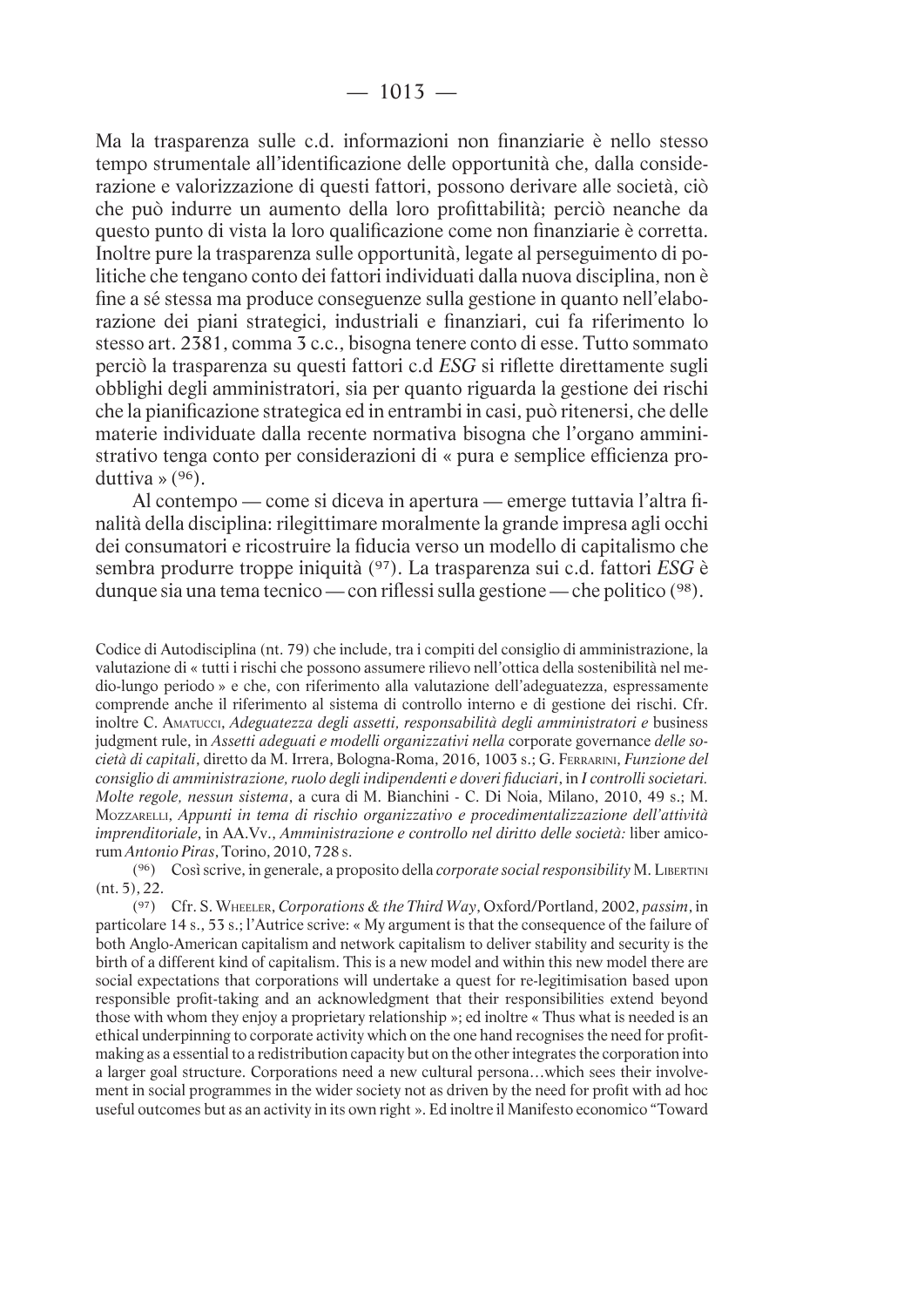Avendo chiarito ciò bisogna perciò domandarsi se sia possibile ricostruire da quest'obbligo di trasparenza e di considerazione dei rischi e delle opportunità derivanti dai fattori sociali, ambientali e di *governance* pure un conseguente obbligo degli amministratori di gestire la società nell'interesse degli *stakeholders* identificati dalla disciplina.

Il codice civile italiano, nella definizione degli obblighi di gestione degli amministratori, non contempla espressamente *stakeholders* che non siano la società (intesa come collettività di azionisti) o i creditori sociali (v. artt. 2392 e 2394 c.c.) (99). Tanto che la previsione di un obbligo di considerare, nell'amministrazione della società, interessi diversi da quelli menzionati potrebbe reputarsi addirittura in contrasto con le disposizioni codicistiche in caso di interessi non convergenti. Il dibattito, che risale alla ricostruzione dell'interesse della società, è noto ed è stato egregiamente sintetizzato con la conclusione secondo cui nella società per azioni di diritto italiano agli amministratori non è precluso perseguire l'interesse dei vari *stakeholders*, né porre attenzione allo svolgimento dell'attività economica secondo una logica di sviluppo eticamente e socialmente sostenibile purché ciò non disattenda le aspettative dei soci ad una remunerazione del loro investimento, quanto meno nel lungo termine o considerando vantaggi di natura reputazionale (100). Con riferimento al rispetto di interessi di particolare rilevanza etica e sociale è stato detto inoltre, in generale, che compete agli ammini-

a Better Capitalism", lanciato di recente a Davos da Henry Blodget ed altri, 26 Gennaio 2018, in *http://www.businessinsider.com/davos-indra-nooyi-mark-weinberger-better-capitalism-2018 -1?IR=T*. In economia il tema è stato trattato ampiamente da T. PIKETTY, *Le Capital au XXIe siècle, 2013,* Paris*, passim*, pietra miliare sulla diseguaglianza, caratteristica — non un incidente— del capitalismo.

(98) Per riprendere il tema trattato da D. MONCIARDINI. - J. DUMAY - L. BIONDI(nt. 7), 5 s.

(99) È stato affermato che « la mancanza di una definizione normativa generale dei doveri degli amministratori e dell'interesse che essi sono tenuti a perseguire (…) viene prevalentemente interpretata come un implicito riconoscimento che gli amministratori sono tenuti a perseguire l'interesse dei soci e che tale interesse sia qualificato dallo scopo lucrativo o mutualistico per il quale la società è stata costituita »: cfr. V. CALANDRA BUONAURA (nt.17), 530 s. Con riferimento ai creditori sociali, in sintesi, è controverso in dottrina se l'obbligo di mantenere integro il patrimonio sociale, di cui all'art. 2394 c.c., debba essere adempiuto dagli amministratori direttamente nei confronti nei creditori sociali — implicando ciò l'obbligo di considerare anche gli interessi di questi nell'amministrazione della società — oppure incidentalmente nei loro confronti — se si reputa che i contenuti degli obblighi di cui agli artt. 2394 e 2392 c.c. coincidano e che quindi gli amministratori siano obbligati a perseguire, in ogni caso, l'interesse della società.: cfr. per un approfondimento ed una ricostruzione della dottrina sul punto S. BRUNO, *Personal Liability of Corporate Directors Under English Common Law and Italian Civil Law*, in *2 U.C. Davis Journal of International Law &* Policy 1996, 55 s.

(100) Ben sintetizzano la tematica, con ampia bibliografia: V. CALANDRA BUONAURA (nt. 17), 531, 534; G. GUIZZI, *Appunti in tema di interesse sociale e* governance *nelle società bancarie*, in *Riv.dir.comm*., 2017, 243 s. Cfr., per tutti, C. ANGELICI, *La società per azioni. Principi e problemi*, in *Trattato di diritto civile e commerciale*, I, diretto da P. Schlesinger, Milano, 2012, 90 s. (anche per ampia bibliografia sugli ordinamenti americano e tedesco). Imprescindibili testi storici sul tema, nel nostro ordinamento, sono: T. ASCARELLI, *Interesse sociale e interesse co-*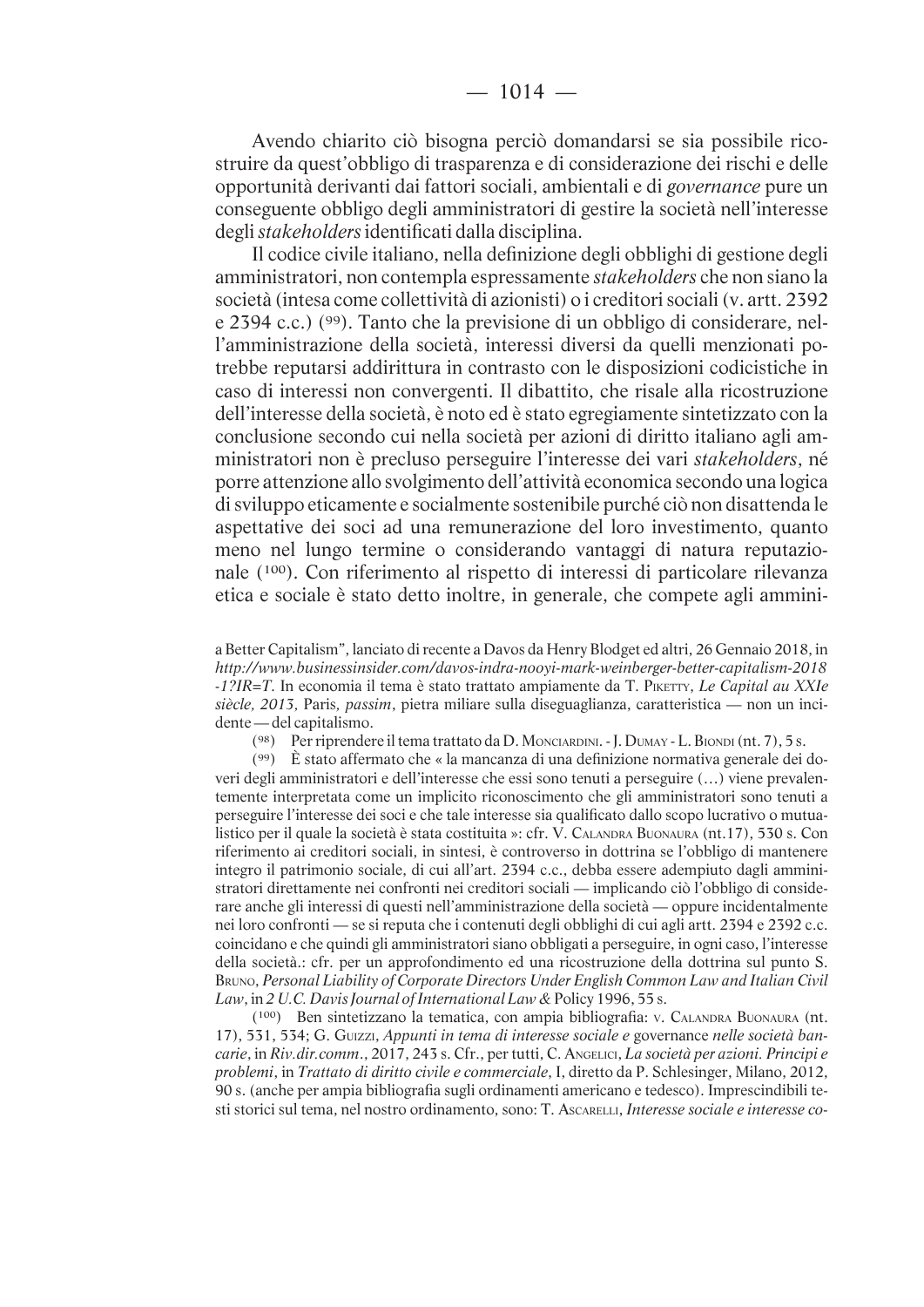stratori « la funzione di individuare in concreto un equilibrio fra la finalità di massimizzare il profitto e altri interessi coinvolti dall'attività imprenditoriale della società »; in tal guisa gli amministratori creano una identità della società per azioni valorizzandone il ruolo « quale attore etico-sociale » fermo restando che gli stessi devono preventivamente definire « il tipo di equilibrio sulla cui base intendono perseguire l'efficienza dell'impresa » — intesa come sopravvivenza della stessa — nell'ambito della loro discrezionalità; ma ciò non vale a creare una pretesa giuridicamente azionabile dai terzi (101).

Questa prospettiva non viene modificata, a mio avviso, dalla nuova normativa. L'obbligo di considerare gli interessi degli *stakeholders* deve per come è impostato il codice civile italiano — intendersi limitato a ciò che possa avere un impatto sulla remunerazione dell'investimento degli azionisti. Le ragioni della trasparenza sono l'identificazione e gestione del rischio e l'incremento della fiducia da parte del mercato e dei consumatori: le società a rilevanza pubblica — destinatarie della normativa — devono essere gestite nell'ottica di massimizzare i profitti secondo una logica di *shareholder value*. Il perseguimento degli interessi dei vari *stakeholders* individuati nella disciplina, che può comportare nuovi investimenti e quindi nuovi costi, deve essere finalizzato a rendere la società più appetibile agli occhi del mercato e degli investitori. Pertanto la considerazione, nelle politiche e nella strategia adottate dalle società, di questi interessi diversi — considerazione che come detto in apertura non è obbligatoria perché le società possono giustificare l'assenza di politiche sulle varie tematiche — è consentita, seguendo l'impostazione del nostro codice civile, solo ove essa sia strumentale al perseguimento dell'interesse della società — che corrisponde alla massimizzazione dei profitti — e all'attrazione di investitori. Non solo non è ricostruibile un obbligo degli amministratori di tenere conto dei fattori enucleati dalla nuova disciplina nella gestione della società ma addirittura gli

*mune dei soci*, in *Studi in tema di società*, Milano, 1952, p. 151 s.; P.G. JAEGER, *L'interesse sociale*, Milano, 1964, *passim*; A. MIGNOLI, *L'interesse sociale*, in questa*Rivista*, 1958, 725 s.

(101) Cfr. C. ANGELICI (nt. 100), 436 s.; ID., *Note minime in tema di interesse sociale*, *Banca borsa*, 2014, 261 s. L'A., tuttavia, affida agli amministratori la possibilità, nell'ambito dell'esercizio della discrezionalità, di predefinire l'equilibrio di interessi come se non ci fosse una gerarchia già ricostruibile. Il punto è stato ripreso più di recente, proprio con riferimento alla *CSR* e alla Direttiva 2014/95/UE in ID., *Divagazioni sulla "responsabilità sociale" d'impresa*, in questa *Rivista*, 2018, 15. Osserva però G.B. PORTALE, *La società per azioni. Principi e problemi (*Scintillae iuris*)*, in *Banca borsa*, 2014, 144 s. che, pur avendo gli amministratori la funzione di individuare un equilibrio tra la pluralità di interessi per raggiungere l'efficienza (secondo la ricostruzione di C. ANGELICI(nt. 100) 436 s. « è molto controverso se effettivamente non debba sussistere una gerarchia, in testa alla quale porre l'interesse degli azionisti » e cita gli ordinamenti tedesco, austriaco e francese (cui può aggiungersi il diritto inglese come spiegato nel testo) che prevedono tale gerarchia. Cfr. inoltre U. TOMBARI, *L'organo amministrativo di S.p.A. tra "interessi dei soci" ed "altri interessi"*, in questa *Rivista*, 2018, 27 s. secondo il quale la disciplina sulle informazioni non finanziarie « non muta gli "interessi" che gli amministratori di una s.p.a. debbono perseguire ».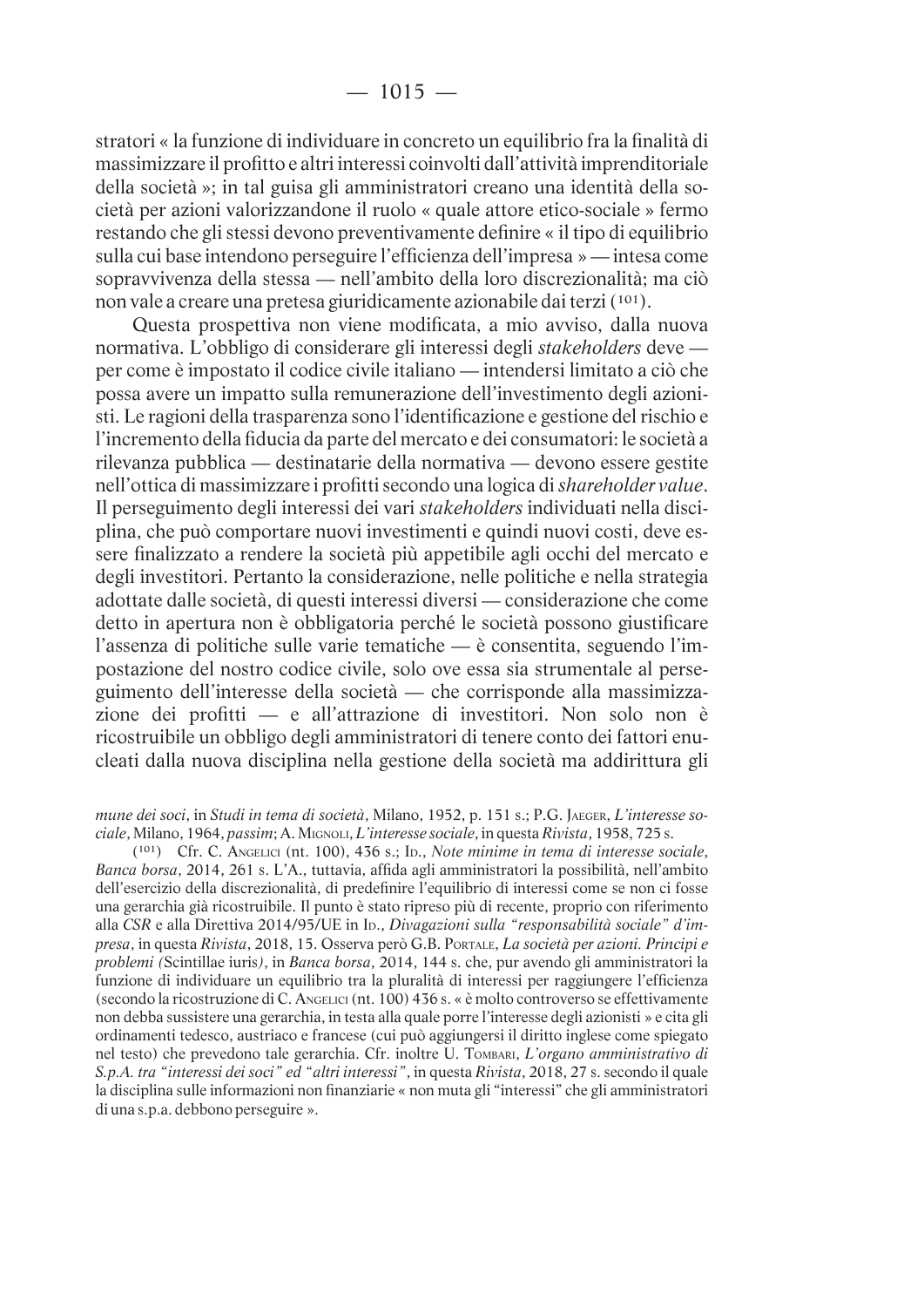amministratori possono tenere in considerazione questi interessi solo se di ciò possa ricevere vantaggio la società, quanto meno in termini di reputazione sul mercato.

Se questa è la conclusione della ricostruzione degli obblighi di gestione degli amministratori, la disciplina della dichiarazione non finanziaria non è in contrasto con l'art. 2392 c.c.

Tuttavia la previsione di una disposizione, nel nostro codice civile, dal contenuto simile alla Sez. 172, prevista nel Regno Unito con il *Companies Act 2006*, sarebbe più appropriata e moderna, più coerente con la normativa di recente introduzione, più attenta alla prassi seguita dalle maggiori società italiane che da anni pubblicano rapporti di sostenibilità o bilanci in forma integrata per comunicare al mercato le politiche che vengono, da tempo, perseguite a favore dei vari *stakeholders* (102). Peraltro il codice di autodisciplina italiano prevede: sia l'obbligo di creazione di valore per gli azionisti nel medio-lungo termine, che la definizione della parte variabile della remunerazione legata ad obiettivi di lungo termine, che, dal 2015, la raccomandazione di creare un comitato interno *ad hoc* competente sulle tematiche della sostenibilità o comunque di attribuire queste competenze ad altro comitato già costituito (103). La disciplina sugli obblighi degli amministratori del *Companies Act* 2006 è sapientemente scritta perché gradua la posizione degli *stakeholders* attribuendo il primato agli azionisti — gli unici soggetti legittimati ad agire in giudizio, ex Sez. 170 CA 2006, per la violazione della Sez. 172 CA 2006 — e così risolve i problemi di un eventuale conflitto degli interessi coinvolti pur lasciando all'organo amministrativo il compito di trovare il corretto equilibrio (104). Ben illustra tale gerarchia di interessi uno

(102) Si veda l'indagine realizzata a proposito delle 40 più importanti società quotate sulla Borsa italiana sul perseguimento delle politiche di sostenibilità, sia attraverso la pubblicazione di Rapporti annuali che attraverso l'inserimento di obiettivi sociali e ambientali nella quantificazione della parte variabile della remunerazione degli amministratori: F. CHIESA, *La sostenibilità conta per la busta paga? Ecco chi paga i manager (anche) per gli obiettivi sociali e ambientali*, in *Corriere della Sera. Buone notizie*, 23 gennaio 2018, 1.

(103) Cfr. Art. 1.P.2.; 1.C.1. lett. *b*), e commento *sub*) Art. 4.C.2 del Codice di autodisciplina (nt.79). Nel periodo 2013-2016, più della metà delle società quotate sul FTSE Mib ha modificato la propria struttura di *governance* per includere alcuni temi legati alla sostenibilità: COMITATO PER LA CORPORATE GOVERNANCE, *Relazione 2017 sull'evoluzione della* corporate governance *delle società quotate*, 2017, 62 s. (ove dati).

(104) La disciplina del *Companies Act* 2006 sul tema consiste nella sez. 170, disposizione di apertura, secondo cui tutti gli obblighi previsti nel Capo sono dovuti dagli amministratori nei confronti della società (e quindi solo la società ha la legittimazione ad agire) e nella sez. 172 che elenca gli obblighi e cioè: « to act in the way [they] consider, in good faith, would be the most likely to promote the success of the company for the benefit of its members as a whole, and in doing so have regards (amongst other matters) to: (*a*) the likely consequences of any decision in the long term; (*b*) the interests of the company's employees; (*c*) the need to foster the company's business relationship with suppliers, customers and others; (*d*) the impact of the company's operations on the community and the environment; (*e*) the desirability of the company maintaining a reputation for high standards of business conduct, and (*f*) the need to act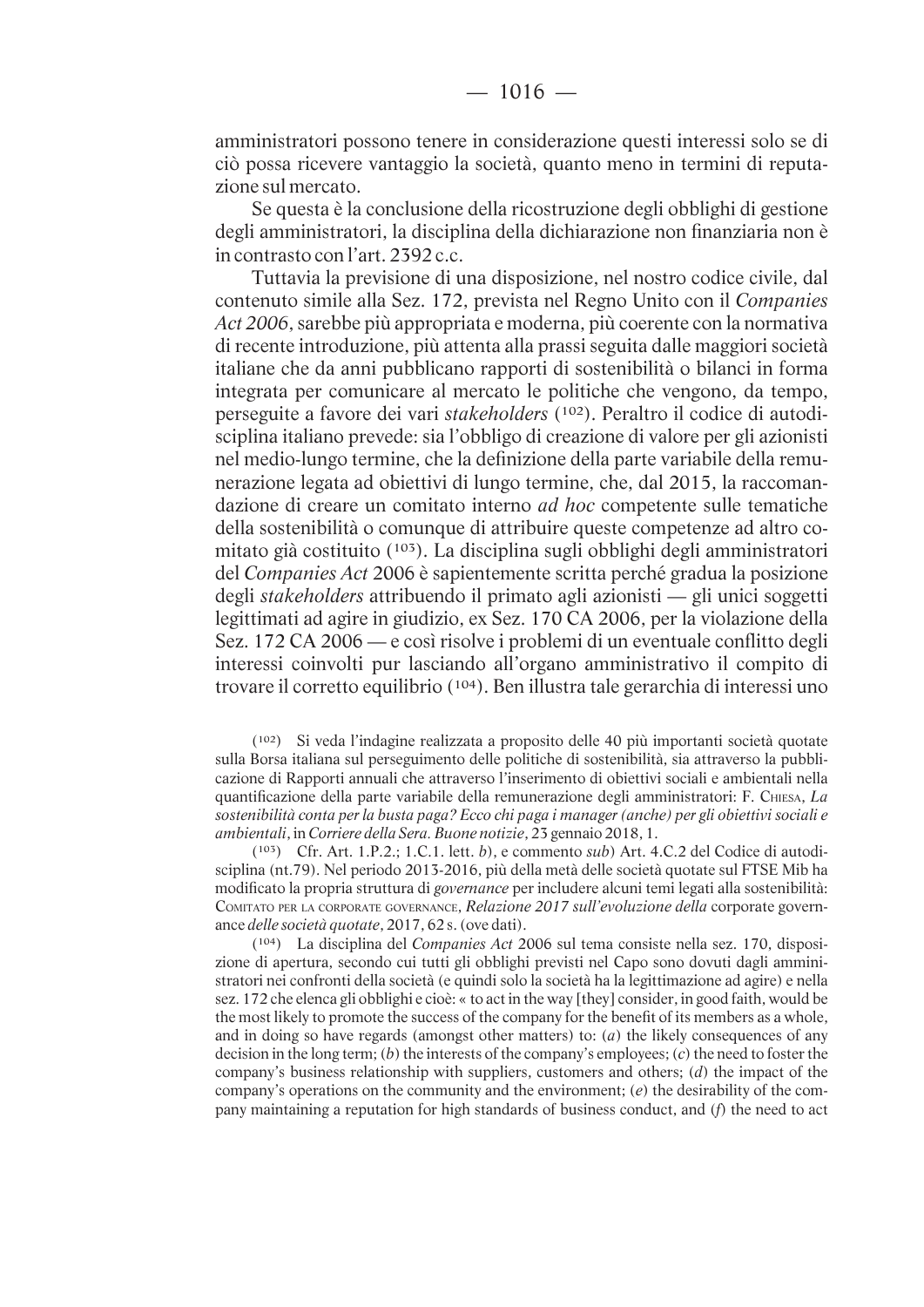dei pochissimi casi che ha applicato la disciplina, anche se la pronuncia è stata un *obiter dictum*: *The Queen on the application of People and Planet v. HM Treasury* (<sup>105</sup>). La più importante associazione studentesca britannica, *People and Planet*, attiva nella lotta contro la povertà, nella difesa dei diritti umani e dell'ambiente, citava in giudizio il Tesoro britannico all'epoca azionista al 70%, tramite il veicolo *UK Financial Investment Ltd.,* di *Royal Bank of Scotland* perché il Tesoro, in qualità di azionista, consentiva che la Banca fosse gestita secondo un approccio commerciale mentre avrebbe dovuto chiedere agli amministratori di adottare politiche di finanziamento che tenessero conto che le imprese finanziate non adottassero comportamenti nocivi dell'ambiente (facendo riferimento all'emissione di CO2) e fossero rispettose dei diritti umani (106). La *High Court of Justice* respinse la domanda decidendo che « the proper way in which social and environmental considerations may be taken into account by the directors of Royal Bank of Scotland [are] in the context of the duties of those directors under section 172 »; il Tesoro non avrebbe dovuto chiedere agli amministratori della Banca di perseguire politiche a favore dell'ambiente e dei diritti umani perché ciò sarebbe stato in contrasto con gli obblighi di cui alla Sez. 172 CA 2006 e avrebbe potuto dare luogo ad azioni di risarcimento danni da parte degli azionisti di minoranza se il valore delle azioni fosse diminuito. La gestione spetta agli amministratori; l'azionista avrebbe potuto cercare di influenzare il consiglio di amministrazione affinché avesse riguardo dell'ambiente e dei diritti umani ma in conformità con la sez. 172 CA 2006 e cioè nella misura in cui ciò avrebbe potuto aumentare il valore delle azioni. Questo caso esemplifica che gli interessi degli *stakeholders* possono essere perseguiti dagli amministratori se ciò è strumentale all'interesse della società, inteso come valore delle azioni; esiste una gerarchia, espressamente individuata dal *Companies Act*, tra lo *shareholder value* e le posizioni degli *stakeholders*. In ogni caso l'interesse è inteso in senso ampio e comprende anche la reputazione o le conseguenze di natura regolatoria che potrebbero derivare alla società. Al contrario, se gli amministratori perseguono interessi che possono danneggiare il valore delle azioni, questa condotta sarebbe in contrasto con la sez. 172 CA 2006 e gli amministratori potrebbero essere

fairly as between members of the company ». Per un approfondimento, cfr. S. BRUNO, *The 'Enlightened Shareholder' Value in UK Companies Ten Years Later: What the European Directive N.2014/95/EC Can Do*, in *Le droit comparé des affaires au XXI° siècle. Mèlanges à la mémoire de Claude Ducouloux-Favard*, Bruxelles, 2017, 315, *passim*.

<sup>(105) [2009]</sup> EWHC 3020.

<sup>(106)</sup> Per un approfondimento e bibliografia, cfr. S. BRUNO, *The 'Enlightened Shareholder' Value* (nt. 104), 319 s.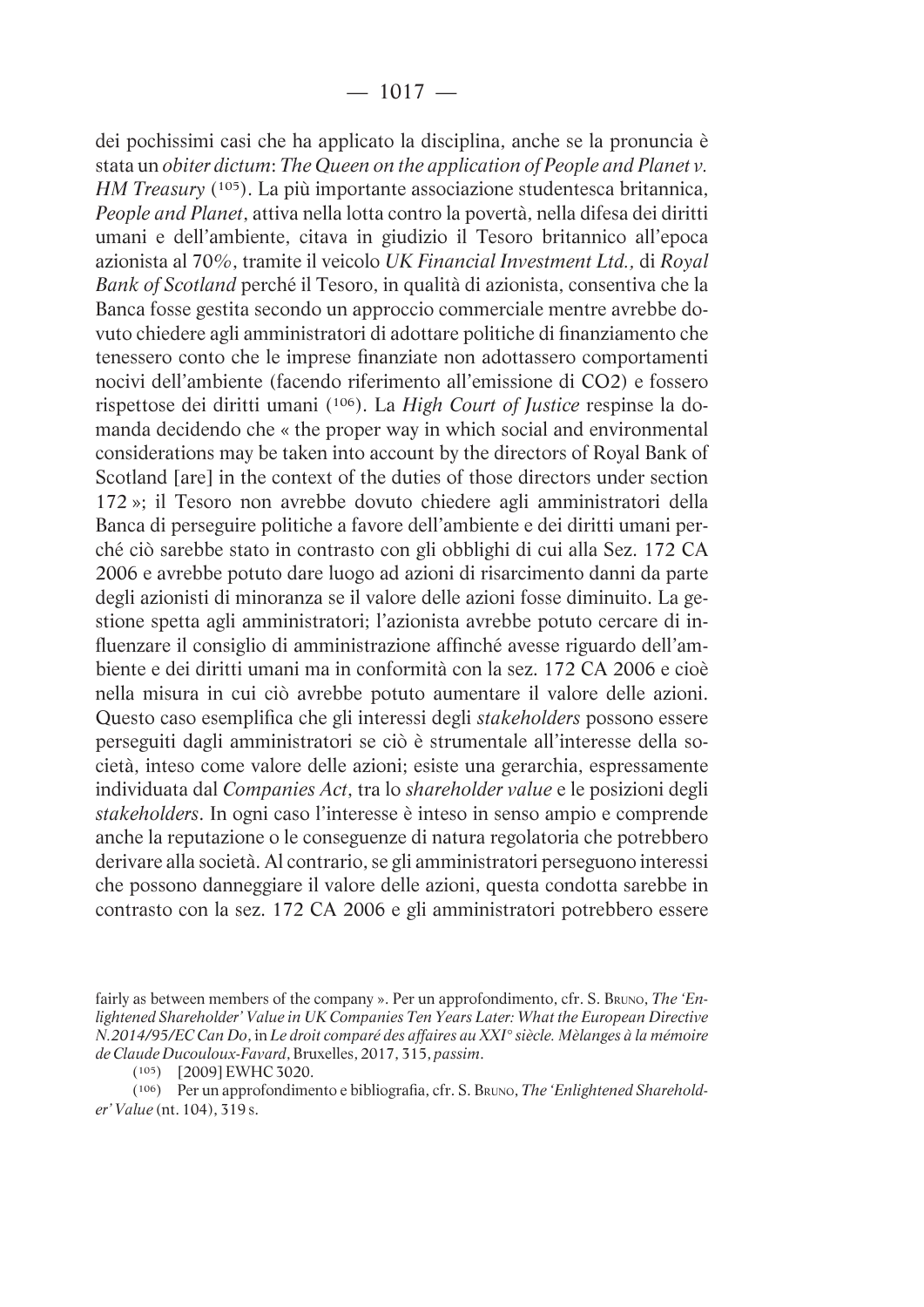citati per i danni subiti dagli azionisti destinatari dell'obbligo primario di perseguire il successo della società (107).

8. L'introduzione della disciplina in materia di informativa c.d. nonfinanziaria ha dato finalmente un riconoscimento di diritto positivo alle tematiche della responsabilità sociale di impresa adottando come scelta di politica legislativa, non l'imposizione di un obbligo di gestione della società nell'interesse degli *stakeholders* esterni, ma di trasparenza.

La selezione delle informazioni da pubblicare spetta al consiglio di amministrazione delle società destinatarie dell'obbligo; il criterio fondamentale da adoperare nella scelta è il rischio che da questi fattori può derivare all'attività d'impresa. Il decreto italiano di recepimento della Direttiva n. 95/ 2014 eleva lo standard di diligenza, di cui all'art. 2392 c.c., includendo anche la professionalità. Pertanto, al fine di adempiere l'obbligo di corretta trasparenza, soddisfacendo questo più elevato criterio, il consiglio di amministrazione dovrà — quanto meno — seguire la Comunicazione della Commissione N. 2017/C 215/01 e gli altri documenti elaborati da organismi internazionali (e citati *supra sub* par. 3. e 3.1.) che esemplificano le informazioni con riferimento ai vari settori industriali e ne esplicitano i criteri di rappresentazione — stante la scelta del legislatore comunitario di non standardizzare, al momento, le informazioni, né di procedere ad una loro tassonomia. Inoltre il consiglio di amministrazione ha il compito di prevedere dei processi di coinvolgimento degli *stakeholders* per identificare le informazioni rilevanti e deve predisporre un'adeguata procedura di *governance* — per effettuare la valutazione della rilevanza delle informazioni, nonché la loro accuratezza — coinvolgendo tutte le funzioni manageriali interessate (bilancio, controllo interno, *risk management*, sostenibilità etc.); fondamentale è il ruolo del comitato sostenibilità (ove previsto) che — anche con il coinvolgimento del comitato controllo e rischi — dovrà elaborare l'istruttoria da presentare al consiglio di amministrazione per l'approvazione della dichiarazione non-finanziaria. Dall'obbligo di trasparenza discende, conseguentemente, l'obbligo di tenere conto di questi fattori sia per quanto riguarda l'identificazione e la gestione dei rischi che l'elaborazione

(107) IBIDEM. Con riferimento alle banche, in generale, è stato detto da R. COSTI, *Banca etica e responsabilità sociale delle banche*, *Banca borsa*, 2011, 169, 176 che la responsabilità sociale delle banche con scopo lucrativo può essere colta « non come scopo del soggetto, ma come caratteristica dell'impresa, ossia dell'attività e dell'organizzazione dell'impresa » e che i soci possono e gli amministratori devono tutelare gli interessi degli *stakeholders* ogniqualvolta ciò sia utile per il perseguimento degli interessi lucrativi dei soci; gli amministratori verrebbero meno al loro dovere di diligenza se, trascurando gli interessi degli s*takeholders*, compromettessero la reputazione della banca e quindi gli interessi dei soci; in caso di conflitto prevale l'interesse dei soci su quello degli *stakeholders*; in definitiva, come ammette lo stesso A., la responsabilità sociale per le banche ha lo stesso riconoscimento di quello rinvenibile per le altre imprese.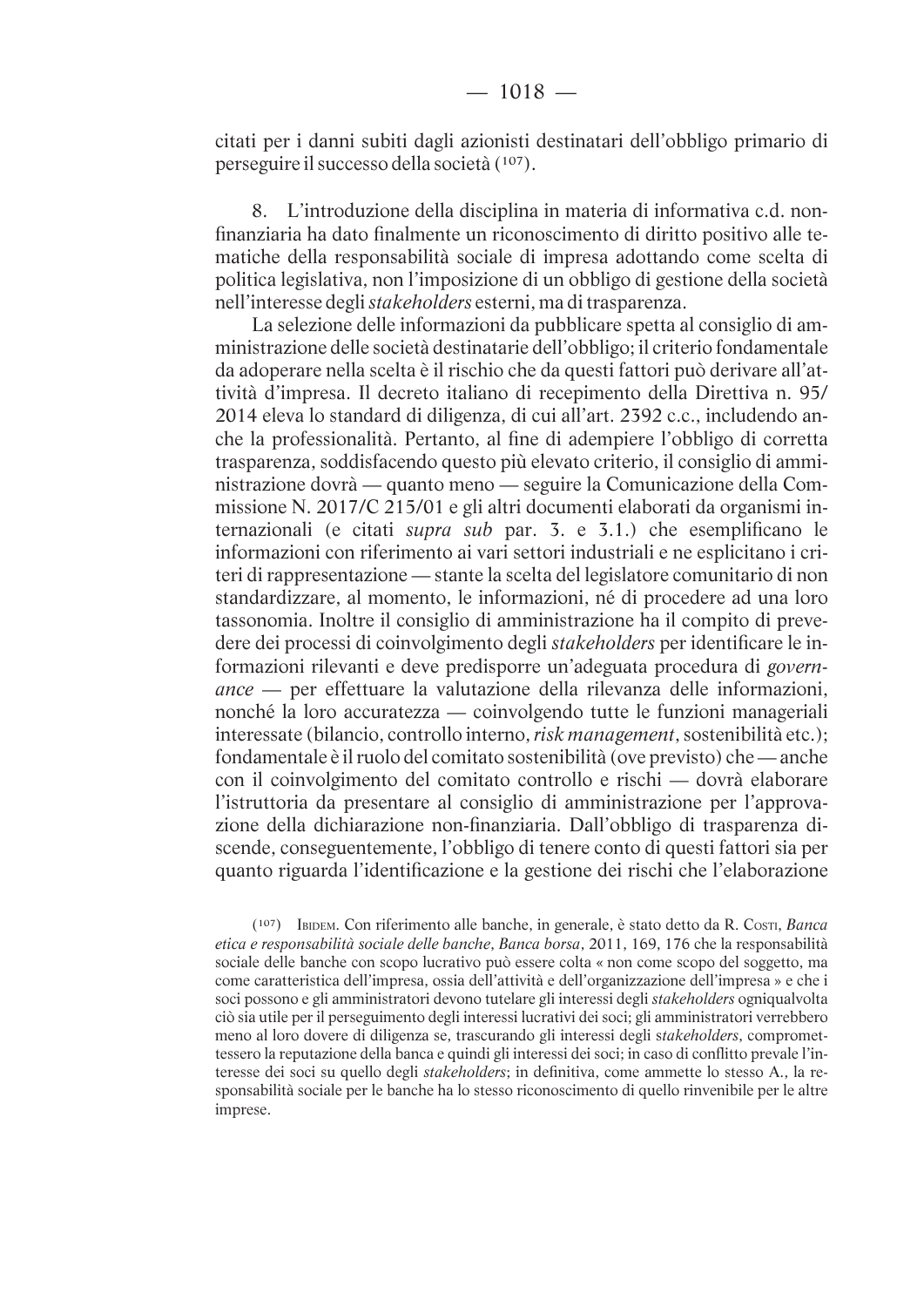delle opportunità da inserire nel piano strategico. Premesso che la considerazione dei rischi sicuramente rientra nell'ambito delle verifiche che gli amministratori devono condurre ai sensi dell'art. 2381 c.c., è sul piano delle opportunità che potrebbe evidenziarsi la possibilità di considerazione degli interessi degli *stakeholders* nella gestione della società. In ogni caso ciò non contrasta con le disposizioni del codice civile italiano che prevedono l'obbligo degli amministratori di gestire la società nell'interesse precipuo degli azionisti in quanto la disciplina di recente introduzione appunto non impone — come detto — un obbligo di considerare gli interessi degli *stakeholders* laddove essi contrastino con la posizione degli azionisti. L'occasione del nuovo intervento normativo, tuttavia, dovrebbe essere colta per giungere ad una modifica delle disposizioni del codice civile, in materia di obblighi degli amministratori, che si ispiri alla formulazione introdotta con la Sez. 172 del *Companies Act* 2006 in Gran Bretagna. Quest'ultima, pur partendo dal primato degli interessi degli azionisti, risulta essere più moderna ed in linea con la condotta che le società per azioni, nei fatti, mostrano anche nel nostro paese, tenendo in considerazione gli interessi degli *stakeholders* esterni nelle decisioni assunte e non potendo prescindere da una visione di lungo periodo. C'è un'imbarazzante discrasia tra la gestione reale delle società quotate italiane, spinte dalle richieste del mercato internazionale, ed ora anche dalla Direttiva n. 95/2014, a considerare le posizioni degli *stakeholders* — di cui da quasi un decennio si dà conto nei rapporti di sostenibilità e nei codici etici — ed il testo del codice civile italiano (108). La modifica del nostro codice civile, ammetto, avrebbe un significato politico più che tecnico-giuridico in quanto non produrrebbe conseguenze concrete sulle scelte gestorie, come spiegato. Ma essa potrebbe comunque segnalare un'attenzione del legislatore rispetto agli interessi degli *stakeholders* esterni e, con ciò, contribuire ad una rilegittimazione della s.p.a. e del modello di capitalismo da più parti avvertita come esigenza imprescindibile nei nostri tempi. Nonostante gli interventi introdotti con la riforma del diritto societario del 2003, l'art. 2392 c.c. risulta davvero — letto oggi — antiquato ed obsoleto soprattutto se confrontato con la sez. 172 CA 2006 (quasi contestuale) il cui inserimento pur se criticato, non a caso, era stato preceduto da un ampio ed approfondito dibattito, incentrato attorno alla politica c.d. della *Third Way*, circa il ruolo che la s.p.a. dovesse svolgere nella *modern society* (109). Il *trend* è oramai

<sup>(108)</sup> Sui codici etici delle grandi imprese cfr. F. BENATTI, *L'evoluzione dei codici etici: dalla funzione promozionale alla valenza giuridica*, in *Banca borsa*, 2015, 241 s.

<sup>(109)</sup> Cfr., per un approfondimento, S. BRUNO, *Profili del diritto societario inglese alla luce della riforma*, in questa *Rivista*, 2004, 929 s. Come ivi ricostruito, la società per azioni veniva considerata la protagonista del c.d. nuovo « patriottismo civico » e la teoria della realtà della persona giuridica si imponeva a tal punto che le si attribuiva lo *status* di « individuo e attore responsabile » ed il fine ultimo, in termini aristotelici, di praticare le virtù come essere sociale, per raggiungere la felicità; per questa ragione, la considerazione delle varie parti sociali e